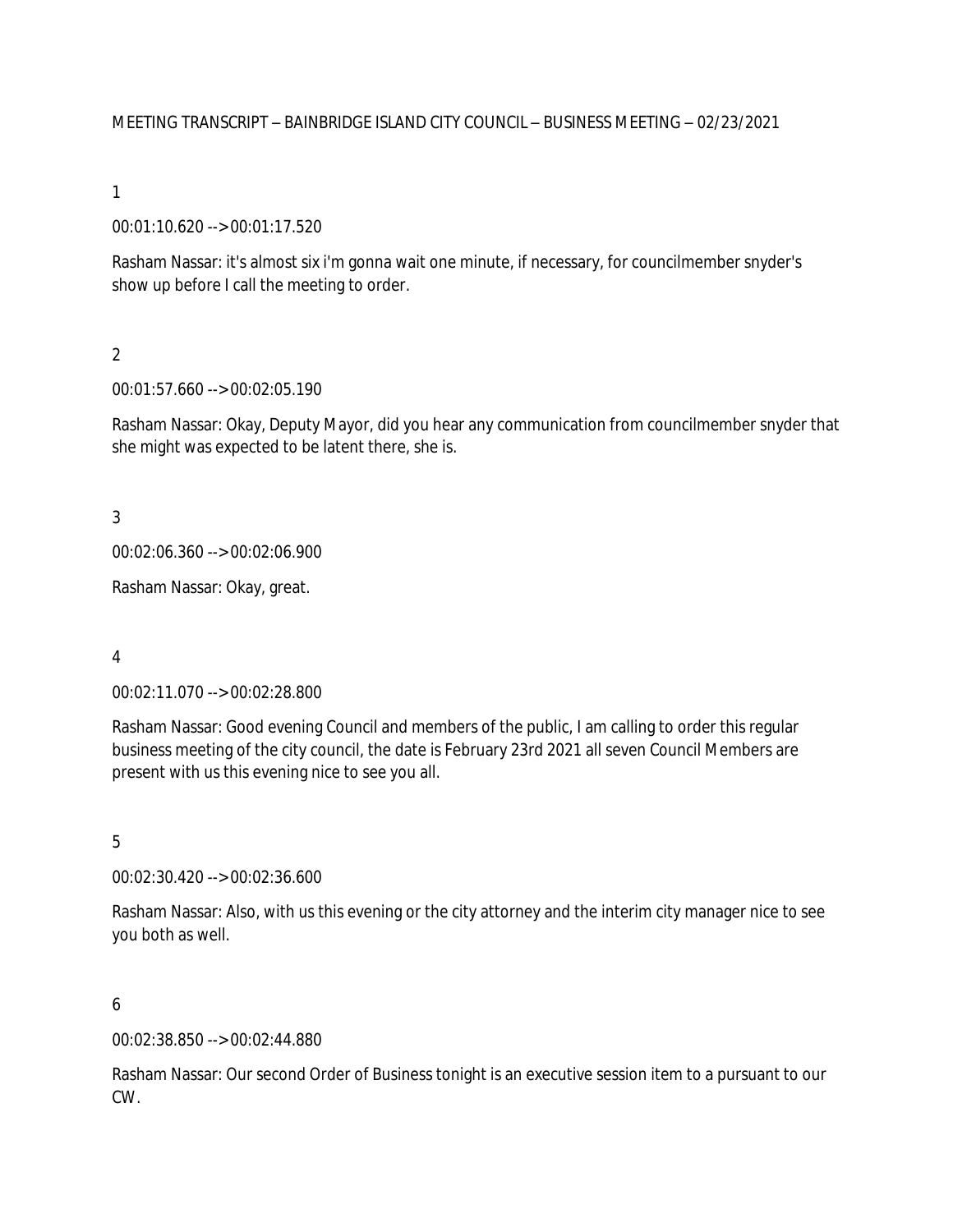#### 00:02:45.420 --> 00:02:55.200

Rasham Nassar: 42.301101 I to discuss with legal counsel matters relating to litigation or potential litigation, to which the city, the governing body.

8

### 00:02:55.620 --> 00:03:04.830

Rasham Nassar: or a Member, acting in an official capacity is or is likely to become a party when public knowledge regarding the discussion is likely to result an adverse legal or financial consequence to the Agency.

### 9

00:03:05.370 --> 00:03:14.910

Rasham Nassar: And pursuant to our CW 42.3 0.1101 F to receive and evaluate complaints or charges brought against the public officer or employee.

### 10

00:03:15.480 --> 00:03:23.100

Rasham Nassar: However, upon the request that such officer or employee a public hearing or a meeting open to the public, shall be conducted upon such complaint or charge.

11

00:03:23.790 --> 00:03:36.120

Rasham Nassar: The a lot of time for that executive session is 30 minutes we counsel will not recess to executive session, the time is 602 we anticipate returning to open session at 632.

12

00:03:36.870 --> 00:03:42.420

Joe Levan: So it's not the merrier so the timing is the mayor announces 30 minutes.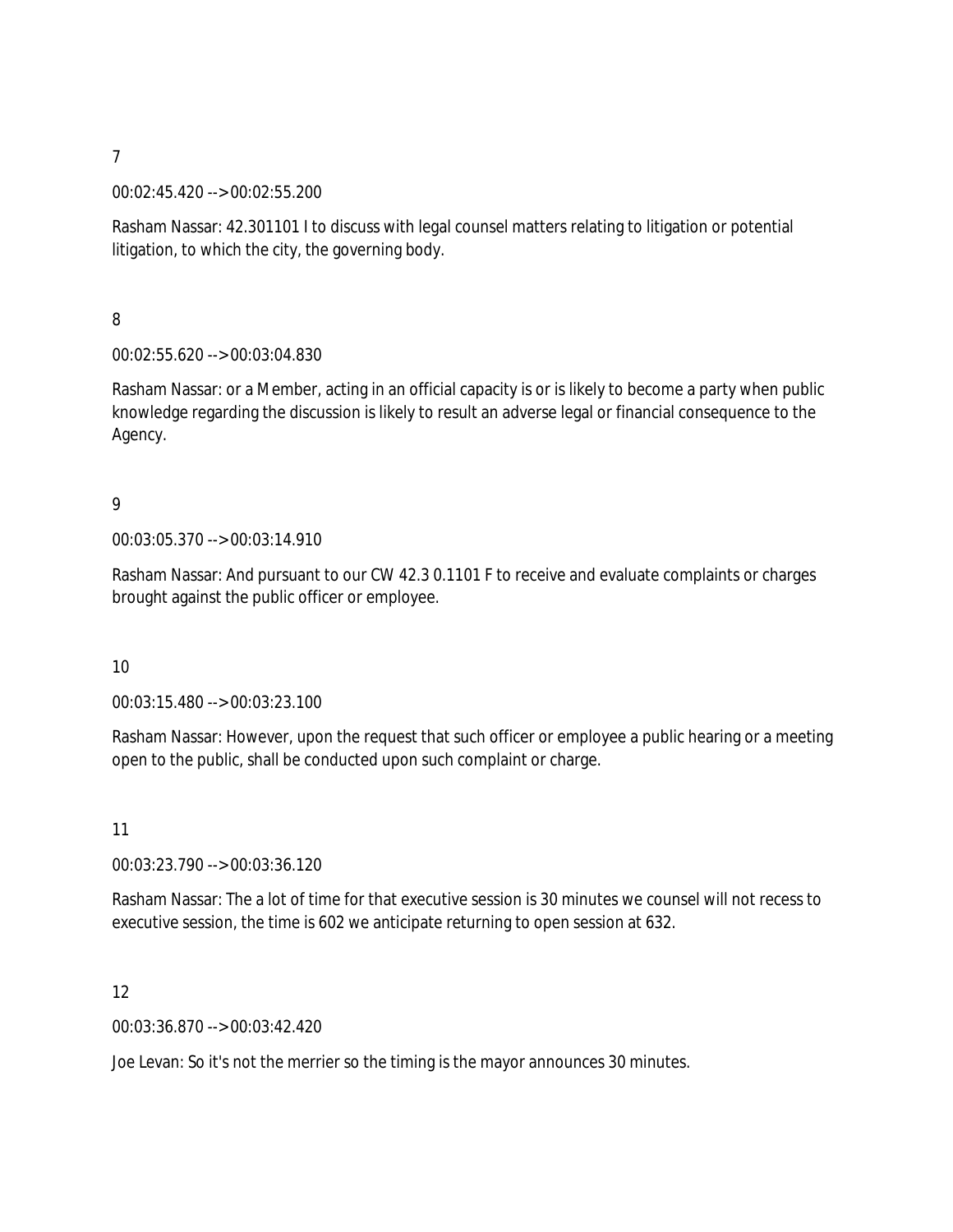00:03:43.890 --> 00:03:57.750

Joe Levan: That it may be, does the Council think that you'll need 30 minutes, I just want to make sure you're all think that that's the appropriate amount of time if if lesson at or 30 minutes is what you think is when we won't break how before 30 minutes.

14

00:04:00.240 --> 00:04:00.720

Rasham Nassar: Council.

15

00:04:02.220 --> 00:04:07.290

Rasham Nassar: will go with 30 unless anyone has any strong feelings otherwise okay okay so city attorney.

16

00:04:07.710 --> 00:04:12.510

Joe Levan: I will send the invite everyone so for the executive session and we'll go from there great.

17

00:04:12.870 --> 00:04:14.010

Rasham Nassar: See you on executive session.

18

00:33:45.870 --> 00:33:49.350

Christine Brown: Council has extended the executive session by 15 minutes.

19

00:47:42.960 --> 00:47:46.740

Christine Brown: Council has extended the executive session by an additional 10 minutes.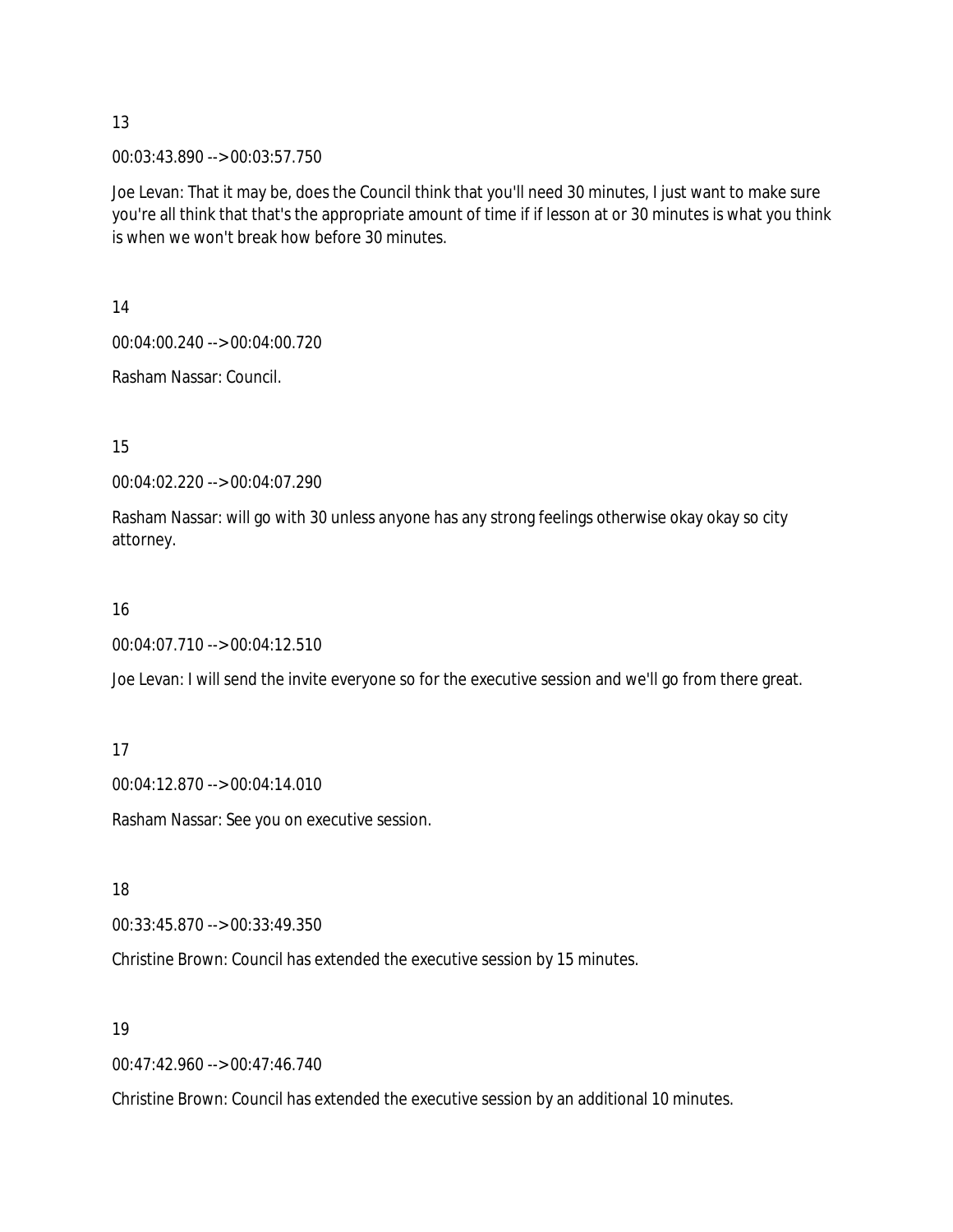01:03:21.060 --> 01:03:25.440

Rasham Nassar: Are we all back 1234567 okay.

### 21

01:03:27.630 --> 01:03:39.060

Rasham Nassar: Okay Council has returned from its executive session where no action was taken, the time is 7:02pm and we are now resuming the regular business meeting of the city council.

### 22

01:03:40.050 --> 01:03:48.420

Rasham Nassar: Our next Order of Business Council is item three approval of the agenda, what any Council members like to propose any modifications or changes to tonight's agenda.

### 23

01:03:52.350 --> 01:03:56.850

Joe Deets: councilmember deeds, thank you very um I moved to approve the agenda.

## 24

01:03:59.220 --> 01:04:02.520

Rasham Nassar: Council member car second to that motion as our debate on that motion.

### 25

01:04:04.890 --> 01:04:07.320

Rasham Nassar: All those in favor please say Aye Aye.

### 26

01:04:08.880 --> 01:04:20.670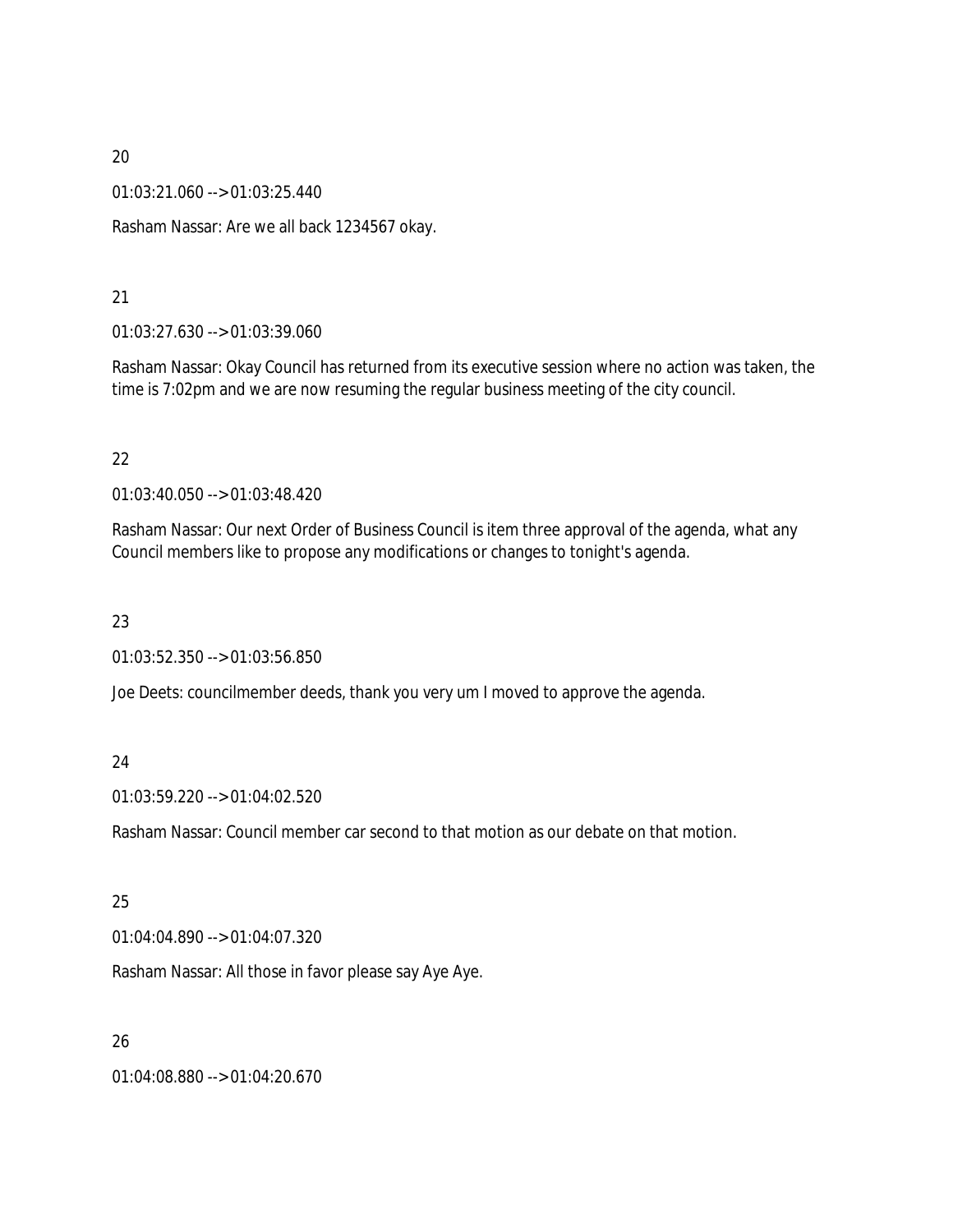Rasham Nassar: Any opposed that motion passes unanimously, the tonight's agenda has been approved, our next item is conflict of interest disclosure Council members are there any conflicts of interest to disclose.

27

01:04:22.590 --> 01:04:27.270

Rasham Nassar: Seeing none, excuse me, we will move on to item for in our agenda, which is public comment.

## 28

01:04:28.530 --> 01:04:36.390

Rasham Nassar: members of the public who wish to comment, this evening, please see the bottom of your screen find the raise hand feature.

### 29

01:04:37.800 --> 01:04:46.020

Rasham Nassar: Your you will appear in an order of raised hands the city clerk will call you over into the panelists room with the City Council once you're in.

### 30

01:04:46.650 --> 01:04:54.960

Rasham Nassar: unmute yourself state your name and the street you live on, and you may begin your public comment keep in mind that public comment is limited to three minutes.

31

01:04:57.510 --> 01:04:58.290

Rasham Nassar: Cindy Anderson.

## 32

01:05:02.940 --> 01:05:06.210

cindy anderson: You know what I didn't mean to have my hand up i'm sorry.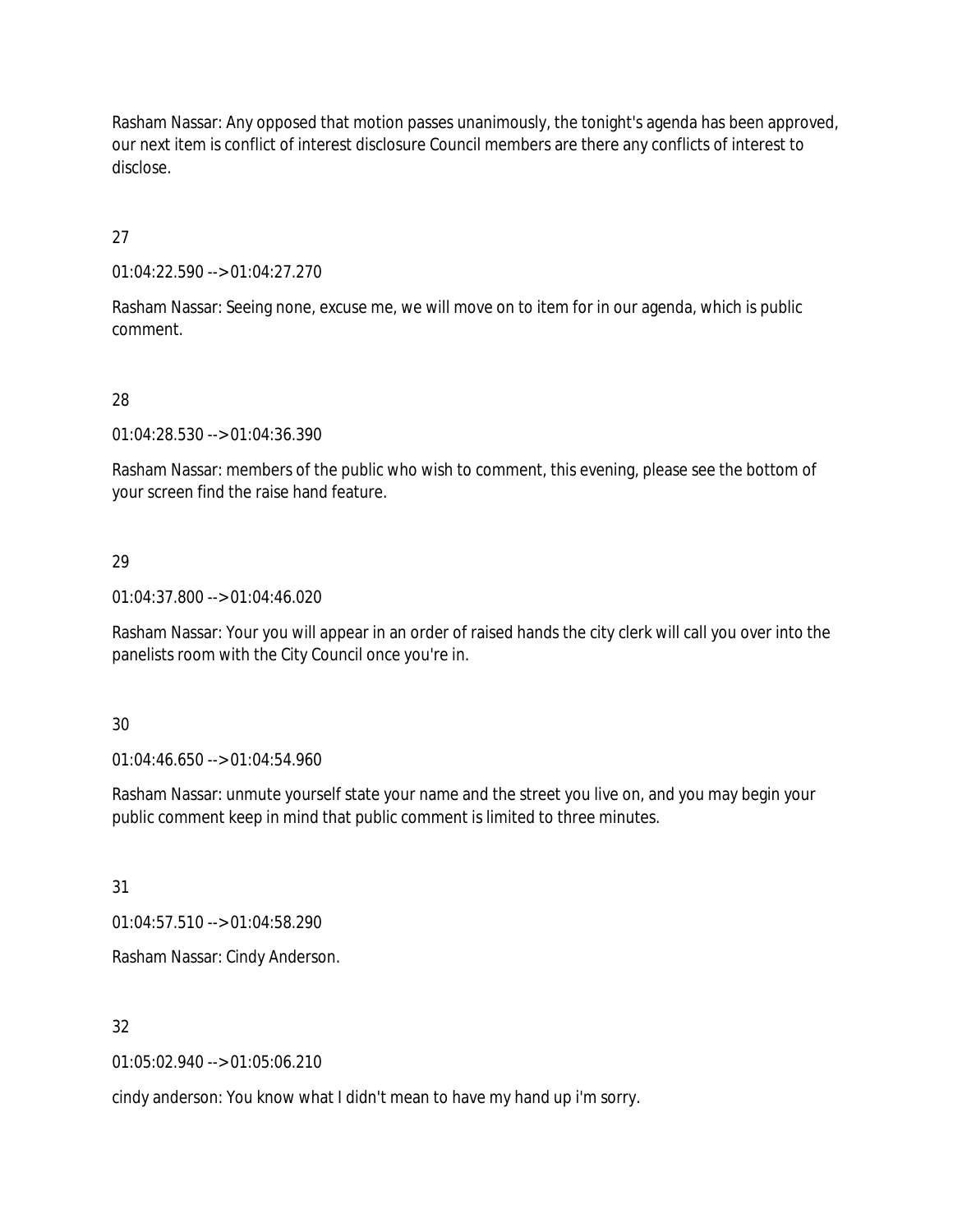01:05:07.050 --> 01:05:07.740

Rasham Nassar: No worries Cindy.

#### 34

01:05:12.300 --> 01:05:13.830

Rasham Nassar: Our next public speaker is cookie.

35

01:05:20.610 --> 01:05:23.940

Rasham Nassar: cookie go ahead and unmute when you're ready, and you have before.

### 36

01:05:41.730 --> 01:05:43.740

Rasham Nassar: cookie if you can hear us you're still on mute.

### 37

01:05:45.600 --> 01:05:49.200

Rasham Nassar: So i'll give you a few more seconds here to find that unmute button.

38

01:05:55.440 --> 01:05:57.510

Rasham Nassar: Okay city clerk why don't we.

## 39

01:05:58.830 --> 01:06:08.490

Rasham Nassar: Put cookie back at the end of the public comment line and we'll try again and if i'm rihanna so raise our next public commenter is soo Wilma.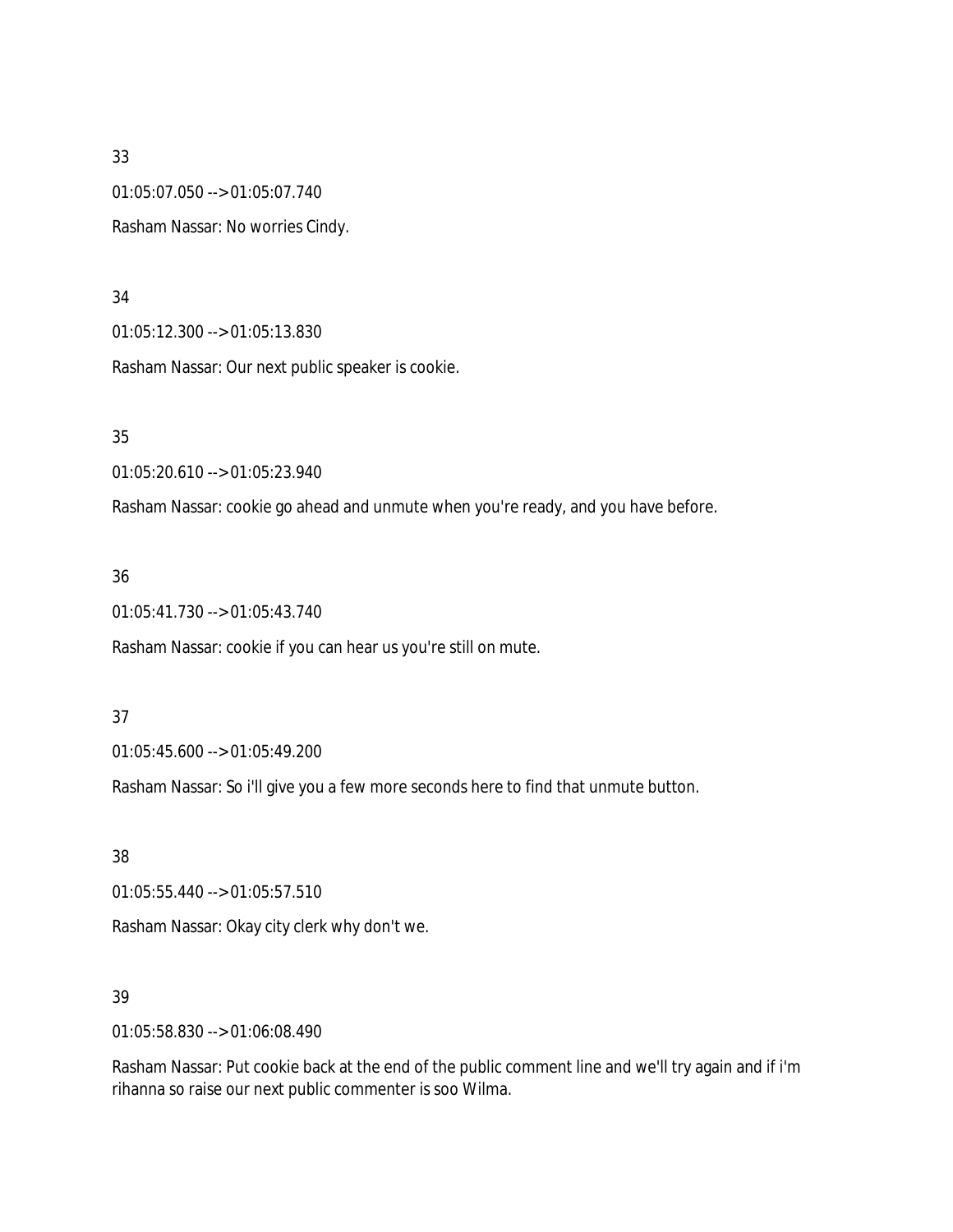01:06:13.080 --> 01:06:21.270

Sue Wilmot: hi I know all you all and I work with cookie, so I will try and be in contact with her if she's unable to unmute so she's a Co worker of mine.

41

01:06:22.260 --> 01:06:34.830

Sue Wilmot: I was prepared to speak tonight and all of you know me you've heard from me, I was messaged by a Co worker who cannot speak on due to the fact she couldn't wait an hour, she has kids so i'm going to read her statement.

## 42

01:06:35.610 --> 01:06:40.020

Sue Wilmot: i'm speaking in favor of you considering a hazard pay ordinance for grocery workers.

## 43

01:06:40.470 --> 01:06:47.400

Sue Wilmot: hello, my name is Stacy Fisher i've been serving this great Community for almost 10 years I love this community and consider you all my second family.

## 44

01:06:47.790 --> 01:06:56.100

Sue Wilmot: My concern here today is hazard pay for my brothers and sisters in the grocery stores, we provide any central service to our Community, with very little protection from this pandemic.

## 45

01:06:56.370 --> 01:07:00.300

Sue Wilmot: We work hard to keep things as clean as possible to keep people six feet apart.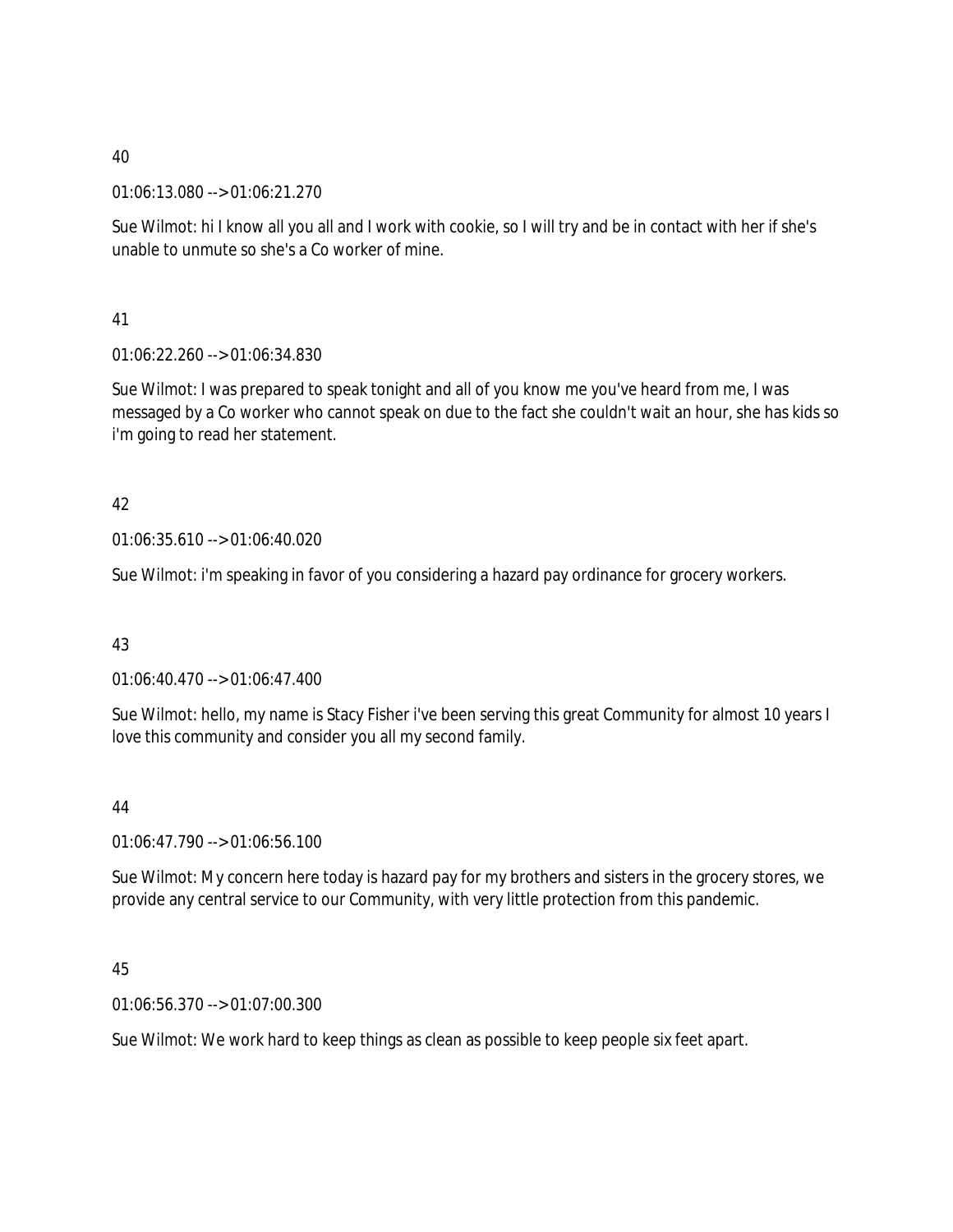## 01:07:00.540 --> 01:07:05.310

Sue Wilmot: To make sure masks are worn to get people in and out as quick as possible to keep the shelf stock.

## 47

01:07:05.520 --> 01:07:13.680

Sue Wilmot: We do all of this with little protection for ourselves, which in turn means little protection from us to our families, I travel from off island, I come from the Allah.

## 48

01:07:14.190 --> 01:07:21.390

Sue Wilmot: come from Allah Allah and, if you want to know 60% of our workers or grocery workforce comes from off island 58% are women.

## 49

01:07:21.870 --> 01:07:26.250

Sue Wilmot: I travel here every day to provide for my family, but I also put my family at risk.

## 50

01:07:26.760 --> 01:07:37.050

Sue Wilmot: We have five children, I am you know compromise as as my husband and I care for elderly parents hazard pay would help make up for some of the income i'm losing traveling so far.

## 51

01:07:37.530 --> 01:07:43.410

Sue Wilmot: Many of my co workers are in the same boat, I know of a few that travel from the other side of food canal and some that come from bremerton.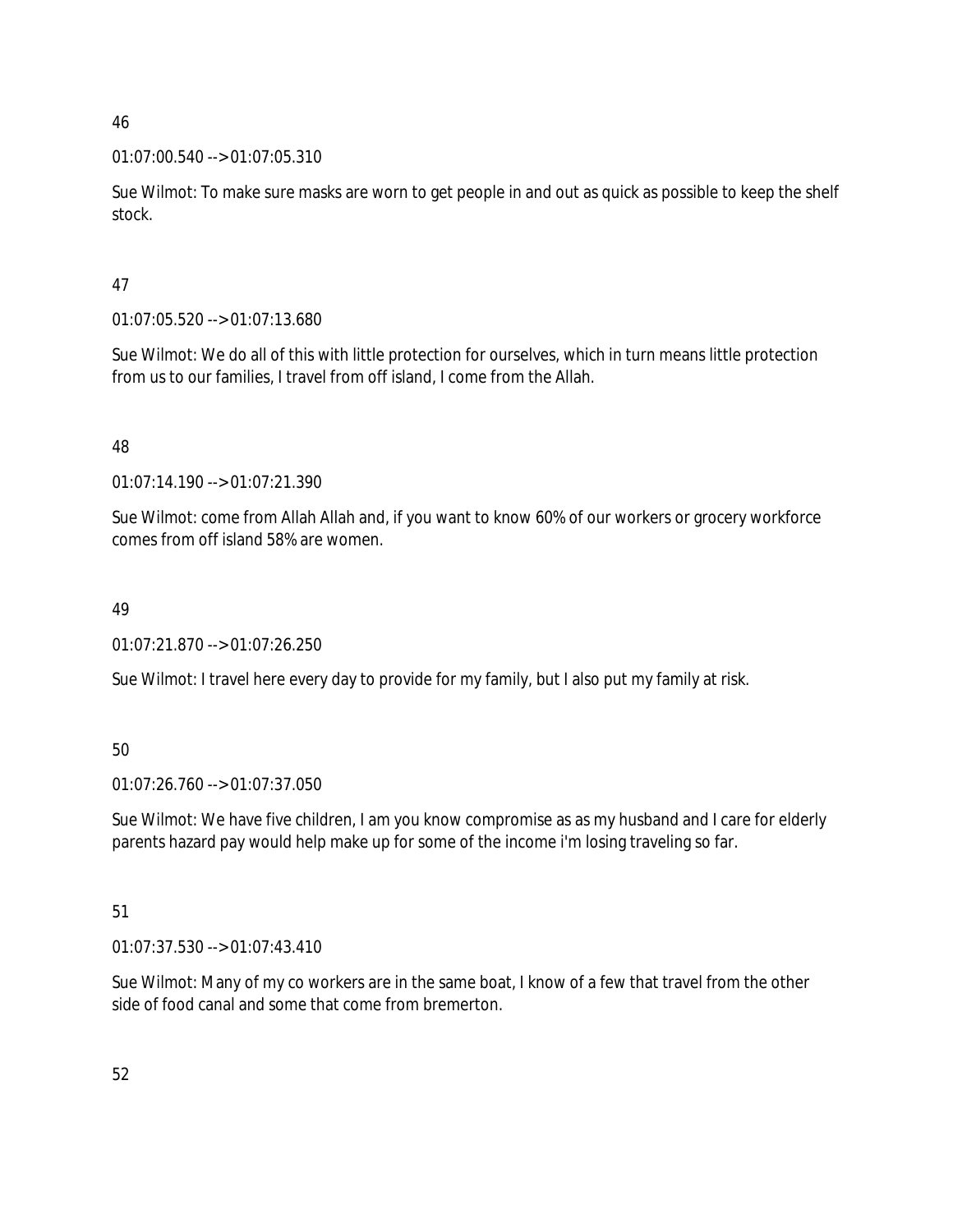01:07:43.710 --> 01:07:55.380

Sue Wilmot: One that travels from the gig harbor area just a bit further than myself, we have had our breakdowns from the stress, I was personally belittled and brought to tears i've seen my co workers break under the pressure, I have been a shoulder to cry on.

### 53

01:07:56.760 --> 01:08:02.100

Sue Wilmot: an ear for listening, yet we put on a brave face and come to work every single day to provide our essential service.

## 54

01:08:02.310 --> 01:08:07.950

Sue Wilmot: I asked you to please think long and hard about what you think it would be worth for you to put your health and the health of those you love.

### 55

01:08:08.220 --> 01:08:15.090

Sue Wilmot: at risk to provide an essential service, thank you for your time again, my name is Stacy Fisher and i've worked at your safeway for nearly 10 years.

56

01:08:16.560 --> 01:08:18.360

Sue Wilmot: And I just want to add that we.

57

01:08:20.160 --> 01:08:25.320

Sue Wilmot: We getting hazard pay for us is not a bonus it's about being paid for the risks we take.

58

01:08:25.650 --> 01:08:34.230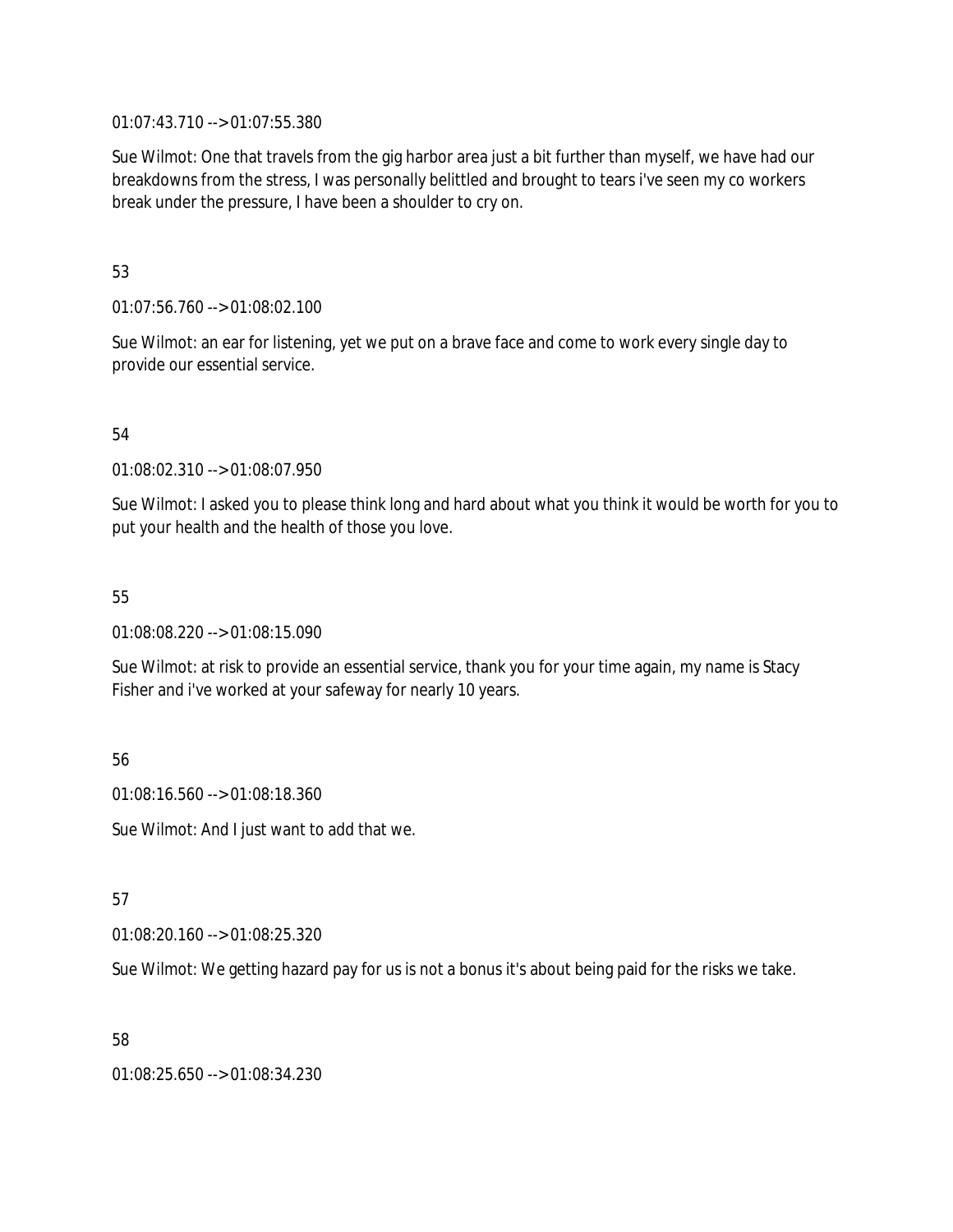Sue Wilmot: The dangerous still very real test, given that we can't control our personal space keep social distancing or decide who we are in contact with.

## 59

01:08:34.650 --> 01:08:47.310

Sue Wilmot: And we also have the burden of enforcing these safety measures on us and in our own space so it's very difficult for us, I also want to say that i'm in favor of the race equity advisory committee science too thanks.

60

01:08:49.170 --> 01:08:50.520

Rasham Nassar: Thank you Sue.

## 61

01:08:51.780 --> 01:08:59.610

Rasham Nassar: councilmember pollock Would you mind muting just to limit the occurrence of background noise, thank you very much, our next public commenter is Aaron self.

## 62

01:09:04.140 --> 01:09:06.150

Erin Self: hi I think i'm off mute.

## 63

01:09:08.640 --> 01:09:19.320

Erin Self: My name is Aaron self I live in poulsbo but I work at the safeway on the island i'm commenting to support hazard pay for grocery workers on the island.

## 64

01:09:19.950 --> 01:09:30.330

Erin Self: I work at the bainbridge island safeway and I just want to say that you know, no one can really deny that over the past year, our work environment has dramatically changed because a coven 19.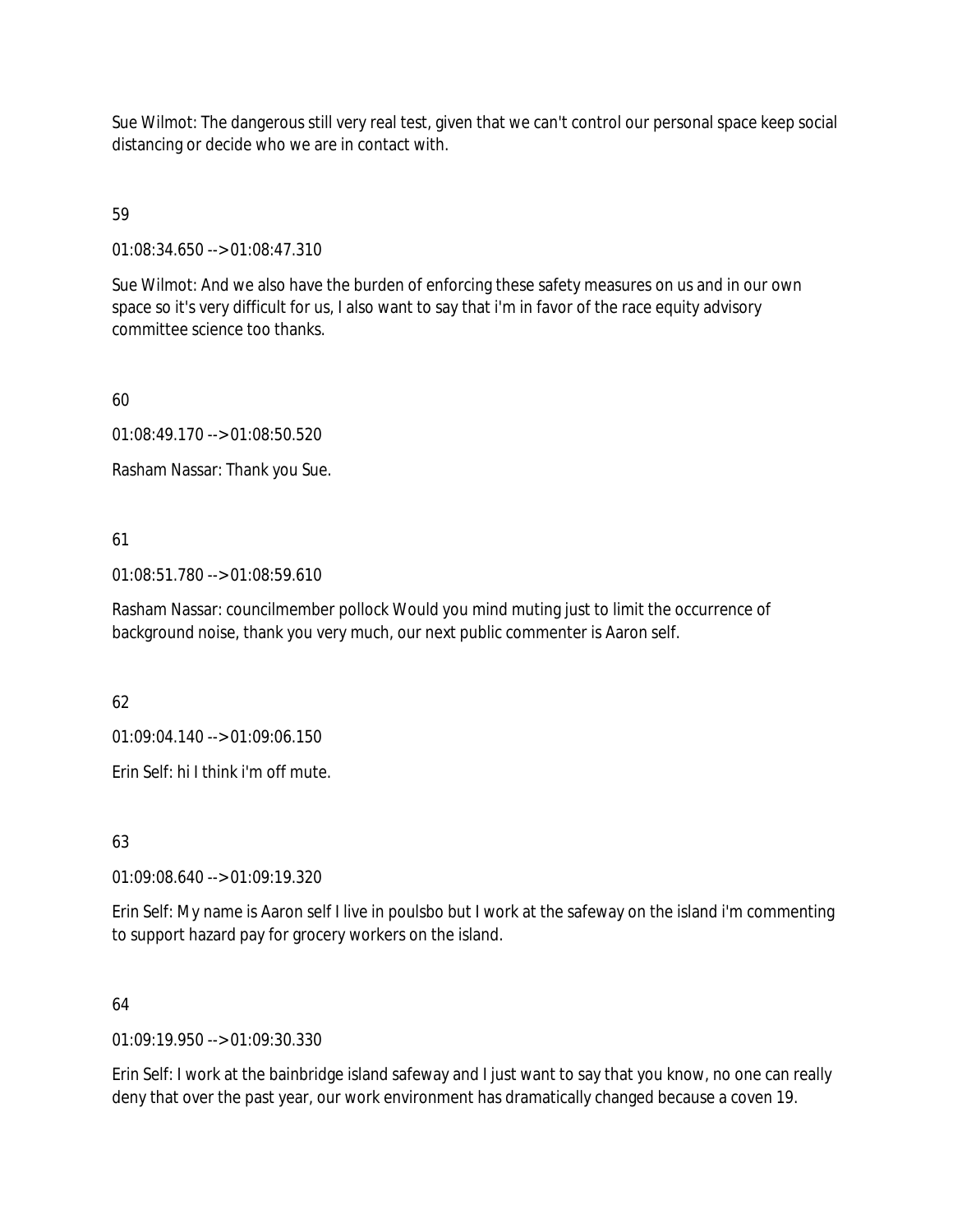01:09:30.840 --> 01:09:40.320

Erin Self: there's been a lot of fear and uncertainty around the pandemic, we have been very lucky to feel a great level of concern and support from our island community.

66

01:09:40.680 --> 01:09:50.820

Erin Self: People often voice their gratefulness and support for us as essential workers, we did initially feel this valley very valued at work as well, our company safeway albertsons.

## 67

01:09:51.360 --> 01:10:00.390

Erin Self: approved \$2 an hour of hero pay and we felt very empowered and valued, but this was stripped away just under three months later.

68

01:10:01.020 --> 01:10:11.670

Erin Self: We still have those cleaning and sanitation duties on top of what we do the stress our hands are dry and raw from handwashing there's marks on our faces from wearing masks all day.

## 69

01:10:12.270 --> 01:10:24.870

Erin Self: And we faced that dreaded task of trying to encourage adherence to safety protocols with the public, people flock the rules they cut us out they make us feel unsafe this happens, almost daily.

## 70

01:10:26.580 --> 01:10:33.030

Erin Self: that's been the worst change for us workers there's chronic stress and worry every single day at work, we can't work from home.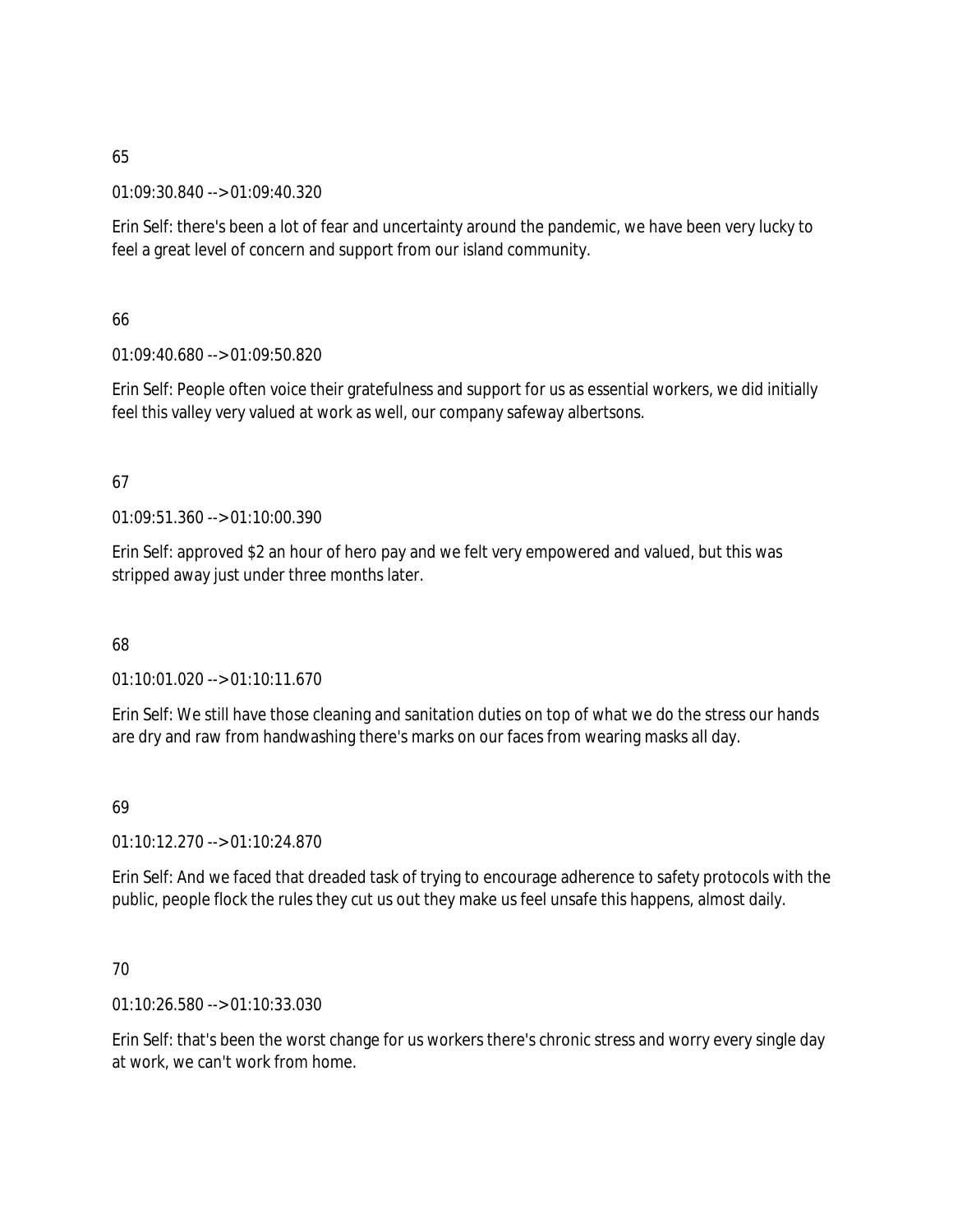$01:10:34.050 \rightarrow 01:10:41.610$ 

Erin Self: Some of us are vulnerable I work with cancer survivors people with pre existing conditions or they have vulnerable family members is Stacy said.

## 72

01:10:42.390 --> 01:10:50.040

Erin Self: there's massive anxiety when we encounter mask with customers they're proud to tell you they don't believe in masks they're protesting.

## 73

01:10:50.400 --> 01:11:00.660

Erin Self: One woman just laughed it off and told me was way too close to me as I offered her a mask and told me she just got back from Arizona where they don't really wear masks and that haunted me for weeks.

## 74

01:11:02.280 --> 01:11:14.670

Erin Self: it's on us to enforce the guidelines and to feel safe and we want to do it for our customers and our Community it's on us if we want to purchase masks to be safer than the loose three ply paper disposable ones.

## 75

01:11:15.270 --> 01:11:20.010

Erin Self: We often feel alone and unsafe as essential workers, even in this Community that's very supportive.

## 76

 $01:11:20.760 \rightarrow 01:11:27.510$ 

Erin Self: So we support this community by working every day to provide a safe environment for people to get their necessities, as they need them.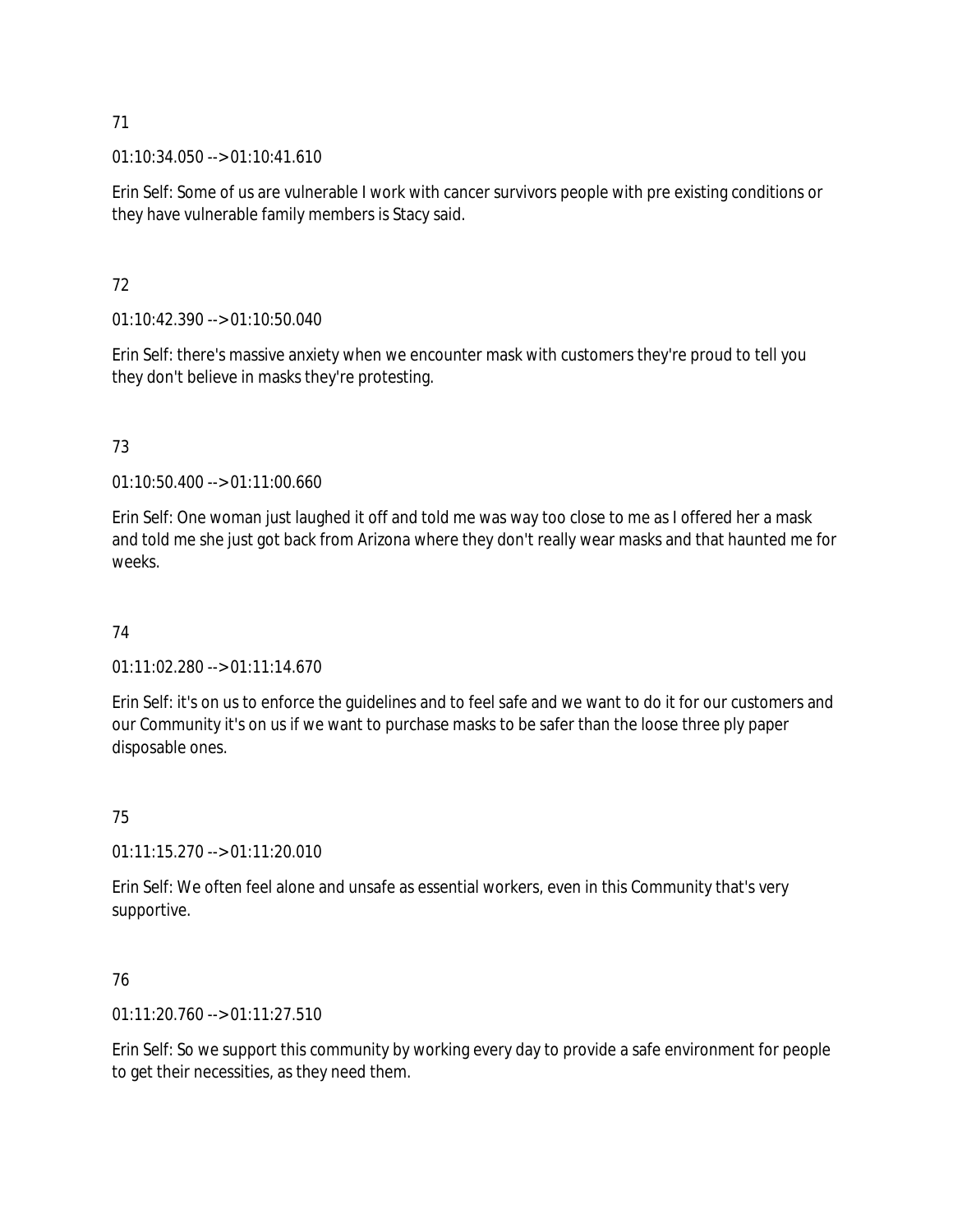01:11:27.810 --> 01:11:37.440

Erin Self: Were there for them, so please support us being compensated for our individual hazards and sacrifices that we make daily, and please support our push for hazard pay, thank you.

78

01:11:40.230 --> 01:11:40.920

Rasham Nassar: Thank you.

## 79

01:11:41.940 --> 01:11:43.980

Rasham Nassar: Our next public commenters marcia cutting.

## 80

01:11:48.000 --> 01:11:55.170

Marsha Cutting: Good evening and marcia cutting and I live on curtis loop i'm here to support hazard pay for grocery workers.

## 81

01:11:55.590 --> 01:11:59.790

Marsha Cutting: i'm guessing that most Members of the Council, have been working from home these days.

# 82

01:12:00.270 --> 01:12:17.760

Marsha Cutting: grocery workers, of course, can't do that, instead, they leave the relative safety of their homes to work in a store that hundreds of people pass through each day, some of these people have poorly fitted or improperly worn masks some as you heard may take their masks off.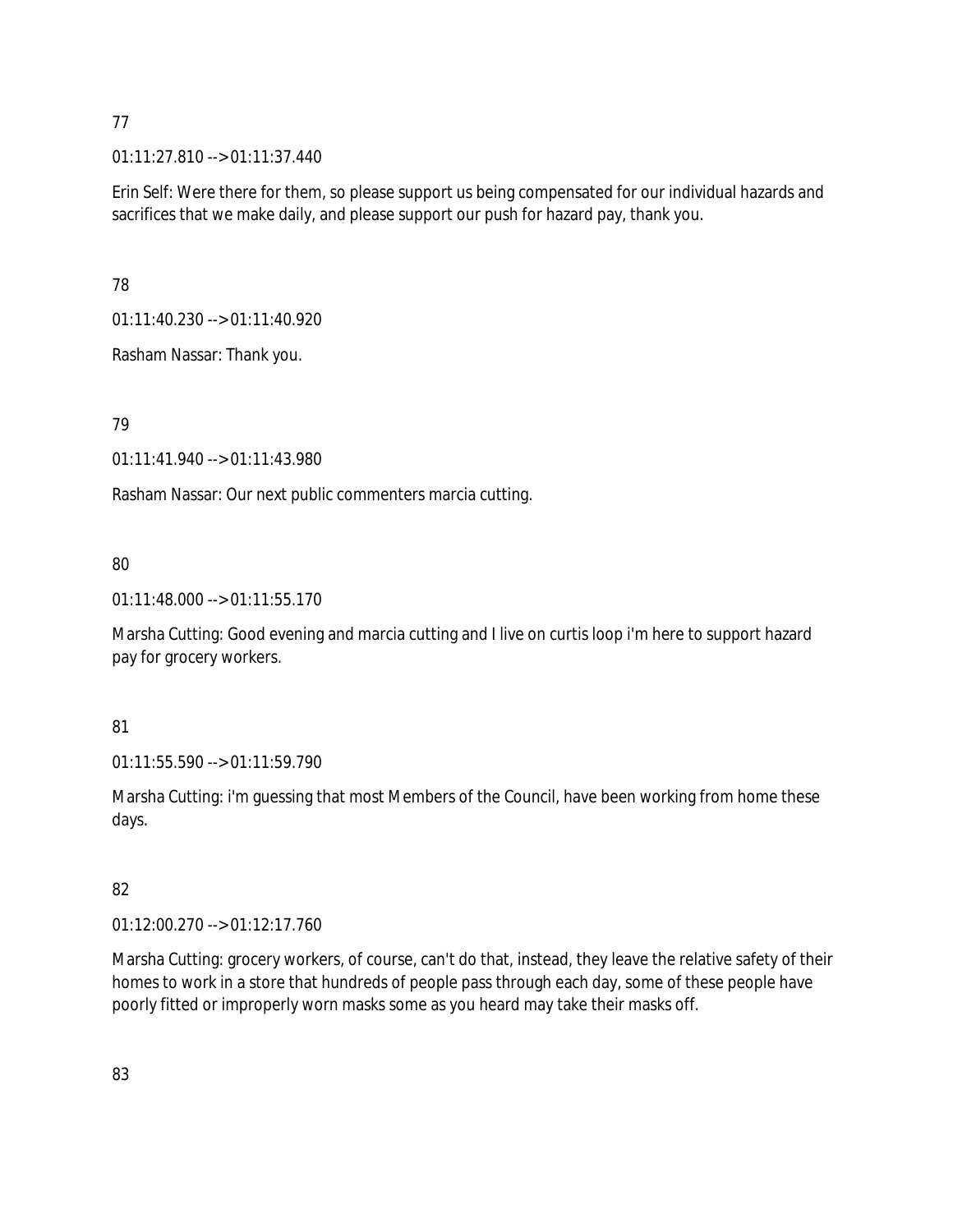01:12:19.290 --> 01:12:35.190

Marsha Cutting: I asked you, I asked you to consider the level of stress that grocery store employees have been enduring for the past year grocery stores can afford this as more cooking is being done in the home, these days, remember all that sourdough bread.

84

01:12:36.210 --> 01:12:51.000

Marsha Cutting: albertsons which own safeway experienced a 270% increase in profits in 2020 other grocery chains have experienced as much as the 100% growth in profits.

85

01:12:52.560 --> 01:13:03.870

Marsha Cutting: So I asked you to support the people that make it possible for us to put food on our tables and increase their paid by \$4 while the pandemic continues, thank you.

86

01:13:05.190 --> 01:13:05.940

Rasham Nassar: Thank you.

## 87

01:13:07.620 --> 01:13:10.110

Rasham Nassar: Our next public commenter is Dick haugen.

88

 $01:13:14.640 \rightarrow 01:13:21.120$ 

Dick Haugan: Good evening Council to collagen port Madison my comments tonight are about Harrison, but.

## 89

01:13:22.230 --> 01:13:34.710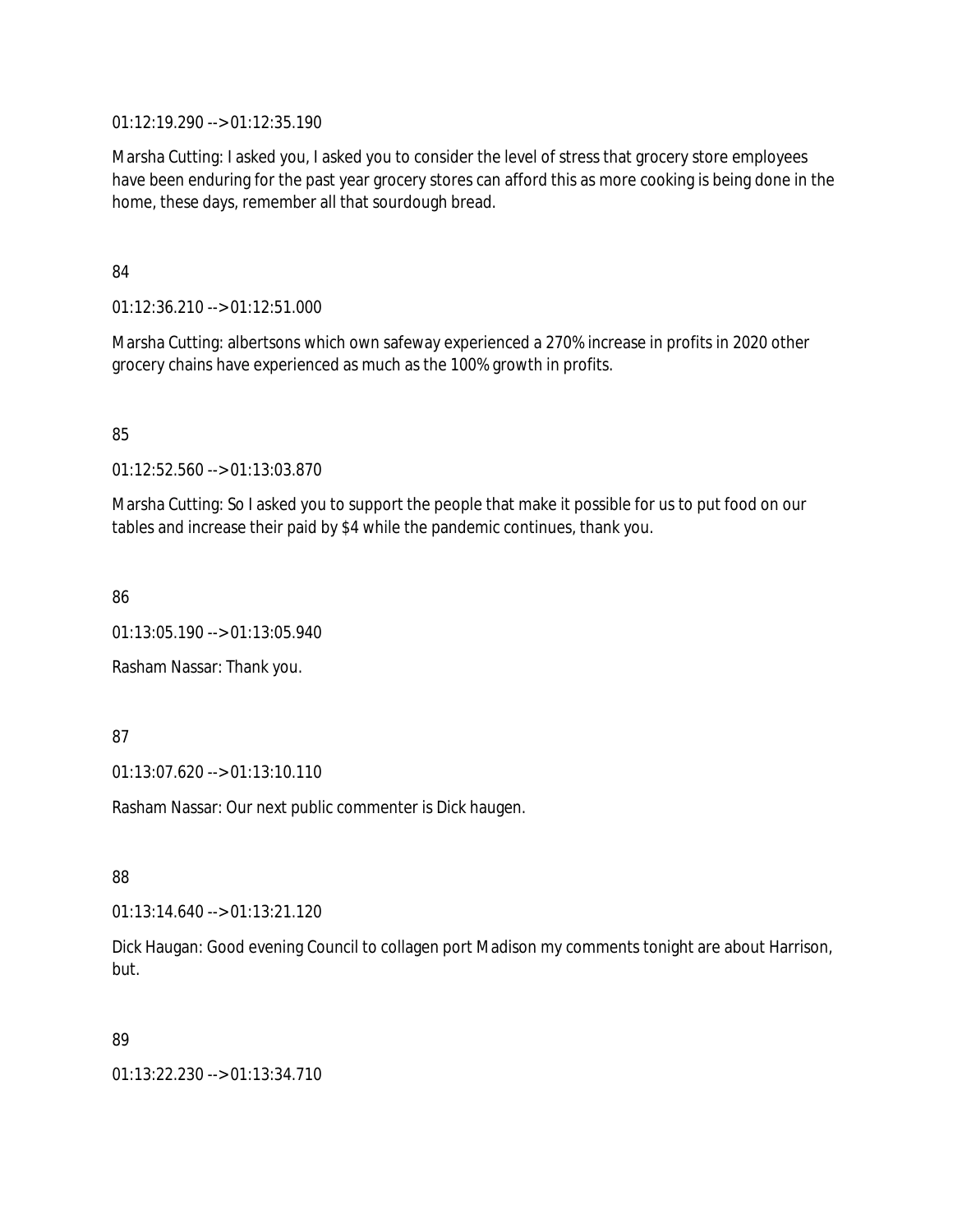Dick Haugan: I also endorsed the hazard pay but back to Harrison, I want to call for a full investigation, not an abridged version of why the city paid roughly \$9 million for Harrison.

90

01:13:35.550 --> 01:13:45.360

Dick Haugan: Harrison was way, more than half its value the day your city manager signed the big check take a look at the email just sent a Council and, hopefully, you got it for.

91

01:13:46.770 --> 01:13:59.130

Dick Haugan: 493 survey responses tell the people's story look at an overwhelming majority of constituents who voted you into office want the Harrison issue fully addressed.

## 92

01:13:59.940 --> 01:14:08.160

Dick Haugan: Take note that past Council actually on the Harrison has caused harm significant financial harm to bainbridge taxpayers.

## 93

01:14:08.460 --> 01:14:19.620

Dick Haugan: And as custodians of public funds, both public officers and employees are accountable for their action under criminal and civil law quoted by the rsc.

## 94

01:14:20.220 --> 01:14:26.130

Dick Haugan: You might get a legal opinion from your own attorney who worked at em rsc and then share it with the public.

## 95

01:14:27.060 --> 01:14:42.750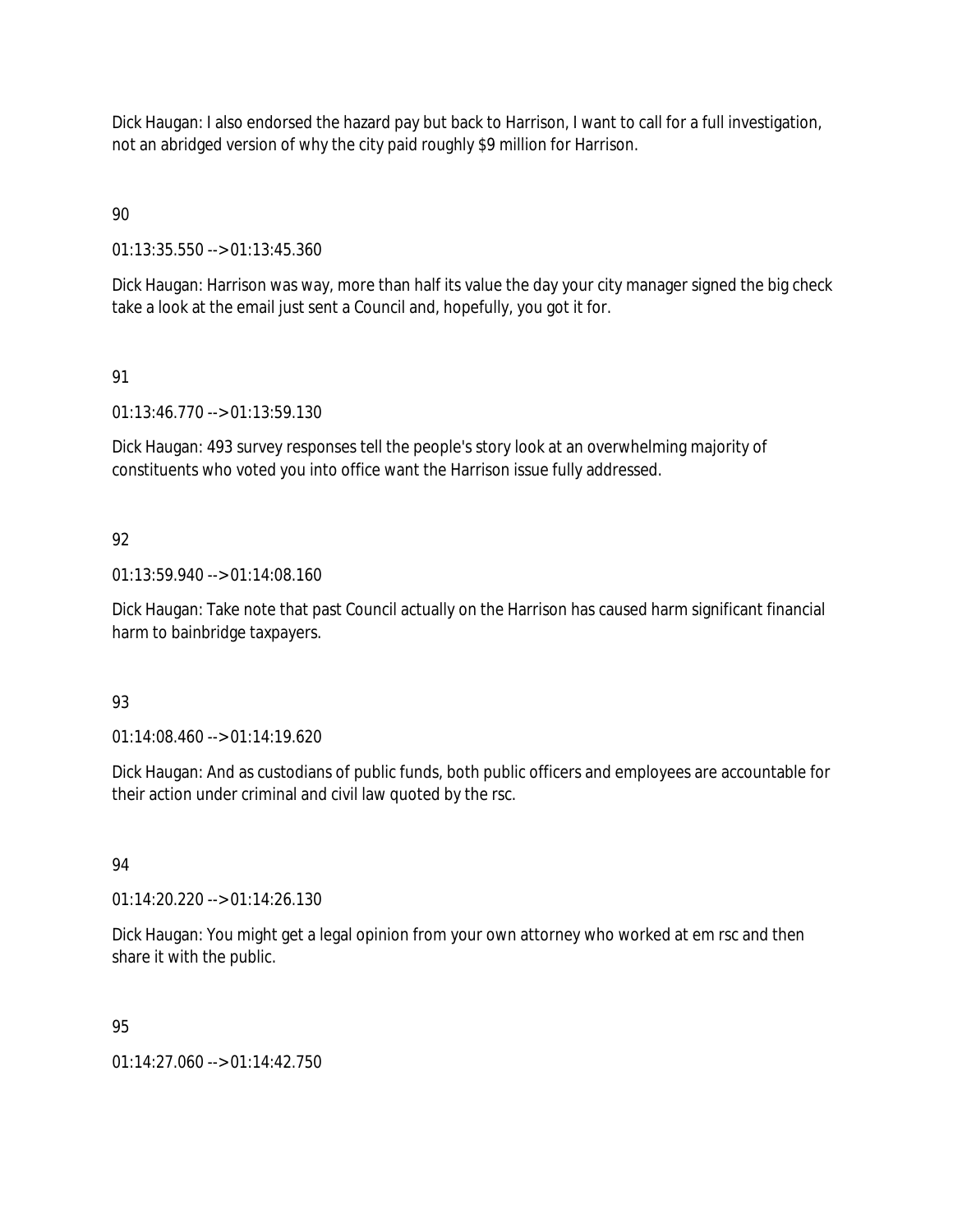Dick Haugan: It took 19 of us two months to figure out the Harrison debacle the seven of you can figure it out in short order, we will share our work, but you need to take action, a complete Harrison investigation from October to South.

## 96

01:14:44.490 --> 01:15:03.540

Dick Haugan: must go forward the goal is simply the truth which may direct us to a better path your loyalty needs to be the people who voted you an office they trust you they trust you to do the right thing, you have the opportunity to do so in your next March 9 Council meeting.

## 97

01:15:04.620 --> 01:15:17.100

Dick Haugan: Some have said why look in the rearview mirror, but without knowing where we are and understanding how we got here prevents us from getting past and preventing more of the same.

## 98

01:15:18.480 --> 01:15:27.690

Dick Haugan: last thought do not overlook the expertise and the power of interested citizens engage them.

## 99

01:15:29.220 --> 01:15:30.150

Dick Haugan: listen to them.

100

01:15:31.230 --> 01:15:32.460

Dick Haugan: act with them.

## 101

01:15:34.350 --> 01:15:37.830

Dick Haugan: get consensus and get this behind this.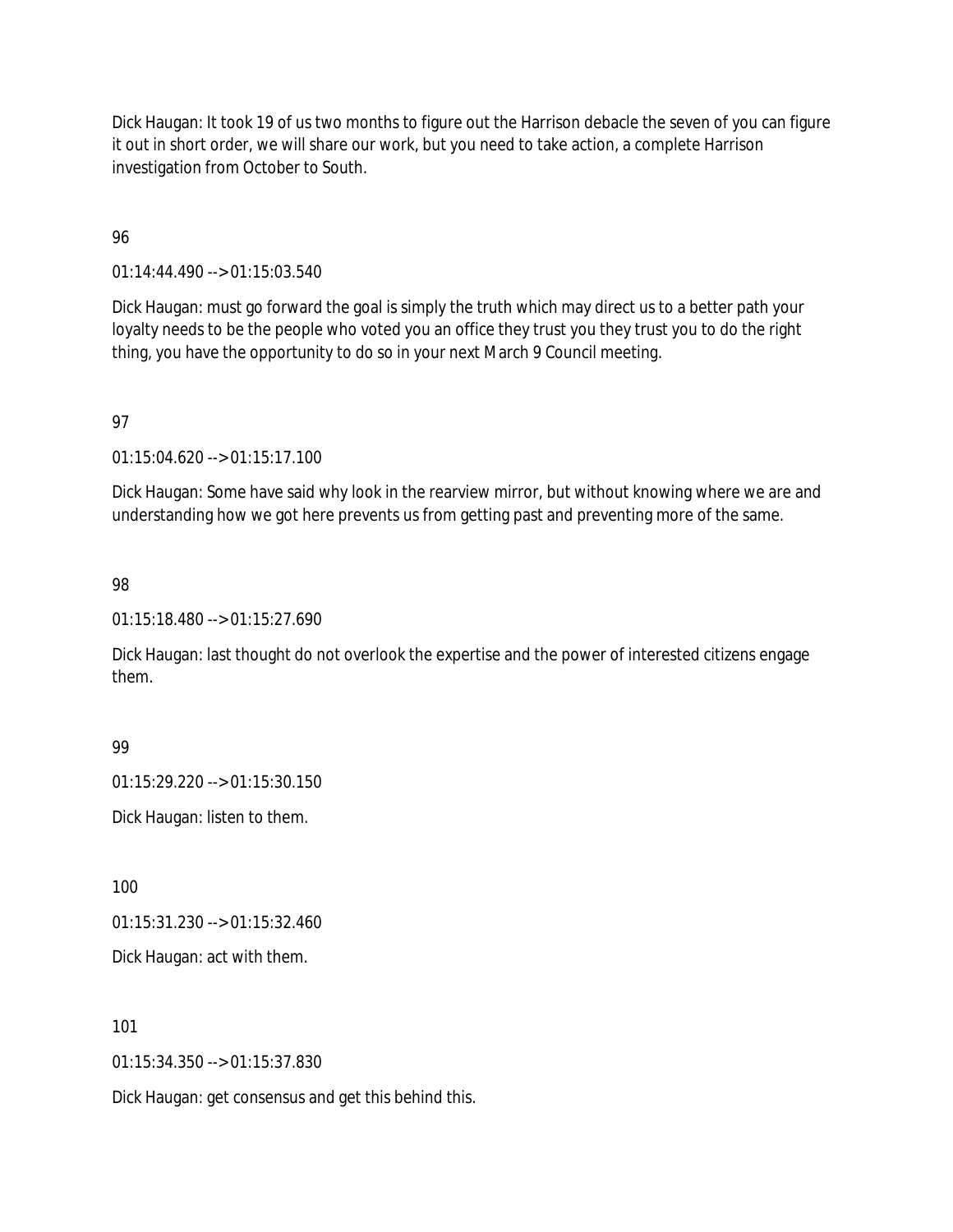01:15:41.010 --> 01:15:41.280

Thank you.

103

01:15:44.790 --> 01:15:49.260

Rasham Nassar: Thank you, our next public commenter is sal to Rosalia.

104

01:15:52.980 --> 01:15:57.750

Salvatore DeRosalia: hello, my name is sal Rosalia and I live off of Madison avenue on bainbridge island.

105

01:16:00.030 --> 01:16:13.590

Salvatore DeRosalia: I want to say a few things one is, I just want to piggyback on what Sue said I really believe that that if the Council chooses to be willful about this, that they can really help.

106

01:16:14.580 --> 01:16:19.260

Salvatore DeRosalia: hazard pay and workers or they cannot they can choose to not be willful about it.

107

01:16:19.980 --> 01:16:30.180

Salvatore DeRosalia: But I would love to see you all be willful about something like this and be maybe a little less willful about you know, having arguments and go to the order or calling people out for rolling their eyes and stuff like that so.

108

01:16:30.960 --> 01:16:34.200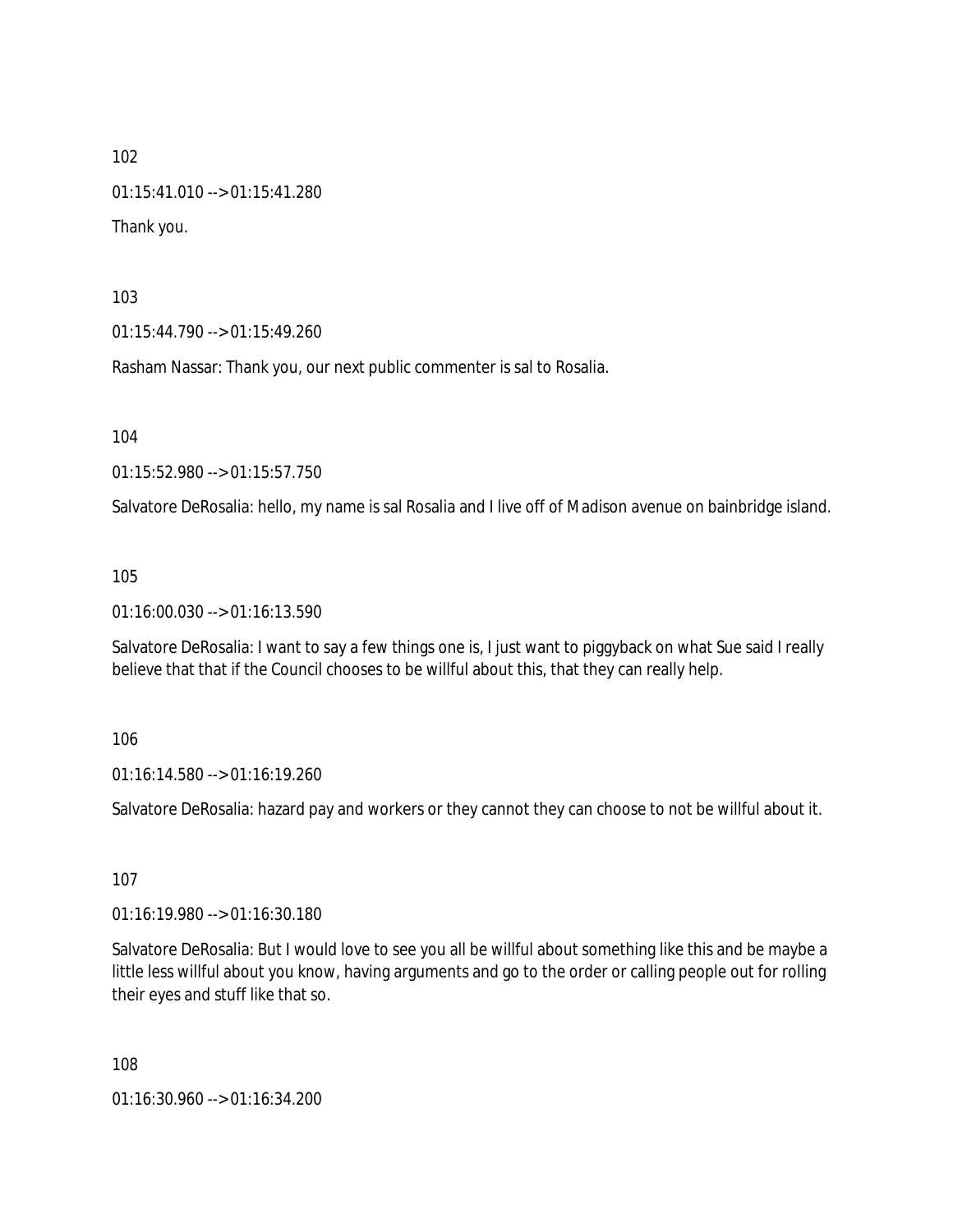Salvatore DeRosalia: Maybe we could just shift some of that focus and put it on some good.

## 109

01:16:34.770 --> 01:16:41.490

Salvatore DeRosalia: The other thing, and I just want to be like really blunt about why this is important, I go shopping at safeway at about 10 o'clock at night most times.

## 110

01:16:41.910 --> 01:16:50.940

Salvatore DeRosalia: And the people in the aisles stocking the shelves are not you know, like 17 to 25 year old Caucasian males they're usually people of color.

## 111

01:16:51.600 --> 01:17:00.030

Salvatore DeRosalia: They probably don't live here, and so this is gonna, this is an equity issue, and this is a way for the Council to like really put their.

## 112

01:17:00.510 --> 01:17:06.180

Salvatore DeRosalia: whatever kind of power or influence or whatever, meaning they may have behind an issue like this in a meaningful way.

## 113

01:17:06.630 --> 01:17:16.980

Salvatore DeRosalia: And I think you can you can really help the people that that matter in a time like this, by doing something like that, so I just I would appreciate it if if we all took this seriously and we could help.

## 114

01:17:17.700 --> 01:17:30.390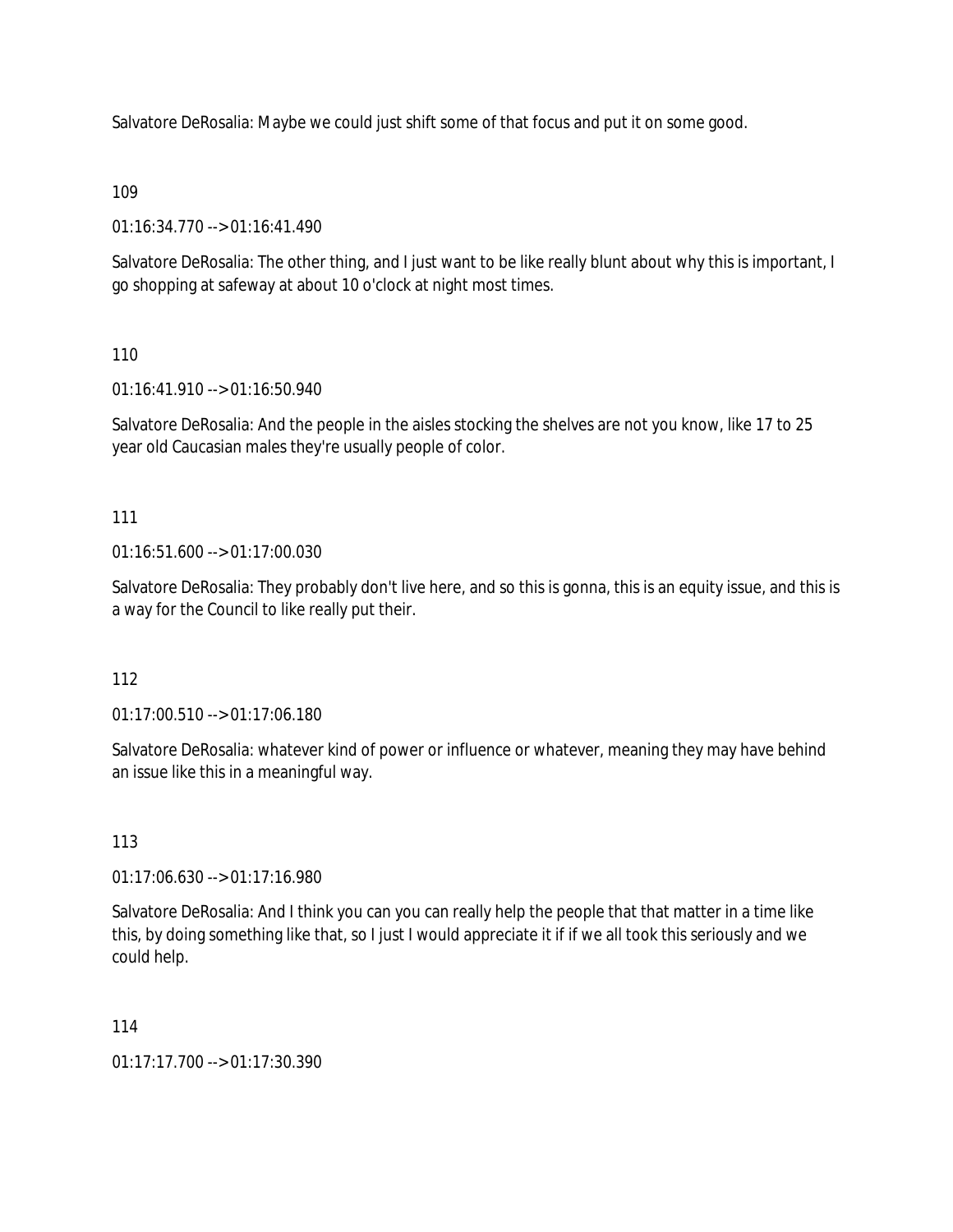Salvatore DeRosalia: Sue out with her folks The next thing is, I want to just appreciate the race equity advisory committee for the signs I think they're awesome I think they're in a bunch of places and i'm happy about that so uh.

115

01:17:33.420 --> 01:17:34.620

Salvatore DeRosalia: Sorry, I got a call coming in.

116

01:17:35.760 --> 01:17:42.420

Salvatore DeRosalia: You know, like, I think it took a little while but I appreciate it, and I appreciate and how many places it's going to be.

### 117

01:17:43.080 --> 01:17:53.040

Salvatore DeRosalia: So I want to thank the Council and the race equity Advisory Committee and staff for that the other thing is, I want to welcome deanna Martinez because hopefully she's gonna get appointed.

### 118

01:17:53.640 --> 01:18:07.440

Salvatore DeRosalia: To the MTC that that was vacated when Brenda got put on the Council and I just want to to ask deanna as she comes on to really provide some some calming good.

119

01:18:08.400 --> 01:18:18.450

Salvatore DeRosalia: guidance for the race equity advisory committee and to please help hold both the Council that you'll be working with the Community and the advisory committee.

120

01:18:19.110 --> 01:18:23.880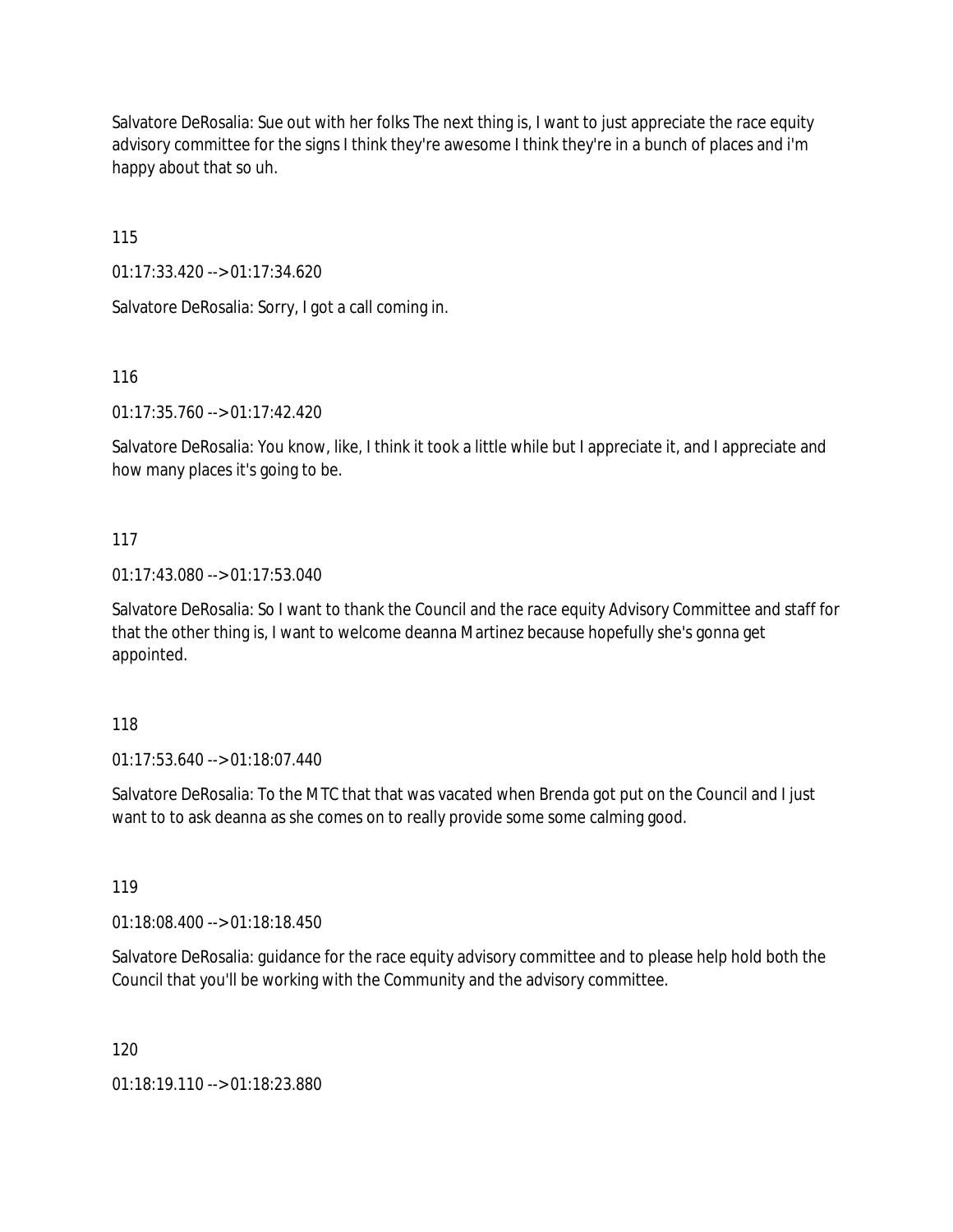Salvatore DeRosalia: You know, accountable for the work that they're doing on behalf of all people of color on this island so.

121

01:18:24.480 --> 01:18:33.030

Salvatore DeRosalia: I just want to say that, and the last thing I want to end with is please the seven of you staff, whoever is listening, please go by yourself, go get training.

122

01:18:33.450 --> 01:18:40.290

Salvatore DeRosalia: don't wait for the race equity advisory committee to sign up for gear again don't wait for the people's Institute to come knocking on your door with.

### 123

01:18:40.560 --> 01:18:49.140

Salvatore DeRosalia: With here's the username and password go get it you guys, you know, like some of you like Michael pollock use it as a tool, and so I would love for you to go get the training.

124

01:18:49.500 --> 01:19:01.620

Salvatore DeRosalia: so that you could actually maybe understand what you might be doing when when you start to gaslight people with race tons of issues, so you guys have the the means vote have an opportunity, please have the willingness, thank you.

125

01:19:03.210 --> 01:19:09.240

Rasham Nassar: Thank you very much, our next public commenter is joshua solorio my apologies if I misspelled your name.

126

01:19:12.030 --> 01:19:13.020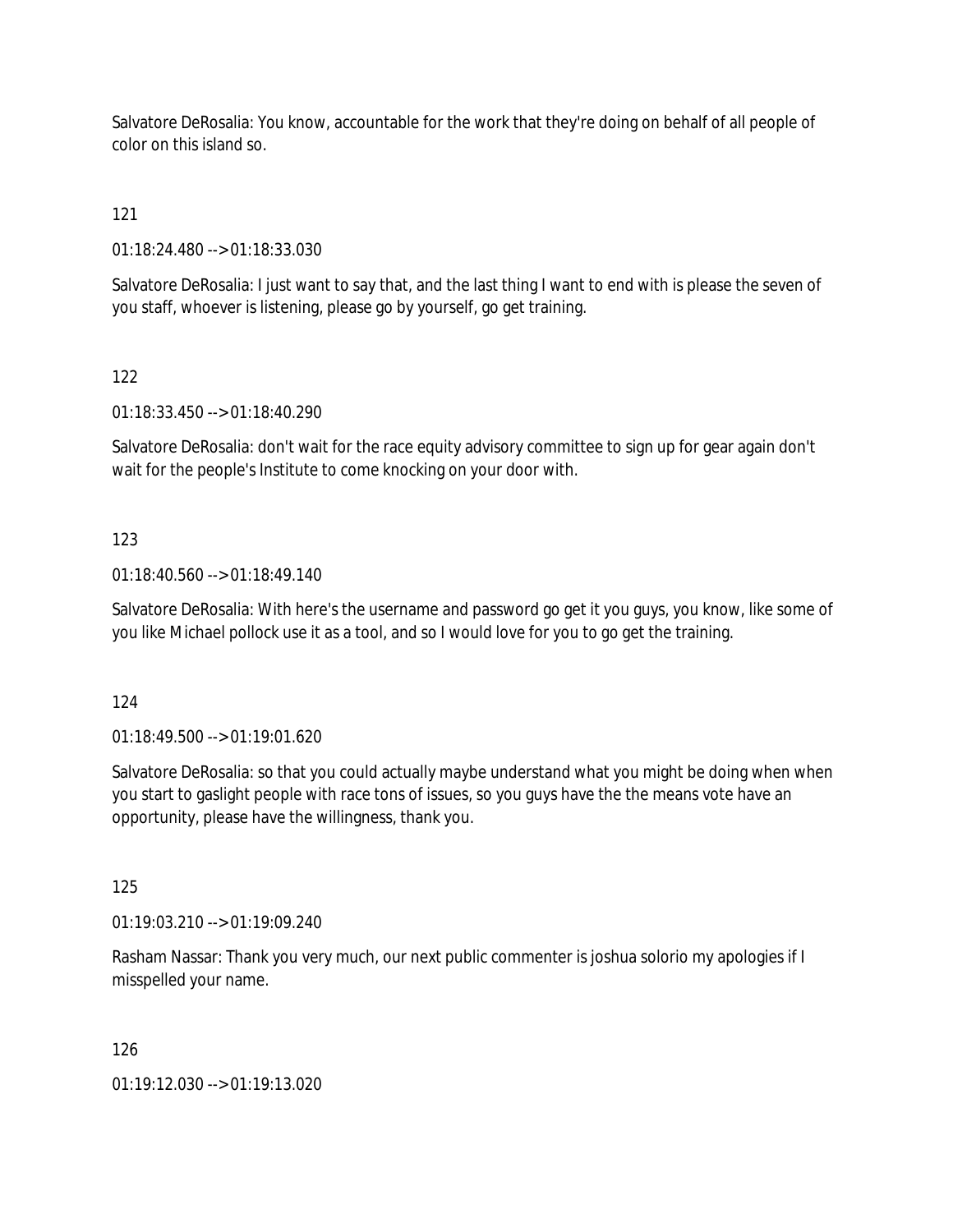Joshua Solorio - Political Organizer: hi can you guys hear me.

127

01:19:14.040 --> 01:19:14.670

Joshua Solorio - Political Organizer: it's pronounced.

128

01:19:15.450 --> 01:19:16.650

Rasham Nassar: Yes, we can hear you joshua.

129

01:19:17.040 --> 01:19:31.650

Joshua Solorio - Political Organizer: Okay hey my name is joshua solorio I am an organizer with UFC w 21 one of my members cookie earlier was not allowed to share her testimony and I was wondering if you guys would allow me to read that for her since she can't figure it out would that be okay.

130

01:19:32.280 --> 01:19:39.930

Joshua Solorio - Political Organizer: Absolutely OK, I will start Thank you guys very much Okay, good evening marijuana Star and members of this Council.

131

01:19:40.200 --> 01:19:52.500

Joshua Solorio - Political Organizer: Thank you for having me here tonight to share how important hazard pay us for grocery workers and how it will benefit all of us, my name is cookie Atkins, I have worked at the safeway on bainbridge island for two years and was safe way for a total of 15 years.

132

01:19:53.640 --> 01:20:00.240

Joshua Solorio - Political Organizer: I truly enjoy working at my store the interactions that I have with customers and the smiles that I put on their faces are what makes my day.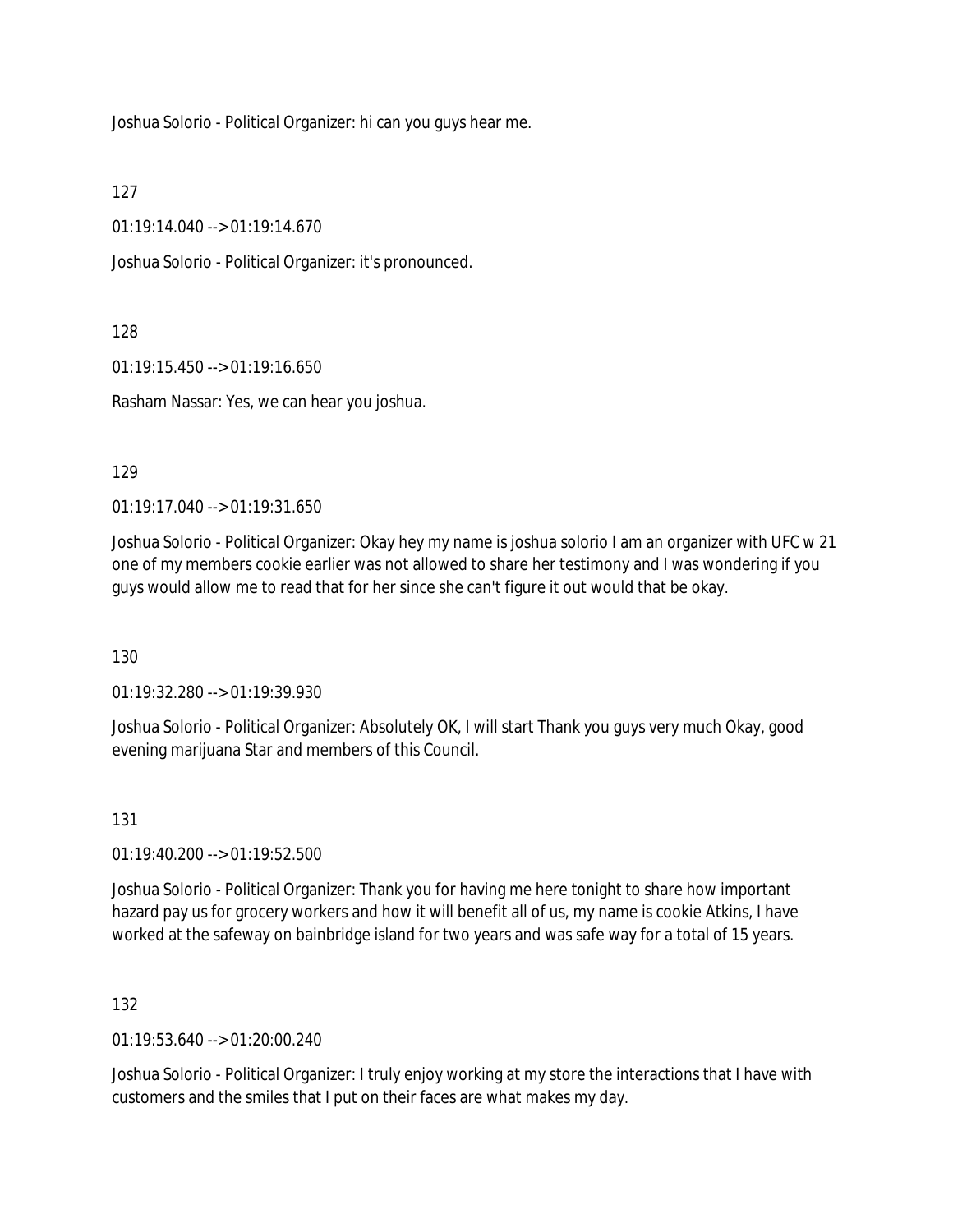01:20:00.720 --> 01:20:12.690

Joshua Solorio - Political Organizer: Ever since the pandemic started I haven't felt like i've been able to be my normal bubbly self I am normally so happy and cheerful but the anxiety and stress that I feel due to the phantom due to the pandemic or overwhelming.

134

01:20:13.260 --> 01:20:22.590

Joshua Solorio - Political Organizer: The thought of having an outbreak at our store is always in the back of my mind it's impossible to keep everything sanitized in our store and with so many customers coming in and out all day at worries.

135

01:20:23.130 --> 01:20:30.990

Joshua Solorio - Political Organizer: We have customers are a few to refuse to wear masks it's hard for me to be the bad guy and get management involved, so I just go about my business and continue the transaction.

136

01:20:31.680 --> 01:20:35.130

Joshua Solorio - Political Organizer: grocery workers are putting their lives and the lives of their families at risk every day.

137

01:20:35.460 --> 01:20:41.730

Joshua Solorio - Political Organizer: We have some systemic started, and we will continue as long as this pandemic is still here, I truly believe that we deserve hazard pay.

138

01:20:42.030 --> 01:20:48.060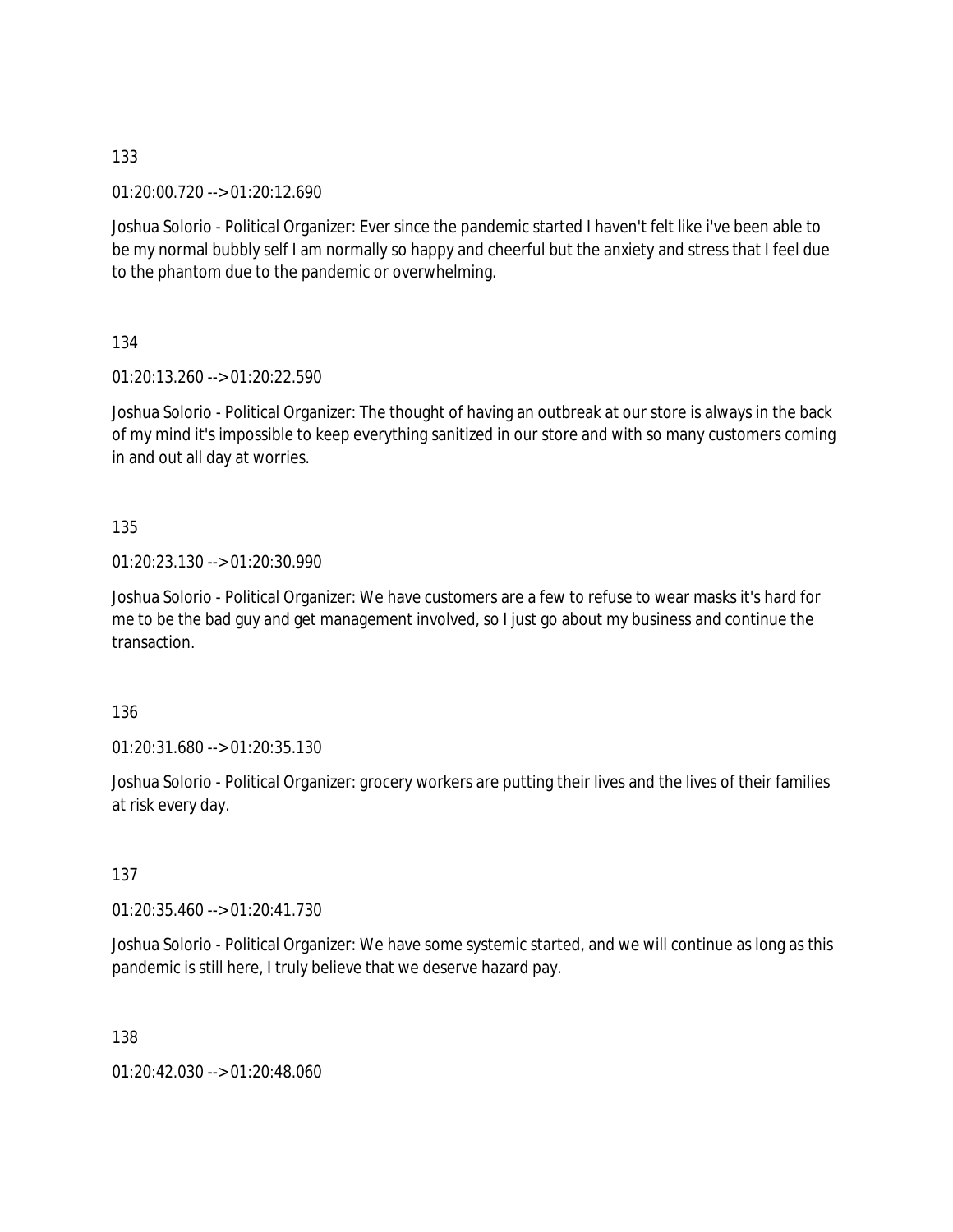Joshua Solorio - Political Organizer: The risks, we are taking are deadly and with the new coven 19 variants on the rise, who knows when this will all be over.

139

01:20:48.330 --> 01:20:54.360

Joshua Solorio - Political Organizer: Our customers have to get their groceries it's essential that we stay open, it should also be essential that we receive hazard pay.

140

01:20:54.840 --> 01:21:01.650

Joshua Solorio - Political Organizer: What happens if I get sick and have to stay home for two weeks as my store is my store going to cover my lost wages and make sure my mortgage gets paid.

141

01:21:02.070 --> 01:21:15.780

Joshua Solorio - Political Organizer: Receiving hazard pay would help so many struggling grocery workers getting some breathing room, I asked this Council to recognize the hazardous and essential nature of our of our jobs and push hazard pay legislation forward immediately Thank you guys very much.

142

01:21:17.700 --> 01:21:19.500

Rasham Nassar: Thank you very much.

143

01:21:20.670 --> 01:21:22.980

Rasham Nassar: Our final public commenter is RON Peltier.

144

 $01:21:26.700 \rightarrow 01:21:29.910$ 

Ron Peltier: Good evening Council my comments, going to be very brief.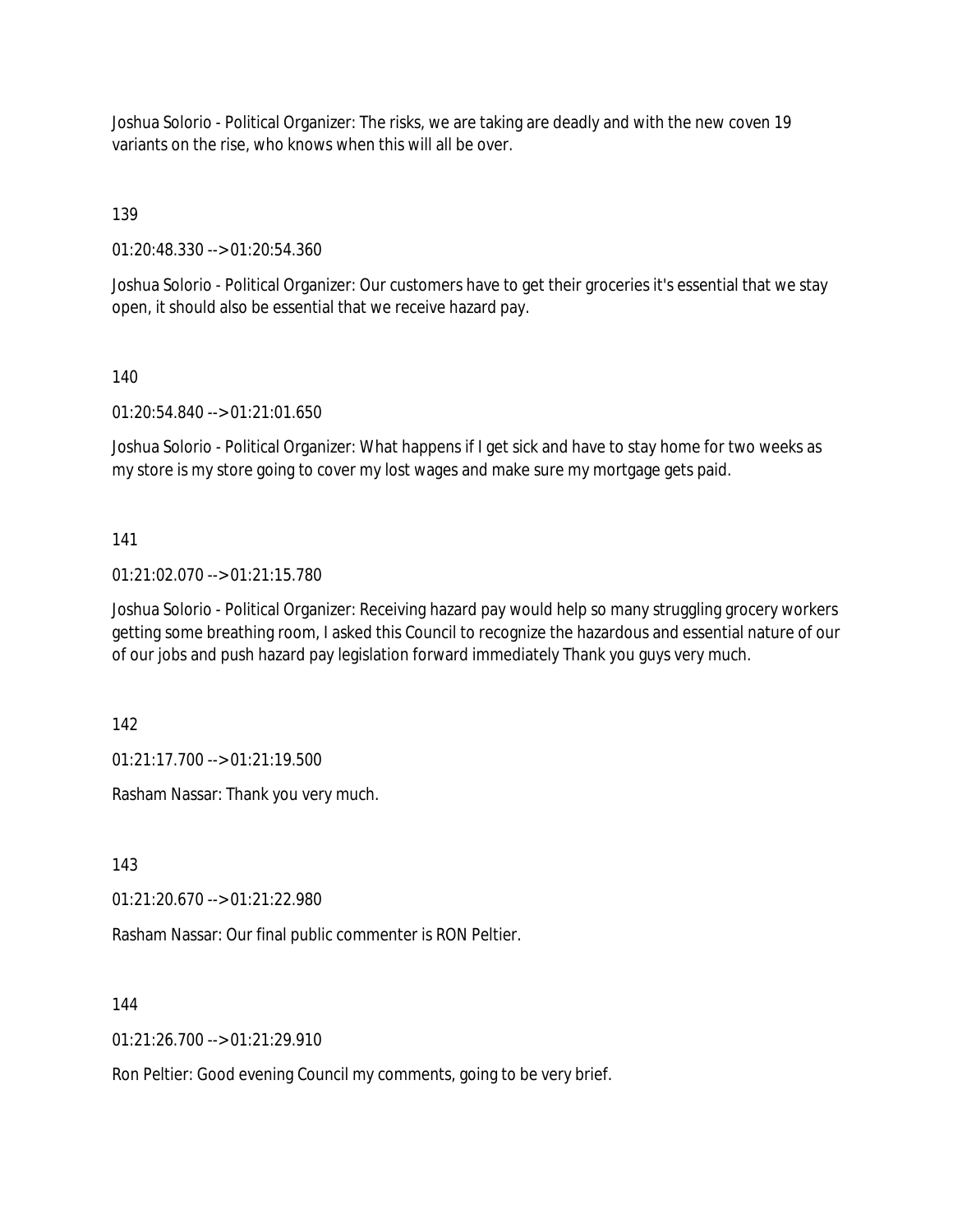01:21:31.020 --> 01:21:48.210

Ron Peltier: It would like to add my voice to support for a \$4 an hour hazard pay for a grocery workers, I think they there and much deserving of that and I have a feeling that you're going to do it, so thank you in advance for that and have a good night, thank you.

146

01:21:49.860 --> 01:21:50.400

Rasham Nassar: Thank you.

147

01:22:01.650 --> 01:22:04.950

Rasham Nassar: Okay, are there any other members of the public that would like.

148

01:22:07.320 --> 01:22:08.640

Rasham Nassar: That would like to comment this evening.

149

01:22:12.060 --> 01:22:18.480

Rasham Nassar: Alright, Council, we are now moving on and our agenda item five the city managers report interim city manager.

150

01:22:19.140 --> 01:22:27.450

Ellen Schroer: Good evening Council and community, thank you for joining us tonight, I just have a couple of items to update you on first the vaccine for the code virus.

151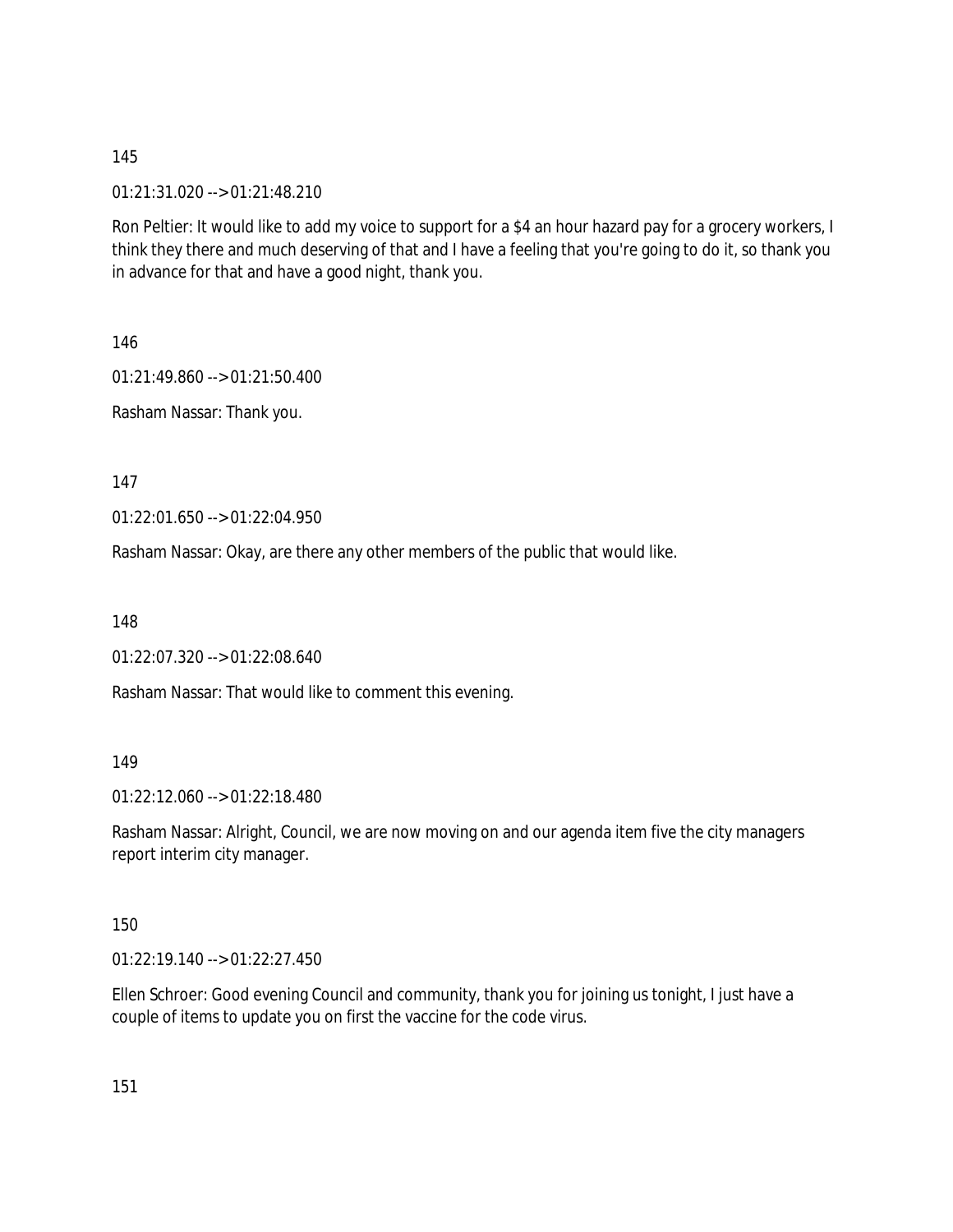01:22:27.810 --> 01:22:36.510

Ellen Schroer: We did not receive on bainbridge island and allocation of vaccines for this for first doses this week and we are frustrated and disappointed in that, but.

152

01:22:36.930 --> 01:22:43.860

Ellen Schroer: we'll continue to try to do what we can to get more vaccines, as with every week we post the.

153

01:22:44.520 --> 01:22:48.120

Ellen Schroer: Community the information that we have about appointments that are available.

### 154

01:22:48.540 --> 01:22:58.020

Ellen Schroer: on our website and we'll share that information via nixle for anyone who's able to sign up for that there's also if you don't have Internet access, there is information on our.

155

01:22:58.590 --> 01:23:09.000

Ellen Schroer: That we can provide to you about how somebody can help with vaccine registration for people who are otherwise in the right phase and demographic to receive the vaccine.

156

01:23:11.010 --> 01:23:23.070

Ellen Schroer: In a second note there was a recent article in the review regarding the prison lawsuit a group of Community Members who were suing the city regarding the shoreline master program and the request to have that reviewed by the US Supreme Court.

157

01:23:23.430 --> 01:23:29.400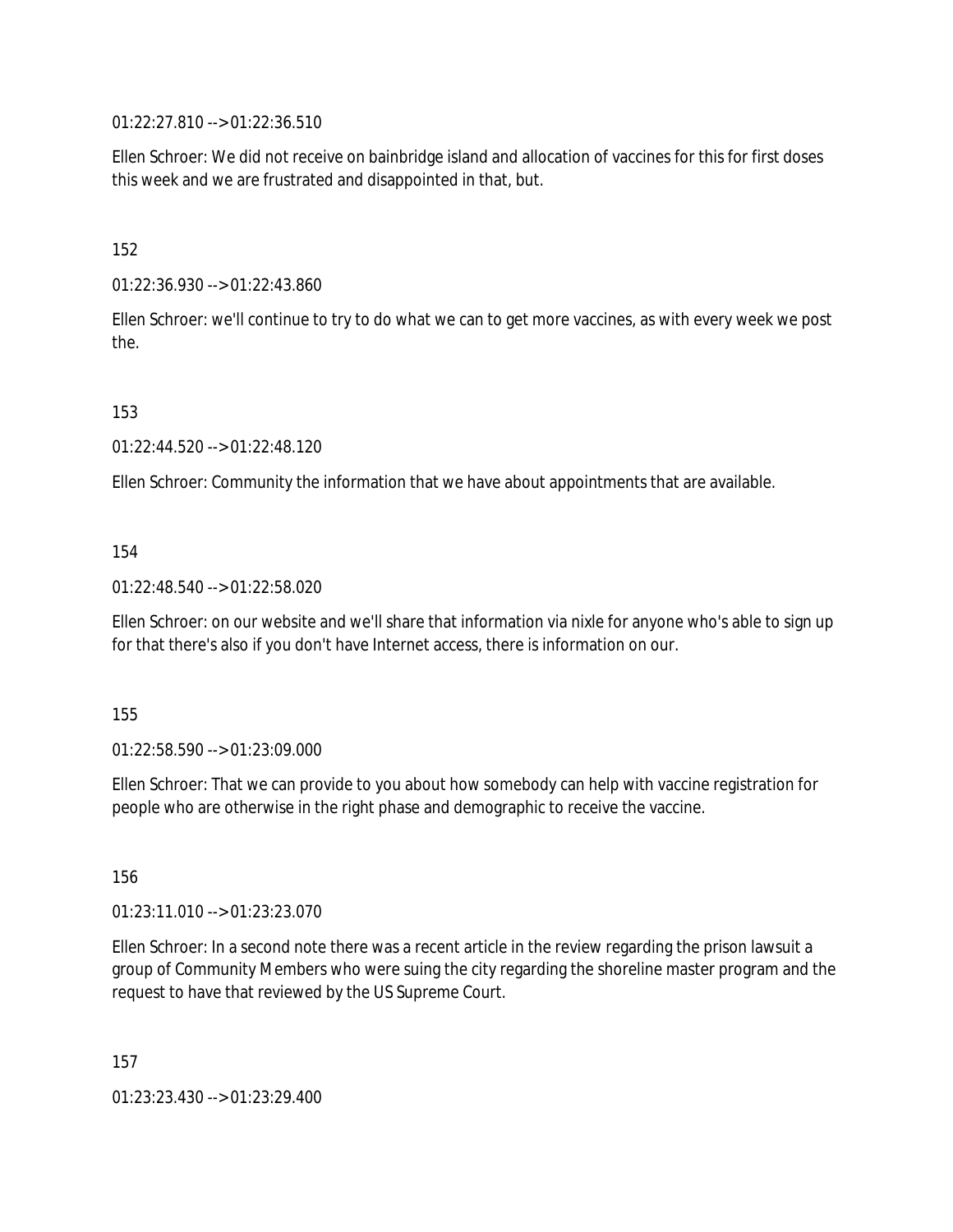Ellen Schroer: We learned this week that that review will not be granted, and so the Supreme Court will not be hearing that case.

158

01:23:30.360 --> 01:23:35.400

Ellen Schroer: And then finally i'm on a note related to our climate action actions.

159

01:23:36.240 --> 01:23:43.680

Ellen Schroer: Probably you have seen the big belly trash cans that are around, including on winslow way and on the town Square, these were installed.

160

 $01:23:44:100 \rightarrow 01:23:53:190$ 

Ellen Schroer: roughly five years ago and are a way to have solar powered compaction of the trash and I saw some folks today, replacing them so they are.

161

01:23:53.400 --> 01:24:00.030

Ellen Schroer: On a replacement cycle and you'll start seeing some new ones, there are nine located around the city, but we have had a good experience with that.

162

01:24:00.240 --> 01:24:06.780

Ellen Schroer: And I just wanted to share with the Community sort of a success story, this was something that was a project that was originally a.

163

 $01:24:07.350 \rightarrow 01:24:15.090$ 

Ellen Schroer: cooperative effort with one of the island organizations in the city and the city is taken out over and is continuing it so that's all for me for today, thank you.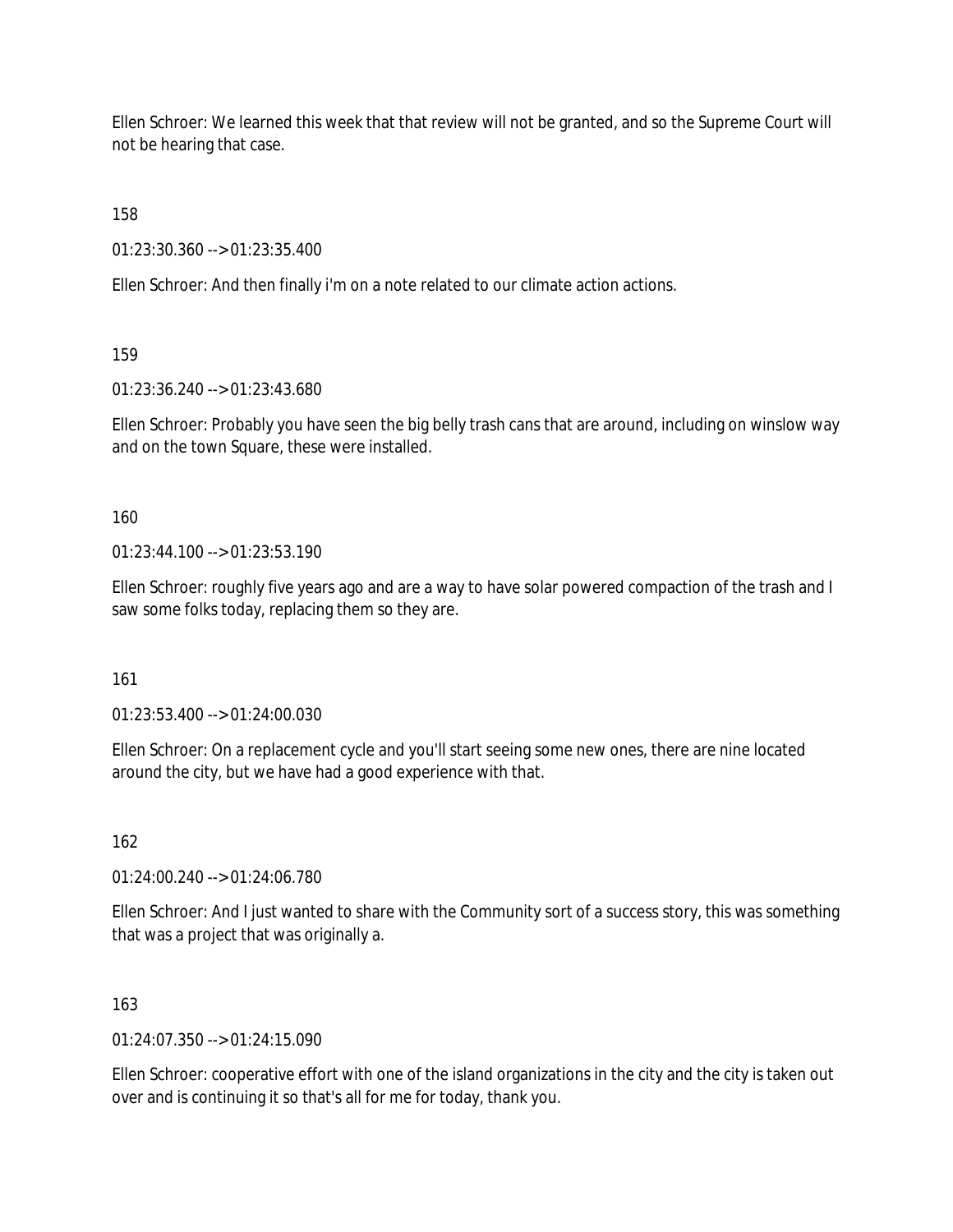01:24:15.960 --> 01:24:18.990

Rasham Nassar: Thank you very much for that report in Room city manager.

165

01:24:21.360 --> 01:24:28.350

Rasham Nassar: We will move on in our agenda, no Council to item six, which is our consent agenda.

166

01:24:29.010 --> 01:24:37.320

Rasham Nassar: So at this point in time, if there are any Council members that would like to pull an item from the consent agenda and add it to our regular agenda for discussion.

167

01:24:38.250 --> 01:24:48.030

Rasham Nassar: To Council member would request that item to be removed, now, otherwise I would look to a Council member to make a motion to approve the consent agenda councilmember car.

168

01:24:50.160 --> 01:24:53.580

Christy Carr: I moved to approve the consent agenda, as presented.

169

01:24:54.780 --> 01:24:58.080

Rasham Nassar: councilman or pollock second to that motion is there any debate on that motion.

170

01:25:00.000 --> 01:25:01.530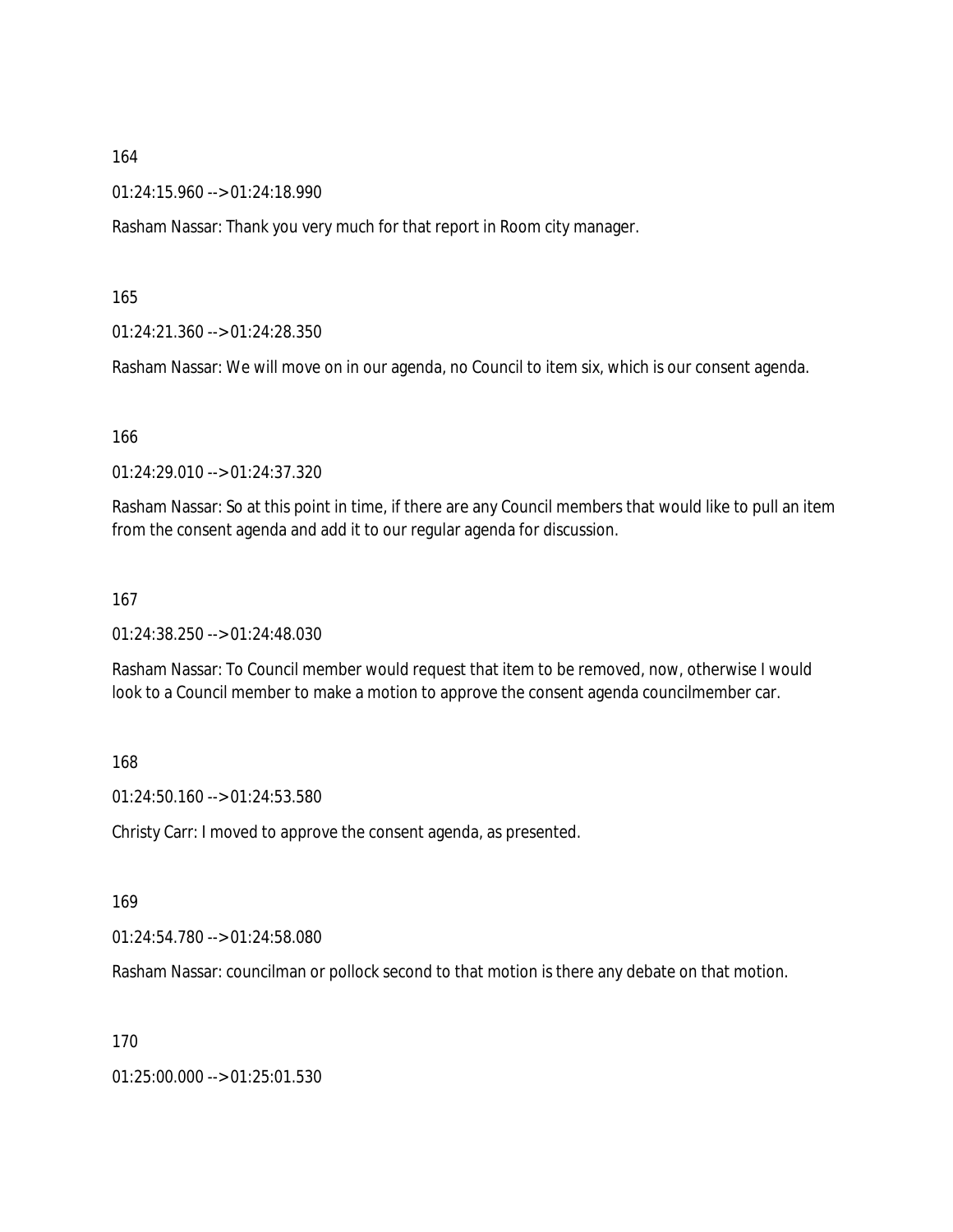Rasham Nassar: All those in favor please say Aye.

171

01:25:03.390 --> 01:25:04.140

Rasham Nassar: Any opposed.

172

01:25:05.160 --> 01:25:07.200

Rasham Nassar: That motion passes unanimously.

173

01:25:08.280 --> 01:25:22.890

Rasham Nassar: Moving on, in our agenda this evening, our next order of business is items seven future Council agendas interim city manager, is there any, are there any items anything you'd like to quickly point out for Council members tonight.

174

01:25:23.730 --> 01:25:30.510

Ellen Schroer: Yes, if you don't mind um I do have a couple of notes that I wanted to make the first is regarded.

175

01:25:31.260 --> 01:25:42.240

Ellen Schroer: Excuse me, is related to next week's meeting march 2 we have the entire meeting set aside for the work plan a discussion of the work plan we haven't had a discussion of the format of that meeting so.

176

01:25:42.570 --> 01:25:49.530

Ellen Schroer: I did have a quick conversation with a couple of people today but wanted to have a conversation in this context as well i'm.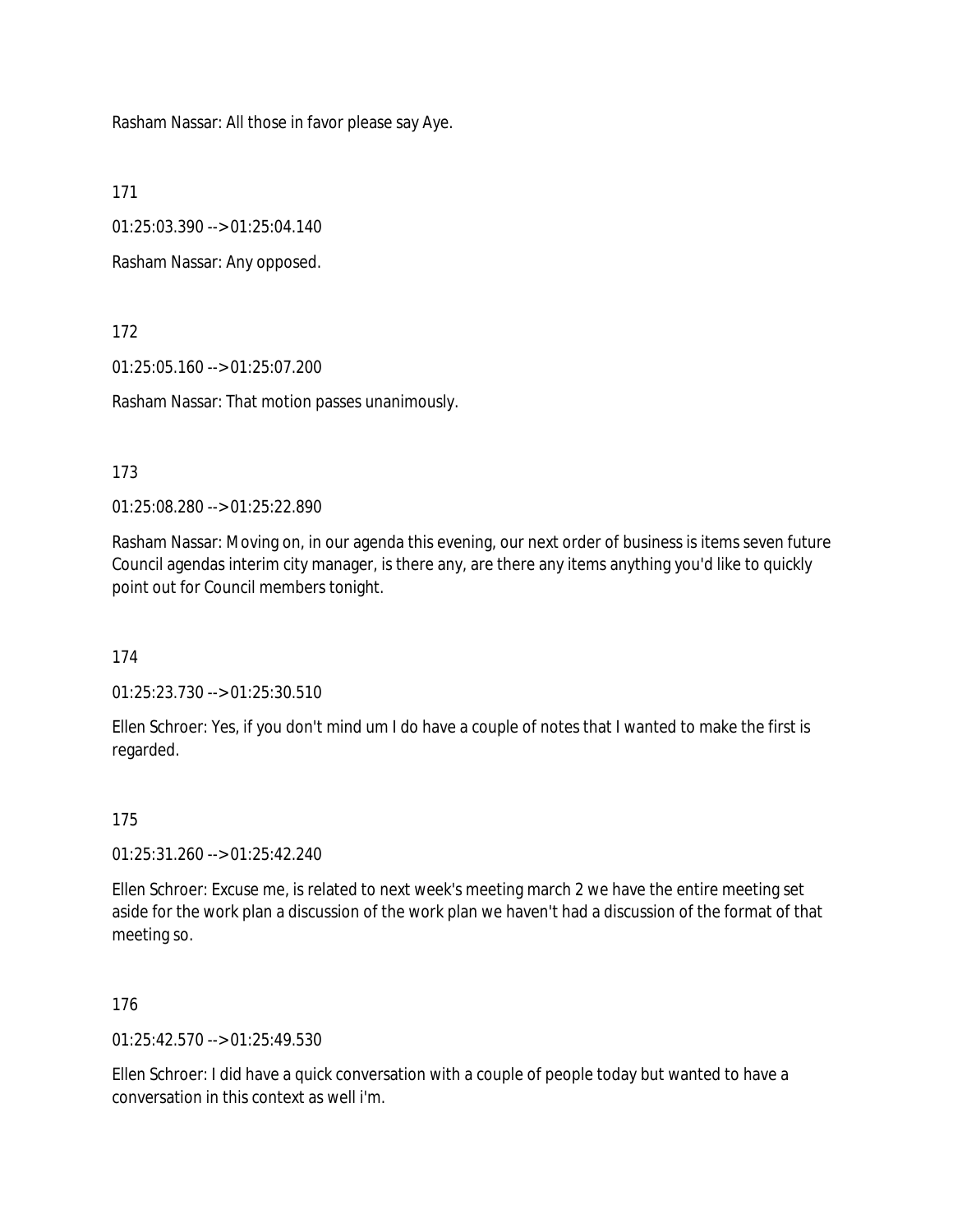01:25:50.610 --> 01:25:58.830

Ellen Schroer: At this juncture, what i'm planning to do is provide the information again that we discussed in January, which was a list of all of the work plan items.

178

01:25:59.250 --> 01:26:03.900

Ellen Schroer: And i'm hoping that we can use this time to look at that work plan and.

179

01:26:04.620 --> 01:26:14.460

Ellen Schroer: then also have time for the Council to provide additional additional feedback and any revisions start to and start any kind of conversation about revisions, we might want.

180

01:26:14.790 --> 01:26:22.710

Ellen Schroer: Of course, the staff, we are trying to be successful in delivering the council's work plan, and I think that we want to know, we want to have some.

181

01:26:24.150 --> 01:26:38.100

Ellen Schroer: A collective understanding of what we're trying to do so at this point I want to have to ask a question of the Council, if anyone is planning to put materials into the packet if they could let me know that, then we will be ready for that.

182

01:26:39.330 --> 01:26:47.580

Ellen Schroer: Or if you had an idea that's different than starting with the work plan that we've already shared and discussed in January, it would also be helpful for me to hear that now.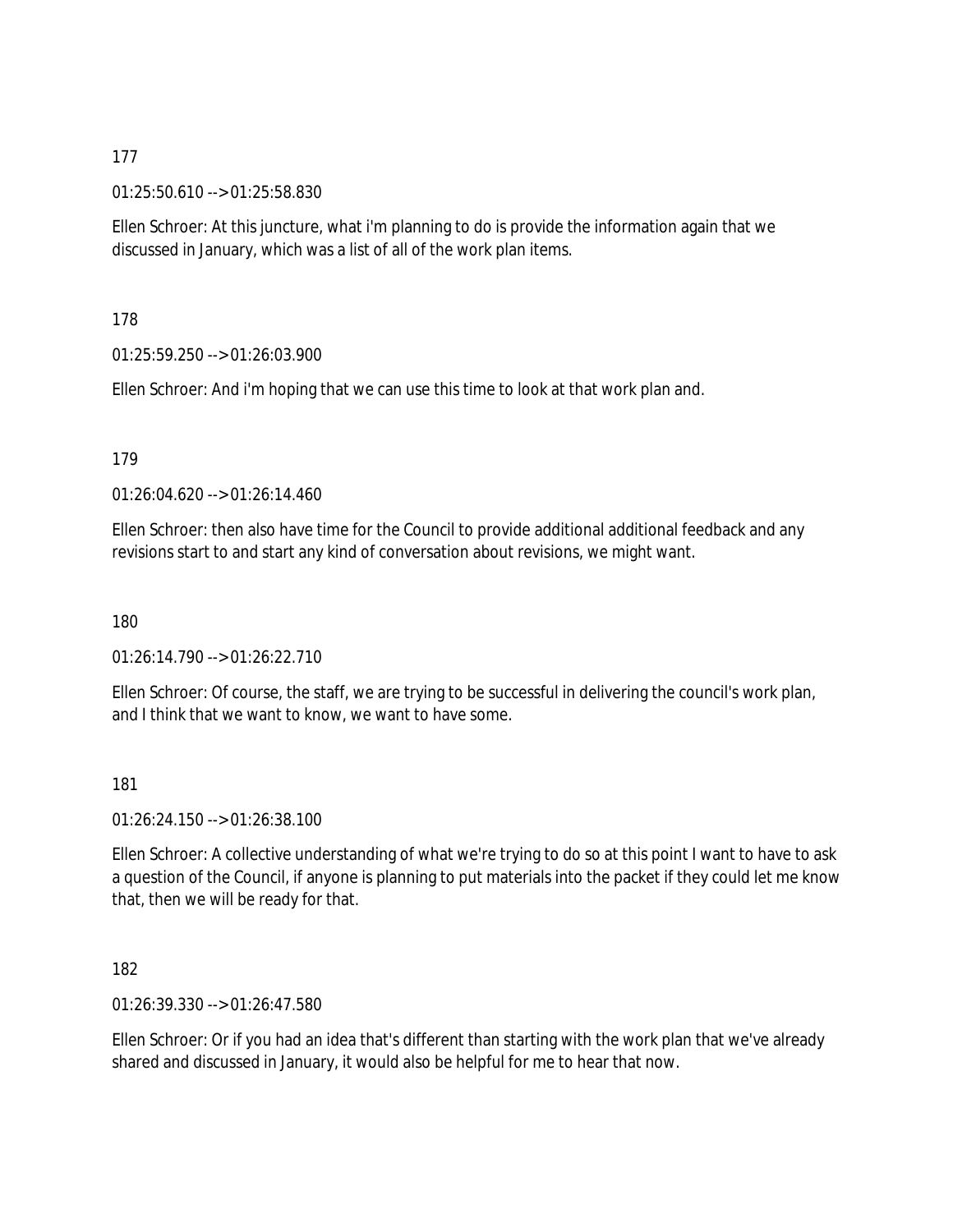01:26:50.010 --> 01:26:53.580

Rasham Nassar: Council members I don't see any hands raised councilmember car.

184

01:26:56.910 --> 01:27:10.380

Christy Carr: Thank you i'm interim city manager as as we've discussed I I would probably formalized some of my input that I have provided to you with Agenda materials.

185

01:27:11.640 --> 01:27:13.980

Christy Carr: In the packet for next week's meeting.

### 186

01:27:15.210 --> 01:27:29.940

Christy Carr: My hope for that meeting was not to necessarily do a deep dive into our work plan, but to talk a little bit more generally, about the structure of our work plan and how we can start to use the word plan as a tool for our work.

### 187

01:27:32.010 --> 01:27:36.600

Christy Carr: So that's where my head is for this agenda item.

188

01:27:38.370 --> 01:27:39.300

Rasham Nassar: Council member public.

189

01:27:41.100 --> 01:27:59.970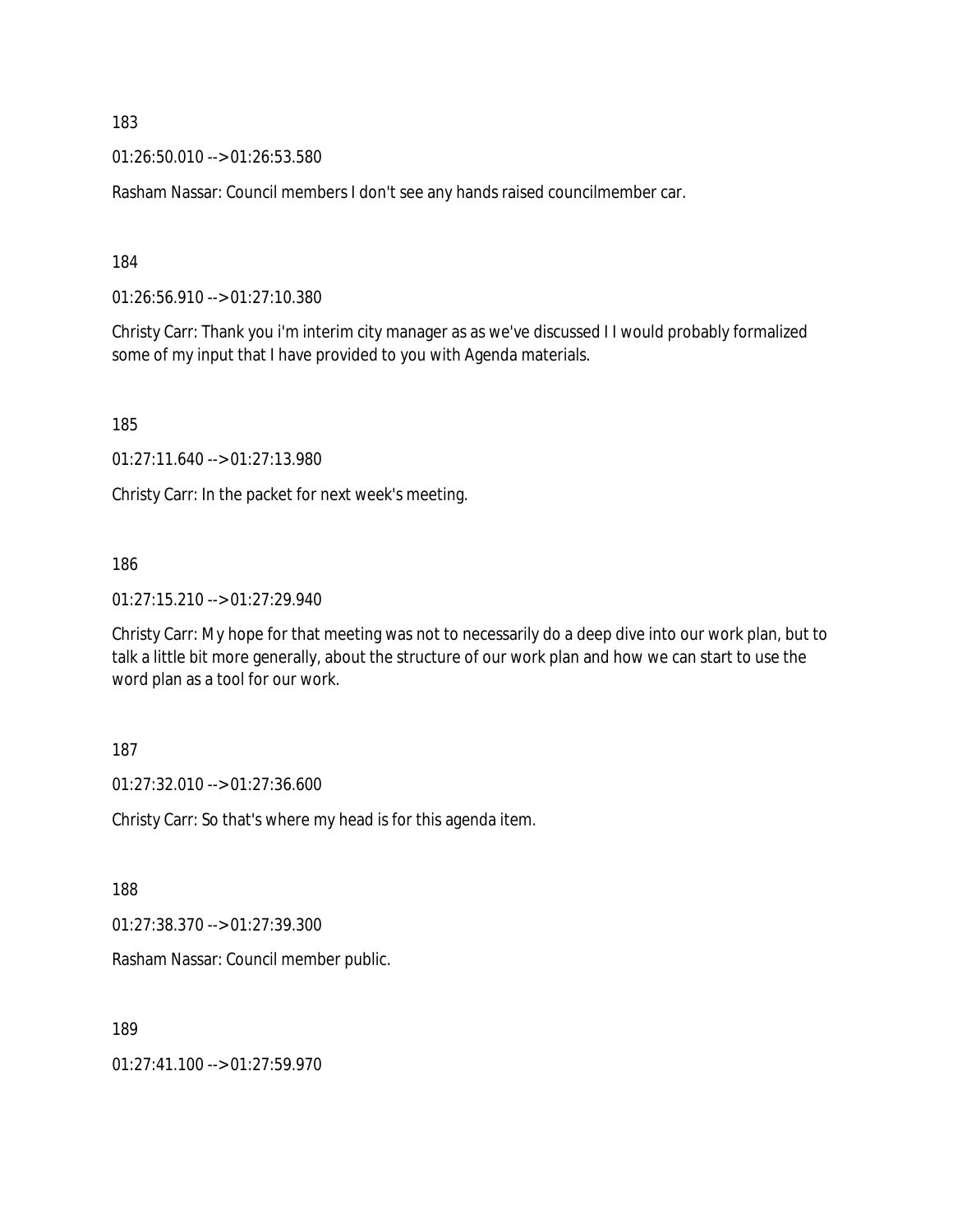Michael Pollock: yeah I would I would echo that sort of what I thought, but having said that i'm certainly happy, I think, maybe I guess i'm not sure what processes are, but I can give it a sort of best of some general things that I think there's an interest in.

190

01:28:00.990 --> 01:28:07.260

Michael Pollock: Tackling for the coming year, but I guess I would look to other Council members who have been.

191

01:28:07.770 --> 01:28:21.840

Michael Pollock: Maybe I could ask them there since they've been here longer than anybody or as long as anybody what what is the process, do we bring ideas forward and get them incorporated into the word planners out of another day i'm not really sure.

192

01:28:25.290 --> 01:28:26.910

Michael Pollock: What the processes and.

193

01:28:28.290 --> 01:28:36.420

Rasham Nassar: I can, I can respond to that and then i'll let the interim city manager respond, this is kind of a unique situation because typically what we do is we schedule it retreat.

194

01:28:37.140 --> 01:28:42.660

Rasham Nassar: And that retreat would have happened in January or sometime between January and March.

195

01:28:43.050 --> 01:28:54.450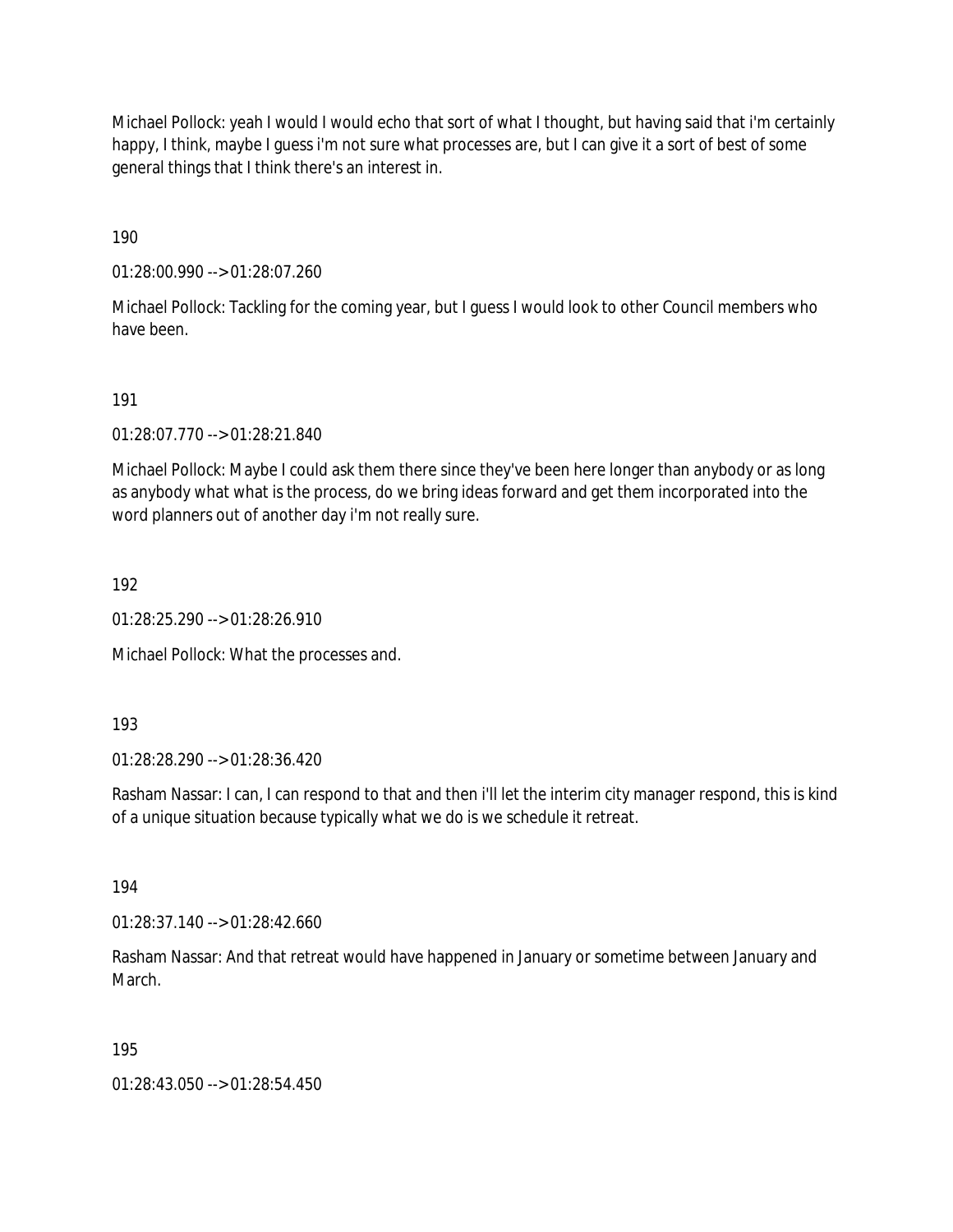Rasham Nassar: And that would have been an all day workshop and all day event and that's exactly what we would do and it's a very collaborative interactive and engaged process whereby we actually select the work plan priorities for 2021 so we build that list.

196

01:28:55.770 --> 01:29:03.420

Rasham Nassar: In light of the fact that we have a new city manager potentially unlikely coming on board in the near future, I don't know when that date is.

### 197

01:29:03.780 --> 01:29:14.490

Rasham Nassar: Council thought that we should postpone that exercise until he was hired and had a chance to you know acclimate to his new environment and roll the city manager.

### 198

01:29:15.090 --> 01:29:27.840

Rasham Nassar: That push the date out potentially to may April may and Council thought that we ought to the meanwhile, at least begin some preliminary work so that, when that event happens whenever it happens.

### 199

01:29:28.200 --> 01:29:35.790

Rasham Nassar: That we done some homework that would help facilitate that event and make to make the mess best and most efficient use of our time.

### 200

01:29:37.590 --> 01:29:49.200

Rasham Nassar: councilmember cars provided some really great suggestions for how to structure that meeting I would defer to Council member cars recommendations I know that councilmember current interim city manager have been in communication about that.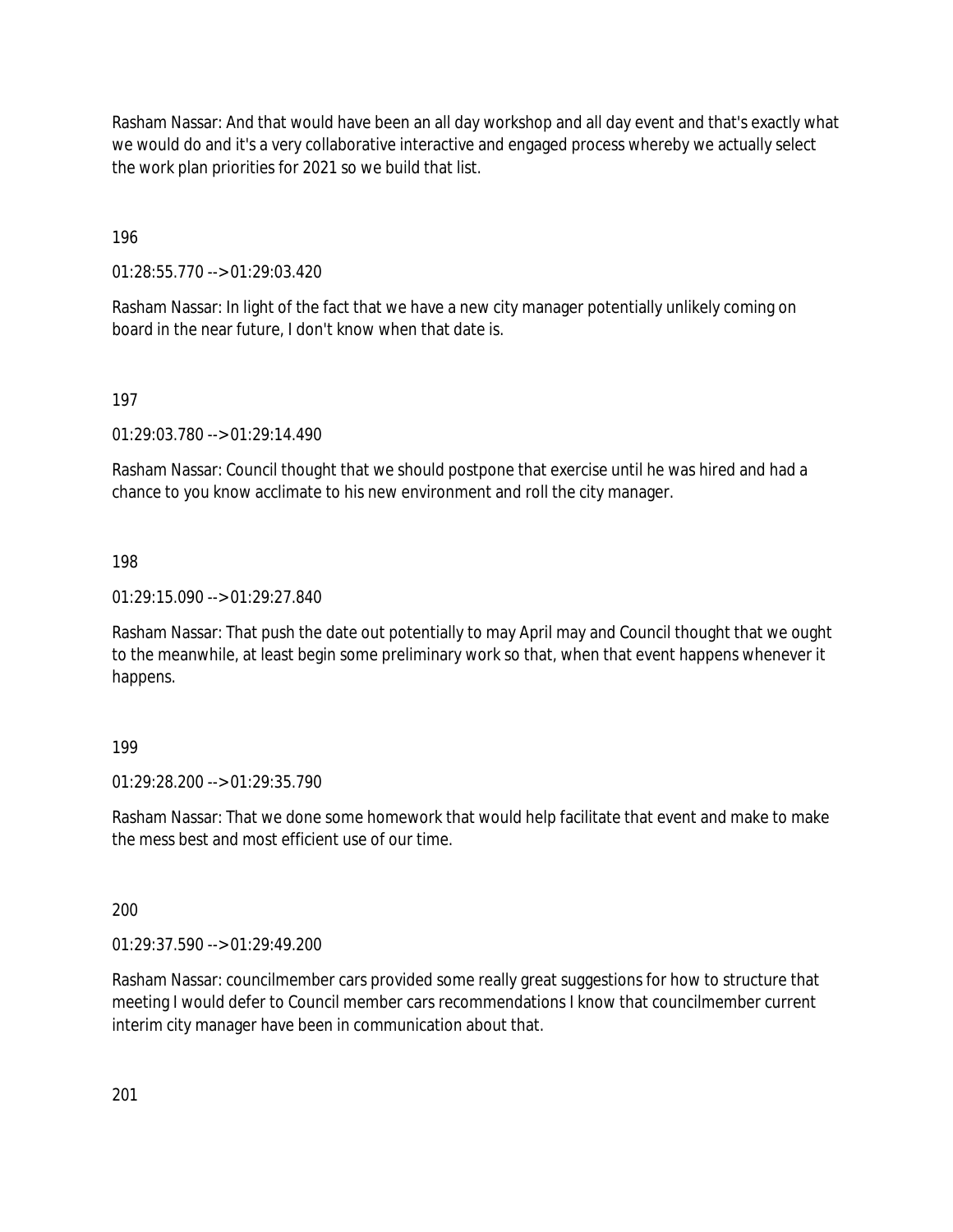01:29:50.820 --> 01:29:57.930

Rasham Nassar: Thank you councilmember car I read your emails very exhausted and thoughtful and thorough I don't know that you sent it to that the whole counsel saw what I saw.

202

01:29:58.680 --> 01:30:11.880

Rasham Nassar: But it's consistent with how you advocated for the inclusion of this work plan agenda item in the past, when it was added I don't think there's any deviation from from that.

203

01:30:12.720 --> 01:30:20.100

Rasham Nassar: So I wasn't surprised to read it, and it was consistent with my understanding of what we would be discussing and how that work plan discussion would be structured.

204

01:30:20.940 --> 01:30:26.160

Rasham Nassar: So interim city manager, is there any anything if Council members.

205

01:30:26.850 --> 01:30:37.950

Rasham Nassar: want to propose something different, I think now's the time I think that's what interim city managers asking, are there any other Council members that would like to provide input as to their expectations for next week study sessions now's your chance.

206

01:30:39.690 --> 01:30:50.700

Rasham Nassar: Otherwise I think we're going to go with the format as framed by councilmember car and interim city manager is going to work with councilmember car myself and Deputy Mayor, to make sure that we're.

207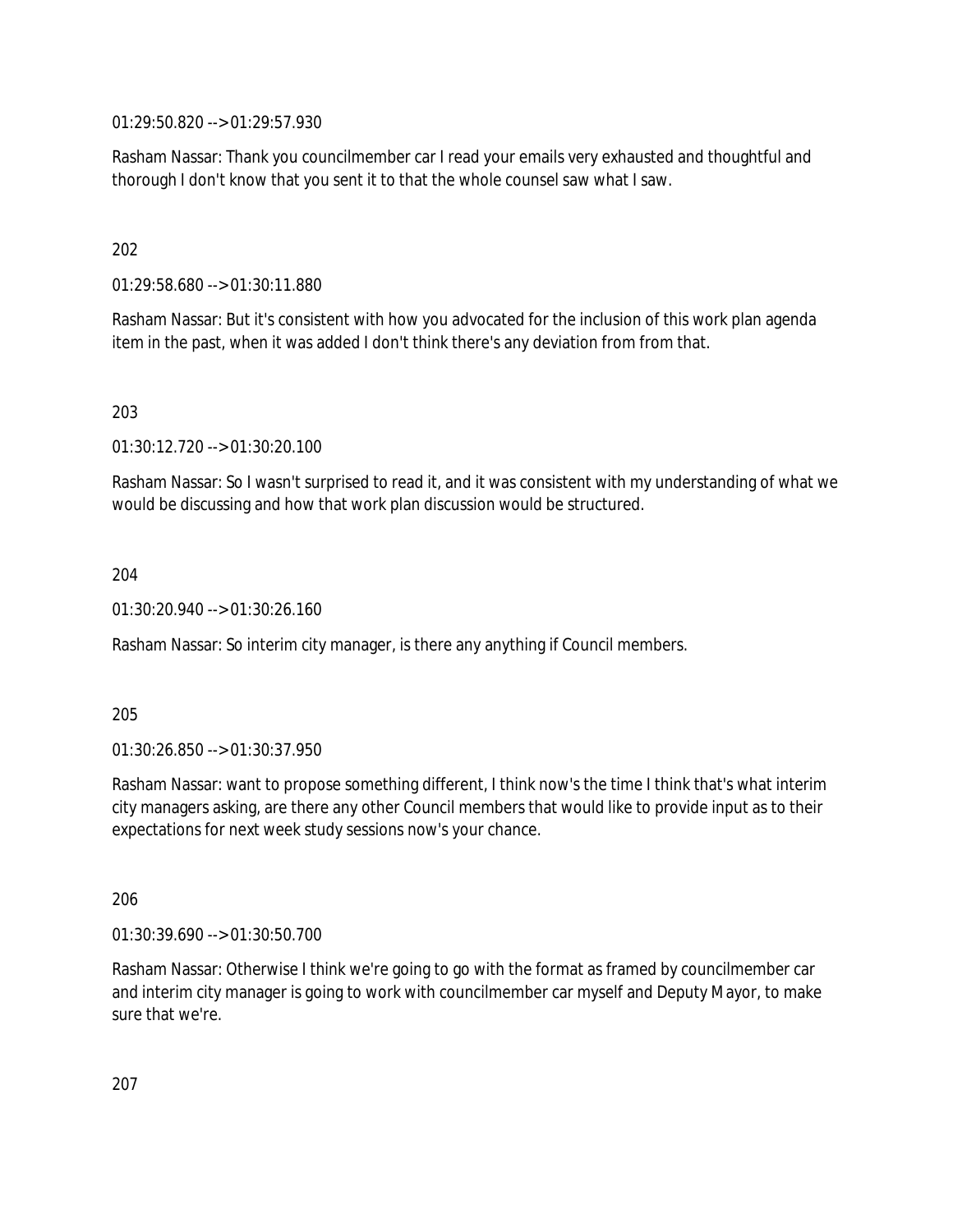01:30:51.030 --> 01:30:59.040

Rasham Nassar: we're prepared to have a very efficient and well facilitated to our to two to three hour discussion does that sound fair interim city manager.

208

01:31:00.810 --> 01:31:04.470

Ellen Schroer: Oh, I see that comes from a republic wants to speak and then i'll go ahead and respond okay.

209

01:31:04.590 --> 01:31:05.580

Rasham Nassar: councilmember pollock.

210

01:31:06.210 --> 01:31:17.250

Michael Pollock: yeah it's a lot harder now because I guess it would help to seek counseling reporters females and i'm wondering now that we've discussed it in public, if we can, if those can be shared with the full Council.

211

01:31:18.270 --> 01:31:31.080

Michael Pollock: So that would be helpful i'm guessing from the word products i've seen from councilmember car that it will be quite good, and so, at this juncture willing to to defer to that structure but it's it's, it is hard to know.

212

01:31:32.250 --> 01:31:40.440

Michael Pollock: Whether they have or something, and not without having that information so i'm not I don't really want to add anything at this time, without saying.

213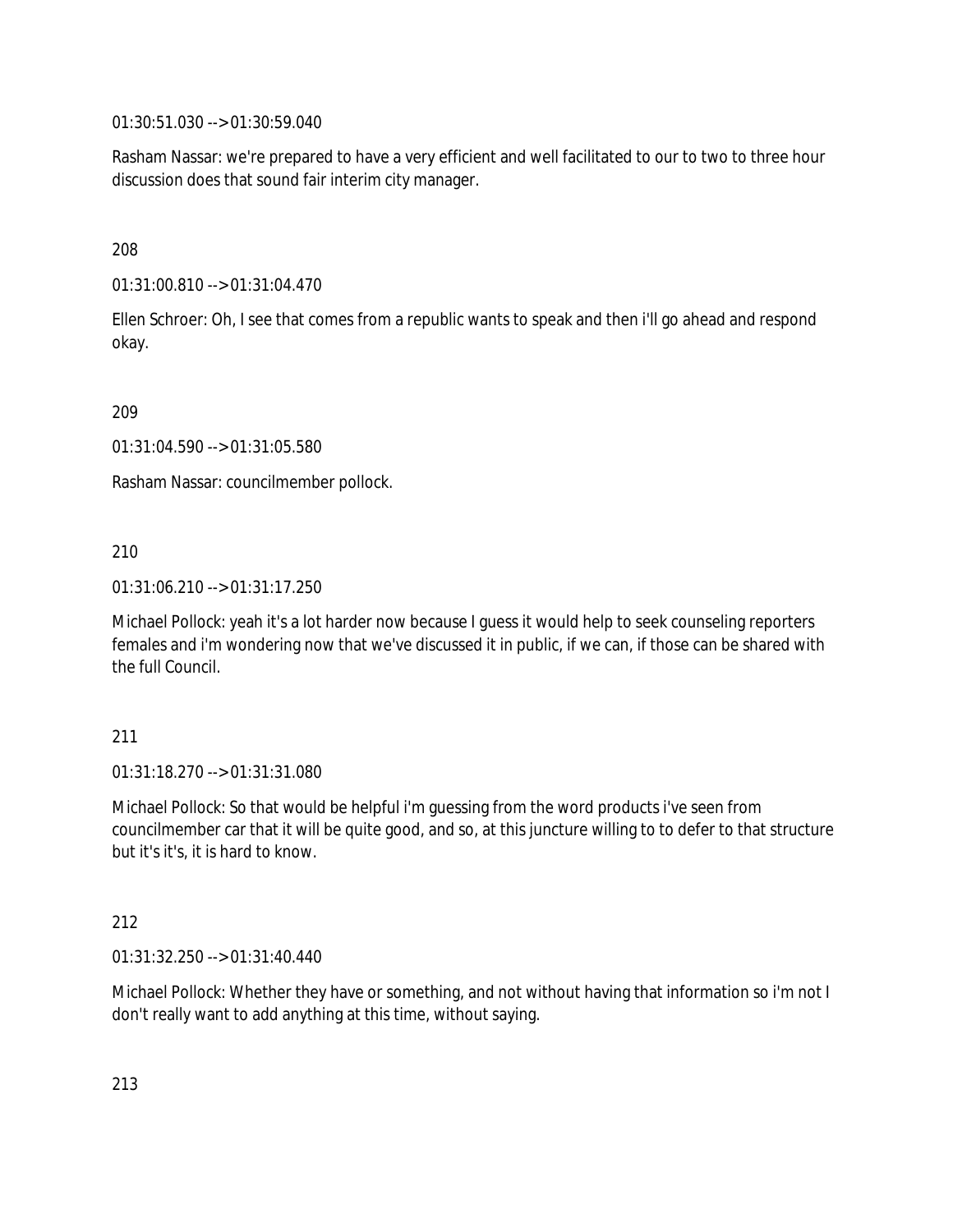01:31:41.460 --> 01:31:46.830

Michael Pollock: But I guess it's a question for the city attorney can we go I haven't got them to all have a look at those emails now.

214

01:31:47.430 --> 01:31:54.330

Rasham Nassar: What can I can I just propose something and I, and I certainly don't mean to volunteer you councilmember car feel free to decline, my invitation, but I would.

215

01:31:54.630 --> 01:32:00.660

Rasham Nassar: be happy for you to just summarize the content of the emails that you submit it to myself and interim city manager.

### 216

01:32:01.200 --> 01:32:11.100

Rasham Nassar: And just speak to kind of give a Council some general idea as to what you were thinking if you'd like or we can hear from the city attorney whether or not that email can be shared, whether you would like that email shared.

### 217

01:32:12.270 --> 01:32:13.710

Rasham Nassar: balls in your court councilmember car.

### 218

01:32:14.700 --> 01:32:22.470

Christy Carr: yeah thanks I mean, I think I can send the email out for information only with no reply so i'm happy to do that, right now.

219

01:32:23.550 --> 01:32:27.300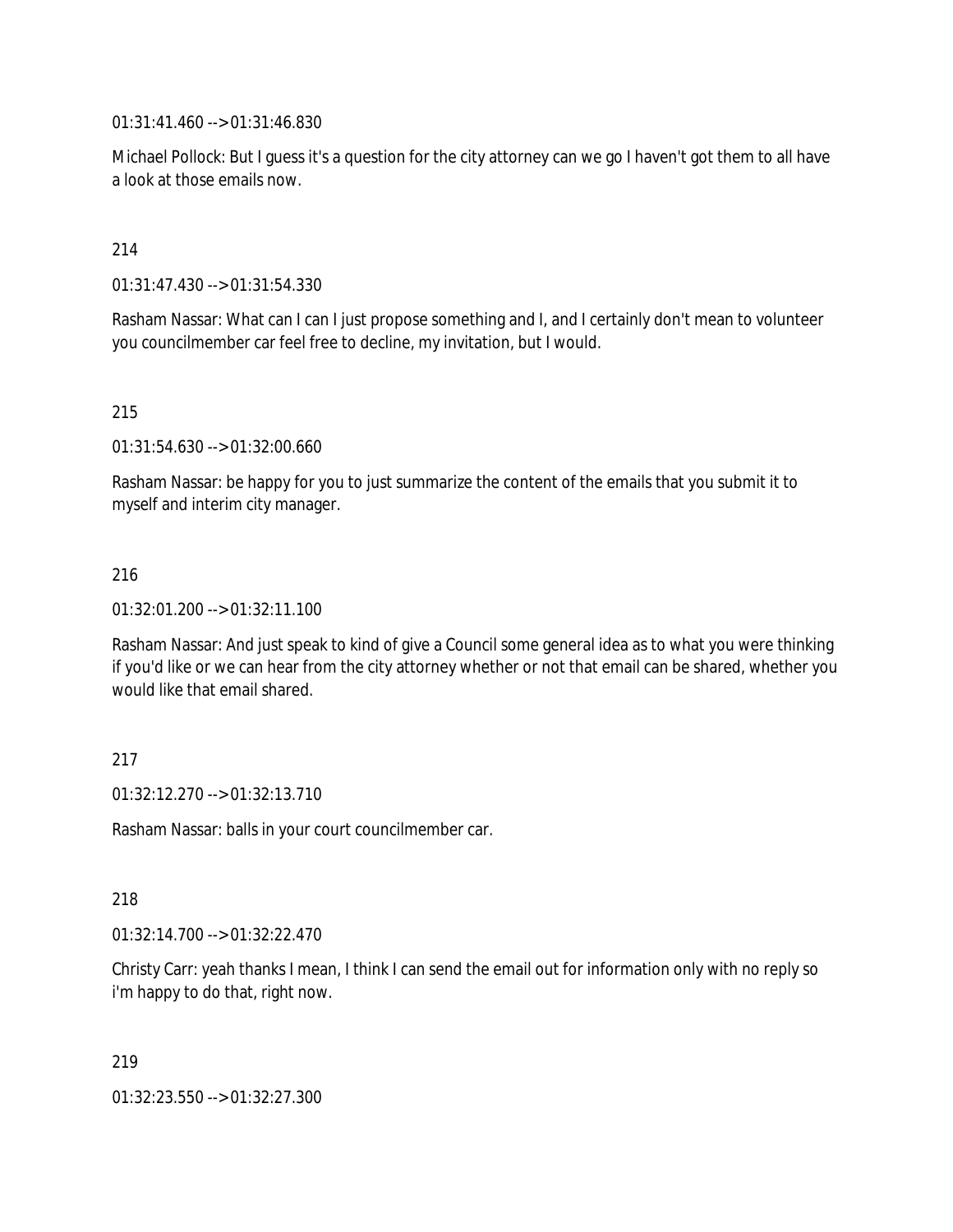Christy Carr: And just sit for Council background I initially since.

## 220

01:32:30.060 --> 01:32:36.870

Christy Carr: I think an email maybe to the Mayor and then I subsequently had a conversation with the interim city manager and then.

# 221

01:32:38.760 --> 01:32:44.400

Christy Carr: have had a couple other emails and conversations with the interim city manager so in general.

# 222

01:32:45.120 --> 01:32:52.950

Christy Carr: My thinking on the topic is i'm sort of excited I guess about the work plan and has the word I use is accessible i'd like it to be.

## 223

01:32:53.250 --> 01:33:04.620

Christy Carr: accessible for the public and the Community as well as for the Council, in terms of knowing kind of more at a glance what we're doing and work what we're committed to, so my idea for March 2.

## 224

01:33:05.760 --> 01:33:08.010

Christy Carr: is really again like the mayor said, is to.

## 225

01:33:09.270 --> 01:33:17.190

Christy Carr: have some preliminary work that we do so that, when the new city manager does get here and we start to have a deeper dive and prioritizing.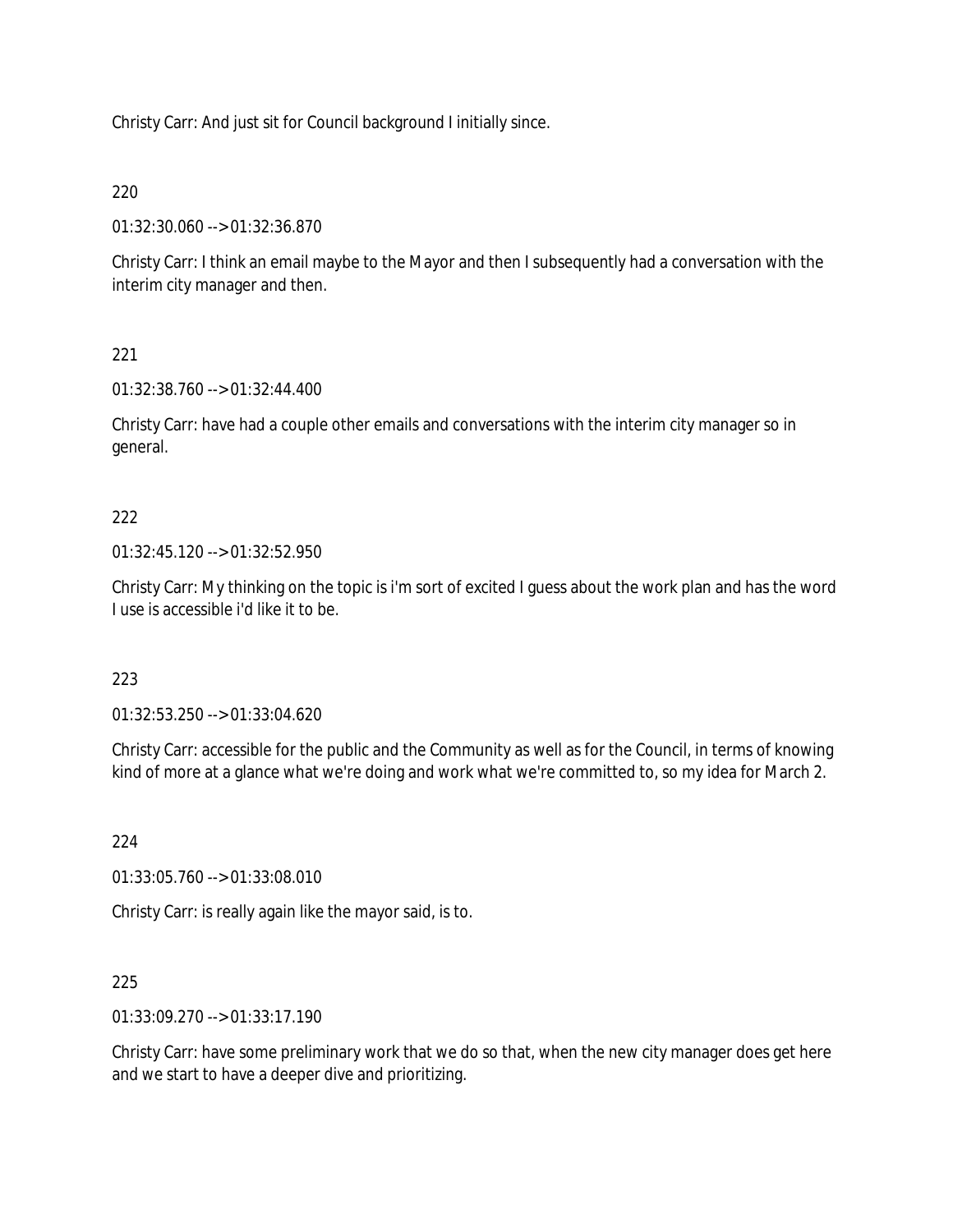01:33:17.490 --> 01:33:28.410

Christy Carr: Specific work plan items that we were really comfortable with the structure within which we're working so focusing first on the how and then on the what I thought could be a good one to step.

227

01:33:29.160 --> 01:33:36.480

Christy Carr: I have some ideas about restructuring it not based on department, but more based on categories.

# 228

01:33:37.170 --> 01:33:51.180

Christy Carr: city manager had some great ideas for those terms of land use natural resource climate so we're not looking at department based work but goal or big picture based work and then potentially tying it to our two year capital budget so that.

# 229

01:33:51.990 --> 01:34:06.000

Christy Carr: We can see essentially our budget is, in effect, or one way of thinking is our work plan because that's what we said we were going to fund and so potentially shifting to a two year work plan so that it's tied more closely to our budget.

230

01:34:06.750 --> 01:34:12.630

Christy Carr: So those are just some of the ideas that i've had in terms of again making our work plan.

231

01:34:14.580 --> 01:34:23.130

Christy Carr: more usable for the Council more accessible for the Community, I want people to be able to look at it and say yeah I want to do that we're going to get that done.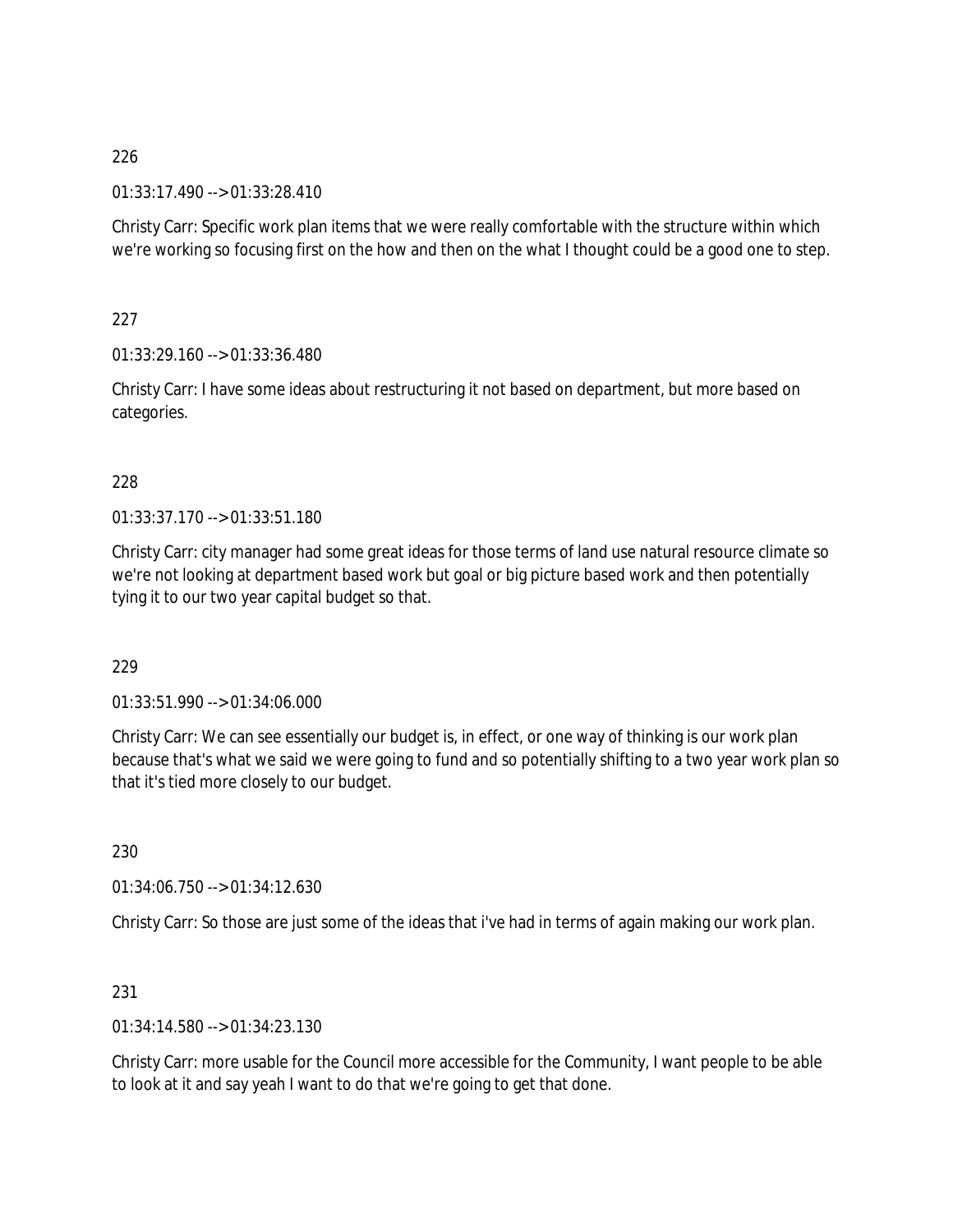### 01:34:23.700 --> 01:34:28.470

Christy Carr: But I think that that's a full Council discussion because it does represent quite a quite a shift.

233

01:34:28.980 --> 01:34:43.500

Christy Carr: And I think that if we arrange our work plan items around some some bigger categories that it's it's I think a little bit more digestible and instead of kind of the department based laundry list approach.

234

01:34:44.580 --> 01:34:58.080

Christy Carr: So those are my big ideas, I think that we should start with our 2021 work plan that Stat presented to us in January, I think we kind of have some housekeeping around that in terms of things that were delayed or deferred data coven.

235

01:34:59.400 --> 01:35:08.910

Christy Carr: Re confirming those so you know if there's any super red flags or that we want to pitch off the work plan, we can do that, but otherwise.

236 01:35:10.380 --> 01:35:11.520 Christy Carr: That was my.

237 01:35:12.570 --> 01:35:13.110 Christy Carr: thinking.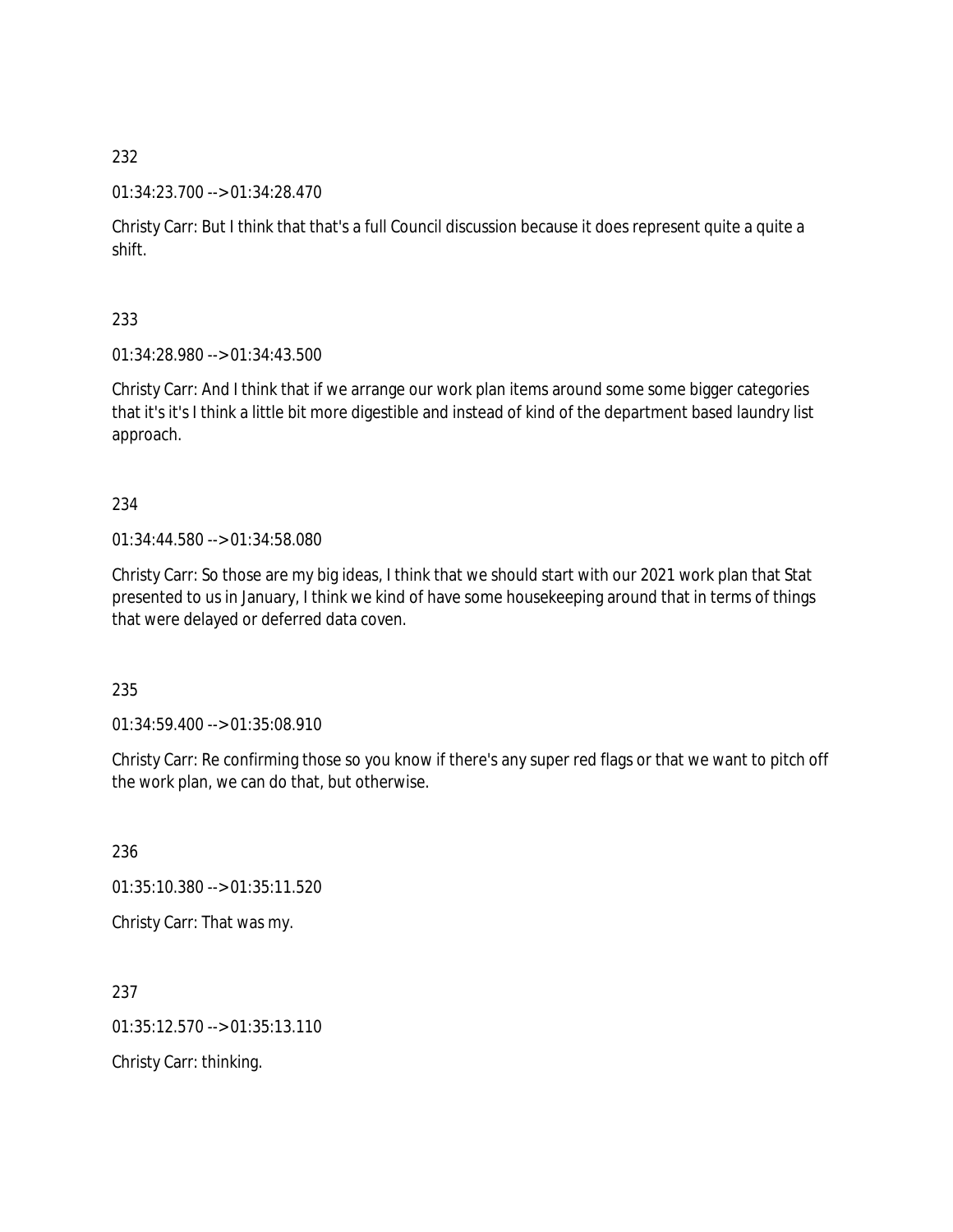01:35:17.010 --> 01:35:18.090

Rasham Nassar: Yes, remember pollick.

239

01:35:19.650 --> 01:35:26.610

Michael Pollock: Thank you councilmember far I greatly appreciate it i'm thinking, if you have, if you could shoot that email off.

240

01:35:27.990 --> 01:35:37.740

Michael Pollock: When the outline sounds really good but take a look at it, and then, but how these maybe pick it up for good of the order something if there's any other questions to get have a moment to digest what you've written.

### 241

01:35:38.580 --> 01:35:50.280

Michael Pollock: That would be my suggestion I guess i'd rather than trying to decide, right now, but overall it sounded good, but I would like an opportunity to review what you sent out and.

242

01:35:51.900 --> 01:35:52.440

Michael Pollock: comment on.

243

01:35:55.200 --> 01:35:57.780

Rasham Nassar: Okay, and you're free to bring them up during go to the order Council member.

244

01:35:59.250 --> 01:36:05.430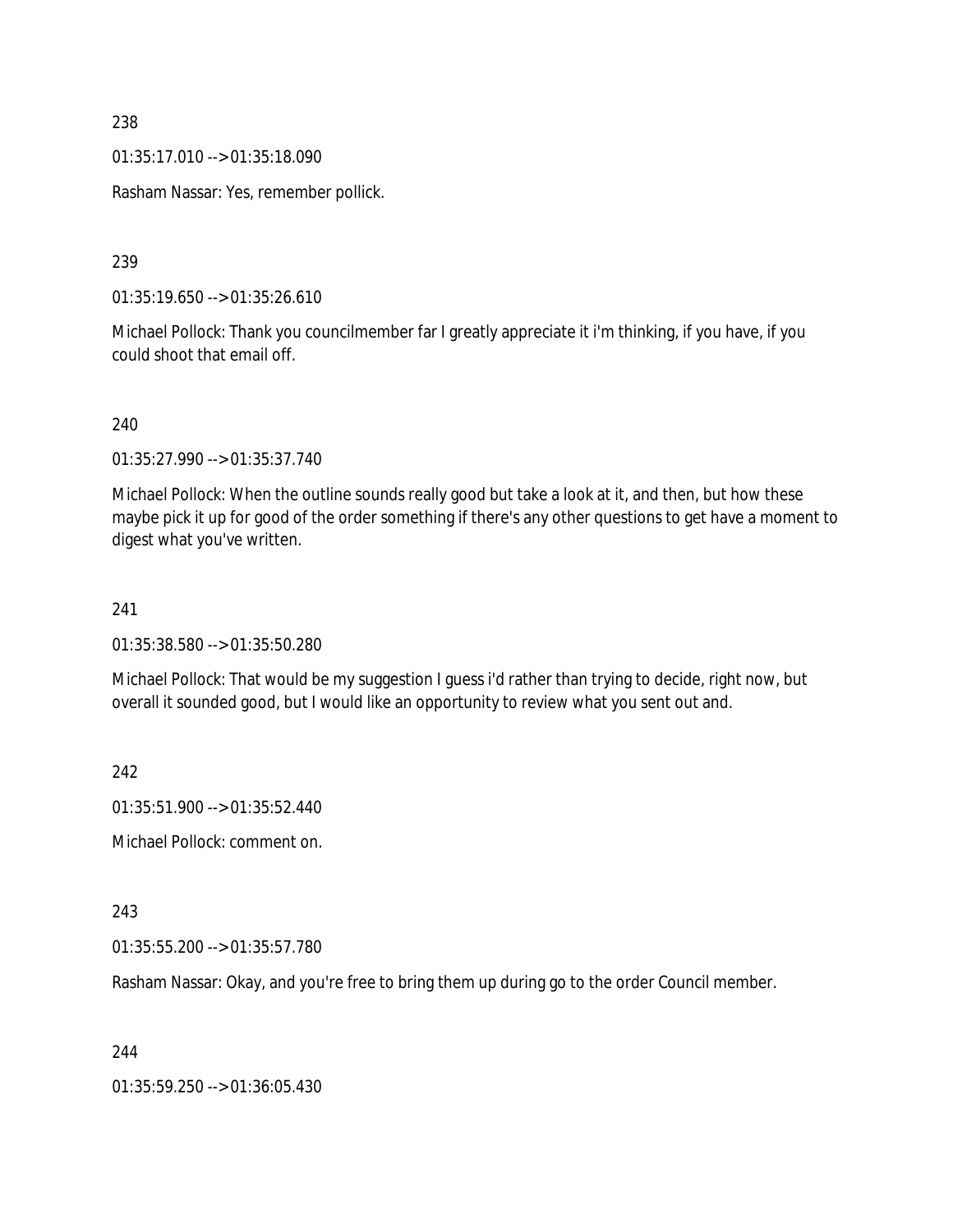Rasham Nassar: of any Council members have any other questions or oh city manager had you not gotten through your.

245

01:36:06.030 --> 01:36:06.690

Ellen Schroer: i'm not three.

246

01:36:07.470 --> 01:36:10.740

Ellen Schroer: Okay i've got a couple more meetings to to touch on.

247

01:36:10.980 --> 01:36:11.490

Ellen Schroer: But I really.

248

01:36:11.790 --> 01:36:21.840

Ellen Schroer: appreciate the the feedback about next week and I didn't have a good conversation if a little brief with councilmember cartier this afternoon and I think we'll pick that up in the next couple of days.

249

01:36:22.410 --> 01:36:35.640

Ellen Schroer: and have some more digestible information, because it is sort of daunting to try to step through a list of 115 work plan items, so we had some good ideas about how we might parse through those in a way that might.

250

01:36:37.020 --> 01:36:47.160

Ellen Schroer: lead to a more a more cohesive discussion and so that's that's next week, we only have that one topic on the agenda march 9 is the first business meeting in.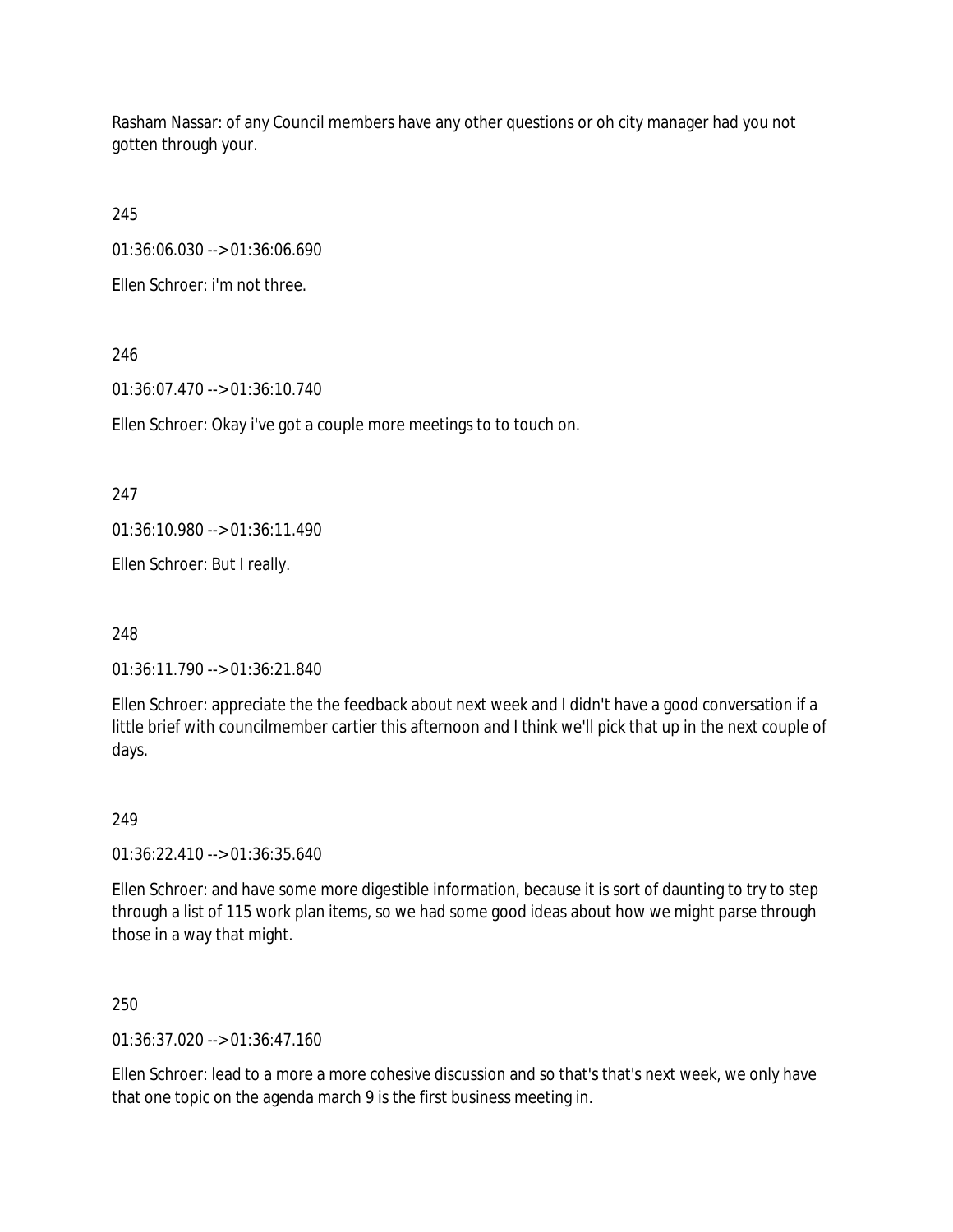### 01:36:47.880 --> 01:36:53.700

Ellen Schroer: march it's a fairly full meeting at this point with three items or excuse me three hours of meetings.

### 252

01:36:54.180 --> 01:36:59.970

Ellen Schroer: Items scheduled we're going to be adding an executive session to the agenda that currently.

### 253

01:37:00.420 --> 01:37:15.000

Ellen Schroer: is presented to you, we have moved the land use triage phase one item to this week and that's what the executive session will be related to there's also a set of transportation items from public works and the discussion of the police court facility.

### 254

01:37:16.080 --> 01:37:29.610

Ellen Schroer: That you've scheduled for for that night and the following week is march 16 you have dedicated this to a workshop on transportation sustainable transportation, will have a guest speaker and I think councilmember.

255

01:37:30.390 --> 01:37:34.200

Ellen Schroer: Schneider might have some additional information and questions about that meeting.

256

01:37:35.130 --> 01:37:35.970

Rasham Nassar: councilmember Schneider.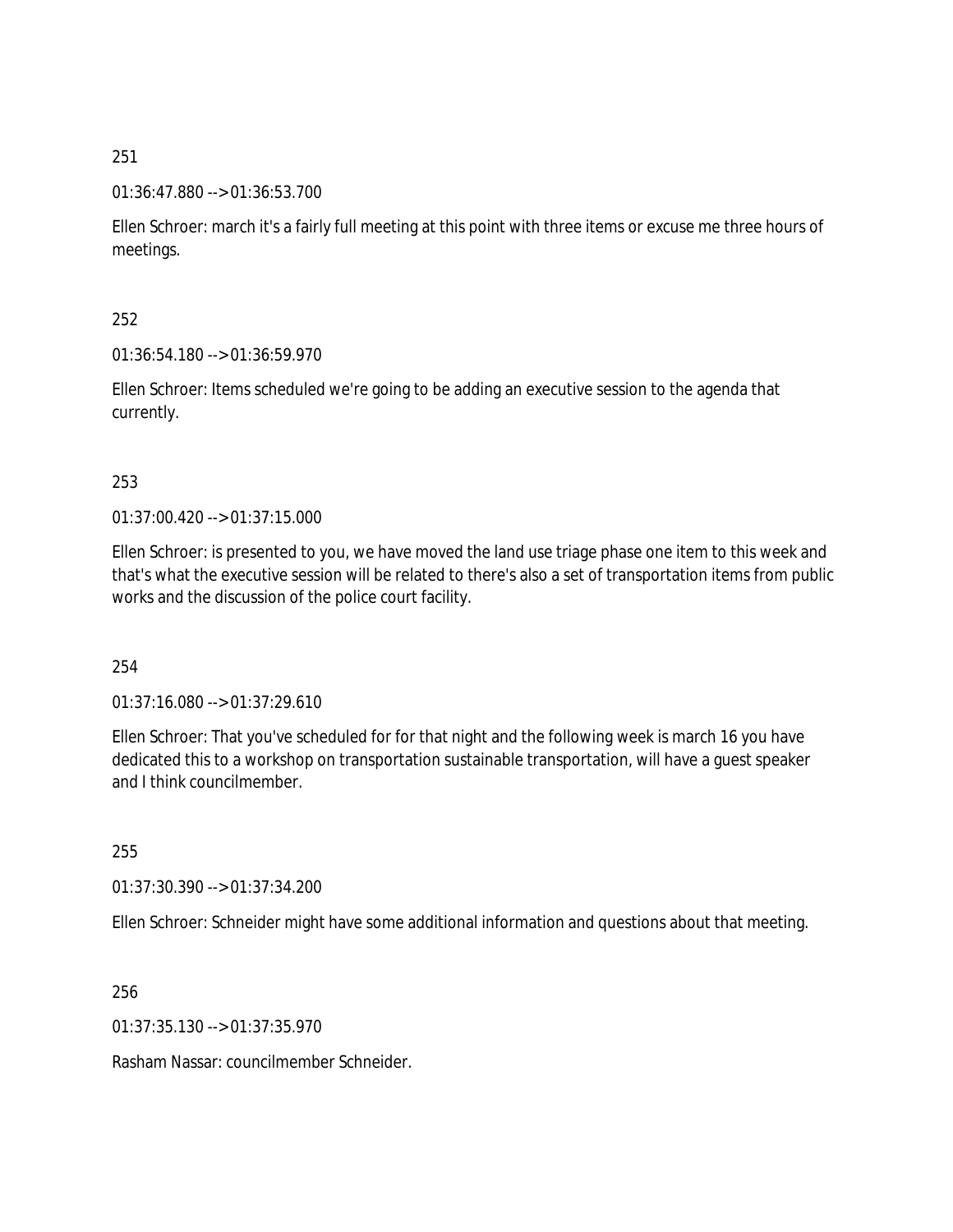01:37:37.140 --> 01:37:38.730

Leslie Schneider: Thank you so.

258

01:37:39.810 --> 01:37:46.350

Leslie Schneider: there's one piece, I want to bring up right now and then I could bring up the rest of it and go to the order or we could just take care of it now, though.

#### 259

01:37:46.890 --> 01:38:00.360

Leslie Schneider: So gilpin yellow set is our speaker we're very grateful that he was able to accept this time and all he is on East coast time he has not directly made a request of us to change our start time, but I wanted.

#### 260

01:38:01.320 --> 01:38:15.810

Leslie Schneider: For the with the general idea that it might be easier on him and potentially even more convenient for all of the invitees that we're going to be asking to show up with the school Board and the parks department and.

### 261

01:38:16.410 --> 01:38:23.190

Leslie Schneider: and so forth, would we want to consider starting at 5pm instead of six and.

### 262

01:38:24.000 --> 01:38:35.700

Leslie Schneider: Then I have a couple other items here that I could just bring up in good of the order and we could revisit the the start time once you've had a chance to think about it, if you if you'd like to or I can just run down my list really quickly here.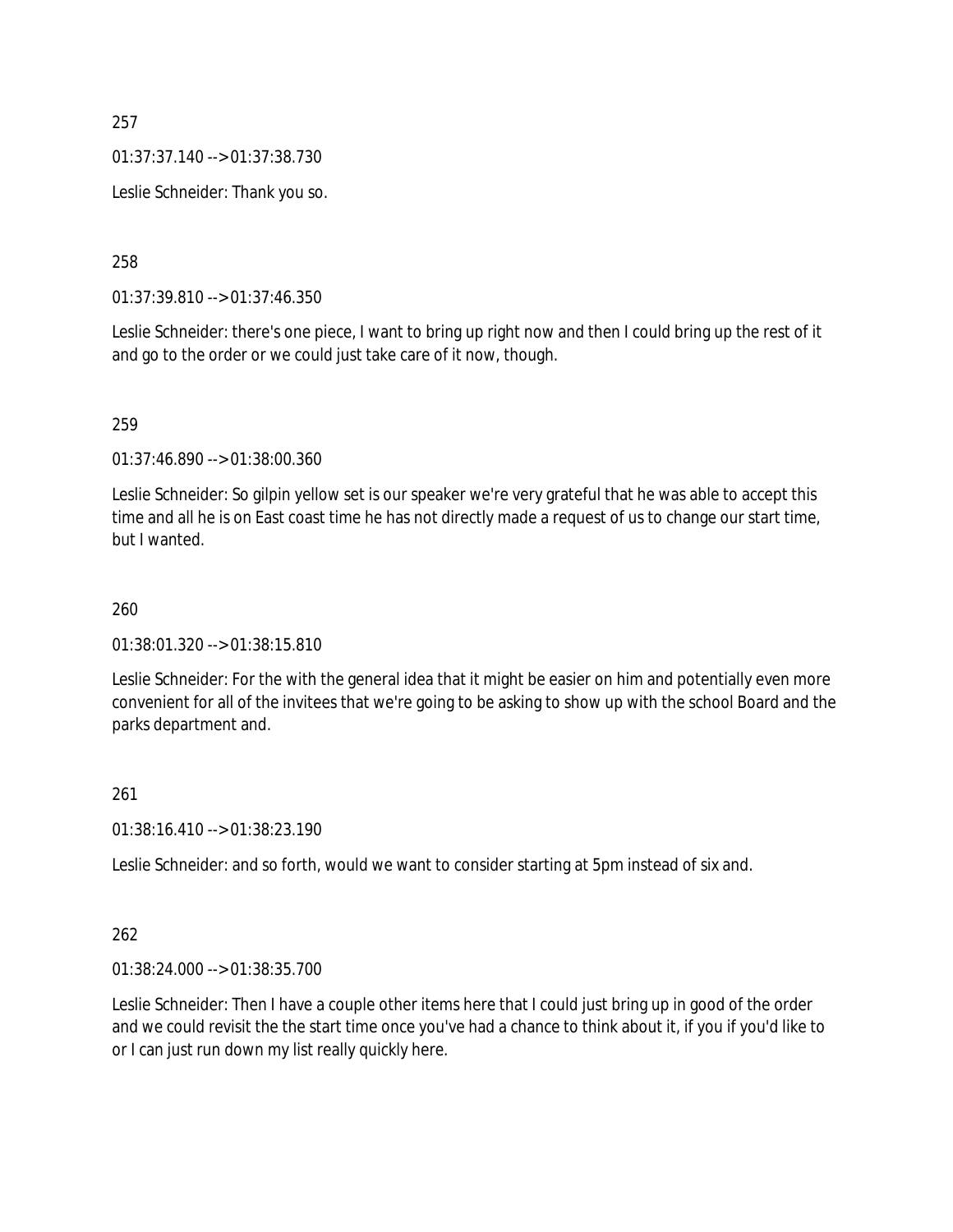01:38:36.330 --> 01:38:42.630

Rasham Nassar: let's tackle that one right now, are there any objections from Council members to switching the start time for that meeting to 5pm.

264

01:38:44.520 --> 01:38:46.170

Rasham Nassar: Okay, by pm.

265

01:38:47.970 --> 01:38:48.360

Leslie Schneider: I have.

266

01:38:48.630 --> 01:38:48.900

ever.

### 267

01:38:49.920 --> 01:38:59.130

Leslie Schneider: Alright, so, then the other other issues would be, we want to send out an invitation to the parks, Commissioners, the school board.

268

01:39:00.210 --> 01:39:01.620

Leslie Schneider: The school board members.

269

01:39:03.180 --> 01:39:04.020

Leslie Schneider: I think we.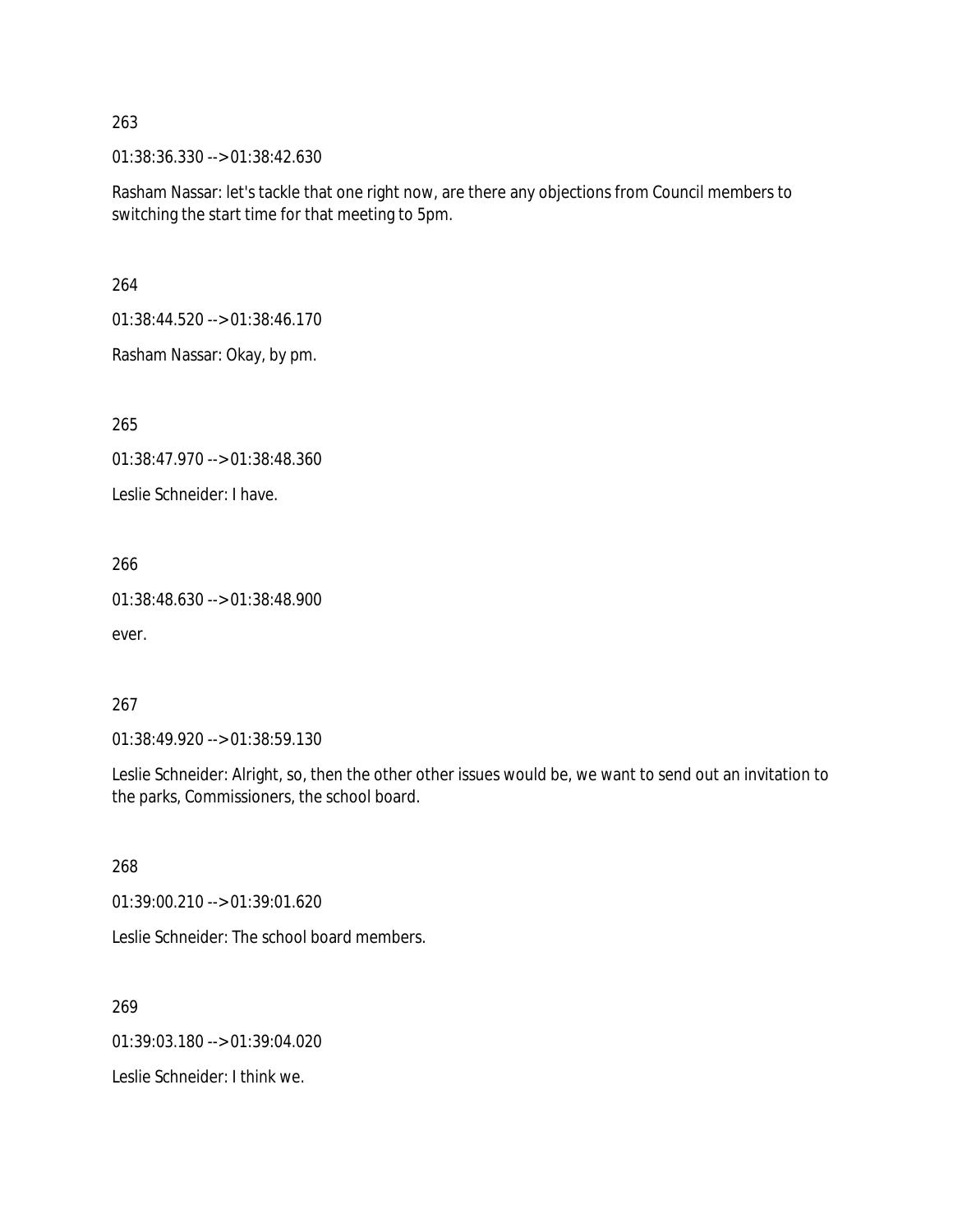01:39:05.040 --> 01:39:13.170

Leslie Schneider: We agreed that the land trust would be a wonderful partner to have in all of this and the parks foundation so.

271

 $01:39:14.400 \rightarrow 01:39:22.410$ 

Leslie Schneider: In discussions i've had the request is that some that a member of counsel send out those invitations and so I wanted to invite the mayor to send them out.

# 272

01:39:23.220 --> 01:39:40.290

Leslie Schneider: Mary if you would prefer i'd be happy to do it, but it really doesn't matter i'd be happy to provide the you know the the text for such an email so that's kind of the next order of business to formally invite the people, the partners that we would like, at this meeting.

273

01:39:43.200 --> 01:39:50.220

Rasham Nassar: Other two questions there are we asking for for consent from the Council to invite partners to the meeting or was that implicit in.

274

01:39:50.250 --> 01:39:54.060

Leslie Schneider: um I think that was already agreed to in the past.

275

01:39:54.300 --> 01:39:54.780

Leslie Schneider: So, though.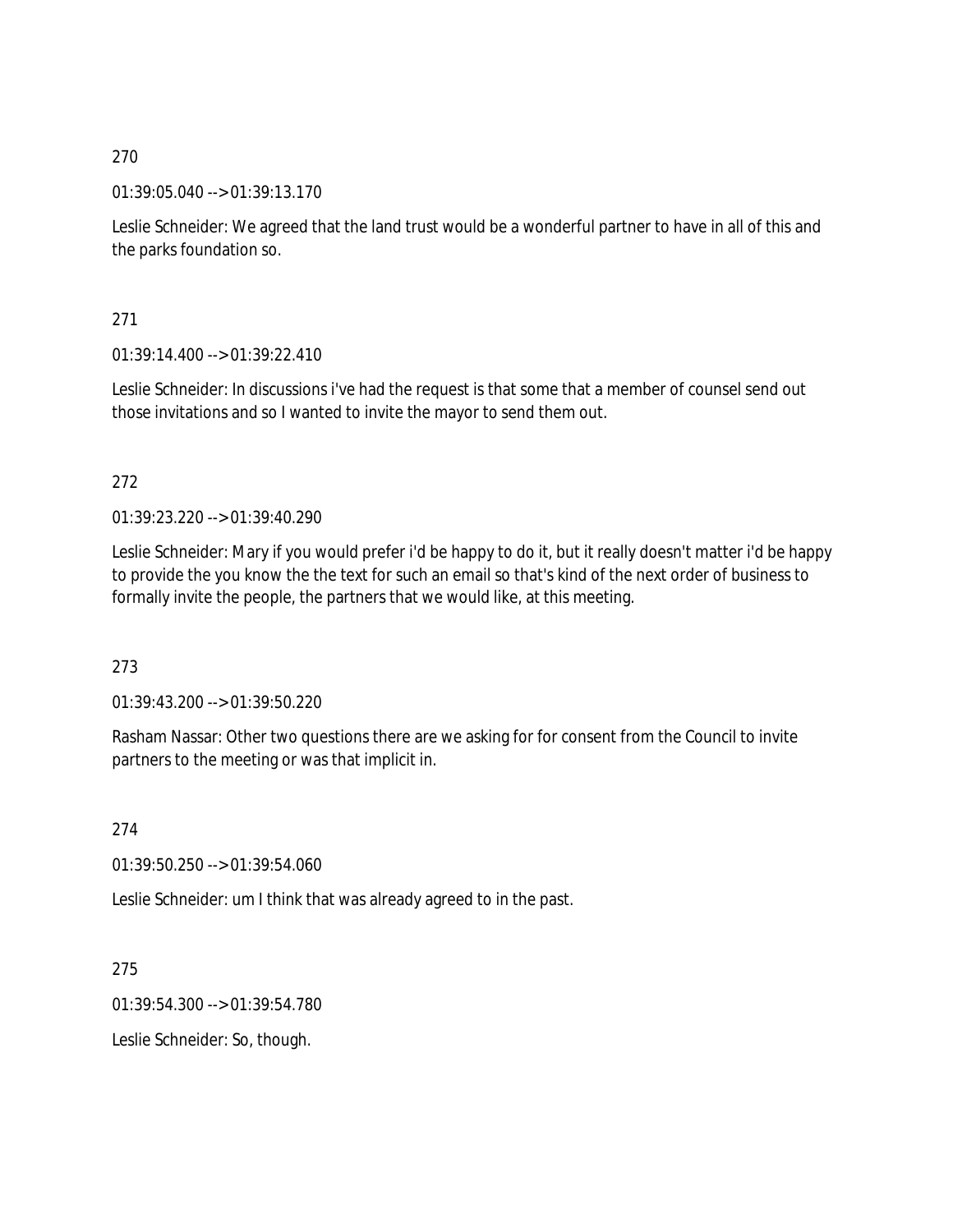01:39:55.140 --> 01:39:59.820

Leslie Schneider: I think it's just a question of getting that formal invitation out now that we have a start time and a speaker.

277

01:40:00.810 --> 01:40:11.100

Rasham Nassar: I would very much appreciate, if you would send those invitations out in honor of your dedication and commitment and work on this enormous body of work.

278

01:40:11.700 --> 01:40:15.750

Leslie Schneider: All right, I would be I would be happy to do that and then quickly.

279

01:40:16.980 --> 01:40:25.350

Leslie Schneider: We would like to, we need to have a \$1,000 fee for this speaker.

280

01:40:26.820 --> 01:40:41.820

Leslie Schneider: And my proposal is that maybe Council could go ahead and and say that we might want to have two or even three subsequent our total meetings and we don't have to use the money if we don't have them, but would counsel be interested in.

281

01:40:43.530 --> 01:40:48.480

Leslie Schneider: Creating the opportunity for one more or two more of these sessions.

282

01:40:49.980 --> 01:40:58.920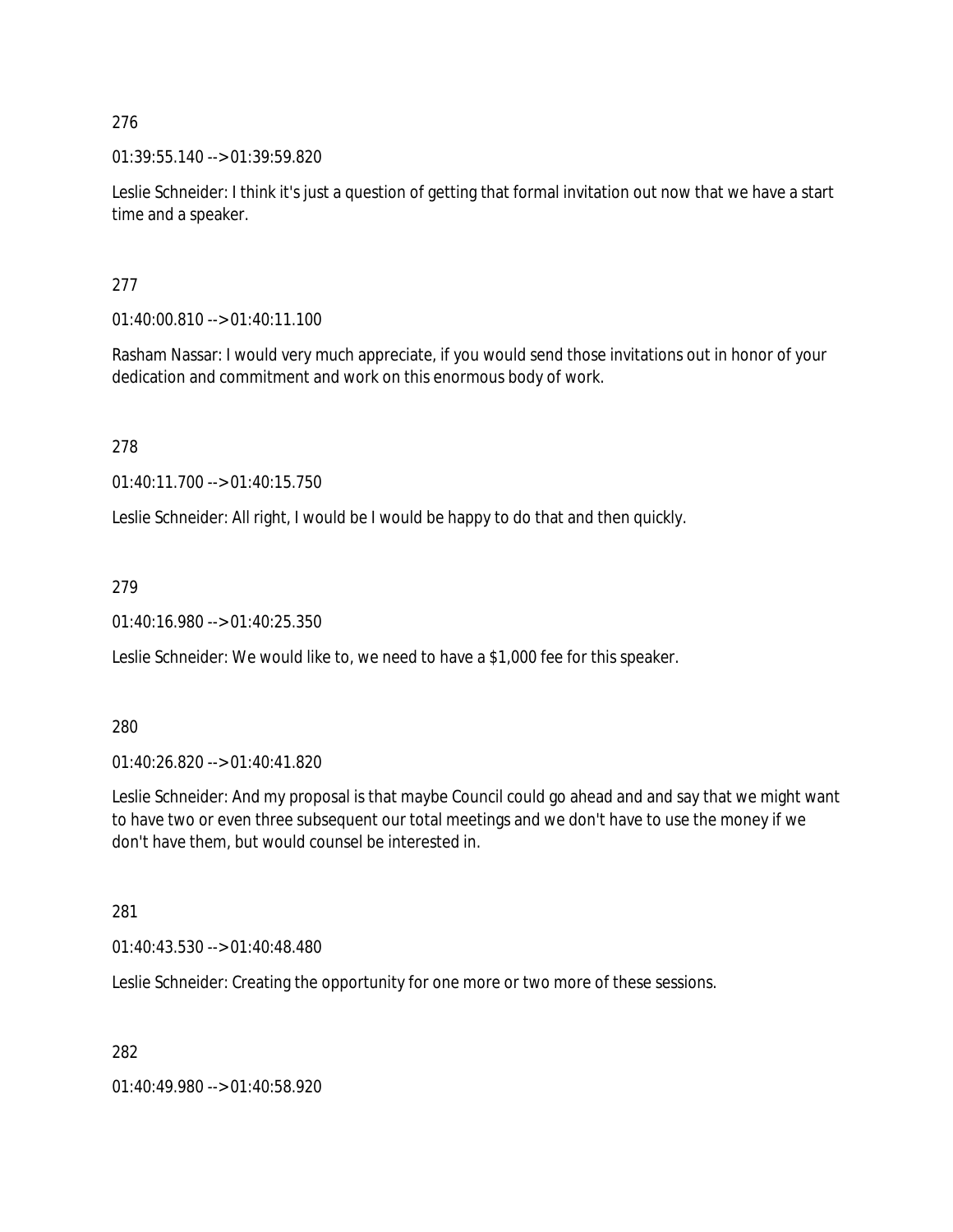Leslie Schneider: Before the end of the sustainable transportation project and and this money would come out of the Council contingency.

# 283

01:41:01.680 --> 01:41:16.740

Rasham Nassar: Is that something that needs to be decided before the 16th because it relates to the fee structure for for payment for the speaker so we have to decide now whether we want to schedule a series of meetings or can we decide that after the 16th.

# 284

01:41:17.160 --> 01:41:28.800

Leslie Schneider: I think the \$1,000 expenditure is the only thing that's necessary here is just sort of the and if there was some intent of counsel that we liked this idea we could always just bring it back and agree on it at another time as well.

# 285

01:41:30.570 --> 01:41:39.540

Rasham Nassar: So, which she approached us Council prefer Council wanted to take this up at a future date, maybe after the first after the 16th see how that that goes, and then we can decide from there.

# 286

01:41:39.780 --> 01:41:40.770

Rasham Nassar: What do we want to schedule more.

287

01:41:41.340 --> 01:41:42.690

Rasham Nassar: Does that sound fair number signer.

# 288

01:41:43.710 --> 01:41:56.910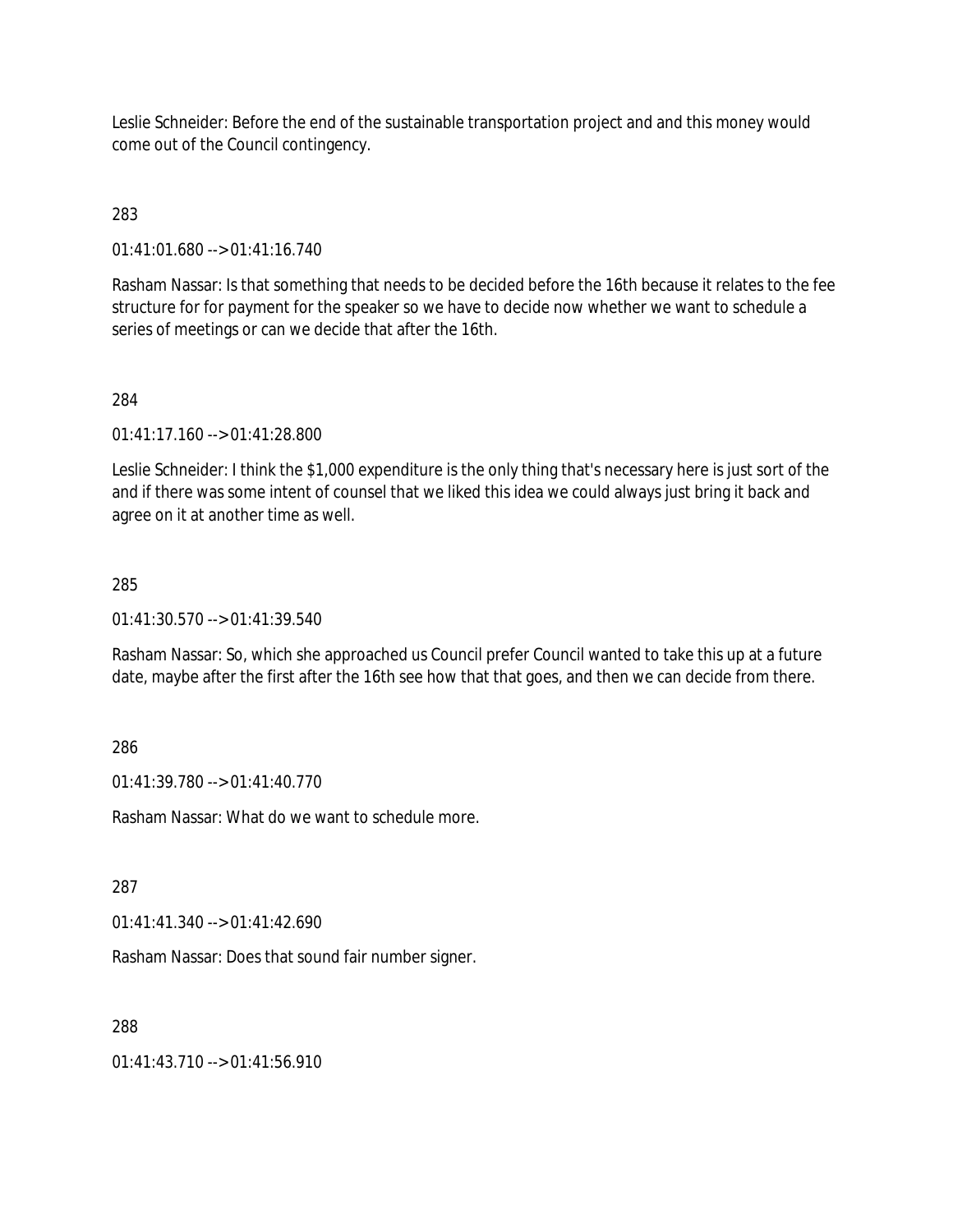Leslie Schneider: Absolutely great and then the final one is that this is also going to be a great opportunity for the public, the public at large to really get a heads up that this is an important.

289

01:41:59.280 --> 01:42:11.250

Leslie Schneider: This is an important policy issue that we're discussing and bringing these partners in, and so I would like to propose that we authorize the city manager to put.

### 290

01:42:12.210 --> 01:42:26.790

Leslie Schneider: One or two ads in the paper, the way that we would advertise, for you know openings for City Council advisory committees and that we do that, to just alert the public and invite the public to also come in for that particular meeting.

### 291

01:42:30.840 --> 01:42:31.650

Rasham Nassar: Council members.

292

01:42:33.270 --> 01:42:36.450

Rasham Nassar: councilmember phantom or Johnson, are you is your hand up to comment on this.

293

01:42:38.010 --> 01:42:39.810

Rasham Nassar: No okay um.

294

01:42:42.060 --> 01:42:45.720

Rasham Nassar: This Council have any objections to what councilmember snyder has proposed.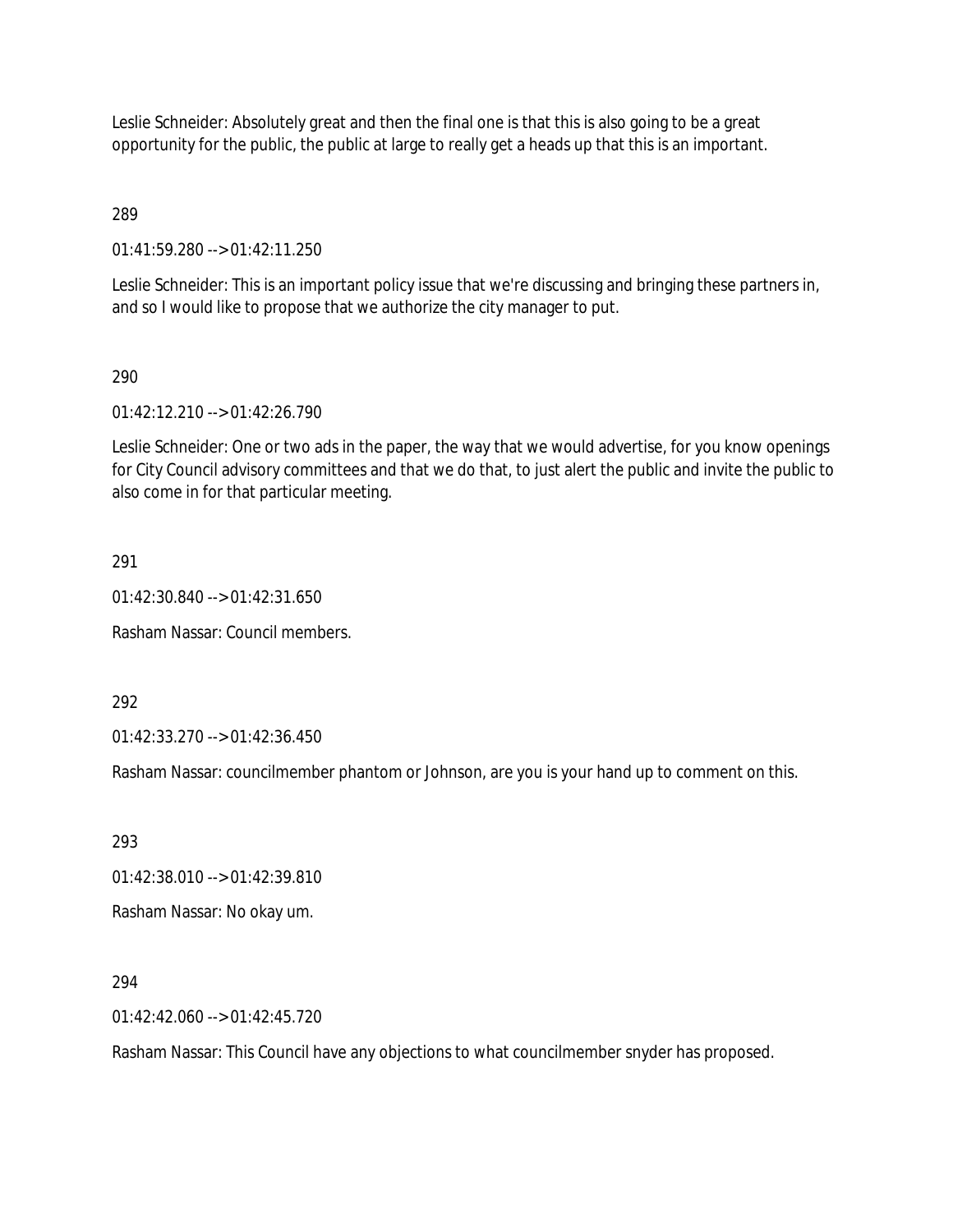01:42:47.130 --> 01:42:48.240 Rasham Nassar: we're okay with that okay.

296

01:42:49.920 --> 01:42:50.220

Rasham Nassar: All right.

297

01:42:51.120 --> 01:42:54.420

Leslie Schneider: um see manager did I get through it all, I think that was it right.

#### 298

01:42:54.630 --> 01:43:07.530

Ellen Schroer: yeah Those are all the things on my list, and of course we'll do our regular publicity as well, including in the city managers report and putting it on our website and so will will do as much outreach as we can, but we did want to touch specifically on the print ads.

299

01:43:08.130 --> 01:43:12.810

Ellen Schroer: Okay, so that's the 16th Thank you very much for that the following week march 23.

300

01:43:13.440 --> 01:43:26.850

Ellen Schroer: We will have an executive session and then this is a little bit further output, where we have scheduled the discussion of the natural resource planner position scope of work and qualifications and the l tech awards will come back to you.

301

01:43:27.750 --> 01:43:36.270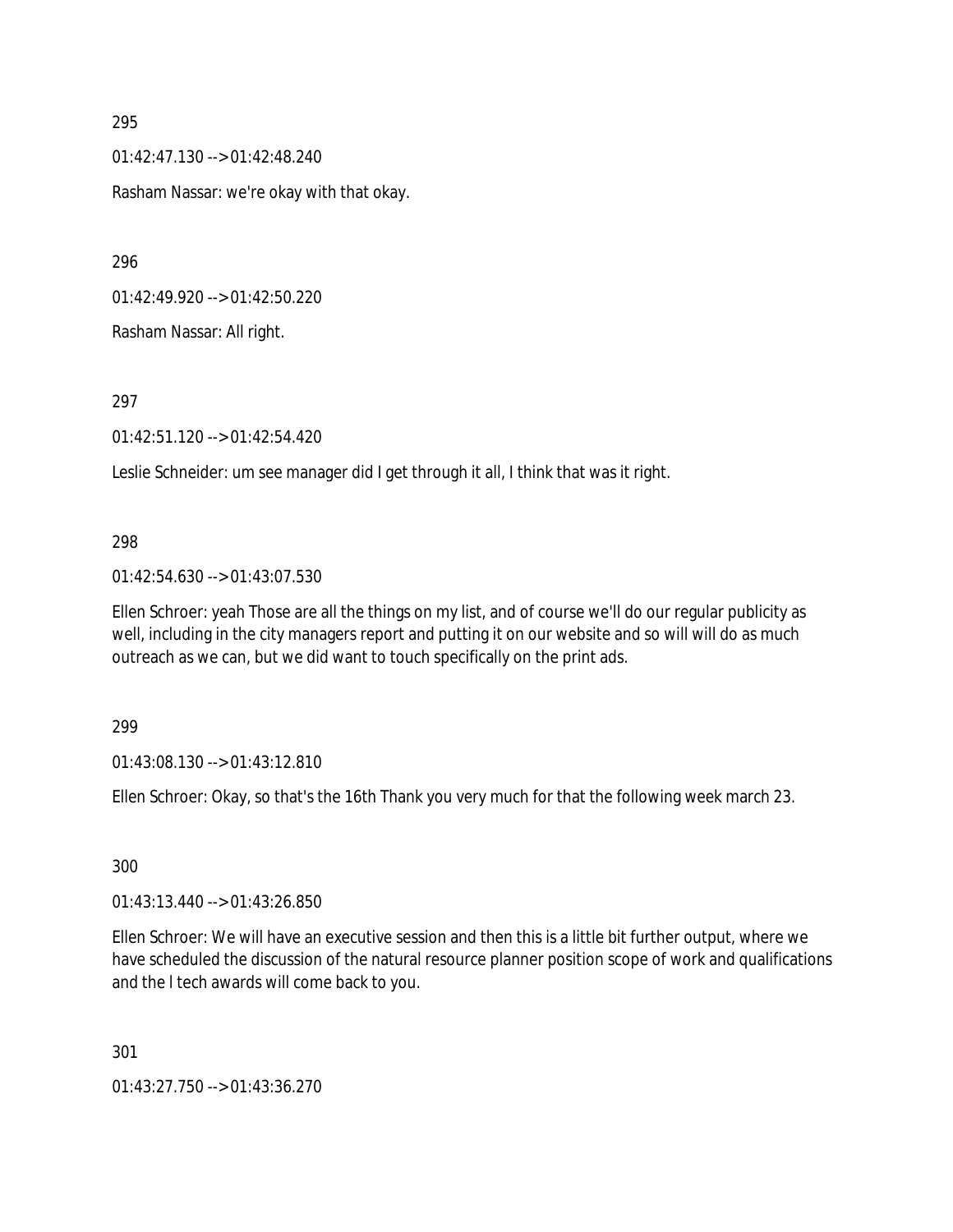Ellen Schroer: The following day on march 24 that's a Wednesday, you had tentatively scheduled a meeting a joint meeting with the ethics board.

302

01:43:36.480 --> 01:43:46.350

Ellen Schroer: I understand that the ethics board has touched on that and we believe that they are going to confirm that date, so if you can hold that on your calendars that would be great.

303

01:43:47.400 --> 01:43:54.690

Ellen Schroer: um and then, I have two items that I would want to highlight for you, that are not currently calendar.

# 304

01:43:55.500 --> 01:44:05.880

Ellen Schroer: and are also not on your list one is that I would like to calendar an item to formally create instead of work plan for the joint subcommittee and ag ad hoc committee that you.

305

01:44:06.360 --> 01:44:16.200

Ellen Schroer: created last week or discussed creating um and I will suggest that I bring that back in March, when we have that so that we've completed the papering of those.

306

01:44:16.590 --> 01:44:27.180

Ellen Schroer: And then also just remind you that we should expect to calendar time in the next couple of meetings for consideration of the city manager contract with your finalist candidate, but we don't know yet when that will be.

307

01:44:28.590 --> 01:44:30.870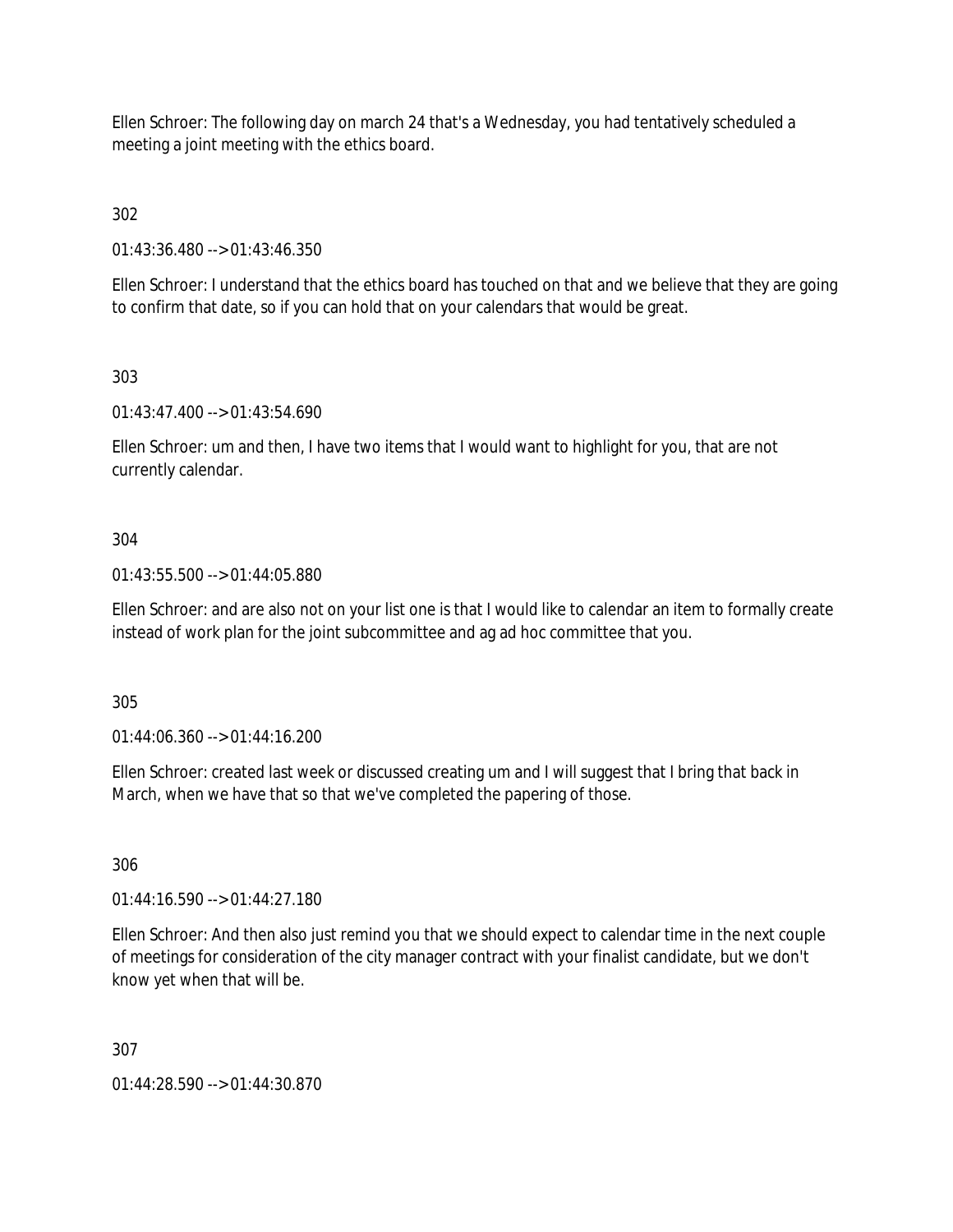Ellen Schroer: That concludes my my remarks, thank you.

# 308

01:44:32.010 --> 01:44:37.080

Rasham Nassar: Thank you very much interim city manager um okay Council members, turning it back over to us.

# 309

01:44:38.130 --> 01:44:39.570

Rasham Nassar: Council and repent Mary Johnson.

# 310

01:44:40.830 --> 01:44:55.350

Brenda Fantroy-Johnson: Thank you, thank you city manager in terms of the manager so after February 18 meeting the race equity advisory committee, they voted and pass the following motion.

# 311

01:44:56.250 --> 01:45:13.140

Brenda Fantroy-Johnson: They asked the City Council to work with the race equity tasks race equity advisory committee to develop a process, allowing them to be consulted on core value ethics complaints that raise race and equity issues.

# 312

01:45:14.250 --> 01:45:26.880

Brenda Fantroy-Johnson: My request is that we add to a future business meeting and agenda item to consider formally authorizing the react to begin preliminary work.

# 313

 $01:45:27.690 \rightarrow 01:45:38.010$ 

Brenda Fantroy-Johnson: To deliver a proposed process to bring back to counsel at a later date, consistent with the motion that the race equity Advisory Council passed.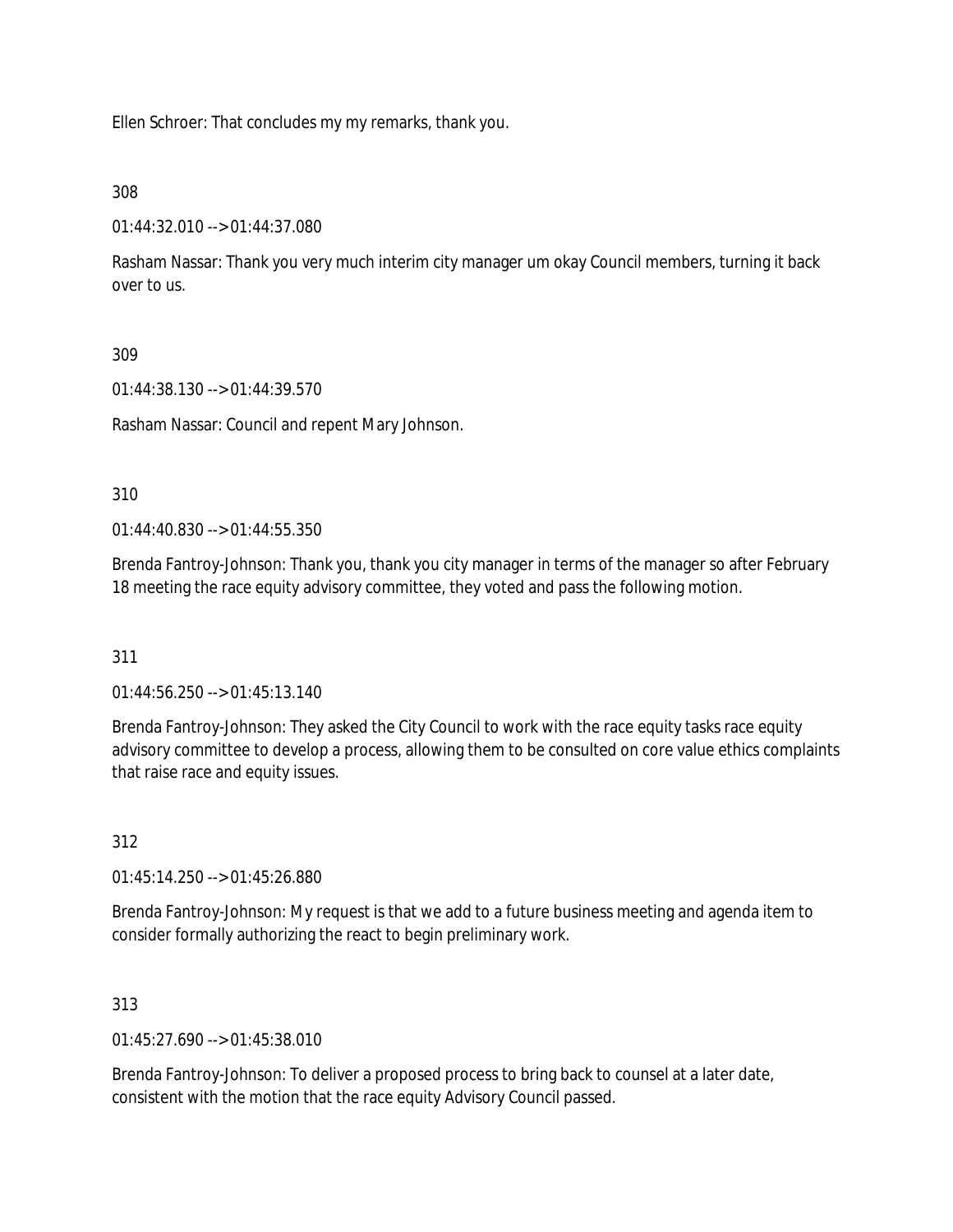01:45:38.970 --> 01:45:48.690

Brenda Fantroy-Johnson: In other words, the react wants to began preliminary research and work towards developing a process that allows them.

315

01:45:49.230 --> 01:45:57.810

Brenda Fantroy-Johnson: To be in consultation with the ethics board on Article one complaints that raise race and equity issues.

# 316

01:45:58.740 --> 01:46:10.320

Brenda Fantroy-Johnson: react, is seeking formal Council approval to begin that work, essentially the react team would like to be involved in the article one advisory opinion processes.

317

01:46:10.710 --> 01:46:19.770

Brenda Fantroy-Johnson: With the equity with the ethics board when an article one code of conduct complaint is raised or allegations of race or equity is.

318

01:46:22.710 --> 01:46:25.470

Brenda Fantroy-Johnson: So i'm asking for this to be put off future.

### 319

01:46:26.580 --> 01:46:27.780

Brenda Fantroy-Johnson: Meaning agenda.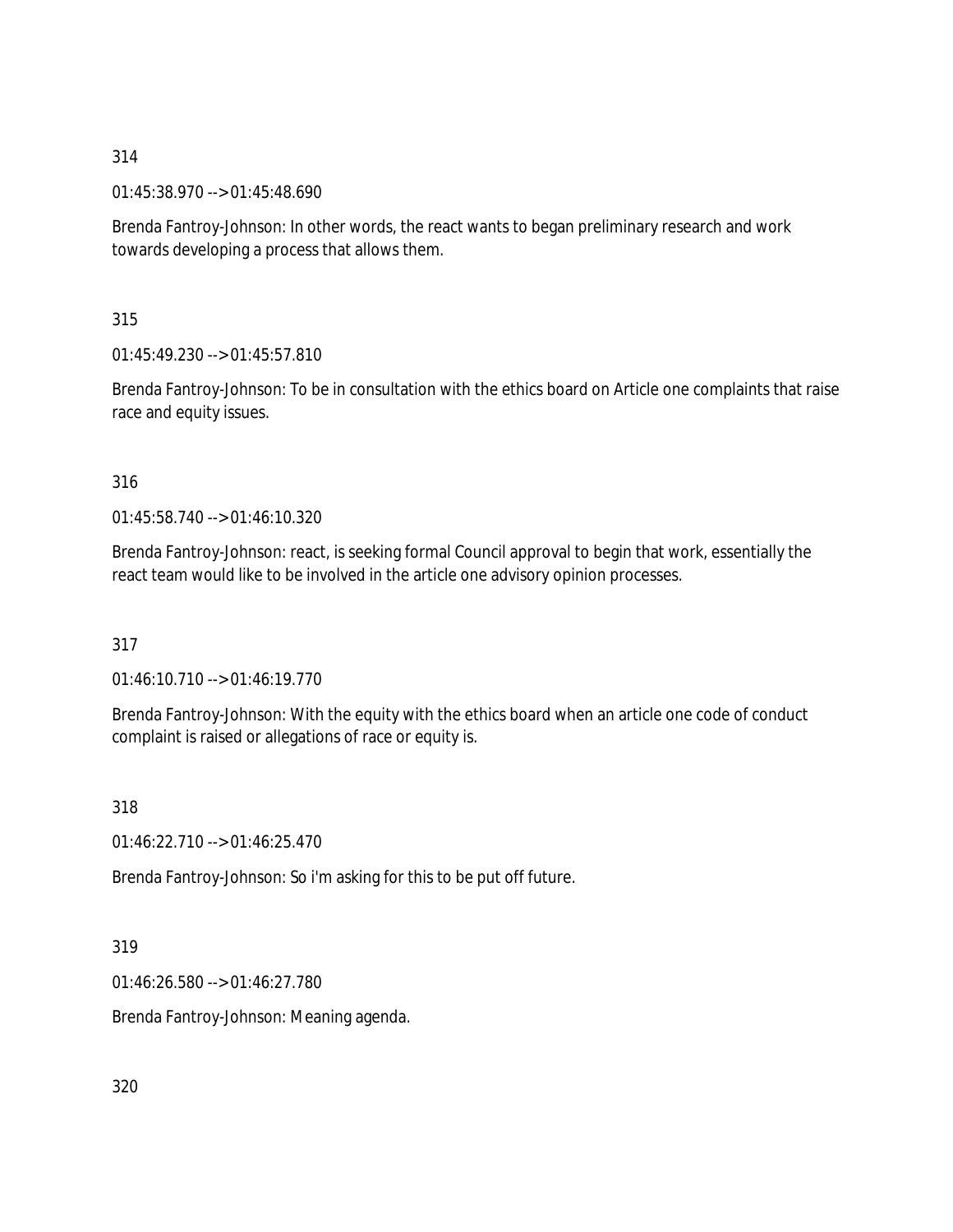01:46:29.610 --> 01:46:32.010

Rasham Nassar: councilmember head top list is your hand raise for this item.

321

01:46:33.330 --> 01:46:35.910

Kirsten Hytopoulos: And i'd like to speak to what I was it was raised for something else.

322

01:46:36.480 --> 01:46:45.660

Kirsten Hytopoulos: I think that this is going to support this that committee that the Board is an independent board that must function as an independent board, it is sort of a quasi judicial type.

323

01:46:46.230 --> 01:46:58.170

Kirsten Hytopoulos: thing I think training for them makes sense, just like training for any of our boards, but it's very different than brings bringing any entity or individual into the actual process of the decision making.

324

01:46:59.070 --> 01:47:09.750

Kirsten Hytopoulos: But then I would say just for policy that's just my perspective, so I can't support it as an independent item to put on as a proposal, but I also think that we're about to have a a joint meeting with the board.

325

01:47:10.710 --> 01:47:17.100

Kirsten Hytopoulos: One month from now and that might be a good place for any of us to float ideas in discussion.

326

01:47:20.640 --> 01:47:23.940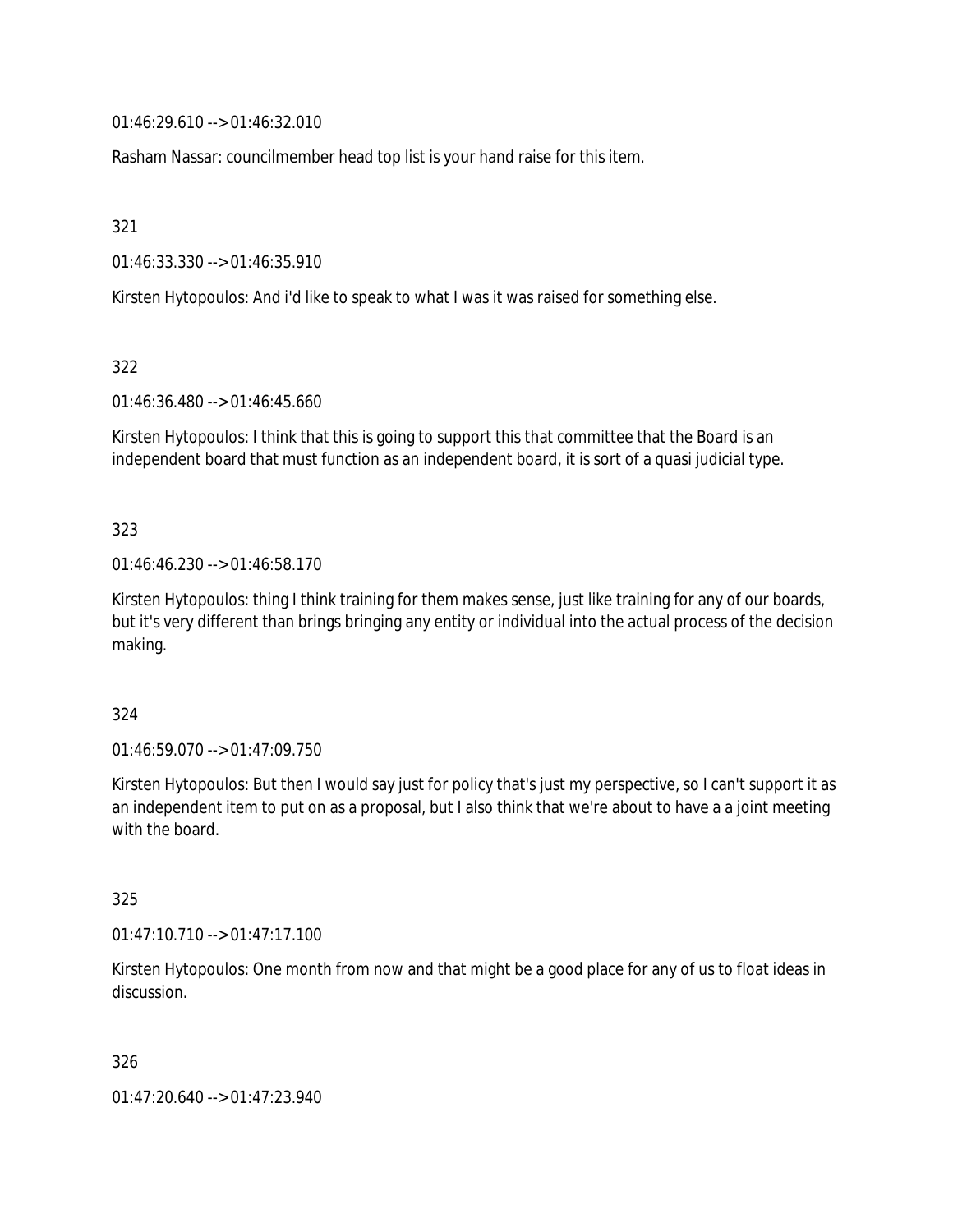Rasham Nassar: Are there any other Council members that would like to comment on the.

327

01:47:25.110 --> 01:47:29.070

Rasham Nassar: proposal to add that agenda item stated by Council under pantry Johnson.

328

01:47:34.950 --> 01:47:36.000

Rasham Nassar: accounts and other public.

# 329

01:47:39.300 --> 01:47:48.210

Michael Pollock: So what's the process are you looking for support, to put it on the agenda is, do we vote on this now, or do we just ask.

330

01:47:49.320 --> 01:47:50.220

Michael Pollock: Another cannot.

331

01:47:51.240 --> 01:47:56.580

Michael Pollock: I mean, I support it, I think it's a good idea um so i'm just expressed my support for it.

# 332

01:47:57.540 --> 01:48:03.360

Brenda Fantroy-Johnson: So i'm wondering, do we need to vote, to put it on the agenda as on a future agenda it's for.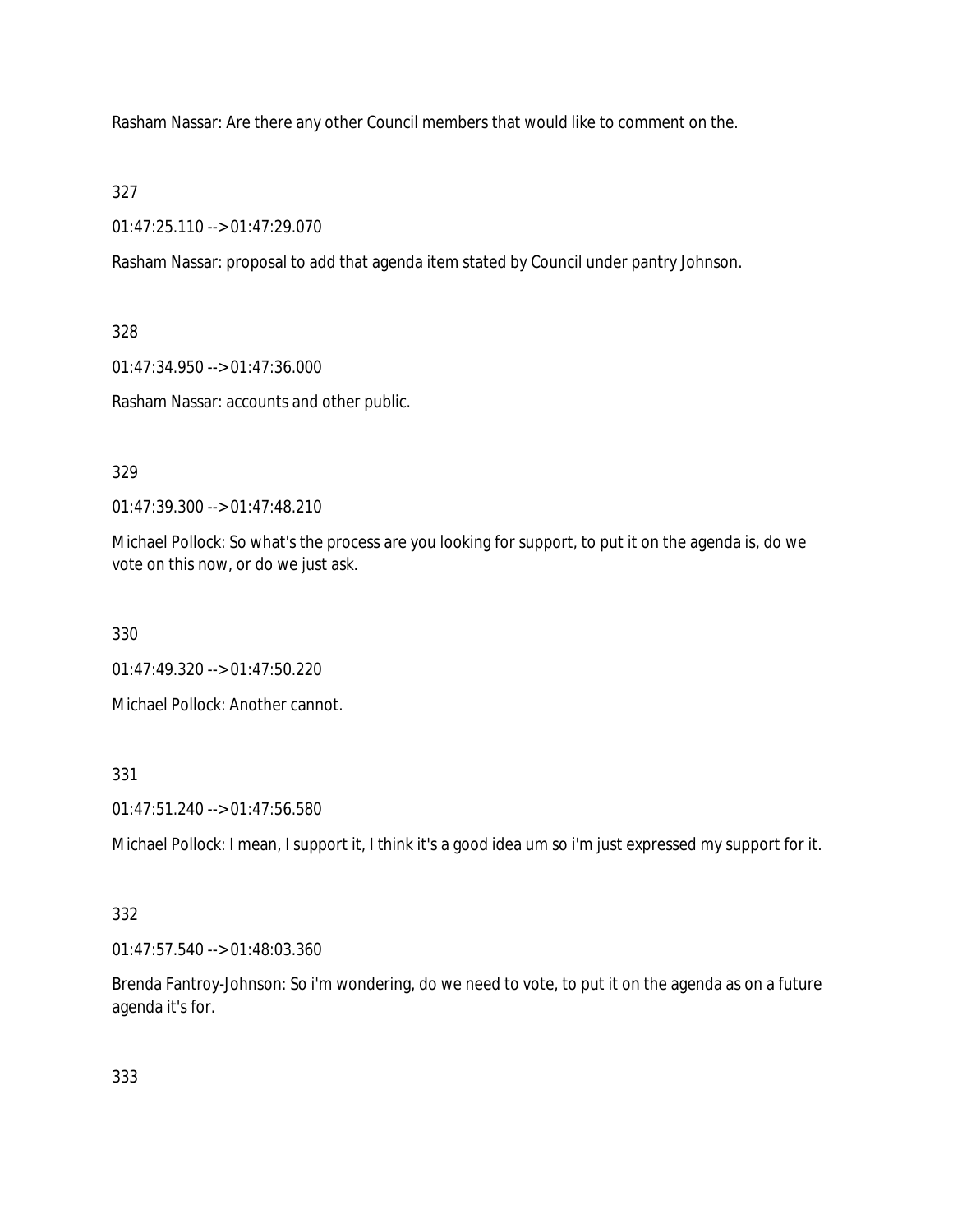01:48:07.140 --> 01:48:18.840

Rasham Nassar: Good yeah so the way that the agenda setting process works is that if there's majority Council support to add an item to a future agenda item is added to a future agenda as an as an item for discussion.

334

01:48:19.440 --> 01:48:25.440

Rasham Nassar: And this has been proposed for a business meeting agenda, so the expectation is that there would be.

335

01:48:26.040 --> 01:48:35.130

Rasham Nassar: An emotion, anticipating that Council might want to take action on that item if there's not majority Council support but there's a sponsor and a Co sponsor.

336

01:48:35.520 --> 01:48:44.160

Rasham Nassar: That agenda item will appear on a future Council agenda under future Council agendas as an item to discuss whether to discuss at that point.

### 337

 $01.48.44.670 -> 01.48.54.270$ 

Rasham Nassar: sponsor co sponsor or free to advocate that Council take this matter up and, after which Council members can speak speak and debate.

338

01:48:54.660 --> 01:49:06.210

Rasham Nassar: The motion which is emotion, to discuss whether to discuss, and if the motion passes and it's added to a future agenda, if not, then debate on that item is precluded and foreclosed upon.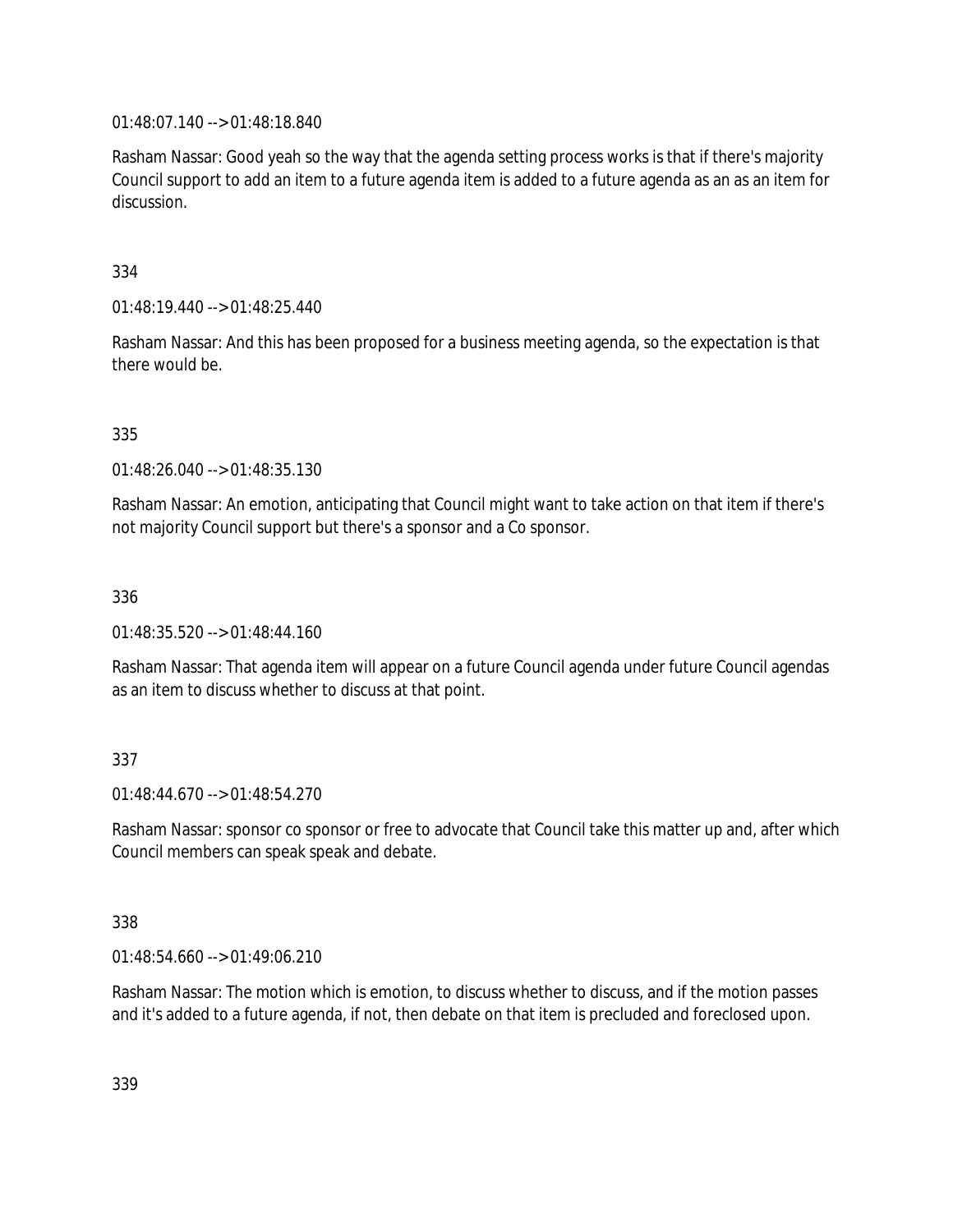01:49:07.860 --> 01:49:17.550

Rasham Nassar: city attorney I have a quick question councilmember excuse me, Deputy Mayor I topless noted that the ethics board process is quasi judicial.

# 340

01:49:18.840 --> 01:49:27.150

Rasham Nassar: I understand that, with regard to Article two complaints i'm wondering about the Article one complaint process since that that is a code of conduct.

### 341

01:49:29.130 --> 01:49:37.020

Rasham Nassar: advisory opinion process that they undertake is that does that still does that still constitute a quasi judicial proceeding.

# 342

01:49:38.220 --> 01:49:54.360

Joe Levan: Well, I mean in the in terms of kind of State law principles that this the quiz a judicial principle falls more aligned with land use matters, it also is a more general principle that relates to making decisions on specific.

### 343

01:49:55.380 --> 01:50:01.380

Joe Levan: Actions, so a specific complaint against a specific person and making decisions based on that, so I think.

### 344

01:50:02.520 --> 01:50:10.050

Joe Levan: In terms of what State law required, I think that the pit there's not a clear answer there but it's I think it's.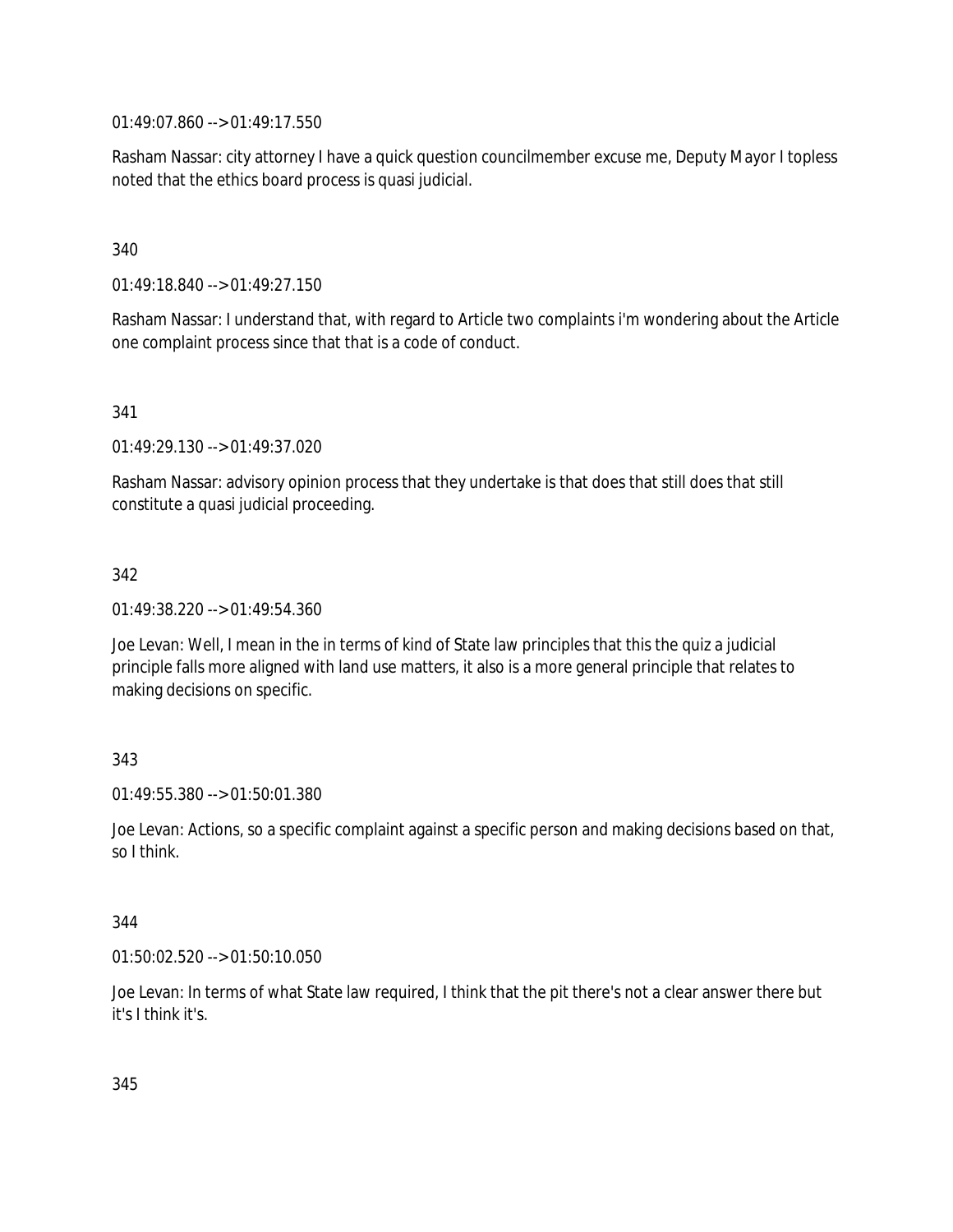01:50:10.350 --> 01:50:22.740

Joe Levan: As a matter of principle or kind of a general notion that it's a it is, it is you know similar to, or could be considered, something that would that would align with what's a a question additional matter but.

346

01:50:23.850 --> 01:50:28.440

Joe Levan: But it's not something that would have the same kind of strictures that State law required for land use matters.

# 347

01:50:28.860 --> 01:50:35.250

Joe Levan: So I mean I, so I think for an Article one, those are more meant to be you know relate to conduct.

#### 348

01:50:35.730 --> 01:50:46.710

Joe Levan: So there's those are more general in nature, so you know I don't have a definitive answer for you on that, but it's it's a little bit Article one there's more flexibility and article to I think in that regard.

### 349

01:50:47.310 --> 01:51:02.280

Rasham Nassar: Okay, well, thank you, that that's that's consistent with with my understanding, and I support this for two reasons number one we formed a race equity advisory task or raise equity advisory Task Force raise equity Task Force and then later.

#### 350

01:51:05.580 --> 01:51:06.870

Rasham Nassar: I don't think i'm ever going to get it right.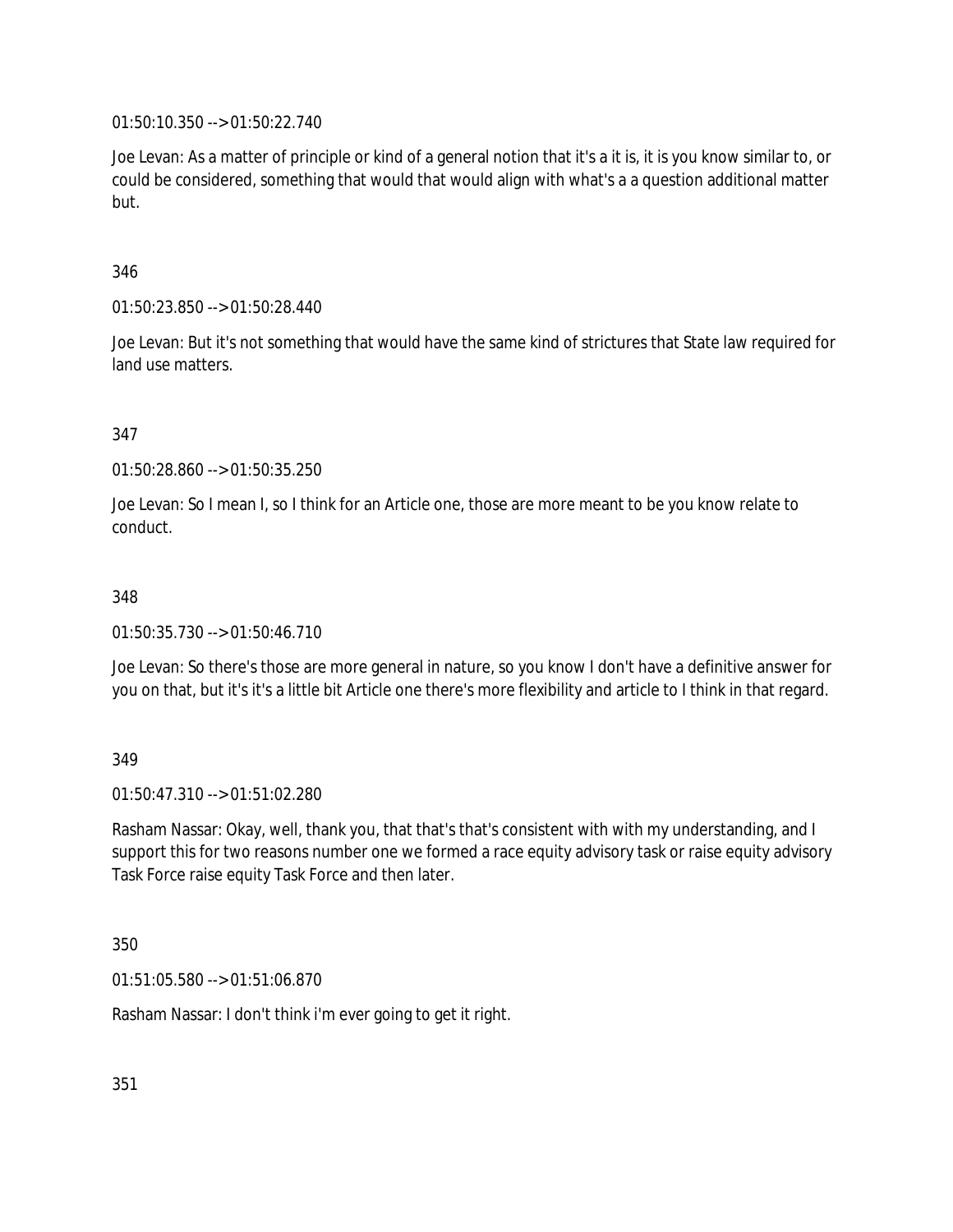01:51:09.270 --> 01:51:15.300

Rasham Nassar: To specifically for this purpose, which is to advise the Council and educate the public on matters of race and race equity.

# 352

01:51:17.460 --> 01:51:25.530

Rasham Nassar: I trust them to do that, and I think that it's very much consistent with the legislative intent in the creation of that body in the first place.

### 353

01:51:26.250 --> 01:51:43.890

Rasham Nassar: As well as their charter i'm excited for them to be excited about expanding their influence at City Hall, I think that's part of what needs to happen organically, in order for there to be progress on systemic racism and institutionalized racism.

354

01:51:46.410 --> 01:51:50.670

Rasham Nassar: So I support it for that, for that reason, and then.

355

01:51:52.380 --> 01:51:54.030

Rasham Nassar: Secondly, I.

356

01:51:55.530 --> 01:52:05.850

Rasham Nassar: The advisory opinion the Article one advisory opinion process in and of itself is intended to be, educational, as stated by city council, the city council.

357

01:52:06.480 --> 01:52:18.390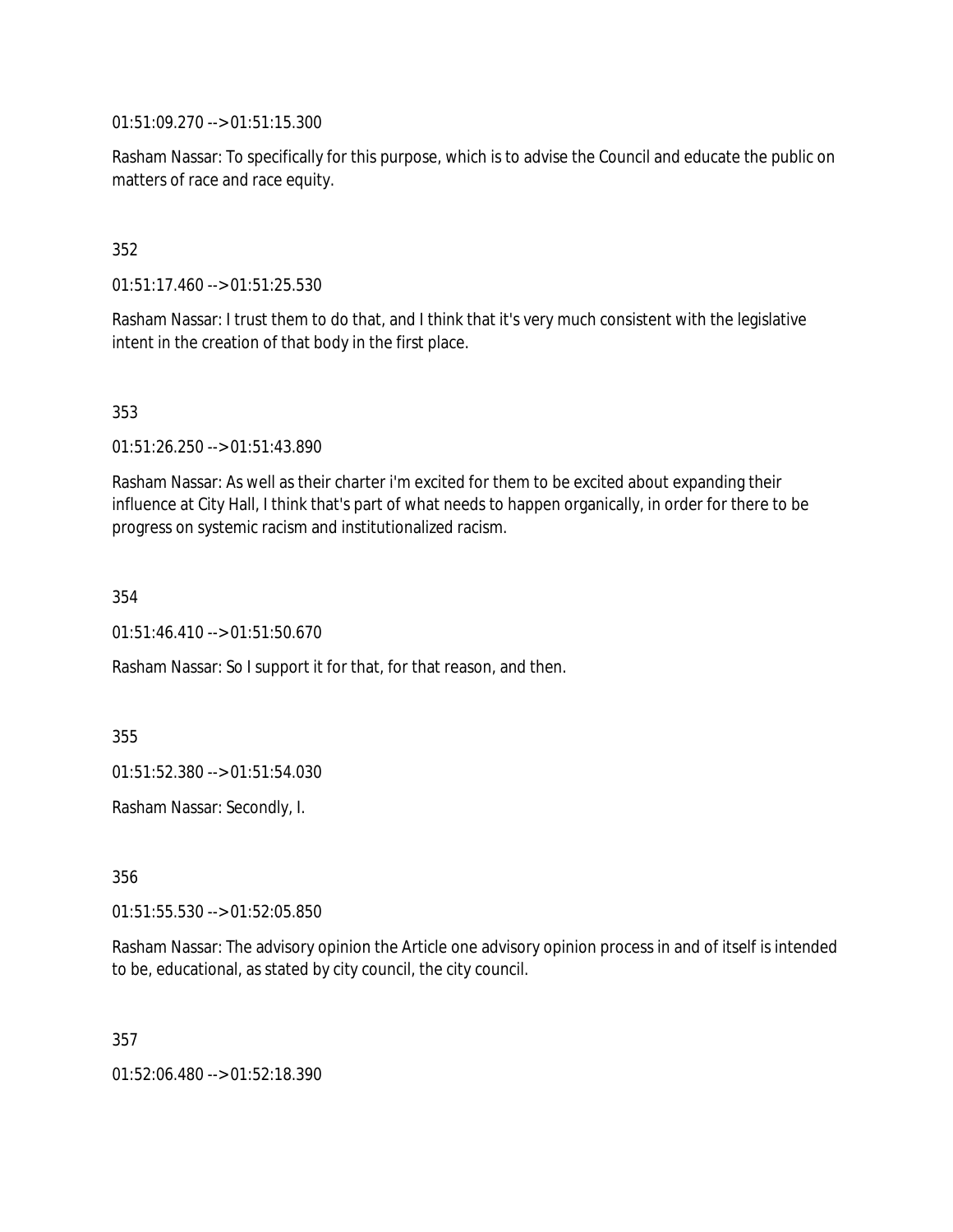Rasham Nassar: city council members on this Council and by city council members on the previous Council that I was a part of from 2018 to 2020 it was actually the impetus and support for including an Article one.

358

01:52:18.810 --> 01:52:25.470

Rasham Nassar: code of conduct complaint process which are mine Council again we're only one of I think two cities in the state of Washington to have.

# 359

01:52:26.220 --> 01:52:38.010

Rasham Nassar: The reason was that it's a value to the to the public that members of the public be allowed to complain when they perceive a Council member to be in violation of our core values.

### 360

01:52:38.610 --> 01:52:49.020

Rasham Nassar: And that the value to the Council member and the Council in general is that we are educated on what is appropriate conduct and mannerisms and speech.

### 361

01:52:49.560 --> 01:53:03.210

Rasham Nassar: When complaints that allege and cross over discussion areas involving race and equity issues arise, I see a lot crossover between the role of the ethics board to educate and advise.

### 362

01:53:03.870 --> 01:53:19.020

Rasham Nassar: And the race equity advisory committee, which is to educate and advise I think that, between the two boards, they could probably very well find a way to to come together to develop a process with the Council support to collaborate on that.

363

01:53:20.130 --> 01:53:27.570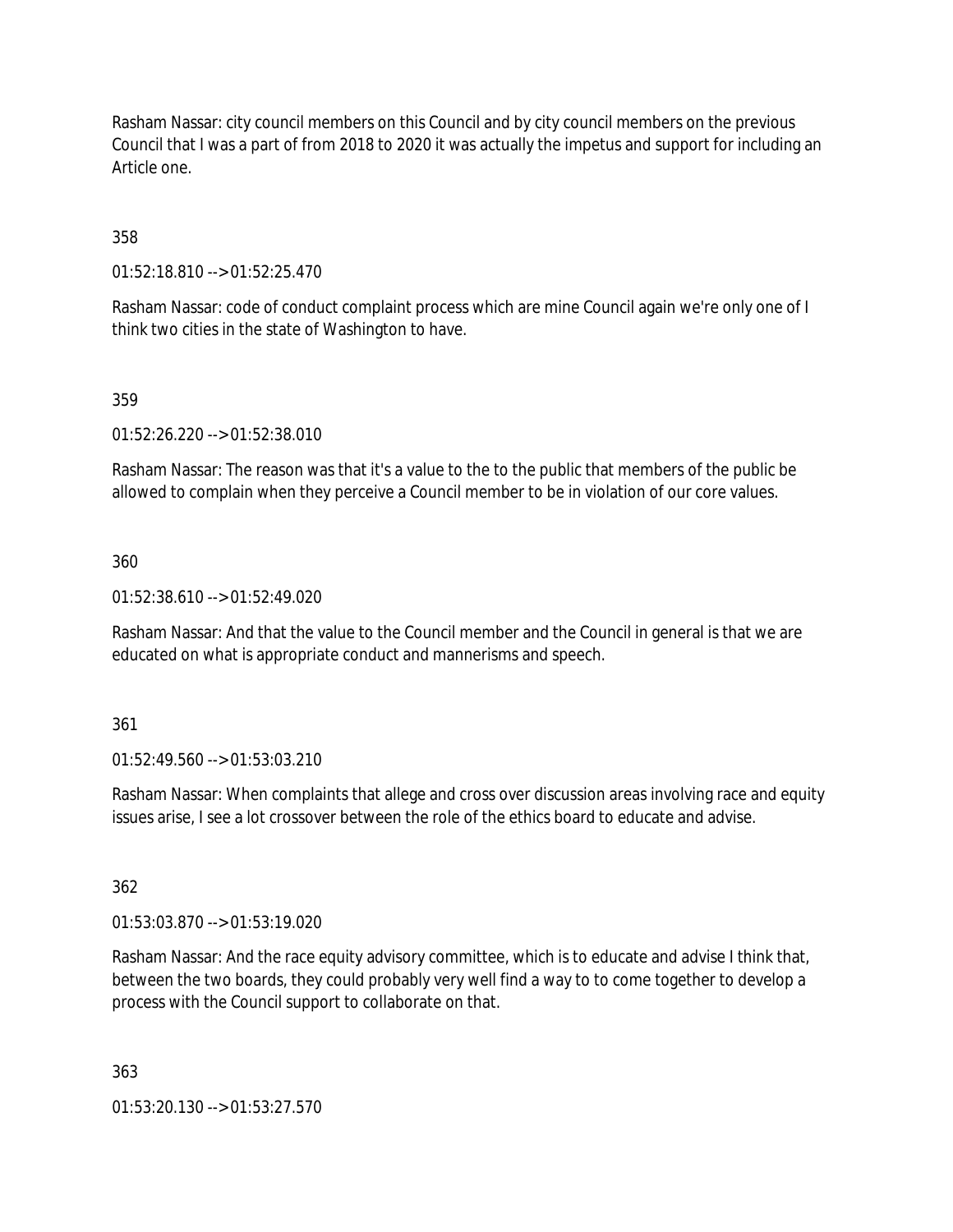Rasham Nassar: And I would not like at this point to just for close the Council discussion on the potential for that to happen um.

364

01:53:28.710 --> 01:53:39.150

Rasham Nassar: So i'm very supportive of having this debate at a future Council agenda, so I will support it being added Council member, I topless your hand is raised councilmember deets hasn't spoken yet.

# 365

01:53:40.200 --> 01:53:43.080

Rasham Nassar: That all right okay Council member needs okay.

# 366

01:53:43.440 --> 01:53:55.380

Joe Deets: Thank you mayor well a good discussion sounds like you know if we want to have a conversation, but a couple things is it sounds like we do have this discussion joint meeting with the ethics board, so this will be a good.

367

01:53:55.890 --> 01:54:02.820

Joe Deets: One of the good topics to discuss with them, and my new, I just want to say we have one ethics board.

### 368

01:54:04.050 --> 01:54:10.890

Joe Deets: And i'd like to keep it at one ethics board if we were going to have the race equity advisory committee doing.

### 369

01:54:11.430 --> 01:54:22.500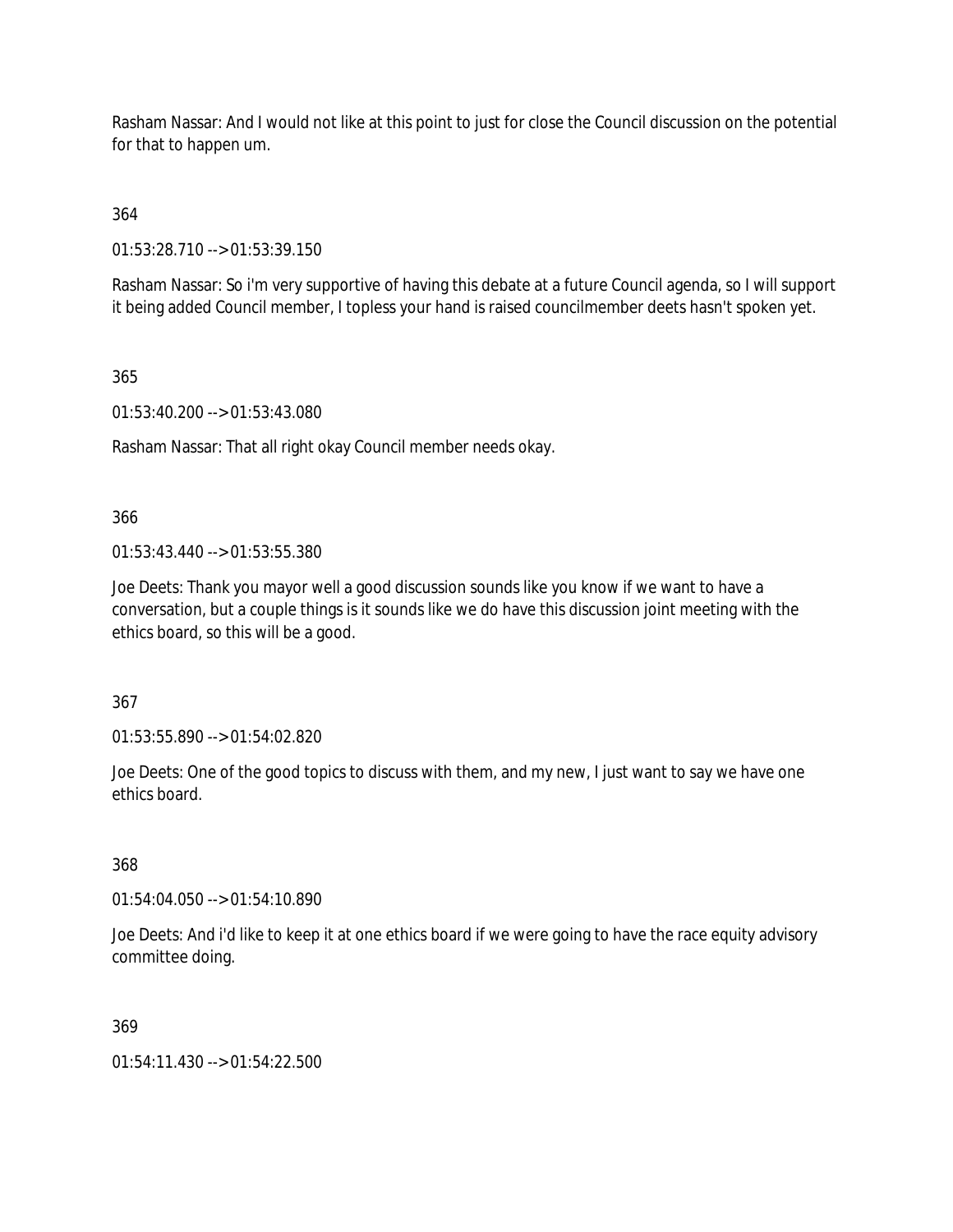Joe Deets: invited for your opinions on race matters, then I would propose the climate change advisory committee do advisory opinions when there's some ethical matter relating to the environment so.

370

01:54:23.100 --> 01:54:32.730

Joe Deets: And i'm not making that suggestion, because I think it's a bad idea, but I do like the idea of cross fertilization among our committees, maybe I don't know if that's the right term but.

# 371

01:54:33.750 --> 01:54:46.950

Joe Deets: You know another surgeries needs to be a lot of communication so i'm all for that i'm all for training, but I am only for having one ethics board not multiple ethics boards that's that's not i'm totally against that.

# 372

 $01:54:49.110 \rightarrow 01:54:50.790$ 

Rasham Nassar: I Deputy Mayor had topless.

373

01:54:52.800 --> 01:54:54.930

Kirsten Hytopoulos: i'm still waiting for do something else.

### 374

01:54:55.470 --> 01:55:04.980

Kirsten Hytopoulos: So I don't think I will sway in and say I know there's not a point of order there's a point is something here, though, because we are going way off topic we're having a discussion to discuss, which should be on a feature agenda and I hear.

375

01:55:06.930 --> 01:55:07.440

Rasham Nassar: So.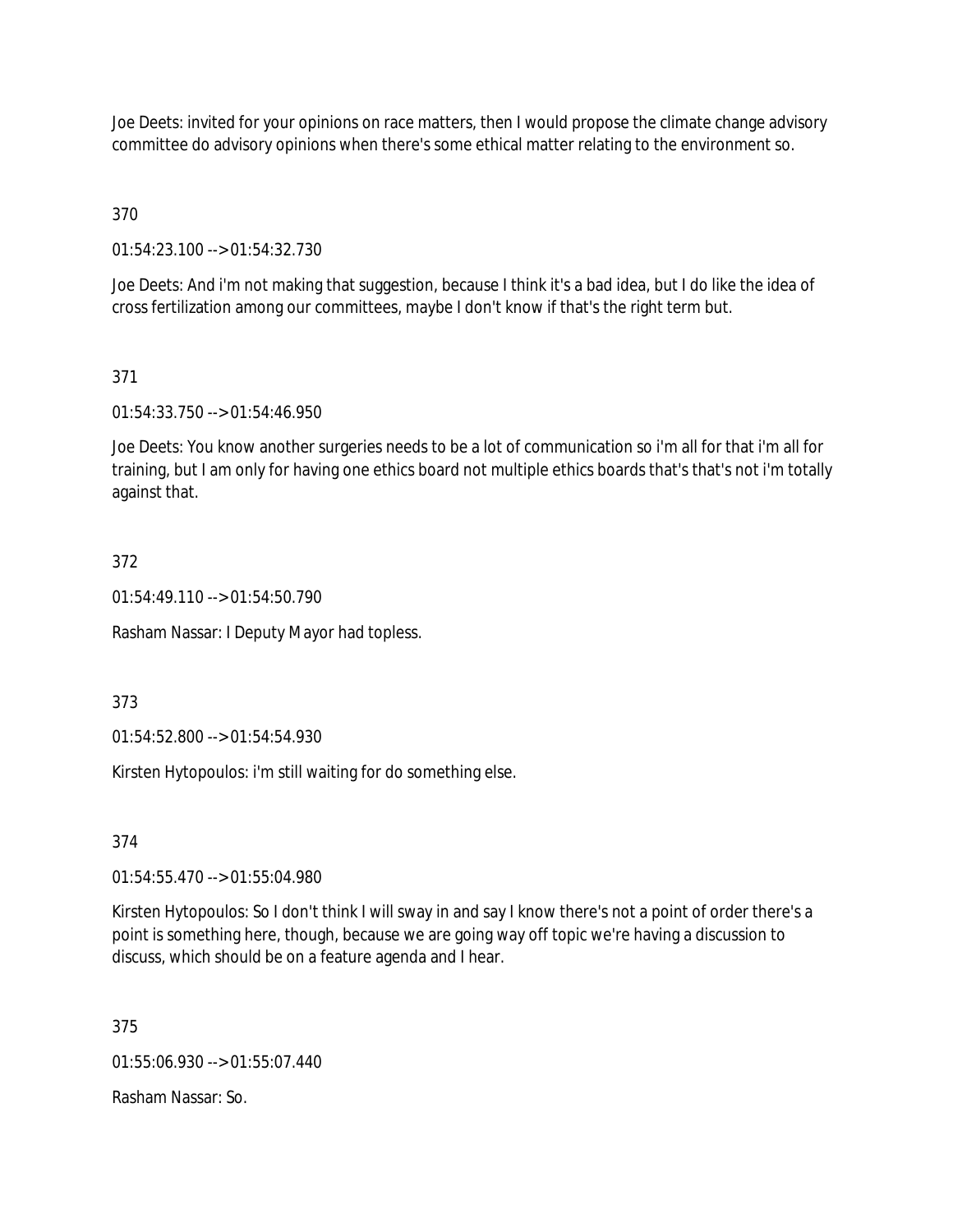01:55:08.850 --> 01:55:14.010

Rasham Nassar: Council i'm i'm not clear on where Council support for adding this feature agenda.

377

01:55:15.090 --> 01:55:26.220

Rasham Nassar: Is landing right now so i'm going to go ahead and ask councilmember phantom Johnson to state emotion, to add that item to a future agenda and then i'll look for a second, and then we will take about.

378

01:55:27.030 --> 01:55:33.240

Brenda Fantroy-Johnson: Go and make a motion that we add to a future business meeting and agenda item to consider formally authorizing.

379

01:55:33.660 --> 01:55:39.870

Brenda Fantroy-Johnson: react to begin preliminary work to deliver a proposed process to bring back to counsel at a later date.

380

 $01:55:40.620 \rightarrow 01:55:55.770$ 

Brenda Fantroy-Johnson: Consistent with the motion that the react past, which was they asked the City Council to work with the react to develop a process, allowing the react to be consulted or core value ethics complaints that race race any quality issues.

381

01:55:57.480 --> 01:55:58.530

Rasham Nassar: There, a second for that motion.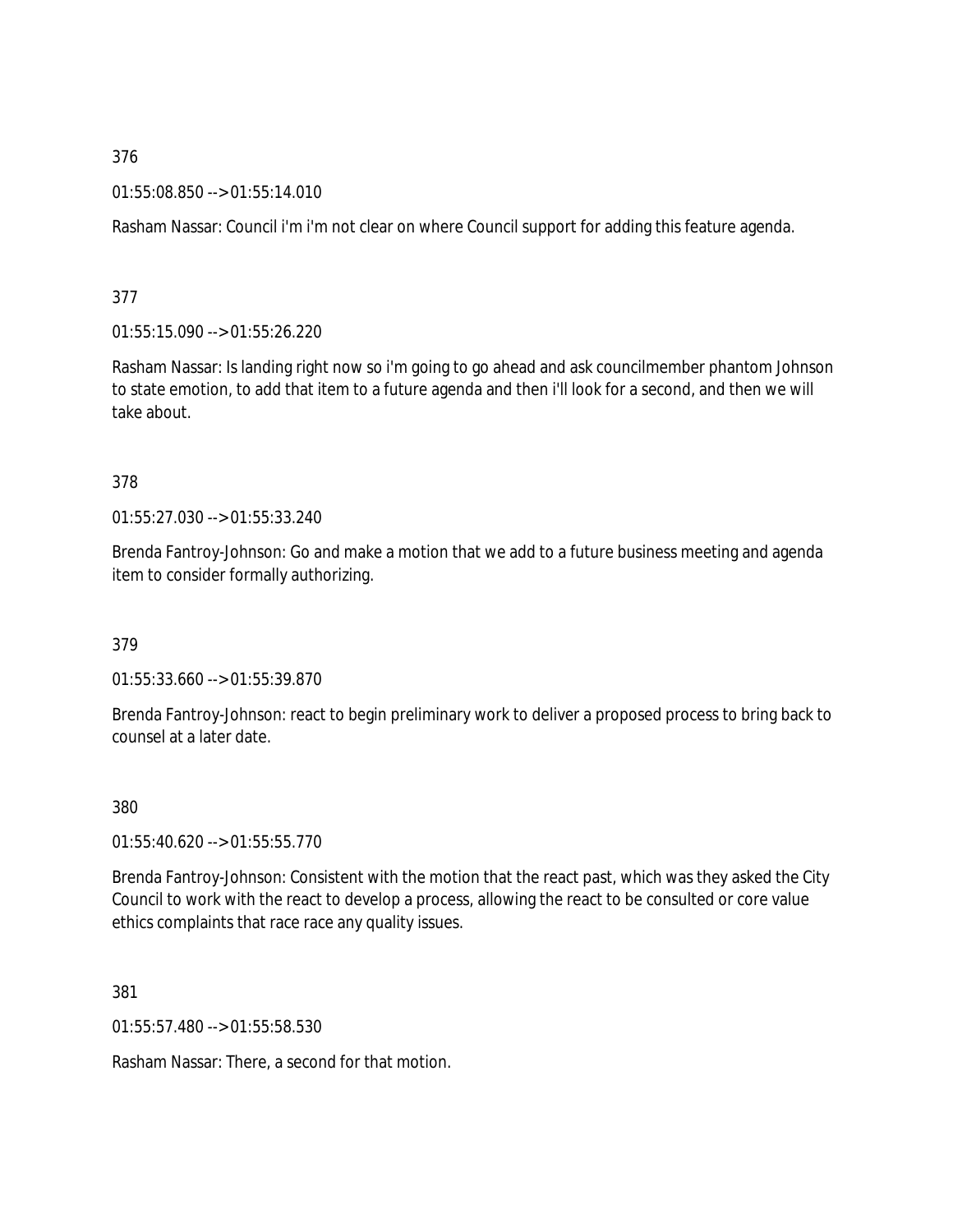01:55:59.880 --> 01:56:02.370

Rasham Nassar: councilmember pollock second that motion is there any further debate.

383

01:56:03.930 --> 01:56:05.370

Rasham Nassar: All those in favor please say I.

384

01:56:08.280 --> 01:56:08.970

Rasham Nassar: Any post.

385

01:56:11.610 --> 01:56:13.380 Rasham Nassar: Okay, so that motion fails.

386

01:56:14.880 --> 01:56:30.000

Rasham Nassar: i'm going to look to the coat that the Council member who's seconded the motion to ask if you would co sponsor that item appearing on a future agenda as an item to discuss whether to discuss okay great so that is how Deputy Mayor interim city manager and I will schedule that.

387

01:56:32.970 --> 01:56:35.100

Rasham Nassar: Okay, can Deputy Mayor hi topless.

388

01:56:37.680 --> 01:56:47.520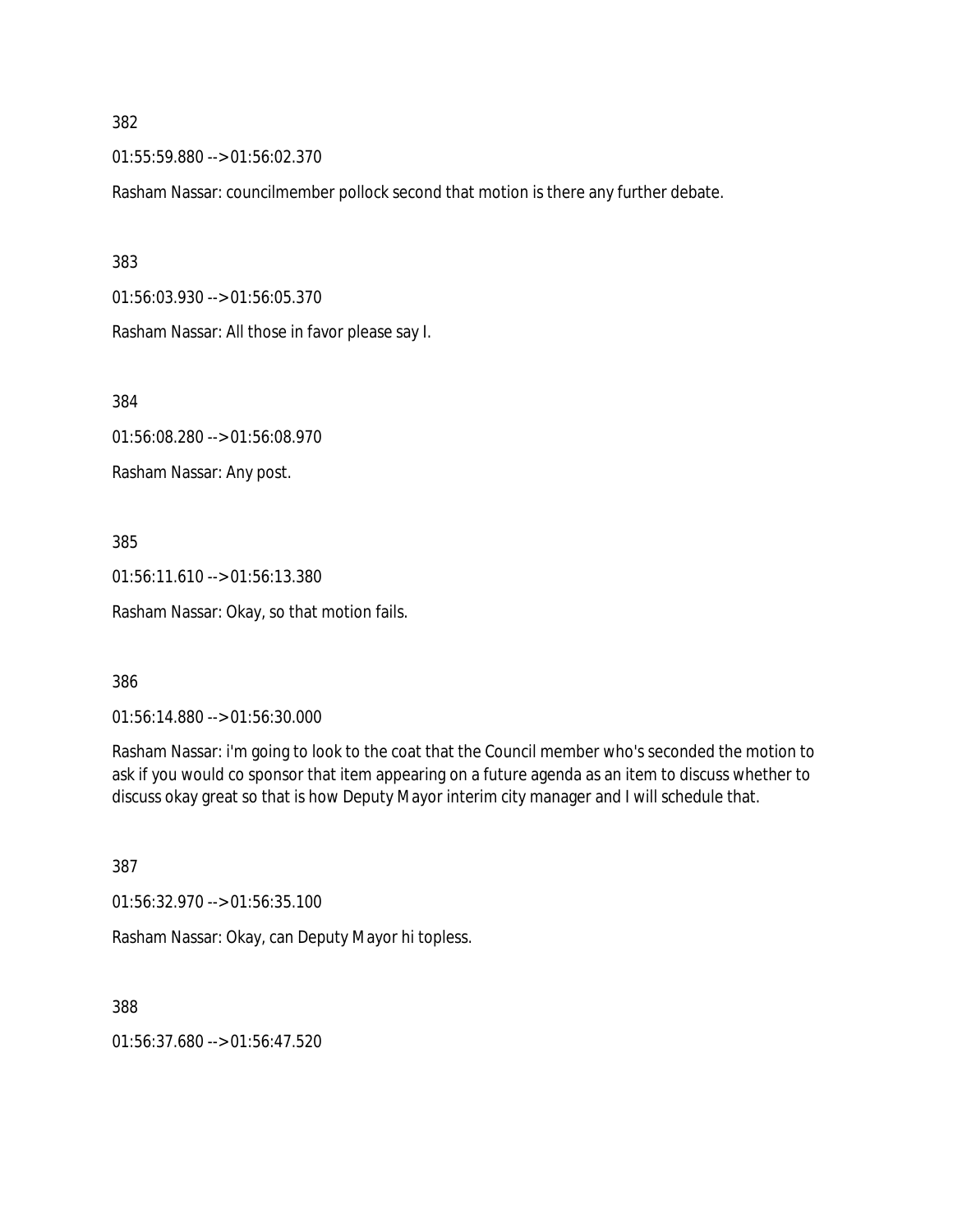Kirsten Hytopoulos: silly now is one little follow up comment on the display ad decision, we made a little while ago, it just it was not sitting well with me and I guess i'm just would like some feedback from administration.

389

01:56:48.030 --> 01:56:56.100

Kirsten Hytopoulos: Or at least don't we have access to calendars and so forth in the papers and I, you know, to me, the idea that we're paying for display ads when it's not for something.

390

01:56:56.460 --> 01:57:07.620

Kirsten Hytopoulos: Like hiring committee members, or you know, having a public forum where we're inviting participation i'm just wondering, are there in fact just that we don't have to pay for display ads for the sorts of things.

### 391

01:57:08.460 --> 01:57:22.830

Ellen Schroer: But there are calendars We certainly have access to various Community calendars I think the conversation that I participated in was just how can we do more than we usually do and really try to make sure that folks have access to this information.

392

01:57:24.270 --> 01:57:31.050

Kirsten Hytopoulos: Okay, I just want, I just want Council to think about that and be sure if if i'm in the minority that's fine, but I think that these can get expensive and.

393

01:57:31.770 --> 01:57:47.940

Kirsten Hytopoulos: You know if it's there's different obviously for for you committees, and if this were a public forum that was part of the process and decision making, but to me it seems a little i'm not trying to do anything I want to point out, we don't always have to pay to have our.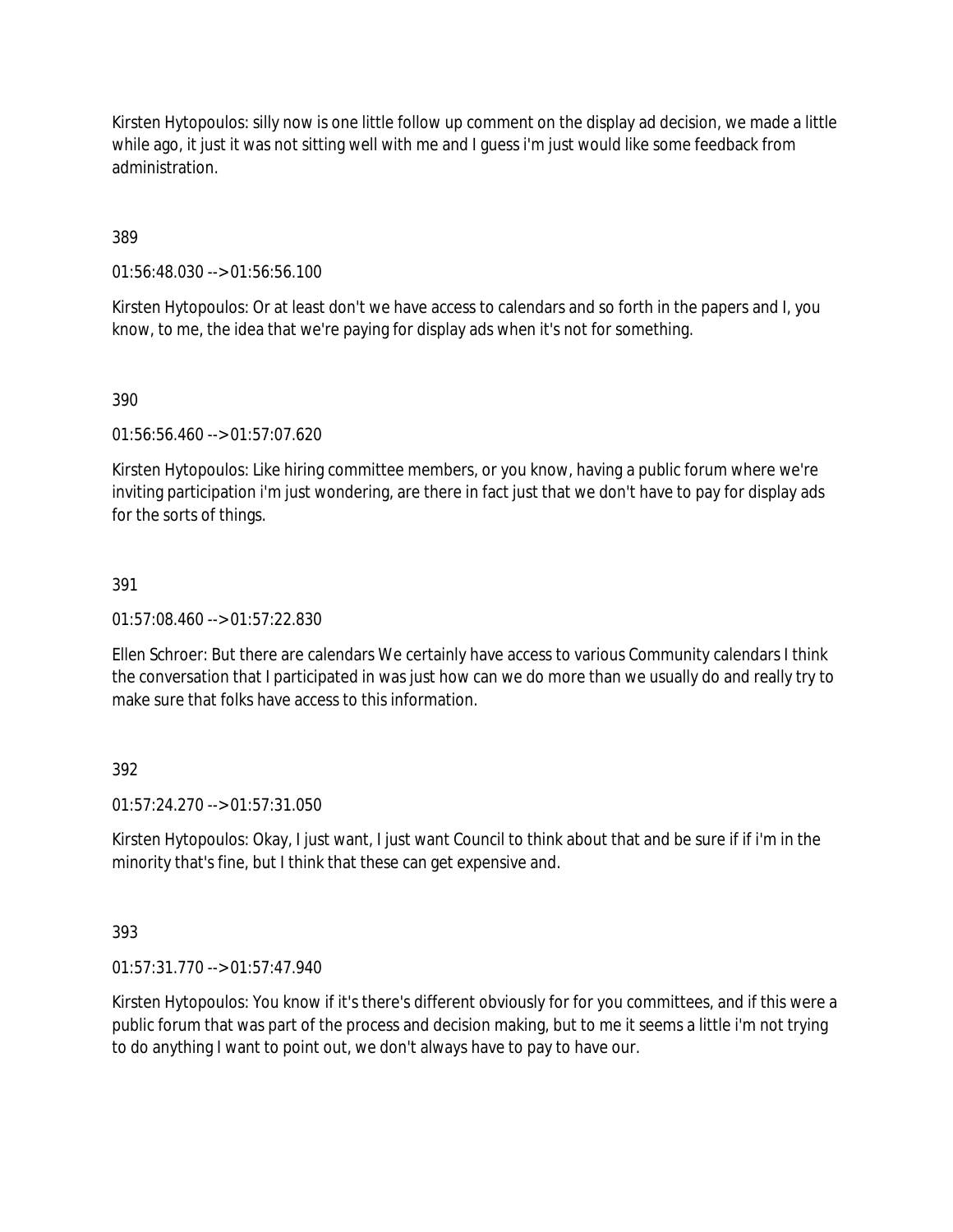01:57:49.140 --> 01:57:51.060

Kirsten Hytopoulos: Our events in the paper thanks.

395

01:57:53.670 --> 01:57:55.260

Rasham Nassar: Okay, are there any other.

396

01:57:56.670 --> 01:58:00.210

Rasham Nassar: Items questions related to feature Council discussions Council.

#### 397

01:58:02.370 --> 01:58:10.620

Rasham Nassar: I have two and i'll make them as brief as I possibly can one i'm looking at Council member cider and councilmember pollock we recently pulled the governance manual discussion.

#### 398

01:58:11.100 --> 01:58:20.430

Rasham Nassar: From the agenda, I believe it was scheduled for tonight's agenda so i'm just looking for some direction from either or the both of you as to when you would like that put added to the future agenda.

#### 399

01:58:22.740 --> 01:58:23.730

Rasham Nassar: councilmember Schneider.

400

01:58:24.870 --> 01:58:38.070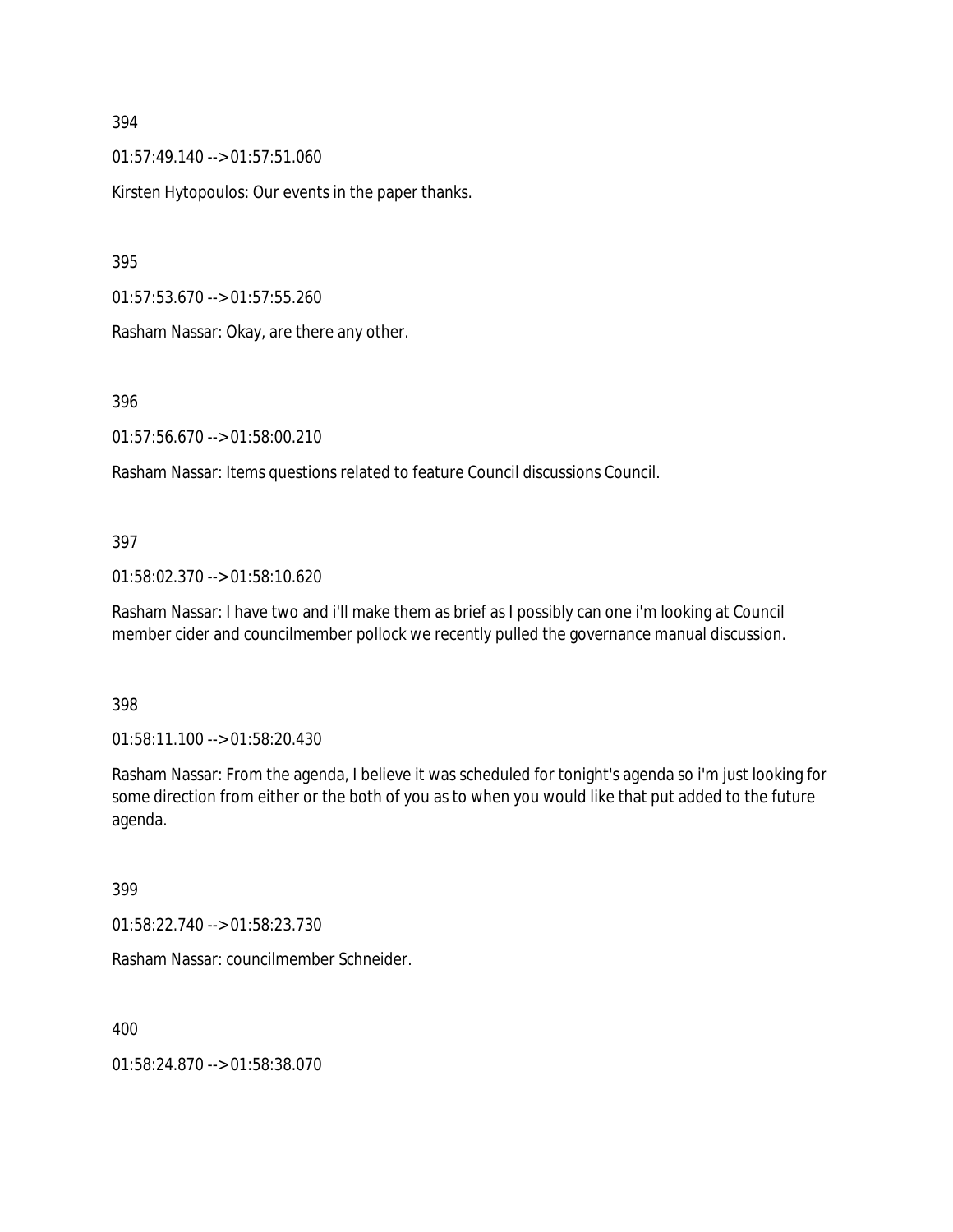Leslie Schneider: says, thank you, so I think we can have it back on the agenda but councilmember pollock you I believe we've requested, and I think you had agreed to put out a red line version of the governance manual itself.

401

01:58:38.550 --> 01:58:45.090

Leslie Schneider: So I believe we need to have a discussion about the governance manual and my my proposal to you in some.

### 402

01:58:46.320 --> 01:58:56.430

Leslie Schneider: Side conversations was maybe we could separate out the organization of governments that the reward that you were requesting or proposing from the policy issues.

### 403

01:58:56.700 --> 01:59:03.060

Leslie Schneider: And you know I mean we could have both at the same time, but I just think it might be easier if we could maybe have the policy issues first.

#### 404

01:59:03.330 --> 01:59:10.230

Leslie Schneider: And then talk about a reward to make it easier, so I think as soon as we have the red line we can schedule that.

#### 405

01:59:11.100 --> 01:59:27.210

Leslie Schneider: That issue again and and that 10 minute item is not for us to have policy discussions so much as it is for us just to have an excuse to let the public know what this what all of our comments are so it's more of a mechanism for us to.

406

01:59:27.990 --> 01:59:35.970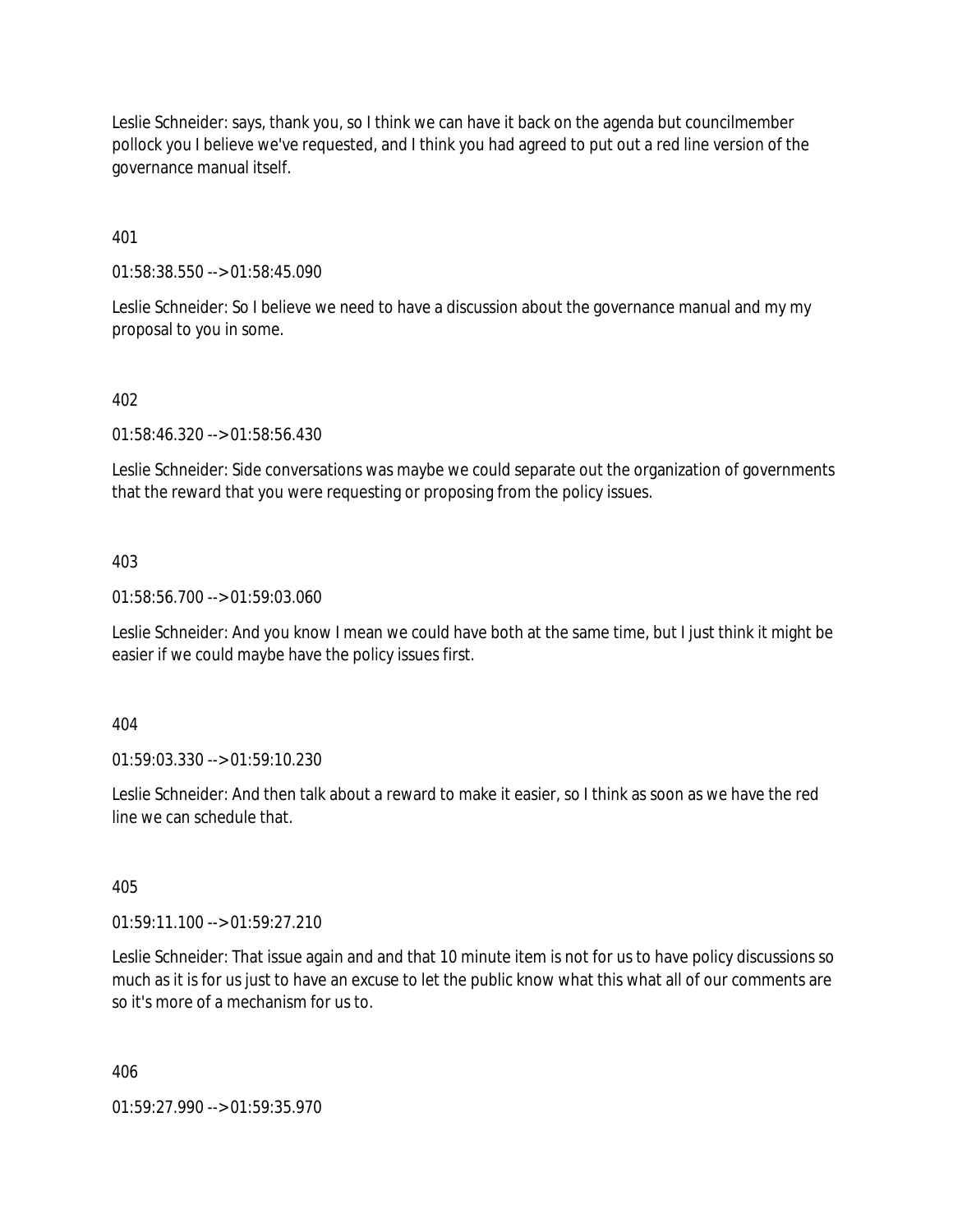Leslie Schneider: be consistent with op and they and get all of our comments together so that we can then process them.

407

01:59:36.840 --> 01:59:50.040

Rasham Nassar: Thank you for that councilmember snyder and I do apologize I misspoke it's scheduled for March 9 and I guess i'm checking with both of you to see whether or not you'd like to maintain that slot or the out beyond that that's councilmember politics.

408

01:59:51.060 --> 01:59:53.790

Michael Pollock: No i'm just gonna make it simple just.

409

01:59:54.690 --> 02:00:10.350

Michael Pollock: Council member snyder and I get together tomorrow, and we will get you an opportunity before the next agenda meeting on Thursday and we can just bring some clarity to that question if that's acceptable that comes on ambition and that would be my suggestion up.

410

02:00:10.920 --> 02:00:13.230

Leslie Schneider: i'm not clear what do we, what are we discussing.

411

02:00:13.470 --> 02:00:15.510

Michael Pollock: That just to just to get.

412

02:00:16.530 --> 02:00:20.940

Michael Pollock: get clarity on what's on the agenda, but will be on the agenda to discuss.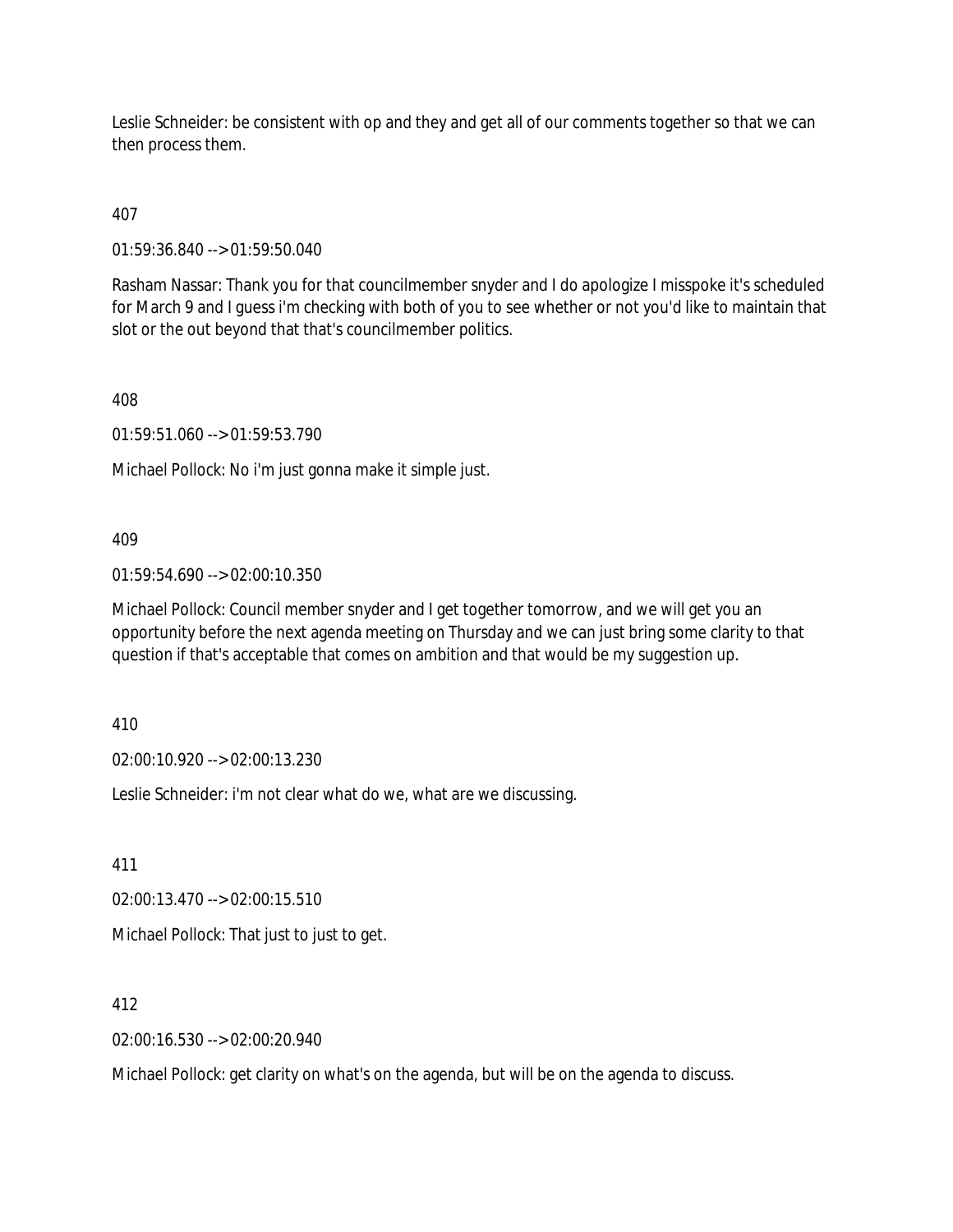### 02:00:22.200 --> 02:00:29.130

Michael Pollock: And what we can discuss on the line so just a quick check in meeting tomorrow and so that we're all saying the same thing to the.

414

02:00:30.390 --> 02:00:34.890

Michael Pollock: Community the agenda setting Community that's just my suggestion, so.

415

02:00:36.120 --> 02:00:39.930

Leslie Schneider: i'm well i'm happy to have the conversation i'm not sure.

416

02:00:41.160 --> 02:00:44.430

Leslie Schneider: I thought we were clear but that's why i'm very happy to have that conversation.

417

02:00:45.360 --> 02:00:51.660

Michael Pollock: Okay okay i'll touch base with you then tomorrow, I can just clear that we're clear and it could take five minutes.

418

02:00:52.350 --> 02:00:53.610

Leslie Schneider: Okay sounds good.

419

02:00:53.670 --> 02:00:54.210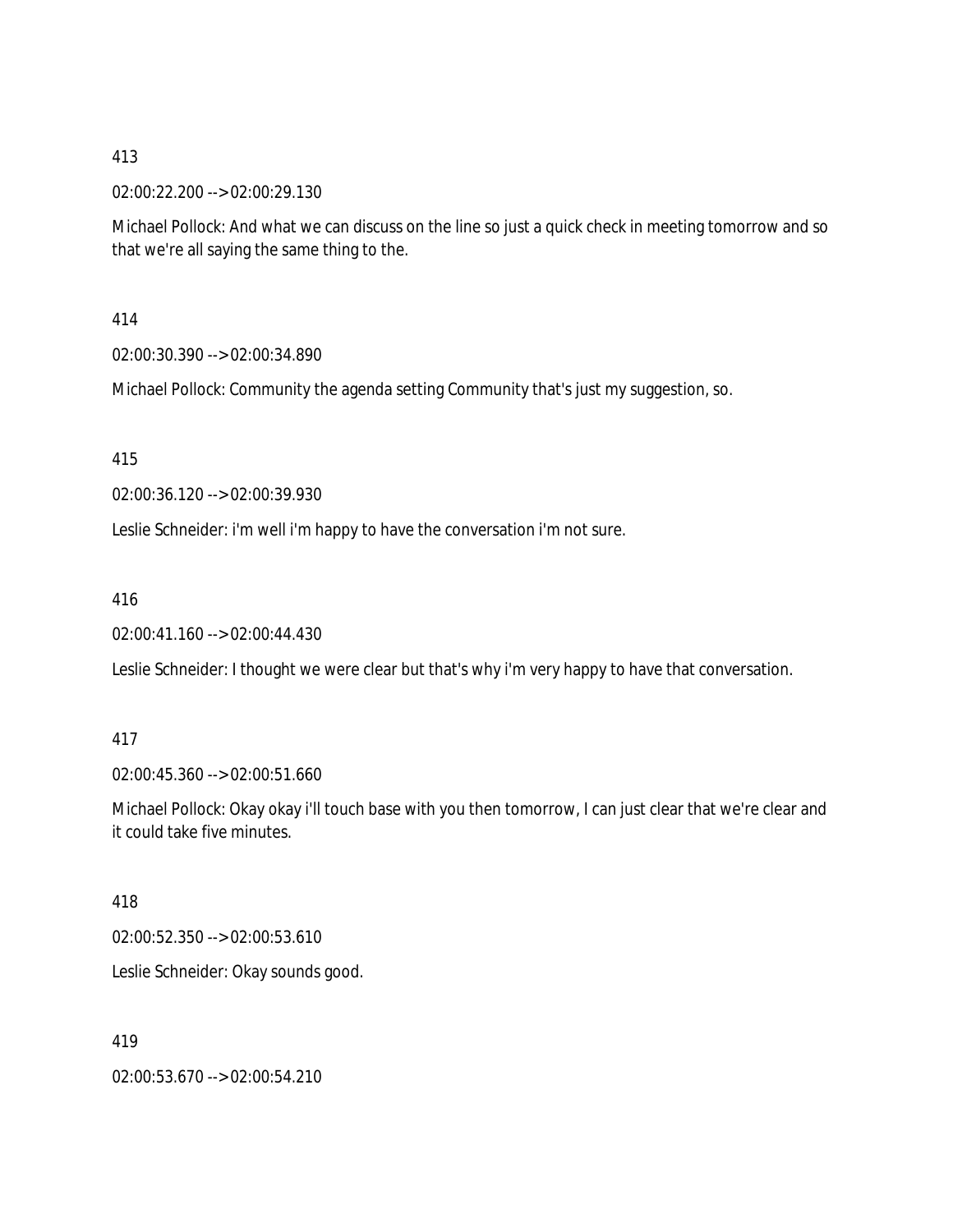Michael Pollock: Okay, good.

420

02:00:54.900 --> 02:00:57.540

Michael Pollock: Good super Thank you.

421

02:01:01.620 --> 02:01:02.490

Rasham Nassar: Thank you very much.

422

02:01:03.780 --> 02:01:10.680

Rasham Nassar: hands are raised, or they raised in relation to this government okay councilman Deputy Mayor had topless.

423

02:01:13.710 --> 02:01:23.640

Kirsten Hytopoulos: Just to be clear, I want to be second thing what what was what however Schneider was just saying that I need a red line copy, so I just wanted to clarify just one voice, and I believe we had.

424

02:01:24.240 --> 02:01:37.920

Kirsten Hytopoulos: A consensus on that, so I don't want that to be a whole nother cycle of this and that's not have that I I can't process these until I see them within the context of the original document so as long as well, we all understand where you have a red line of the governance man oh thanks.

425

02:01:39.150 --> 02:01:39.960

Rasham Nassar: councilmember deeds.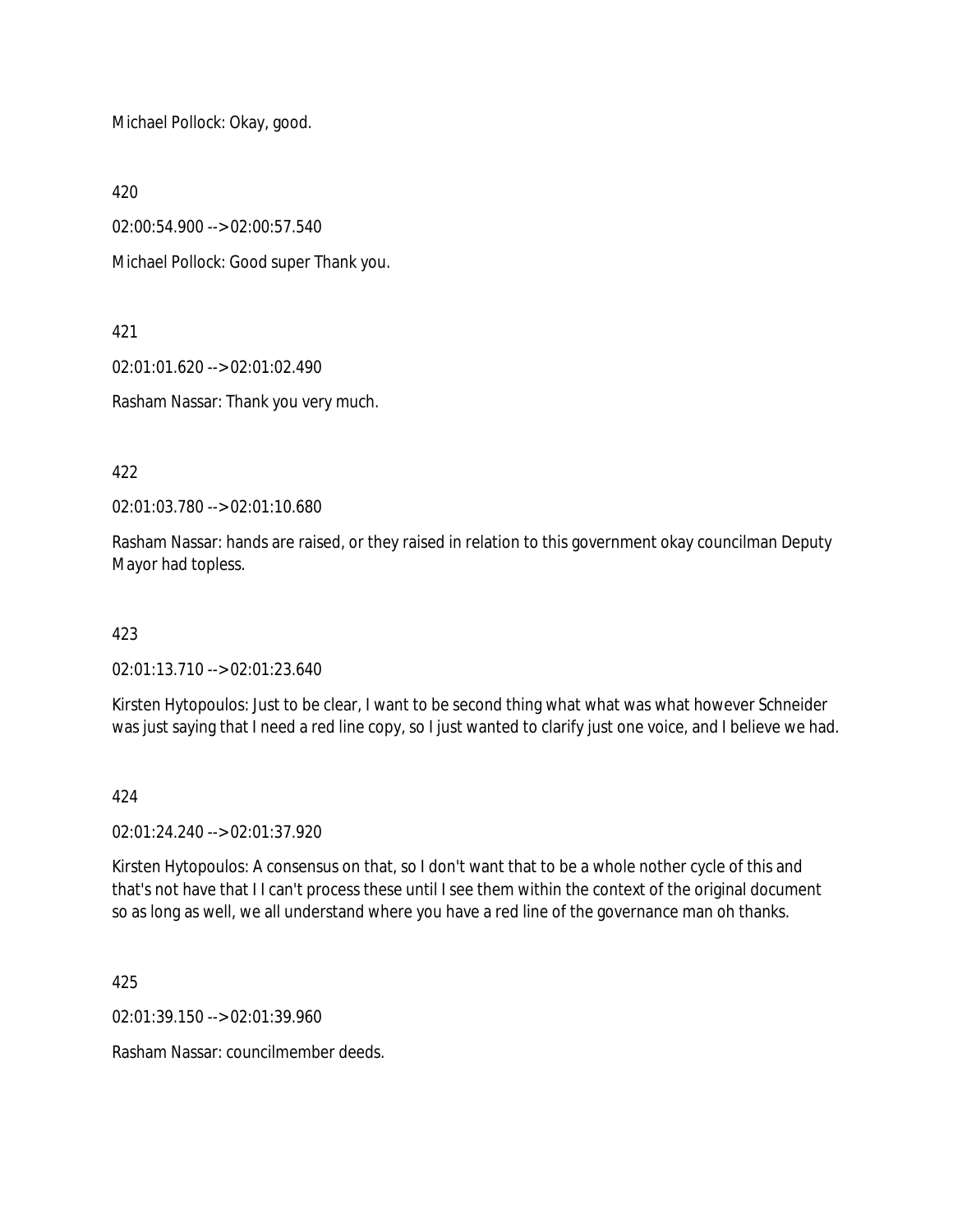02:01:40.530 --> 02:01:41.820

Joe Deets: yeah Thank you, I just want to.

427

02:01:43.680 --> 02:01:57.360

Joe Deets: ECHO that red line of what if every line of the governance manual please that's that's the document that we currently work off of that's what I would like to see, and so please if you're going to send anything to us, please make it that.

428

02:01:59.160 --> 02:02:01.350

Rasham Nassar: Okay, any other comments on that topic.

429

02:02:02.700 --> 02:02:06.150

Rasham Nassar: So the other item i'd like to propose for Council discussion is a discussion.

430

02:02:07.350 --> 02:02:23.340

Rasham Nassar: related to the selection process for citizen advisory groups and committees so it's one aspect of what I think is going to be a very much broader discussion related to citizen committees and advisory groups there's been some interest from Council members to talk about.

431

02:02:24.900 --> 02:02:36.840

Rasham Nassar: Potentially considering potential rules or changes to the governance manual that specifically relate to our console committee structure and communications Council communications between Council members and committees.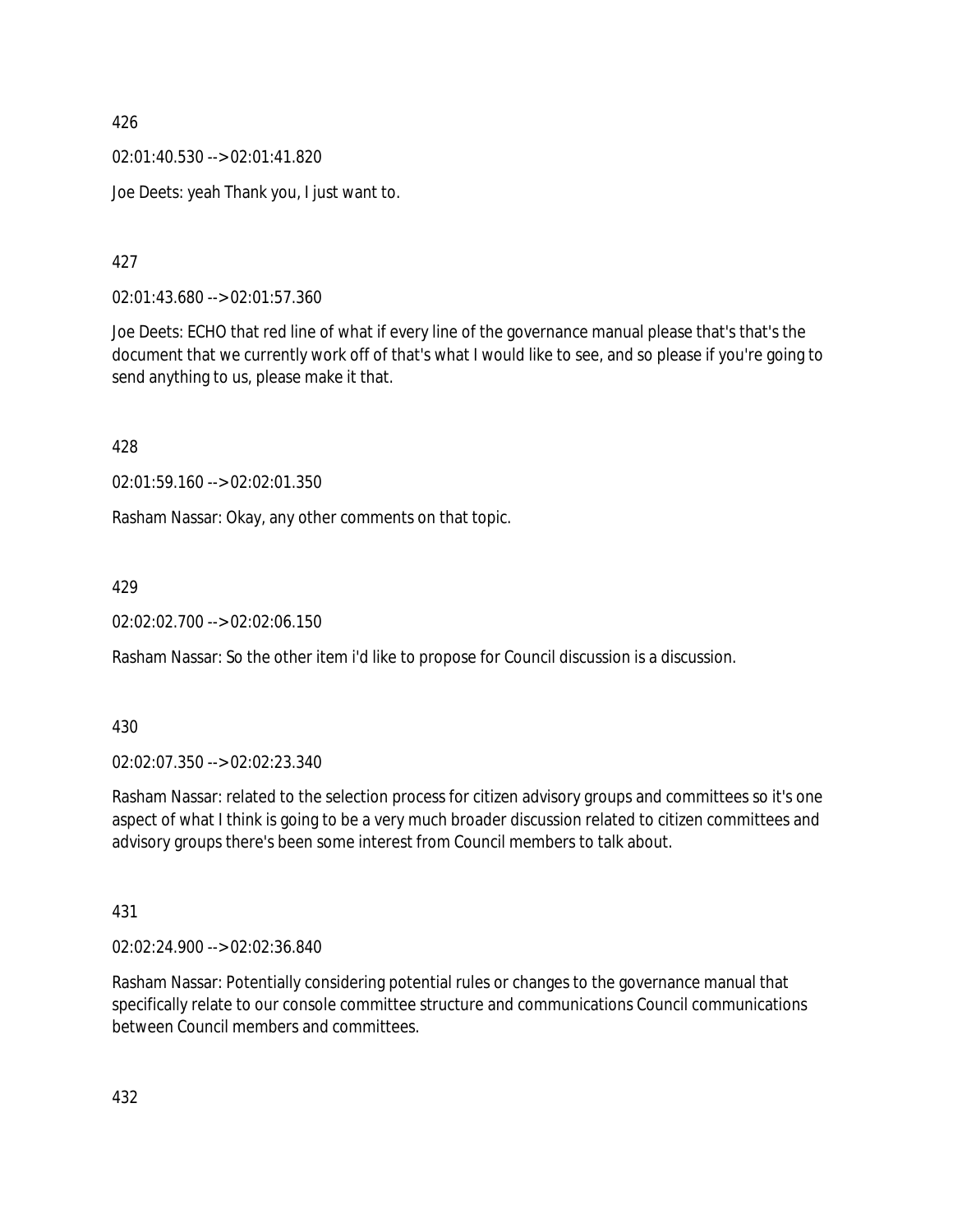02:02:38.220 --> 02:02:46.230

Rasham Nassar: that's that broader discussion i've only picked out pulled apart the selection process for citizen advisory groups so that's a very kind of narrowed.

# 433

02:02:46.530 --> 02:02:54.840

Rasham Nassar: aspect of that discussion, and the reason i'm asking for counsel to counsel support to add it to a future agenda is that we are.

### 434

02:02:55.380 --> 02:03:06.270

Rasham Nassar: sooner than we think going to approach our committee hiring process, and there are some proposals for changes to that process that I would like the Council to consider.

### 435

02:03:07.110 --> 02:03:16.980

Rasham Nassar: I think we've discussed some of them, I know, Deputy Mayor and I have had a brief chat in the agenda, setting meeting related to some of the concerns that we currently have with the structure that's now in place.

### 436

02:03:18.540 --> 02:03:27.660

Rasham Nassar: So I can elaborate on that or we can just agree to add it to a future agenda, I could circulate, to the Council after that fact some.

### 437

02:03:28.170 --> 02:03:38.340

Rasham Nassar: supporting documentation that cut things that i'm kind of thinking about that we ought to discuss I think a lot of it has already been said, though, but i'm happy to do that if Council members would like that as well.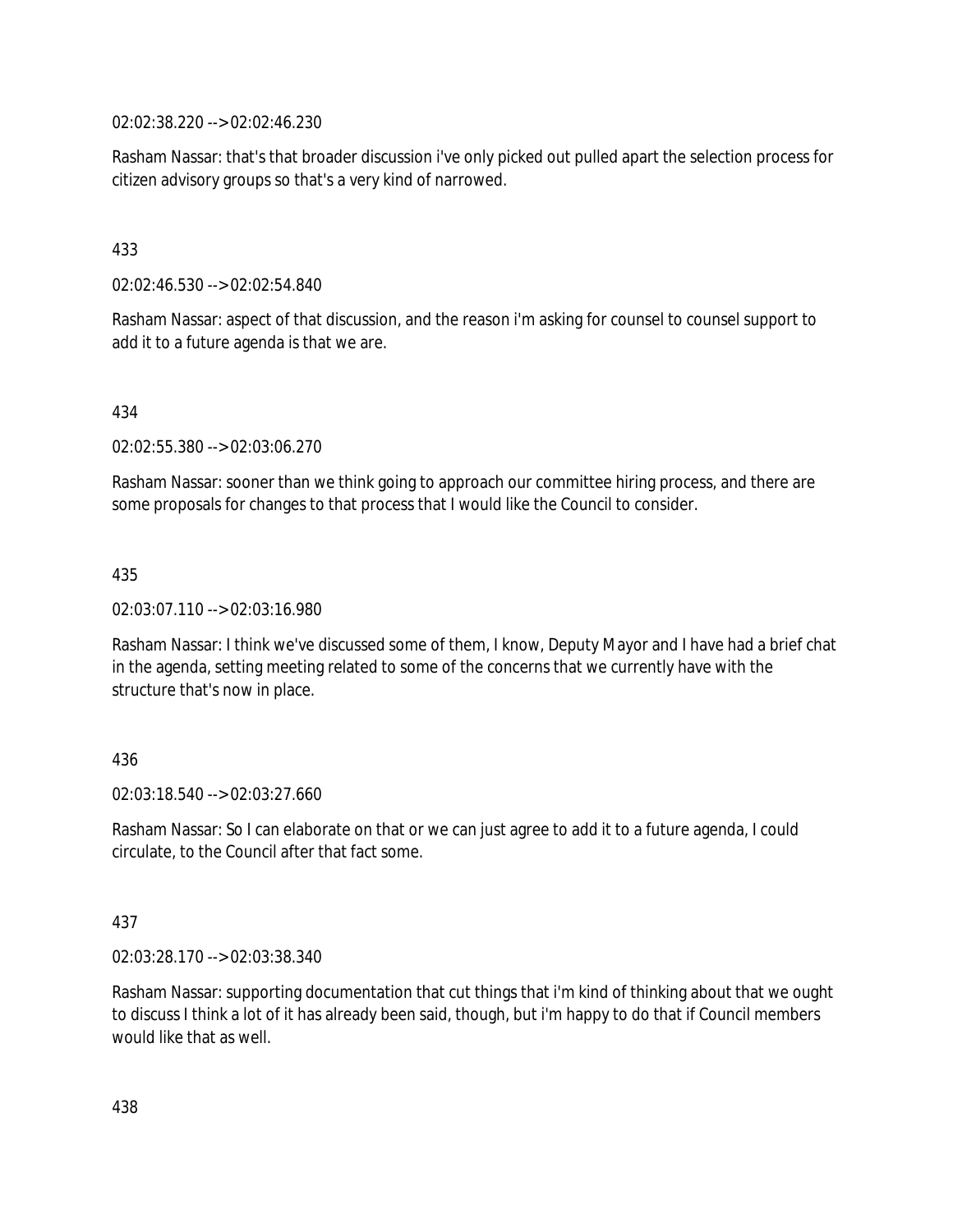02:03:40.500 --> 02:03:41.640

Rasham Nassar: Deputy Mayor had topless.

439

02:03:42.840 --> 02:03:54.450

Kirsten Hytopoulos: yeah I definitely support that conversation, and I hope that we'd all be encouraged to submit our own ideas or comments I mean I think we've all gathered them over time and just what we think isn't working into my ideas.

440

02:03:55.800 --> 02:04:04.050

Rasham Nassar: Great suggestion I definitely support that Deputy Mayor, thank you for stating that I guess at this point, I will ask if there are any Council members.

441

02:04:05.070 --> 02:04:09.570

Rasham Nassar: opposed to adding that agenda item to a future Council agenda councilmember car.

442

02:04:12.150 --> 02:04:16.050

Christy Carr: Thank you, I support that feature agenda certainly.

443

02:04:17.070 --> 02:04:24.360

Christy Carr: would like to have that discussion, I would like to know, though, to to your point mayor there's a few things kind of.

444

02:04:25.440 --> 02:04:36.570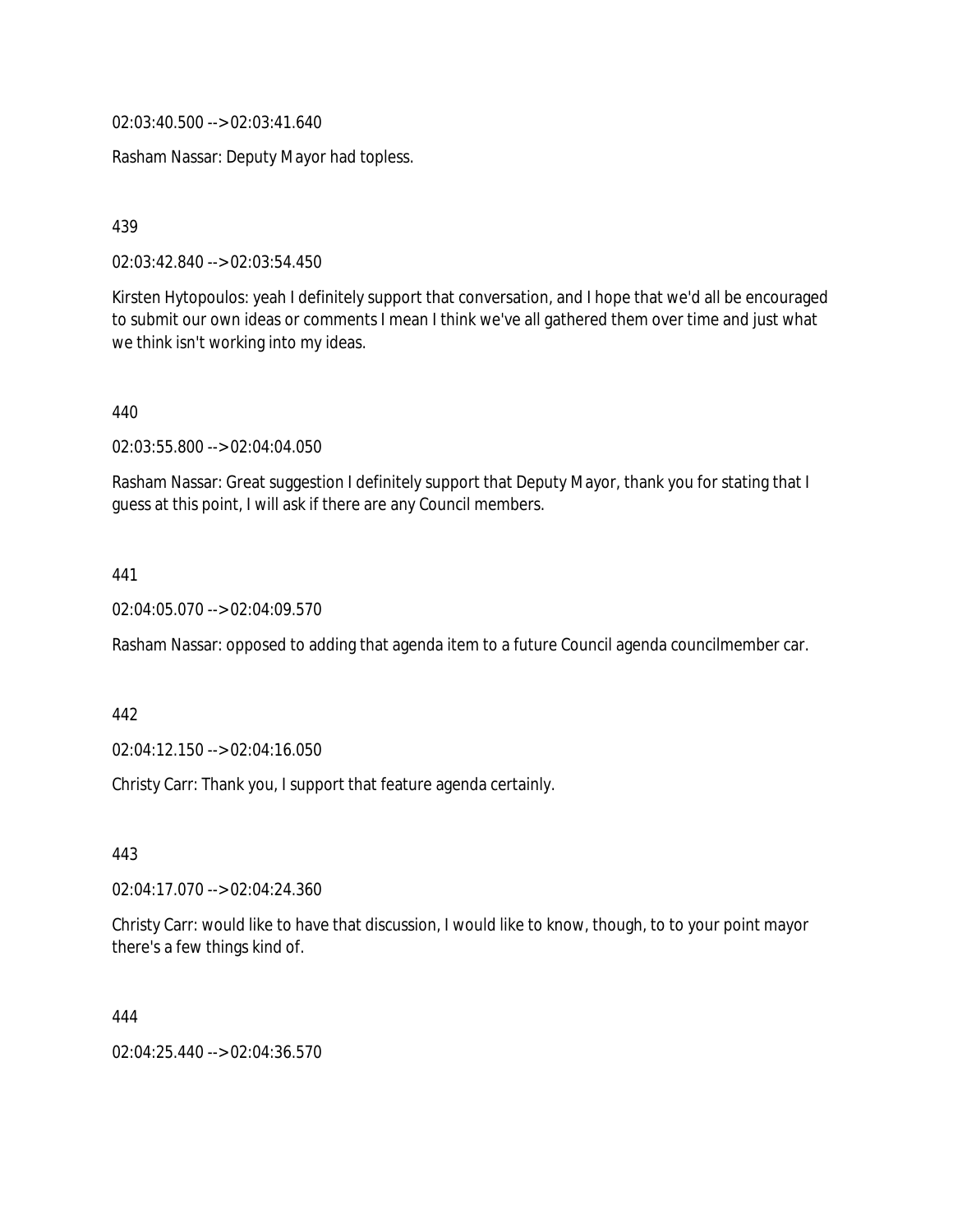Christy Carr: Around committees, and if we can be clear with the book ends are on that discussion, or if we want it to be broader, however, we want to sequence those discussions.

445

02:04:37.590 --> 02:04:39.930

Christy Carr: have them all on time, having them separately.

446

02:04:41.190 --> 02:04:45.300

Christy Carr: But I definitely support a range of conversations.

447

02:04:46.530 --> 02:04:51.150

Rasham Nassar: Okay, and I don't think that just invite a time that I want to.

448

02:04:52.590 --> 02:04:54.660

Rasham Nassar: force the Council to have that discussion tonight.

449

02:04:56.040 --> 02:05:02.100

Rasham Nassar: Because our agendas are so full heading out almost into march i'm looking at the 23rd at the business meeting.

450

02:05:03.210 --> 02:05:11.490

Rasham Nassar: Study session beyond after that I think might be our first possible opportunity for this so we're looking probably to April to have this discussion.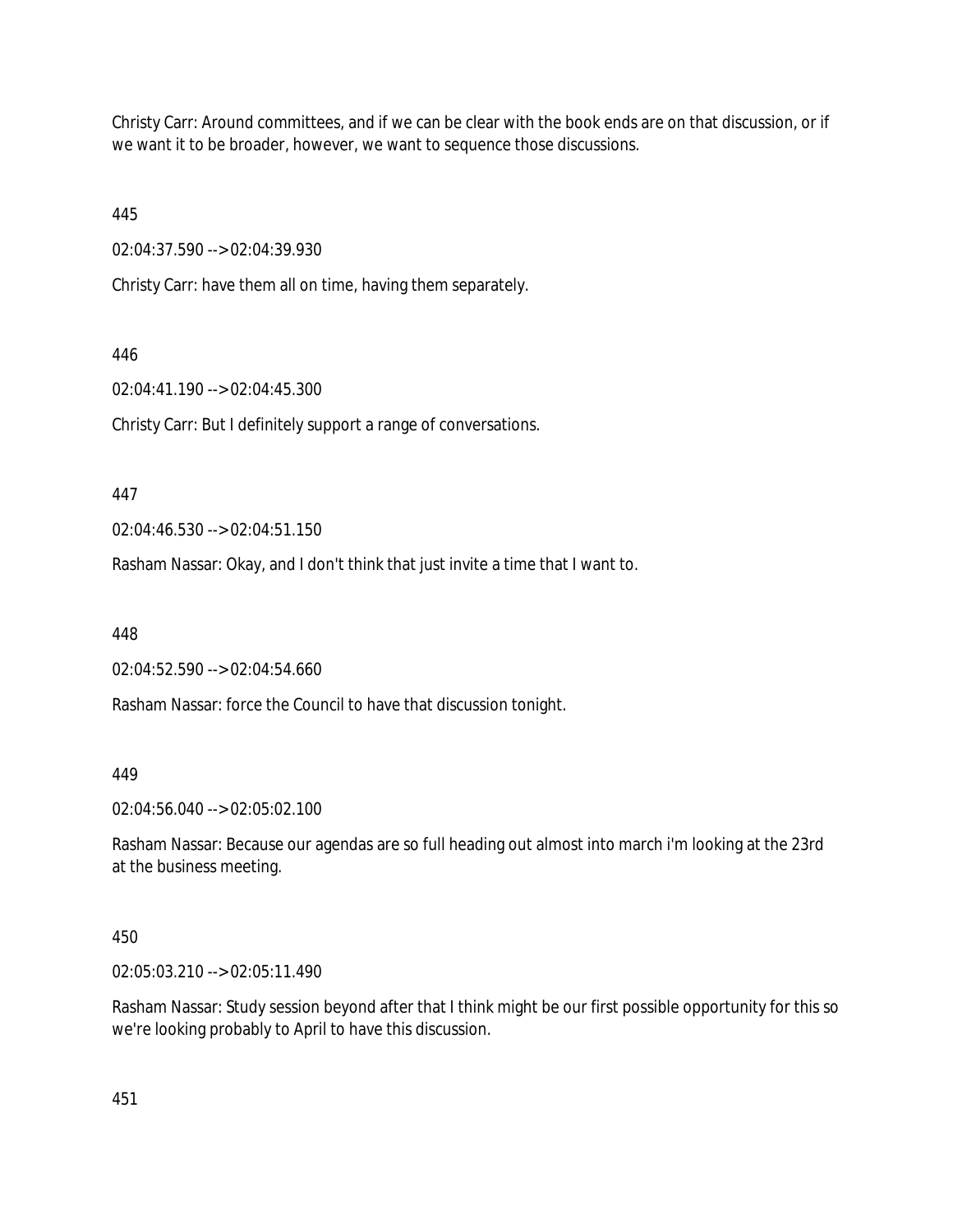02:05:12.930 --> 02:05:20.100

Rasham Nassar: Between now and then I will do some work and I will pull apart, what I perceived to be the the points that Council has identified.

#### 452

02:05:20.610 --> 02:05:30.630

Rasham Nassar: in need of discussion and pan out pan that out as a just a generic outline that Council can work from, and then we can have a discussion as to whether or not that should be an hour study session.

453

02:05:30.930 --> 02:05:36.810

Rasham Nassar: conversation or 20 minutes related specifically and narrowly to the selection process for citizen advisory groups.

454

02:05:37.950 --> 02:05:38.940

Rasham Nassar: Does that sound okay for now.

455

02:05:40.740 --> 02:05:49.770

Rasham Nassar: Okay, great I will jot that down as a note to self and any other items questions request for future Council agendas.

456

02:05:51.570 --> 02:05:56.010

Rasham Nassar: Alright, Council, thank you very much, that makes our work on Thursday mornings that much easier.

457

02:05:57.210 --> 02:05:59.850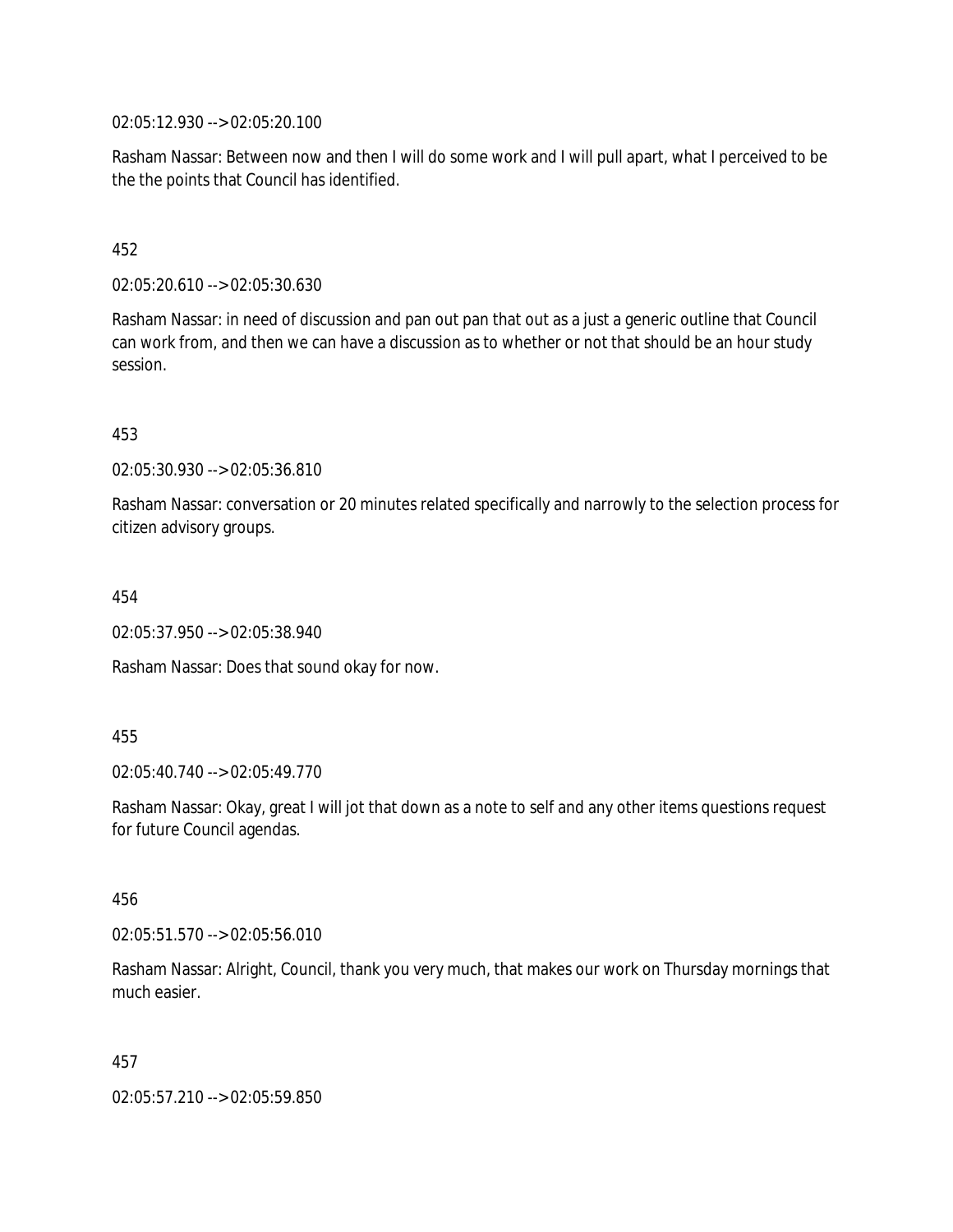Rasham Nassar: we're moving on in our agenda to Item eight presentations.

#### 458

02:06:00.450 --> 02:06:13.620

Rasham Nassar: At his recommendation from climate change Advisory Committee and utility advisory committee on puget sound energy franchise agreement process CC AC and usc I believe we have some committee members joining us in the panelists room tonight.

#### 459

02:06:14.850 --> 02:06:32.220

Rasham Nassar: committee members, thank you for joining us feel free to turn your video on and your mics off Council has a lot of five minutes a very, very generous a minute in which to make your presentation so very much looking forward to hearing you and.

#### 460

02:06:33.450 --> 02:06:37.170

Rasham Nassar: thanks again for being here tonight, I might Cox, are you it are we waiting on others to join.

461

02:06:37.890 --> 02:06:38.760

Michael Cox: nope i'm.

462

02:06:39.450 --> 02:06:41.730

Rasham Nassar: All right, okay all right, whenever you're ready.

463

02:06:42.480 --> 02:06:51.480

Michael Cox: All right, i'll share my screen can can I will be quick yes you're a couple weeks ago.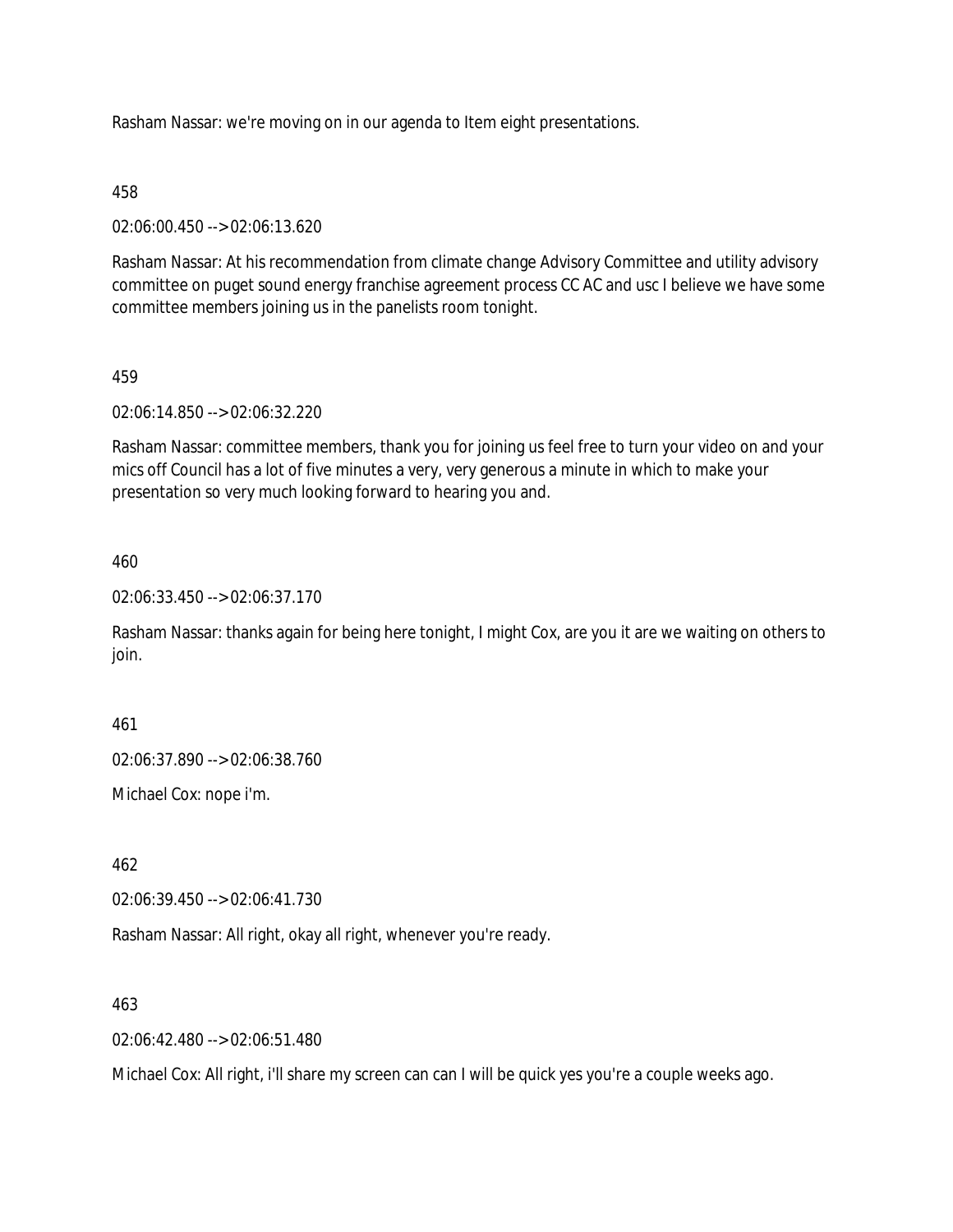02:06:52.560 --> 02:07:01.110

Michael Cox: We came in so tonight, what I wanted to do is just come back with our final recommendations from the are two committees on the recommendations.

465

02:07:01.530 --> 02:07:11.820

Michael Cox: On the franchise agreement that you requested from us many several months ago, so i'm already went over this slides i'm not going to review and go right into the recommendations.

466

02:07:12.480 --> 02:07:22.320

Michael Cox: i'm five recommendations we have for the franchise agreement one we believe this needs to be collaborative and that probably goes to that same with PSC.

467

02:07:22.740 --> 02:07:37.140

Michael Cox: I need to work together in order to to reach common goals, and the second part of that is, we believe, and are recommending we establish a framework and the framework really has three parts one a shared vision.

468

02:07:38.310 --> 02:07:55.440

Michael Cox: To send us the specific principles and three understanding of goals and we go into much more detail in the report on each of these and what our recommendations are on how we can progress to get that shared framework.

469

02:07:56.100 --> 02:08:05.550

Michael Cox: Specifically on the recommendations we talked a little bit before we're recommending a partnership agreement and parallel franchise agreement.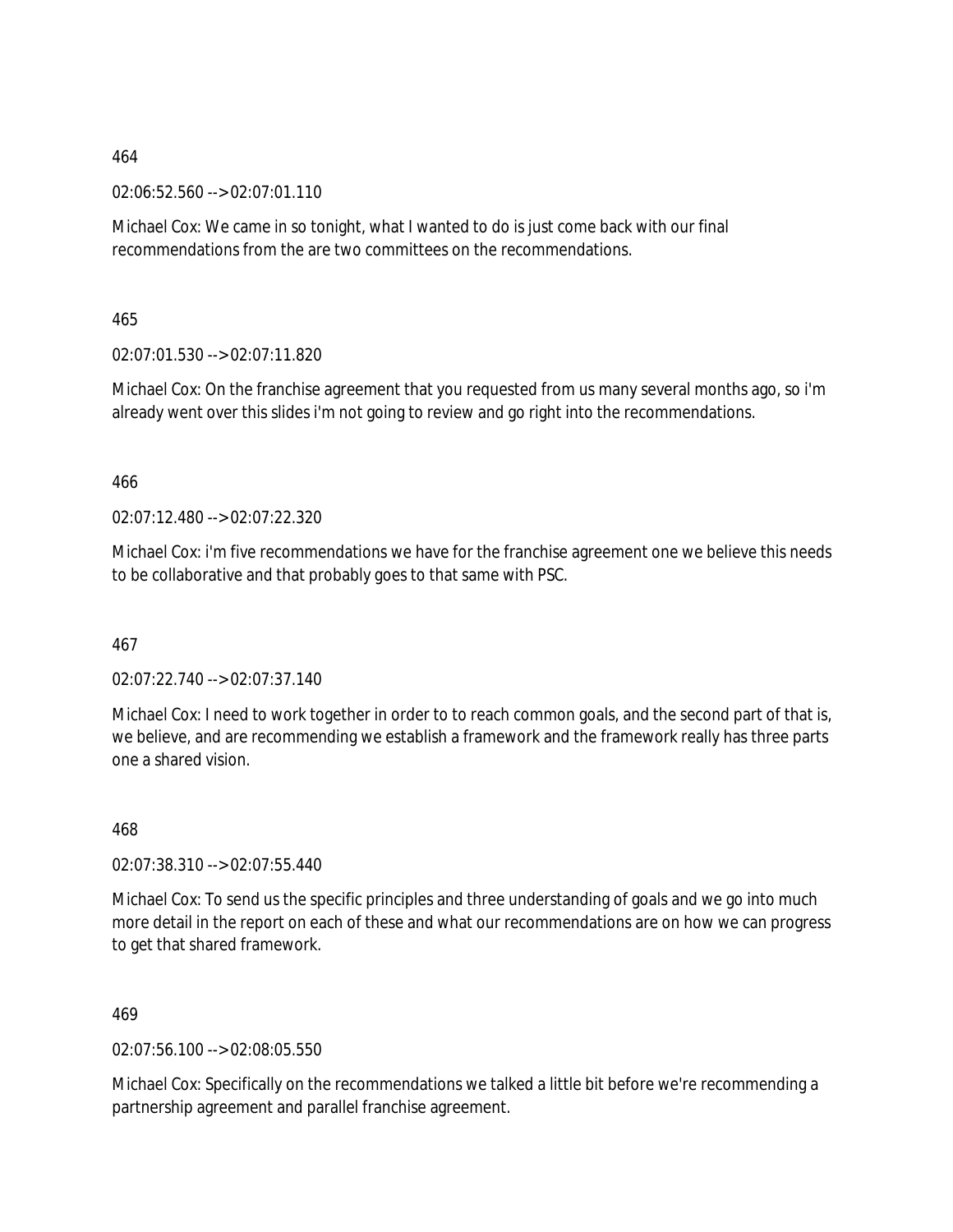02:08:05.940 --> 02:08:16.710

Michael Cox: Several other cities do this, and the reason for this is that many times the franchise agreements arm i'm not a lawyer, but a contract type of basis.

471

02:08:17.130 --> 02:08:30.360

Michael Cox: Partnership agreements to create in parallel, it provides an opportunity for working together over a period of time to reach the common goals so we're recommending a partnership agreement.

# 472

02:08:30.810 --> 02:08:35.490

Michael Cox: The fourth one right now we have 15 years is the length of the franchise agreement.

473

02:08:35.940 --> 02:08:42.660

Michael Cox: we're recommending to shorten that to 10 years and the main reason is energy field is is progressing quickly.

# 474

02:08:43.050 --> 02:08:51.150

Michael Cox: Issues related to climate change are progressing quickly we think we need to have the meeting on the franchise agreement more regularly.

# 475

02:08:51.540 --> 02:08:57.540

Michael Cox: We thought five years, but we understand there's a lot of transaction costs in these so we're recommending Ted.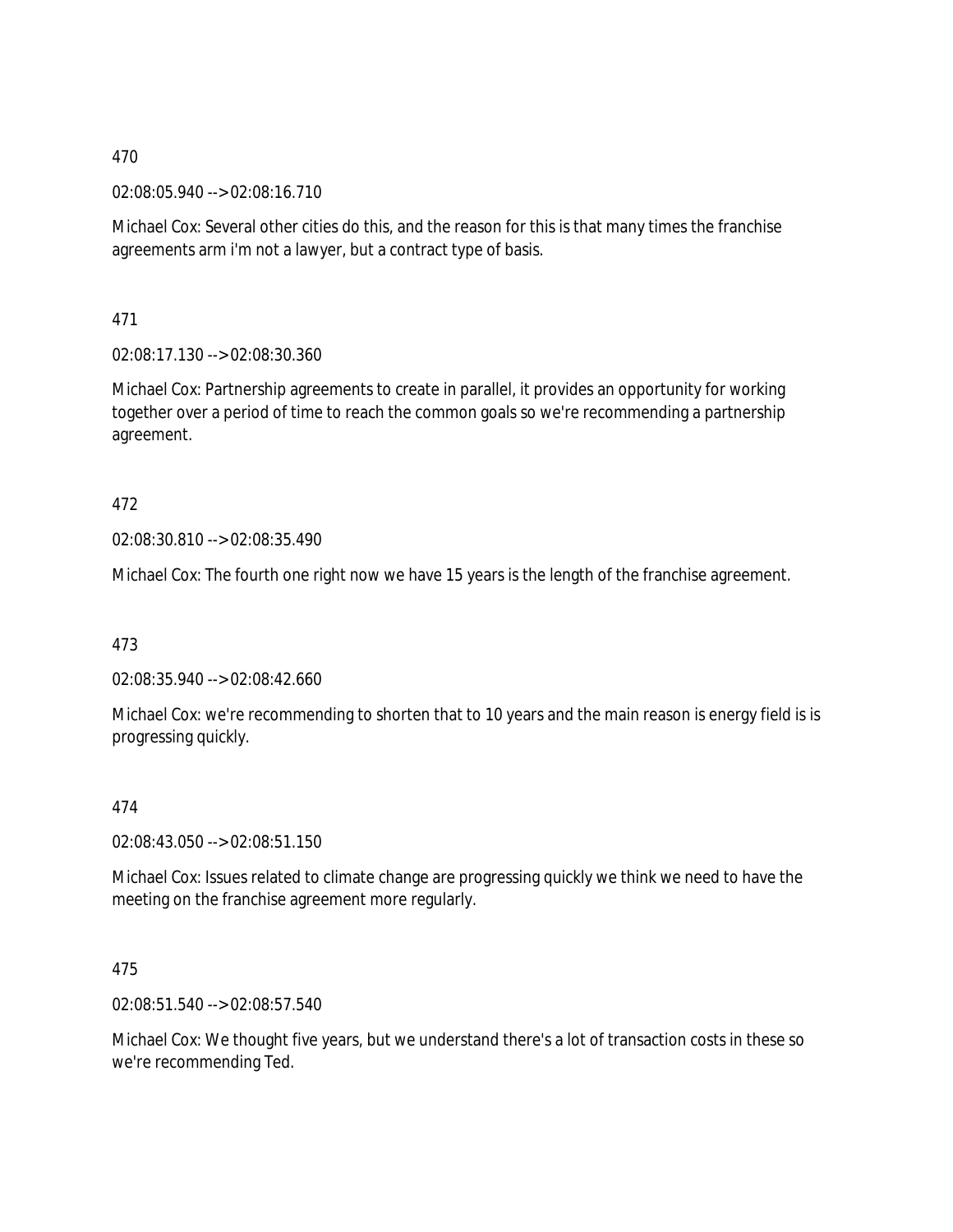02:08:58.140 --> 02:09:05.850

Michael Cox: The last one is we really feel it's important as specific movements with timelines that ensure accountability.

477

02:09:06.420 --> 02:09:23.760

Michael Cox: And just as an example not going to go into these these are in the report, we came up with different elements that we thought were really critical and just for perspective on least our understanding and i'm more than happy to be corrected, there is no other.

478

02:09:25.500 --> 02:09:34.950

Michael Cox: there's no other city that PSC serves that has ever come up with these kind of metrics are these elements generally the franchise agreements are very.

479

02:09:35.370 --> 02:09:41.880

Michael Cox: Straightforward talk about right away to talk about this, and that they don't get into these leases with PSC.

480

02:09:42.300 --> 02:10:00.390

Michael Cox: We think it's important that we do if we want to meet one of the goals and policies of the comprehensive plan and to our climate action plan, in our judgment, if we don't do this it's going to be really, really challenging to me those ambitious goals that you have approved back in November.

481

02:10:01.440 --> 02:10:02.130

Michael Cox: that's it.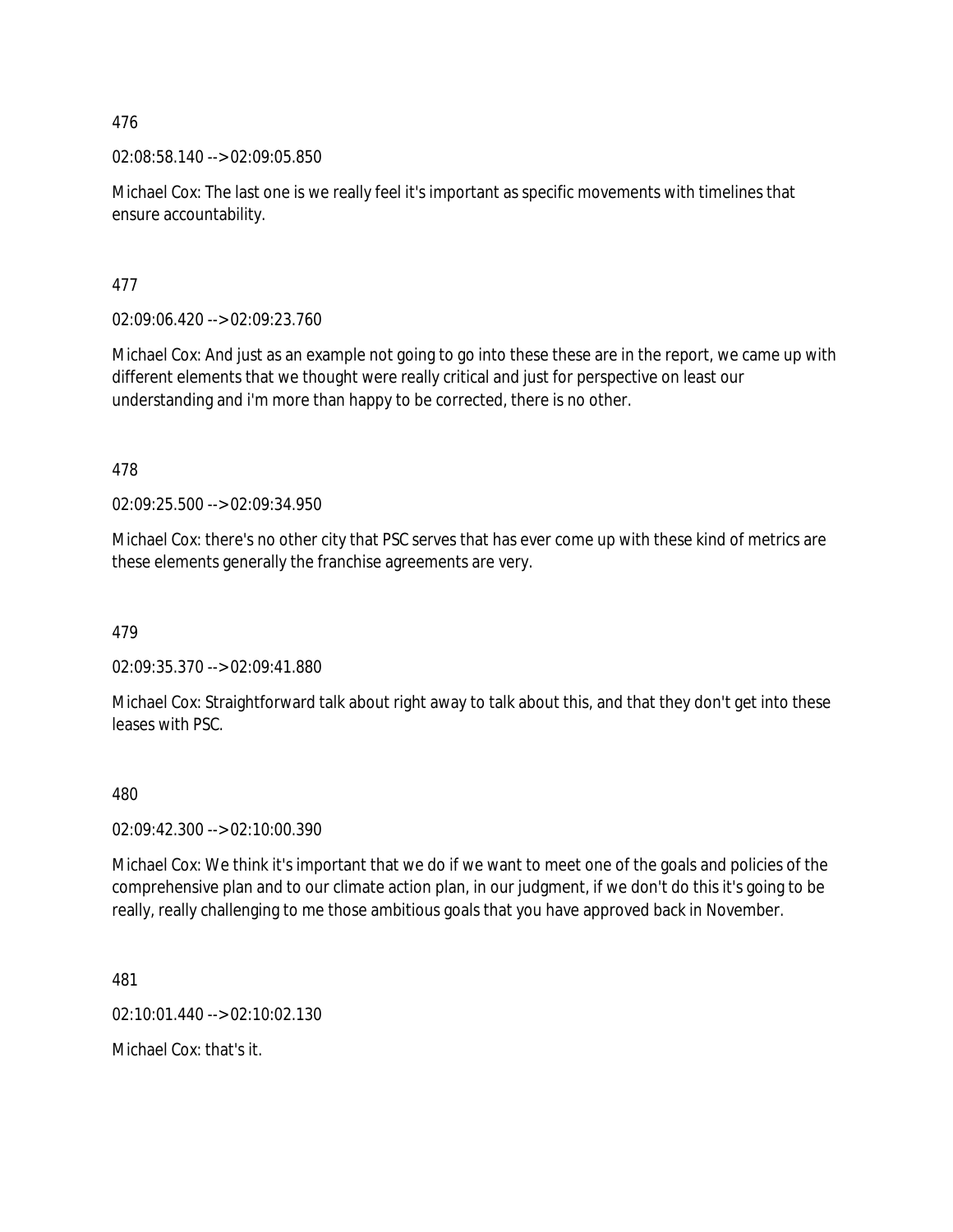02:10:04.050 --> 02:10:13.740

Michael Cox: So pretty much those are recommendations if you have questions on those and then the second step is any direction on next steps for the Community.

483

02:10:15.090 --> 02:10:27.930

Rasham Nassar: Thank you very much Mike Cox, I really appreciate your brief but informative presentation appreciate you being here tonight Council members, turning to you for questions now I see coulson over deets has his hand raised go ahead councilmember.

484

02:10:28.170 --> 02:10:35.700

Joe Deets: yeah I don't really have a question I a great job Mike I I really like this direction and it was quite a bit of work that you and.

485

02:10:36.570 --> 02:10:41.820

Joe Deets: your colleagues and the usc colleagues put together so anyway, we can support you on that.

486

02:10:42.450 --> 02:10:49.950

Joe Deets: Speaking of which I was saying this for good of the order, but it seems more appropriate to say this now this Friday there's a utc I.

487

02:10:50.280 --> 02:10:59.970

Joe Deets: Washington utilities transportation Commission is having a public hearing relating to PSC draft integrated resource plan for electricity and natural gas service.

488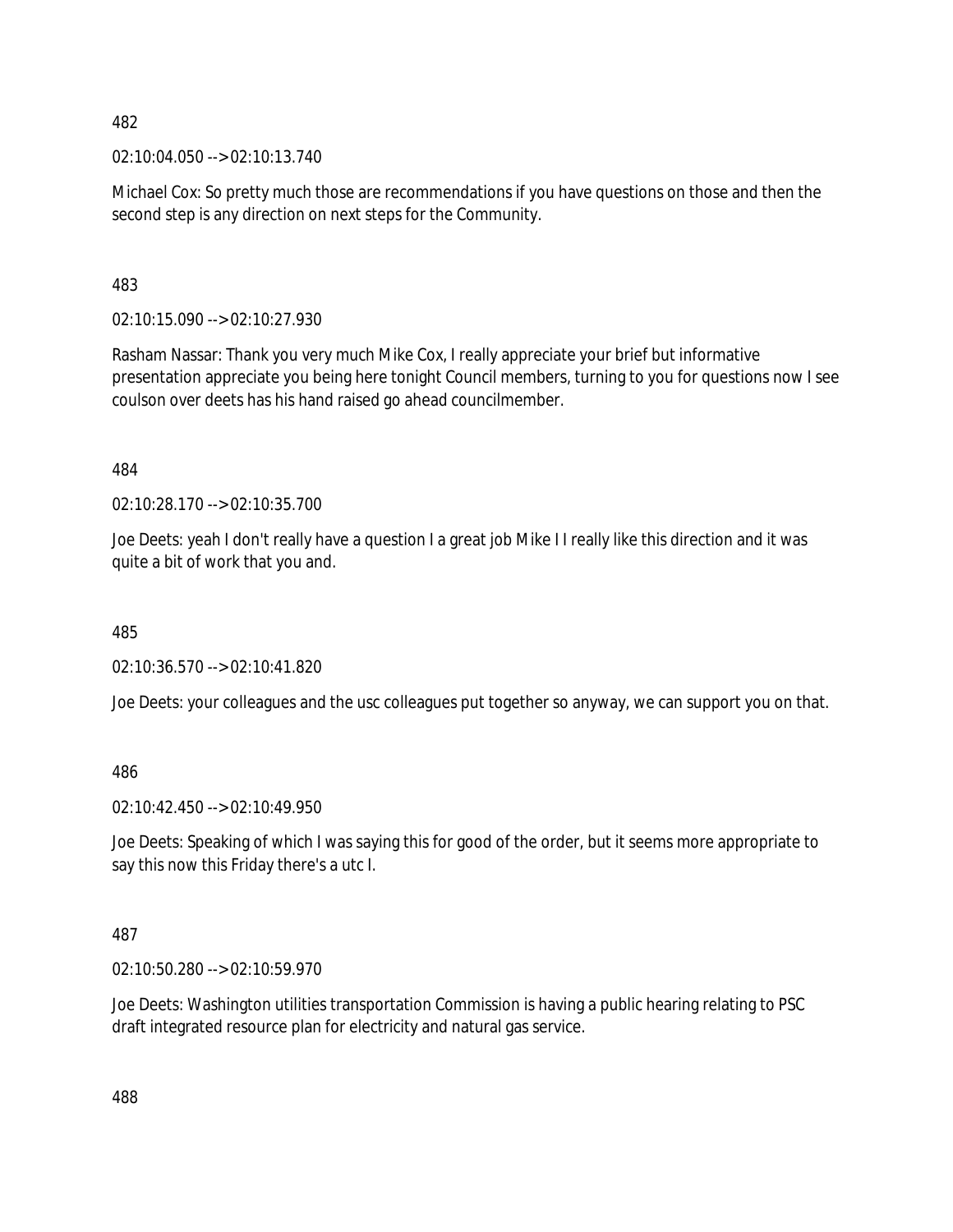02:11:00.420 --> 02:11:15.840

Joe Deets: i'm bringing this up because i'll be speaking i'll be at the public comment as a single Council member i'm not speaking for the city per se, or for the Council just for one Council my board meeting me so just wanted to say i'm going to give my.

489

02:11:17.130 --> 02:11:31.050

Joe Deets: push because i'll just say when it comes to negotiating with this large utility honestly we're at a disadvantage and I think we need some help from utc just try bending the curve on how PSC does their work so just wanted to let you guys know that.

490

02:11:33.150 --> 02:11:33.930

Rasham Nassar: councilmember car.

491

02:11:35.010 --> 02:11:45.990

Christy Carr: Thank you, thanks Mike and all the excuse me folks who worked on this appreciate appreciate it, I think, my question is probably more for the interim city manager last week we had.

492

02:11:47.130 --> 02:11:53.790

Christy Carr: An agenda item about our process for the PSC franchise agreement and i'm just curious how.

493

02:11:54.870 --> 02:12:00.120

Christy Carr: These two things walk together or how are they integrated.

494

02:12:02.160 --> 02:12:12.960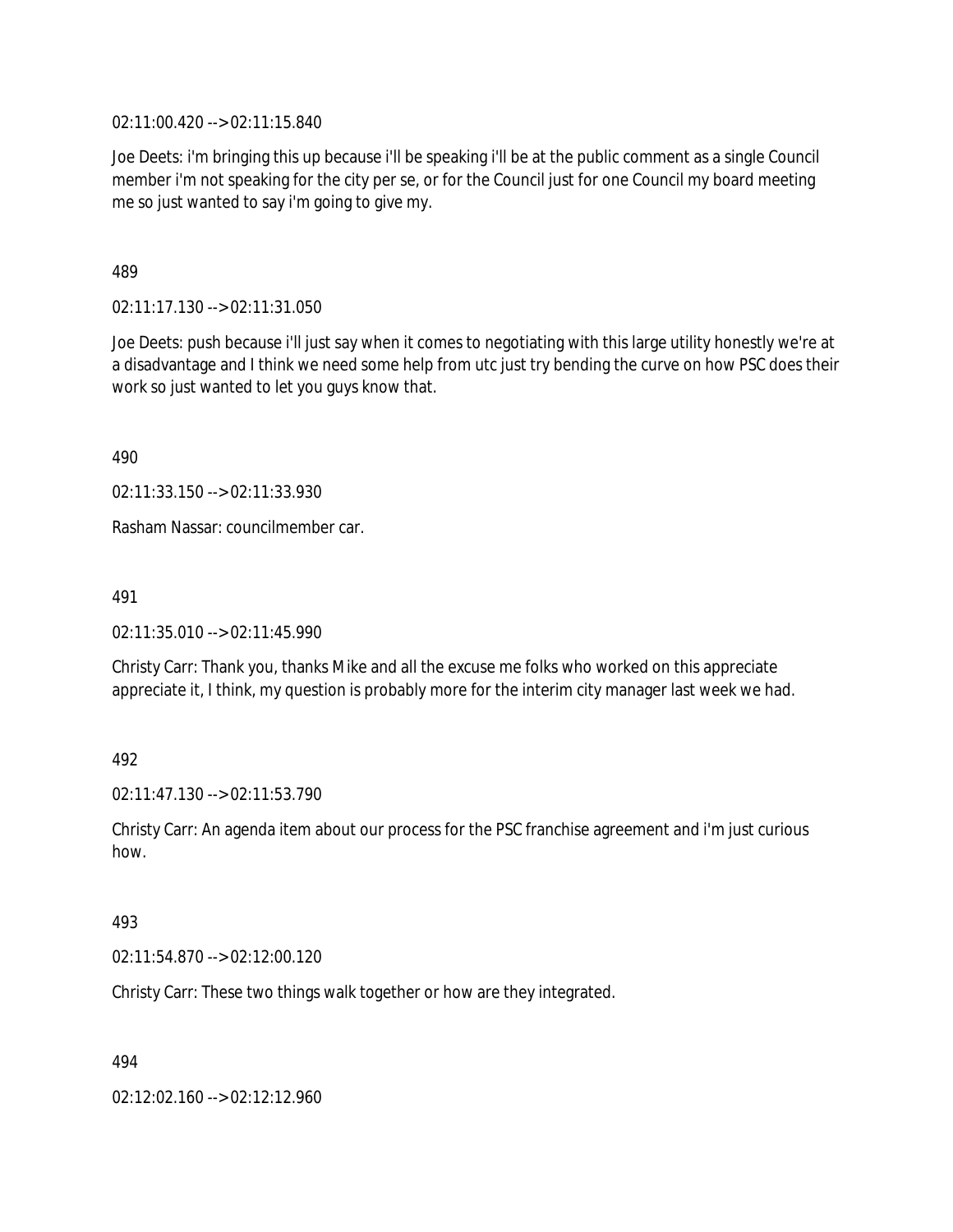Ellen Schroer: Well, that is a good question, I had the same conversation with the public works director to myself today, and he assured me that they do align pretty well um so.

# 495

02:12:13.470 --> 02:12:27.060

Ellen Schroer: We have some place for the committee's to work together and with the staff and with PSC, so I think that we're ready to take these recommendations into our into our process and don't see any concerns with them at this point.

### 496

02:12:30.960 --> 02:12:32.040

Rasham Nassar: Deputy Mayor hard topless.

# 497

02:12:33.540 --> 02:12:48.390

Kirsten Hytopoulos: So that sounds good, I was surprised that do not do not want us to give us give our thumbs up that we would like to see these integrated, to the extent possible, it sounds like staff is already assumed that that's the case which is great, I guess, so or am I right, I mean.

498

02:12:49.770 --> 02:12:53.430

Kirsten Hytopoulos: And for them, it would be great for us to endorse them if we feel that we want to.

499

02:12:53.910 --> 02:13:07.710

Ellen Schroer: We would appreciate Councils review and will continue to be in communication with the climate change Advisory Committee and the usc and continue to work with them as this process goes forward right.

500

02:13:08.340 --> 02:13:12.540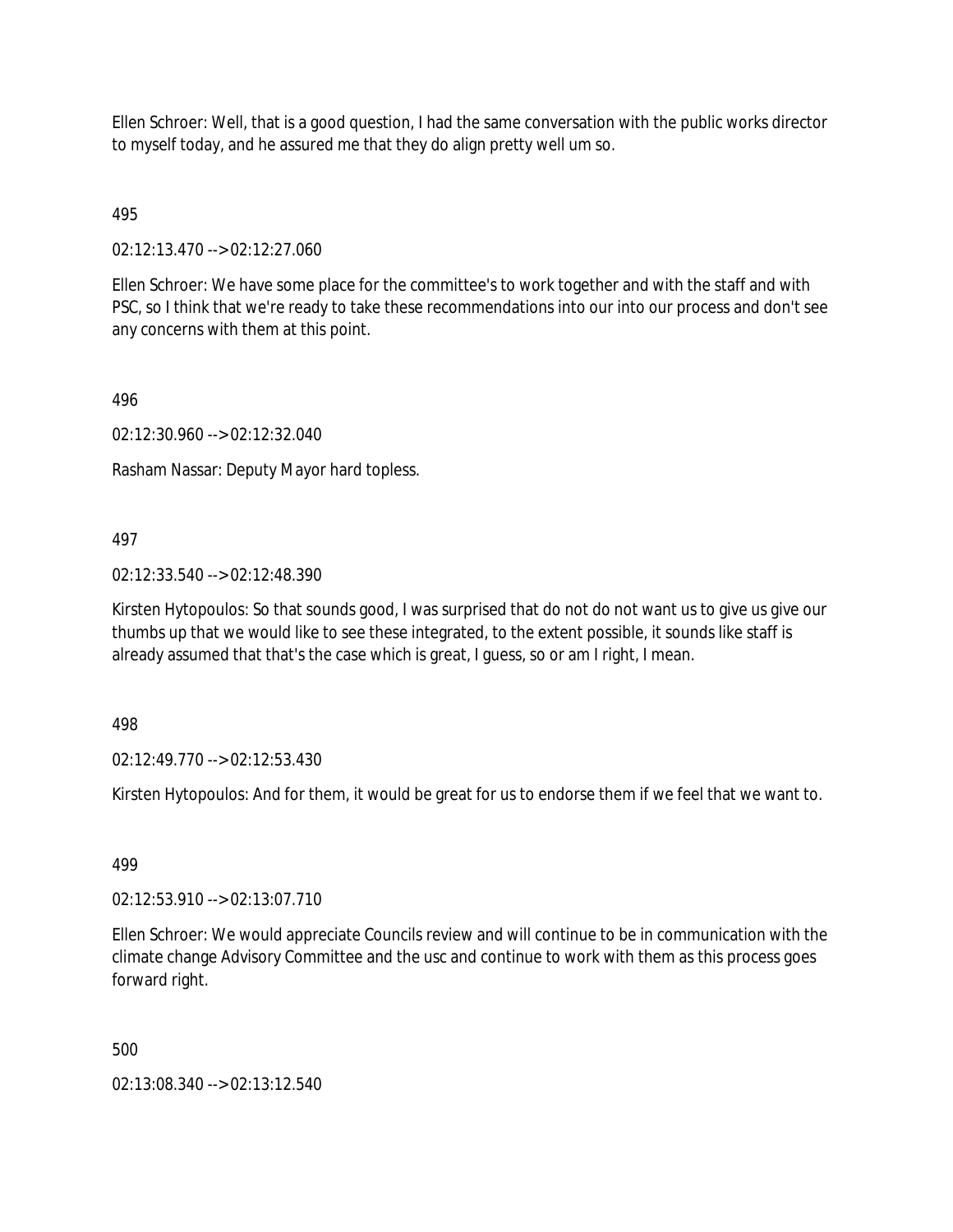Kirsten Hytopoulos: um so you don't you don't want me to the motion courses and understand, I know that.

# 501

02:13:12.870 --> 02:13:22.920

Kirsten Hytopoulos: It, in other words we've always understood this is a delicate dance and that it's not that we've that we've asked our advisory committees to go and save it will happen this way and then thrust it over on to our consultant and legal team.

### 502

02:13:23.340 --> 02:13:31.980

Kirsten Hytopoulos: But as far as in our official endorsement I guess i'd be kind of interesting to hear from the Council of if we like the sound of these of these recommendations.

#### 503

02:13:32.310 --> 02:13:46.500

Kirsten Hytopoulos: You know, to the extent that they can be implemented, you know versus directing that they are implemented if that if there's if there's a clash with the other work that's being done it feels like there's a missing step in the in our endorsement as a Council.

# 504

02:13:47.880 --> 02:13:50.940

Rasham Nassar: Do you want to respond to that interim city manager or.

505

02:13:51.600 --> 02:14:01.170

Ellen Schroer: um well, I think that we are still at the beginning of our process so at this point, we are glad to receive the recommendations, I think it would be helpful to have Councils questions.

506

02:14:01.710 --> 02:14:13.110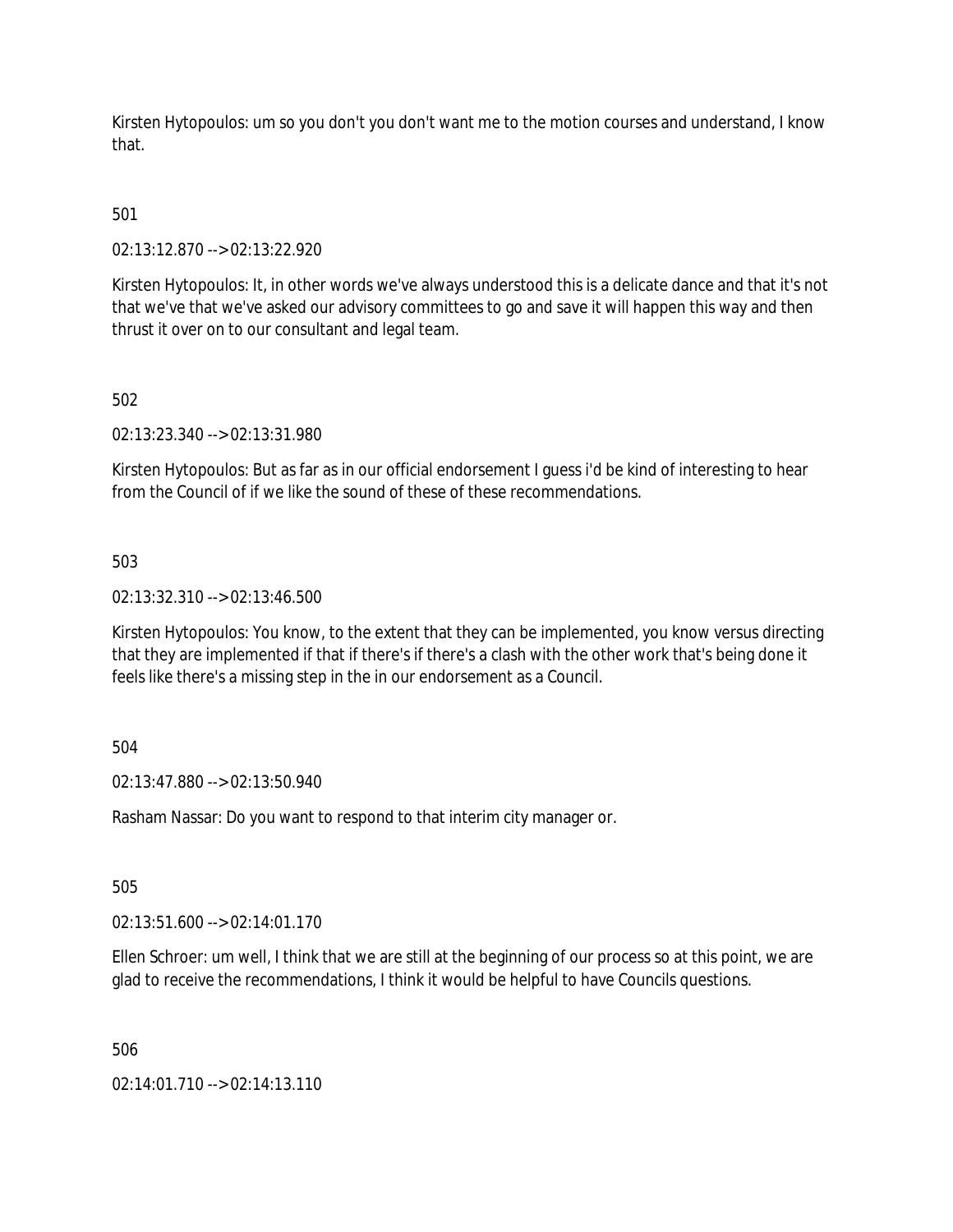Ellen Schroer: If there are any, and we will continue to come back to you as we understand more we have outside counsel who's helping us with this we're obviously negotiating not dictating the terms, so there's.

507

02:14:13.770 --> 02:14:20.190

Ellen Schroer: there's a long time to go before we're really ready to before we're done and bringing this back to you.

508

02:14:20.760 --> 02:14:26.460

Ellen Schroer: If you have any questions about the recommendations as they stand, I i'm sure that Mike would be happy to respond to those.

509

02:14:27.270 --> 02:14:40.290

Ellen Schroer: He has been in communication with with staff and with the utility advisory committee as they've been developed, I think we understand what they are and we're taking them as recommendations and if we have any concerns or issues will.

510

02:14:40.890 --> 02:14:43.800

Ellen Schroer: Come back as we learn more about what we're able to do.

511

02:14:45.000 --> 02:14:58.410

Kirsten Hytopoulos: Okay, well, I guess, I just want to say that as a lay person, that is to this issue that i'm that i'm very impressed they feel they feel very they feel broad and there's a lot of room and i'm I really I really liked them and they hope that they will influence the process.

512

02:15:00.000 --> 02:15:00.960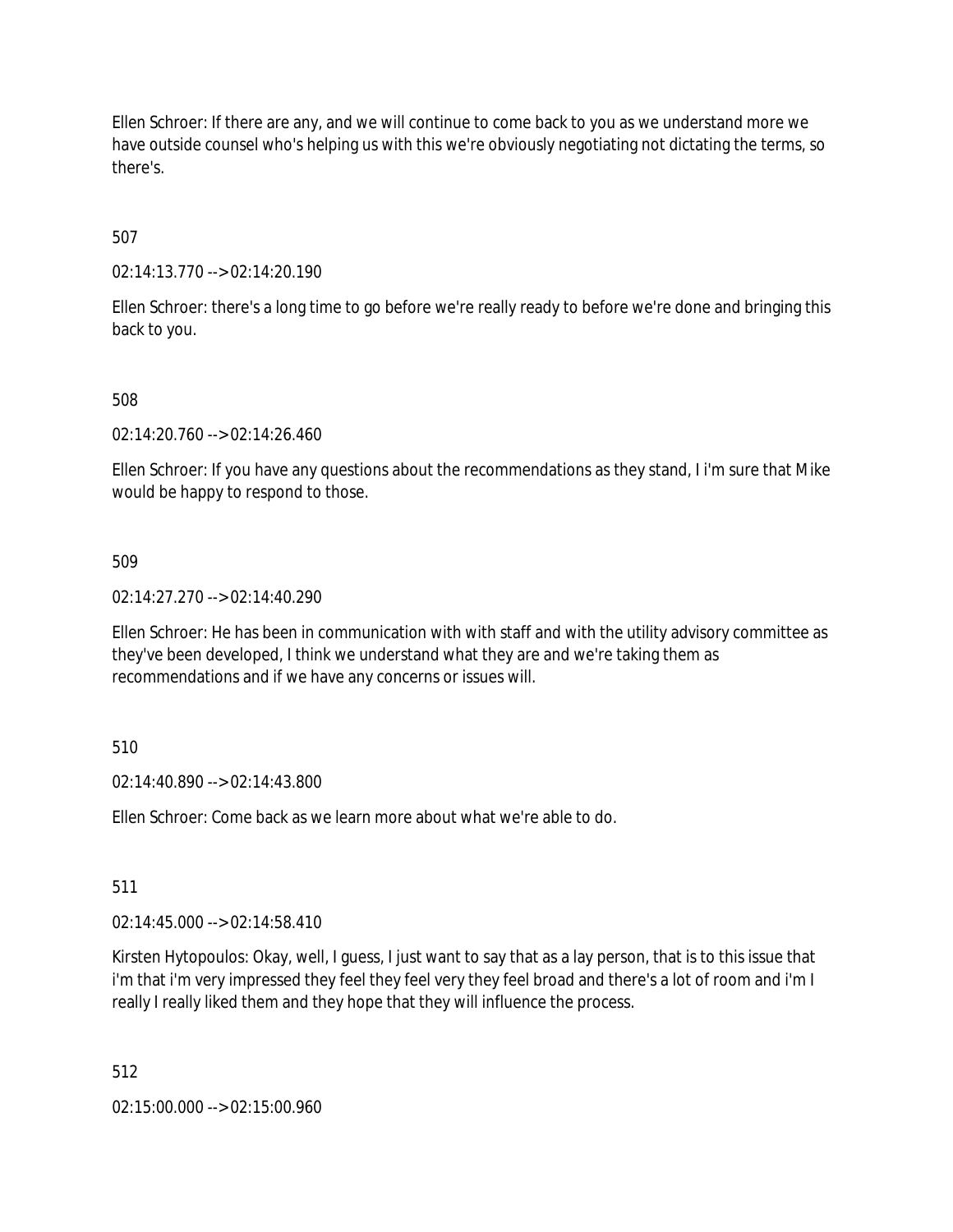Rasham Nassar: comes from the public.

513

02:15:03.930 --> 02:15:10.590

Michael Pollock: Thanks and thanks to you Mike and law and all the people that I know your phone is greatly appreciated.

514

02:15:12.270 --> 02:15:12.960

Michael Pollock: I am.

515

02:15:14.340 --> 02:15:25.560

Michael Pollock: question was really your debate over the five verses 10 year agreement, and I mean costs on various alternative energy sources and stuff are really just plummeting and I predicted deployment.

# 516

02:15:27.390 --> 02:15:39.120

Michael Pollock: I was just curious about you mentioned transactional costs and I just wonder what that I am excited encourage you to be open to a five year franchise agreement, because he has 30 transactional costs.

517

02:15:39.450 --> 02:15:55.170

Michael Pollock: But the cost of being able to look at the energy marketing five years might be considerably more than the transactional costs of on a second be myself I you know I i'm guessing you have don't have the numbers all spelled out right now, but it just strikes me that.

518

02:15:56.340 --> 02:16:03.660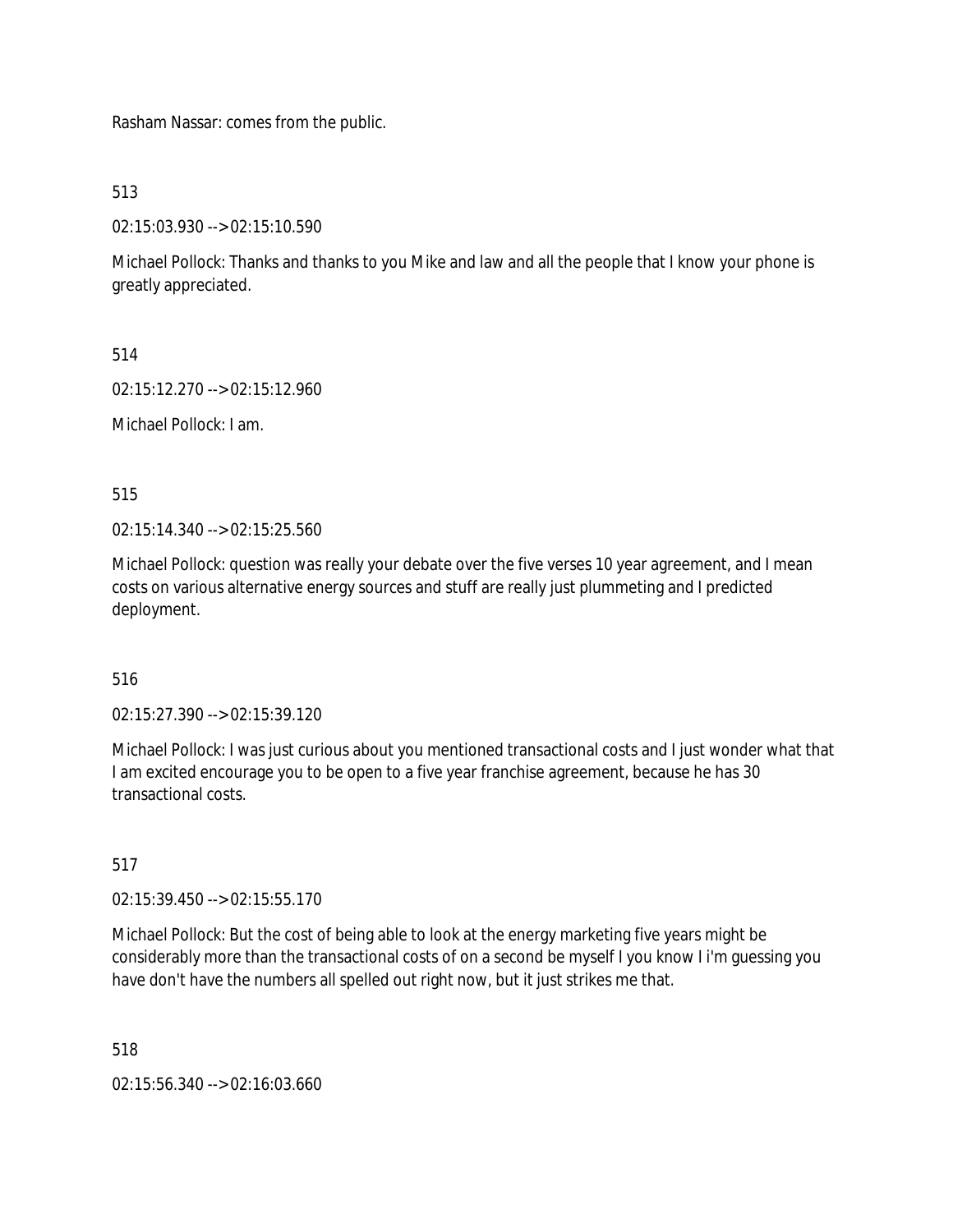Michael Pollock: That that might be something that considers a shorter than that, so we can take advantage of changing energy market says, as he pointed out.

519

02:16:05.130 --> 02:16:11.580

Michael Cox: yeah my counselor but it's a judgment issue you know course we're we're thought five but.

520

02:16:12.720 --> 02:16:25.050

Michael Cox: debated back and forth and that's 10 because fine I don't think you're going to hear an argument from the committee's but understanding that we're just trying to be realistic and practical as a as a recommendation.

521

02:16:28.260 --> 02:16:28.560

Rasham Nassar: and

522

02:16:29.400 --> 02:16:40.500

Ellen Schroer: And I think it might be Oh, excuse me, I think that might be a good example of a place where staff and the committee and the consultant will all be working together to understand what is the best option for the city going forward.

523

02:16:40.650 --> 02:16:51.600

Ellen Schroer: it's helpful to have the recommendation from the committee and to have the input on the items such as transactional cost of doing the negotiation and then also to have the.

524

02:16:51.990 --> 02:17:03.390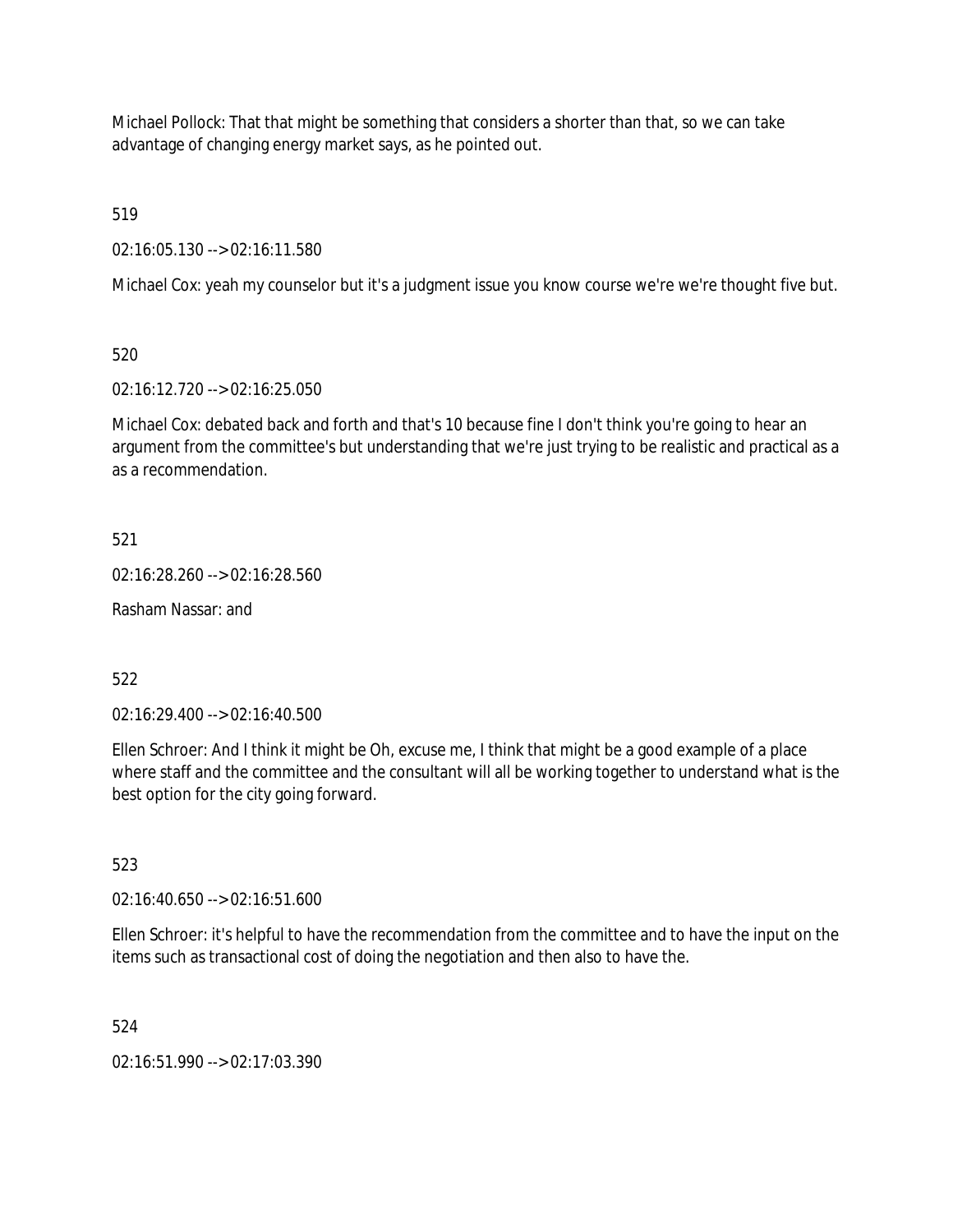Ellen Schroer: input about the desirability of a shorter term, which allows more flexibility will have to come back to you after the process works its way through to see where the city and our Council land.

525

02:17:05.220 --> 02:17:15.750

Rasham Nassar: Okay, great I have a I just had a quick comment, I read with the Deputy Mayor, I think that when we create committees and send them off to do work and they come back with work that.

### 526

02:17:16.170 --> 02:17:25.590

Rasham Nassar: it's it's a good idea and acknowledgement of that work that the Council take some sort of formality and then in the form of emotion to recognize the work.

### 527

02:17:26.040 --> 02:17:33.540

Rasham Nassar: It when when advisory opinions are brought to the Council by the ethics board we move to accept them and that's a sign of acknowledgement, I think there is some.

528

02:17:34.200 --> 02:17:46.770

Rasham Nassar: implication to that, beyond that, but if Deputy Mayor wanted to propose the county council endorsement of these recommendations I would be really happy to do that, and I think our Subcommittee, or you a CC CC subcommittee.

529

02:17:47.910 --> 02:17:54.840

Rasham Nassar: would probably really appreciate that as as a really is really powerful gesture of support for their work, Deputy Mayor had topless.

530

02:17:55.770 --> 02:18:06.870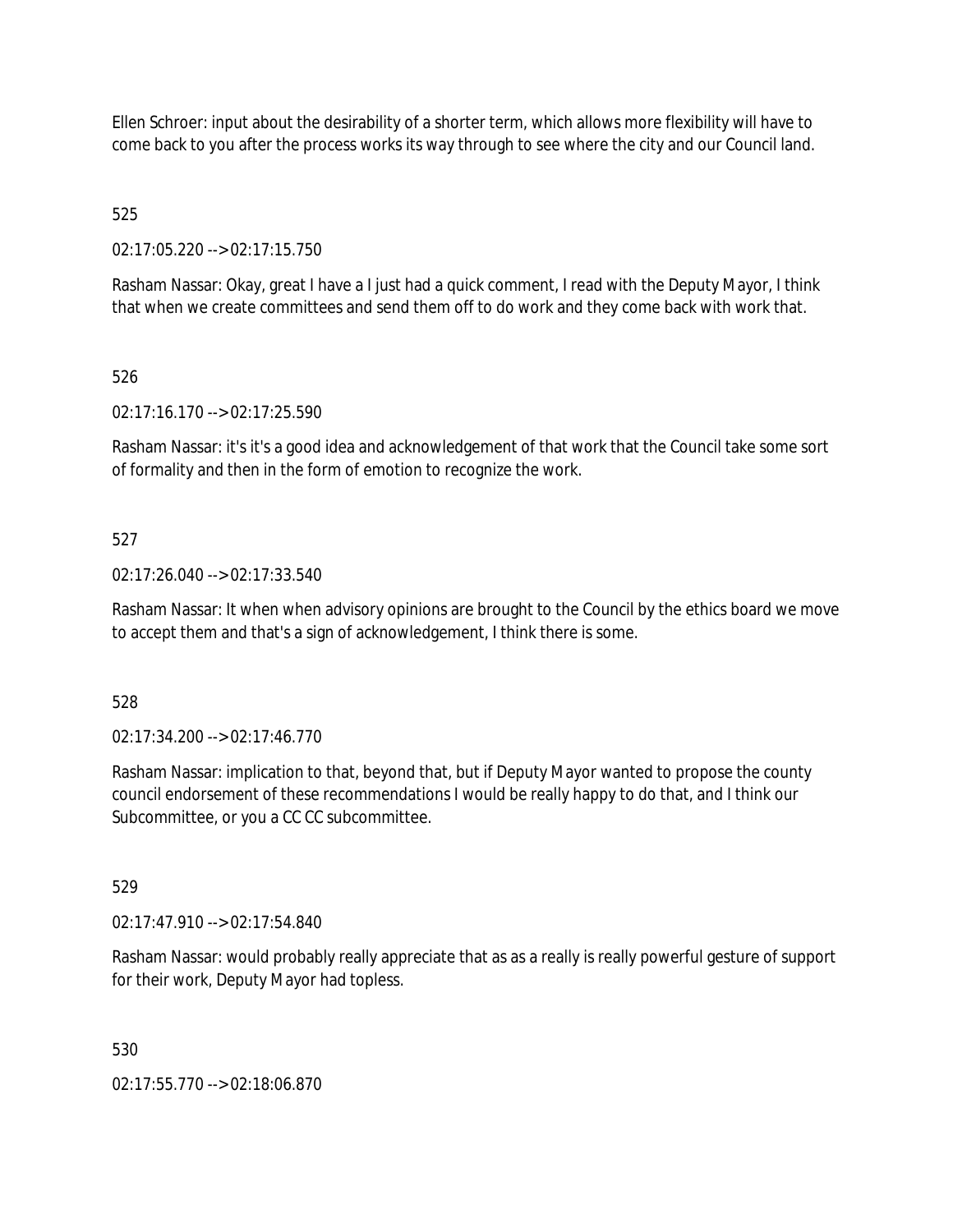Kirsten Hytopoulos: yeah I just want to add before I make that motion that I guess, my concern is if I didn't like, if I were a Council member and I didn't and I didn't have an opportunity to say that I endorse these and I didn't like them, and they will automatically becoming direction.

531

02:18:07.170 --> 02:18:13.920

Kirsten Hytopoulos: That would trouble me, so I think that's where I missing I like these i'm happy with us just saying nothing and having them staff treat them like.

# 532

02:18:14.460 --> 02:18:31.920

Kirsten Hytopoulos: they're at the table as a recommendation, but I do think formally we should hear it, whether we have consensus on that or not, so I move that the City Council endorse the recommendations provided by the US the usc CCA see subcommittee with regards to the kfc franchise negotiations.

### 533

02:18:33.420 --> 02:18:36.750

Rasham Nassar: councilmember deet second that motion is there any further Council debate.

534

02:18:38.310 --> 02:18:39.660

Rasham Nassar: All those in favor please say Aye.

535

02:18:40.470 --> 02:18:40.680

Leslie Schneider: Aye.

### 536

02:18:41.460 --> 02:18:47.760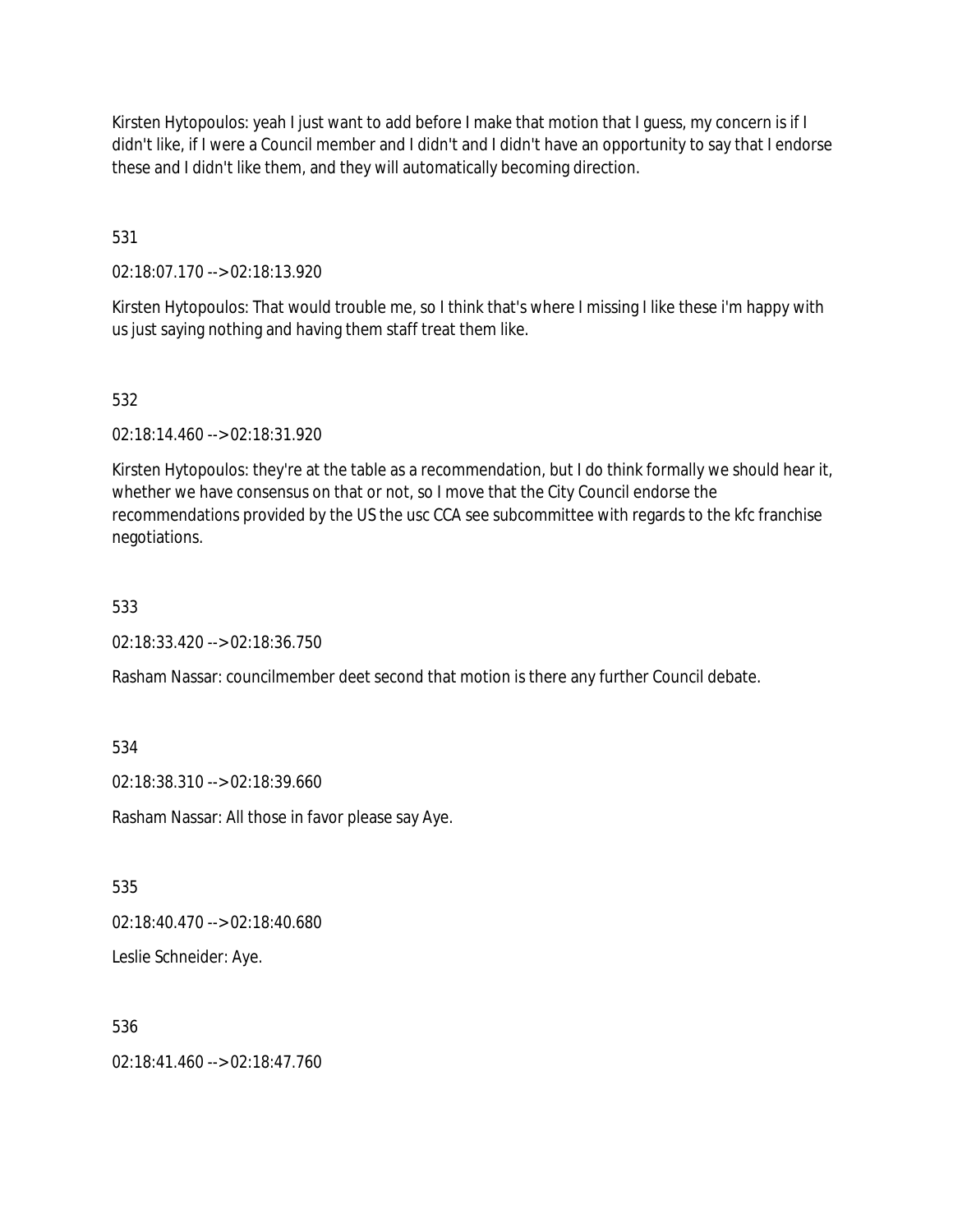Rasham Nassar: Any opposed that motion passes unanimously Thank you again, Michael thanks for being here today.

537

02:18:48.240 --> 02:19:00.510

Michael Cox: America has one quick question at the last meeting and you talked about their climate change officer PD position description, did you want the committee to look at it again like never quite know.

538

02:19:03.750 --> 02:19:04.590

Rasham Nassar: i'm not prepared to.

539

02:19:05.640 --> 02:19:07.350

Michael Cox: Look at it again, or is it done.

540

02:19:08.610 --> 02:19:18.420

Rasham Nassar: i'm not prepared to answer that question I don't recall what the direction from that Councils discussion was were either the liaison to the climate change advisory committee do either of you have an answer to that Deputy Mayor had topless.

541

02:19:19.560 --> 02:19:29.400

Kirsten Hytopoulos: Well, I mean, I think that it's not as a liaison but, rather, just as part of the Council and my understanding was hadn't this CCC already kind of given feedback to to the administration.

542

02:19:29.760 --> 02:19:43.590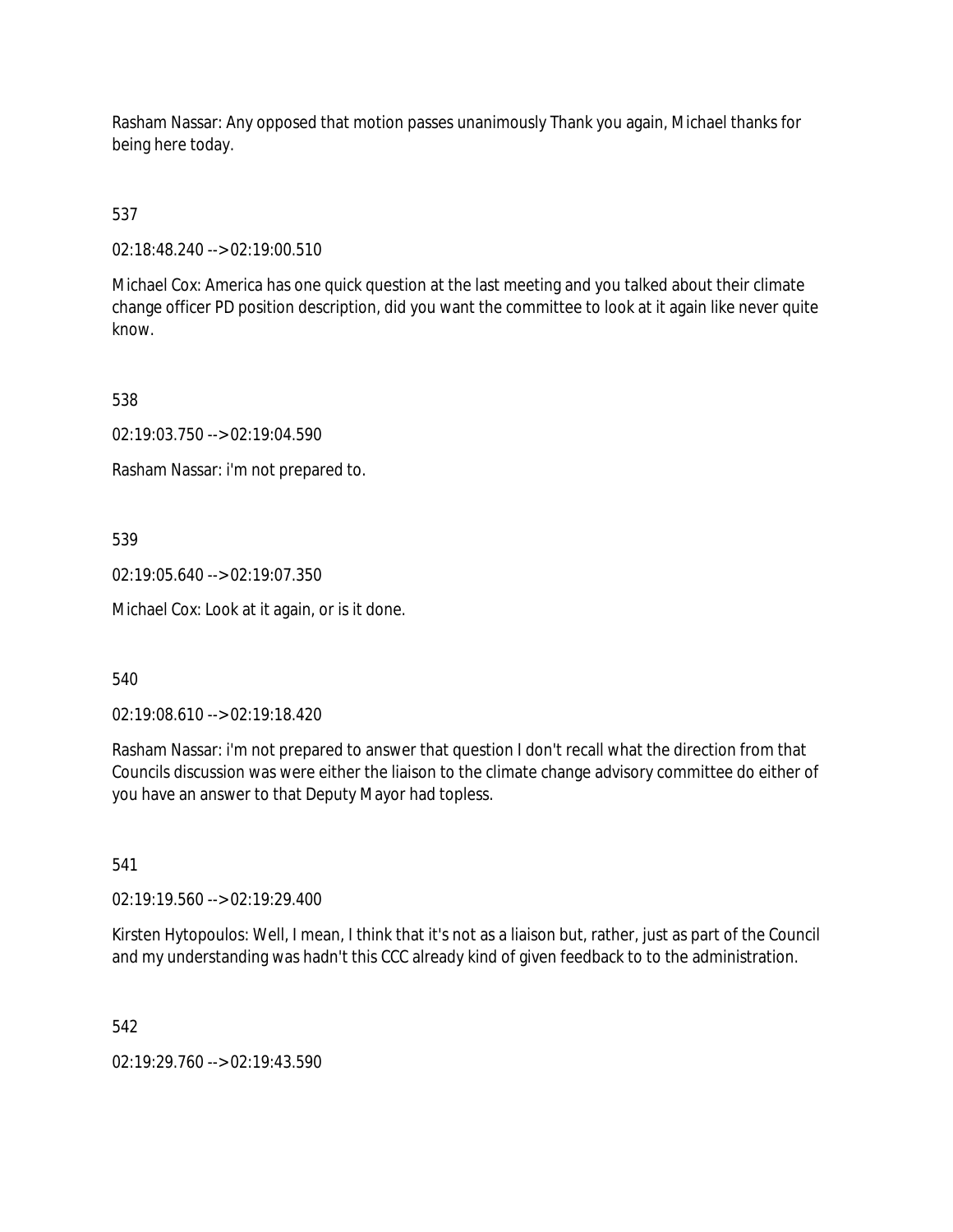Kirsten Hytopoulos: This was a chance for Council to give feedback ask questions and so it's just I think it's just Moving on, so I think the person, the best person to ask is probably the interim city manager, whether she would anticipate that it's not just moving on to be published.

543

02:19:44.970 --> 02:19:58.800

Ellen Schroer: I think at this juncture, we are ready to publish it were of course happy to send it back to the climate change advisory committee if they wanted to look at it again I don't anticipate that there is any need for that we had a good discussion last week and got some input from.

544

02:20:00.030 --> 02:20:03.630

Ellen Schroer: from them before actually significant input from the Committee before so.

545

02:20:04.770 --> 02:20:11.730

Ellen Schroer: we're happy to do so if if that's Councils direction on, and then I also wanted to loop back if I could just to say to the.

546

02:20:12.900 --> 02:20:14.610

Ellen Schroer: Previous point that I really appreciate.

547

02:20:14.820 --> 02:20:24.120

Ellen Schroer: The Council affirming the recommendations that's very helpful for staff to have that on the record, so that we know what the recommendations are and how Council felt about them.

548

02:20:24.270 --> 02:20:38.970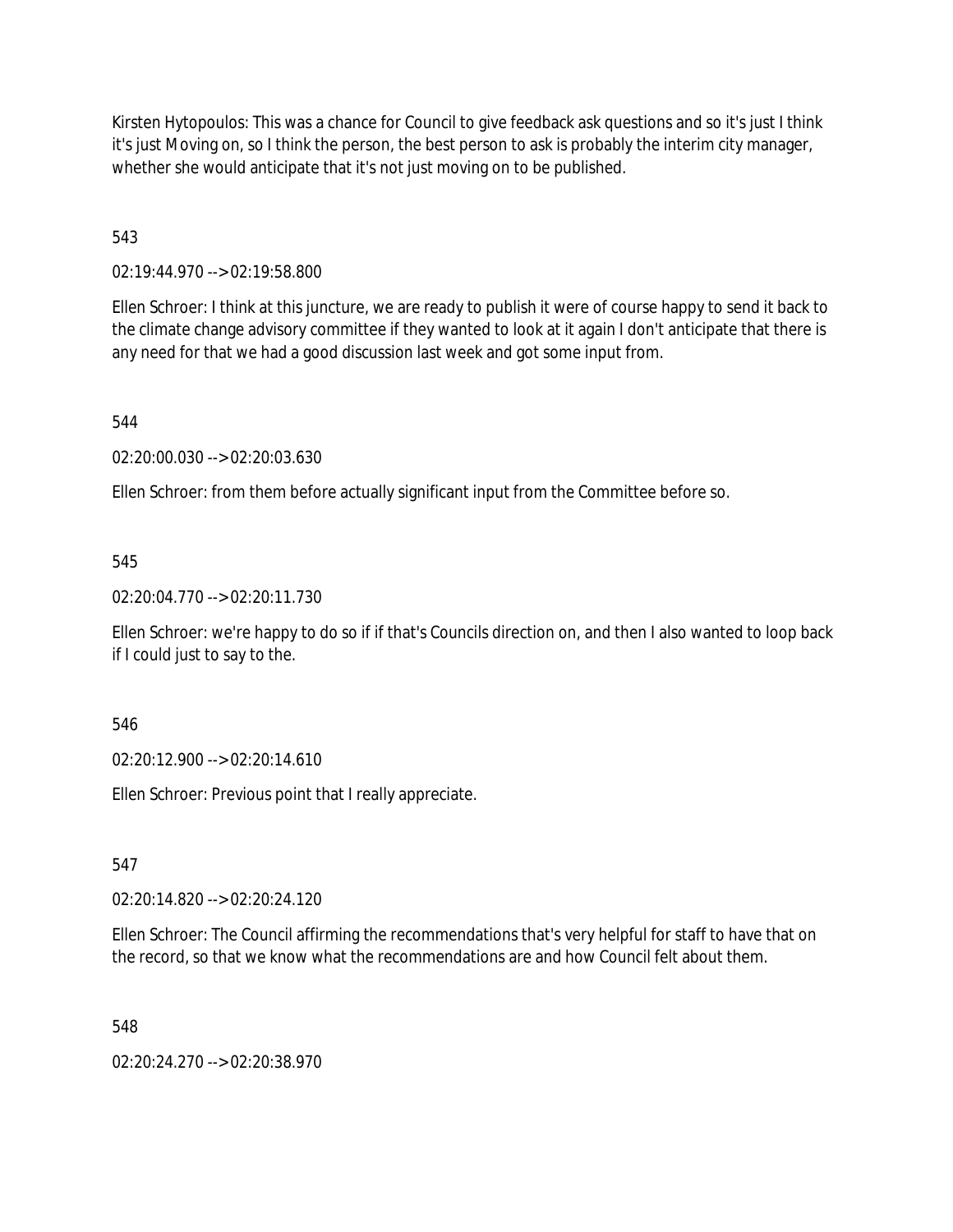Ellen Schroer: it's possible that you receive advice from a committee that you wanted clarification on or to change, and so I really agree and appreciate the fact that you took that formal step and then that that lets us know sort of where we should go from here.

549

02:20:40.860 --> 02:20:45.270

Rasham Nassar: Great Thank you very much for that Mike you have everything that you need are we clear to move on.

550

02:20:46.470 --> 02:20:56.820

Michael Cox: yeah and i'm just curious I didn't I wanted us to make sure we're meeting or the request so i'm where you do not want to impede progress and getting that thing done so.

551

02:20:57.270 --> 02:21:08.460

Michael Cox: We will not want to stand in the way of doing her job, so thank you for the Community did a great work thanks for you for supporting it thanks.

552

02:21:08.670 --> 02:21:09.480

Rasham Nassar: Mike have a great night.

553

02:21:12.270 --> 02:21:17.730

Rasham Nassar: All right, Council, we are moving on in our agenda, and in light of our time, we are now officially one hour behind schedule.

554

02:21:18.480 --> 02:21:25.350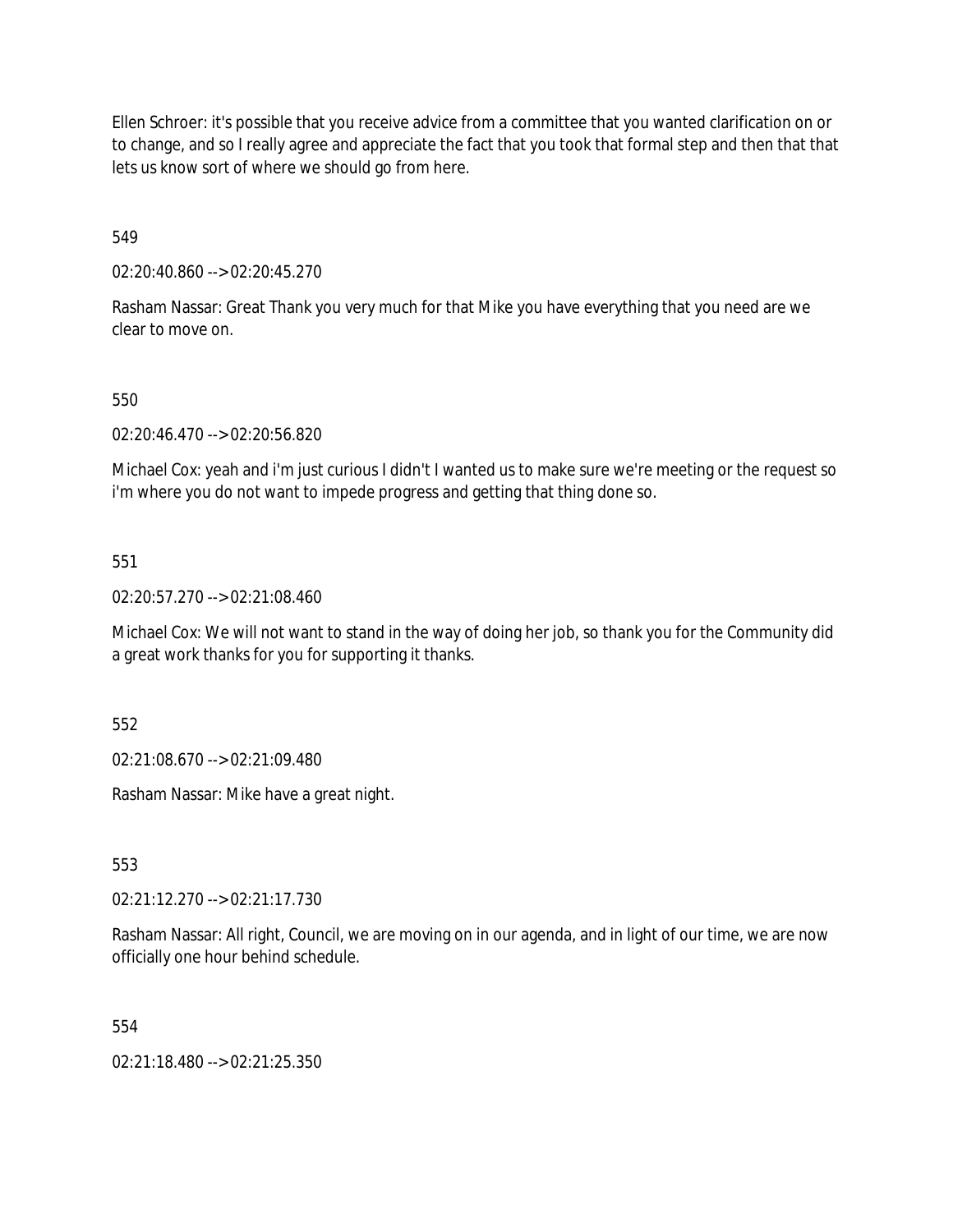Rasham Nassar: i'm for all remainder items for business i'm going to look to Council member to put emotion on the floor, and the second for that motion.

555

02:21:25.920 --> 02:21:40.350

Rasham Nassar: Before and after which staff will offer brief introduction to that agenda item hopefully switching the order of those things getting the motion on the table first will help to expedite our movement through our agenda this evening.

556

02:21:41.400 --> 02:21:49.140

Rasham Nassar: And that's consistent with our with parliamentary procedure and practice so moving on in our agenda to Item nine public hearing.

557

02:21:57.480 --> 02:21:59.130

Rasham Nassar: Computer froze my apologies.

558

02:22:00.840 --> 02:22:03.030

Rasham Nassar: Speaking of efficiency in time.

559

02:22:05.310 --> 02:22:13.380

Rasham Nassar: conduct item nine a conduct public hearing an ordinance number 2002 one dash oh nine bonus far in Room control six month extension.

560

 $02:22:16.740 \rightarrow 02:22:21.030$ 

Rasham Nassar: And there is emotion in the packet Council members can I have a Council member Please take that motion.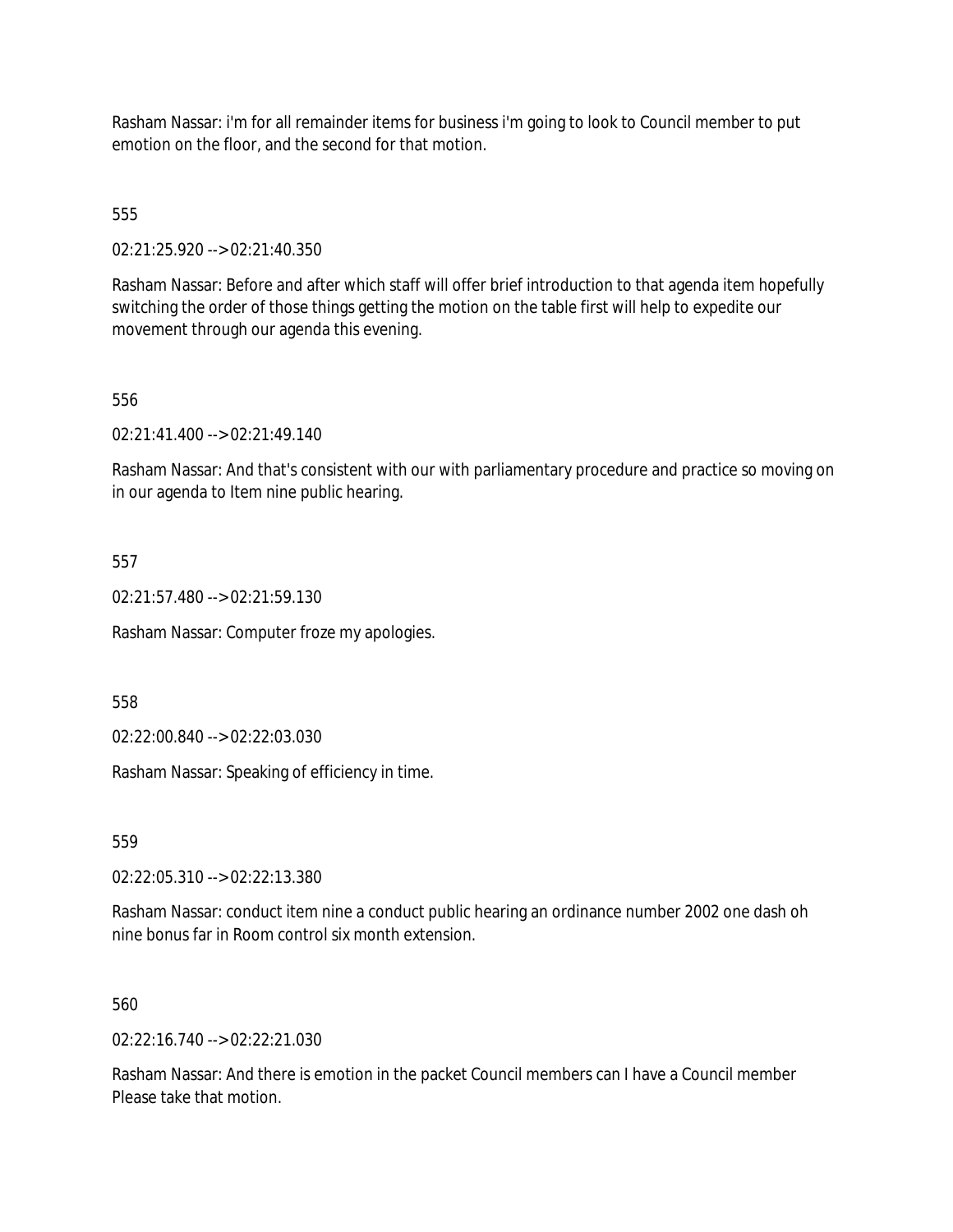02:22:24.690 --> 02:22:26.100

Rasham Nassar: Did I skip an item or.

562

02:22:27.270 --> 02:22:31.560

Joe Levan: Not a mirror, I suggest you to have the public hearing first and then you then you proceed with any kind of motion.

563

02:22:32.280 --> 02:22:38.280

Rasham Nassar: Okay, and is there language to open to public hearing city attorney that is.

564

02:22:38.880 --> 02:22:41.100

Joe Levan: So, usually what we do is have give staff, a.

565

02:22:42.240 --> 02:22:55.590

Joe Levan: brief explanation of what the here public hearing is about something Jennifer is prepared to do that and then you'd officially opened the public hearing on the ordinance and accept the public comment related to do ordinance and then close the public hearing.

566

02:22:56.310 --> 02:22:58.560

Rasham Nassar: Perfect okay Jennifer nice to see you this evening.

567

02:23:00.510 --> 02:23:02.130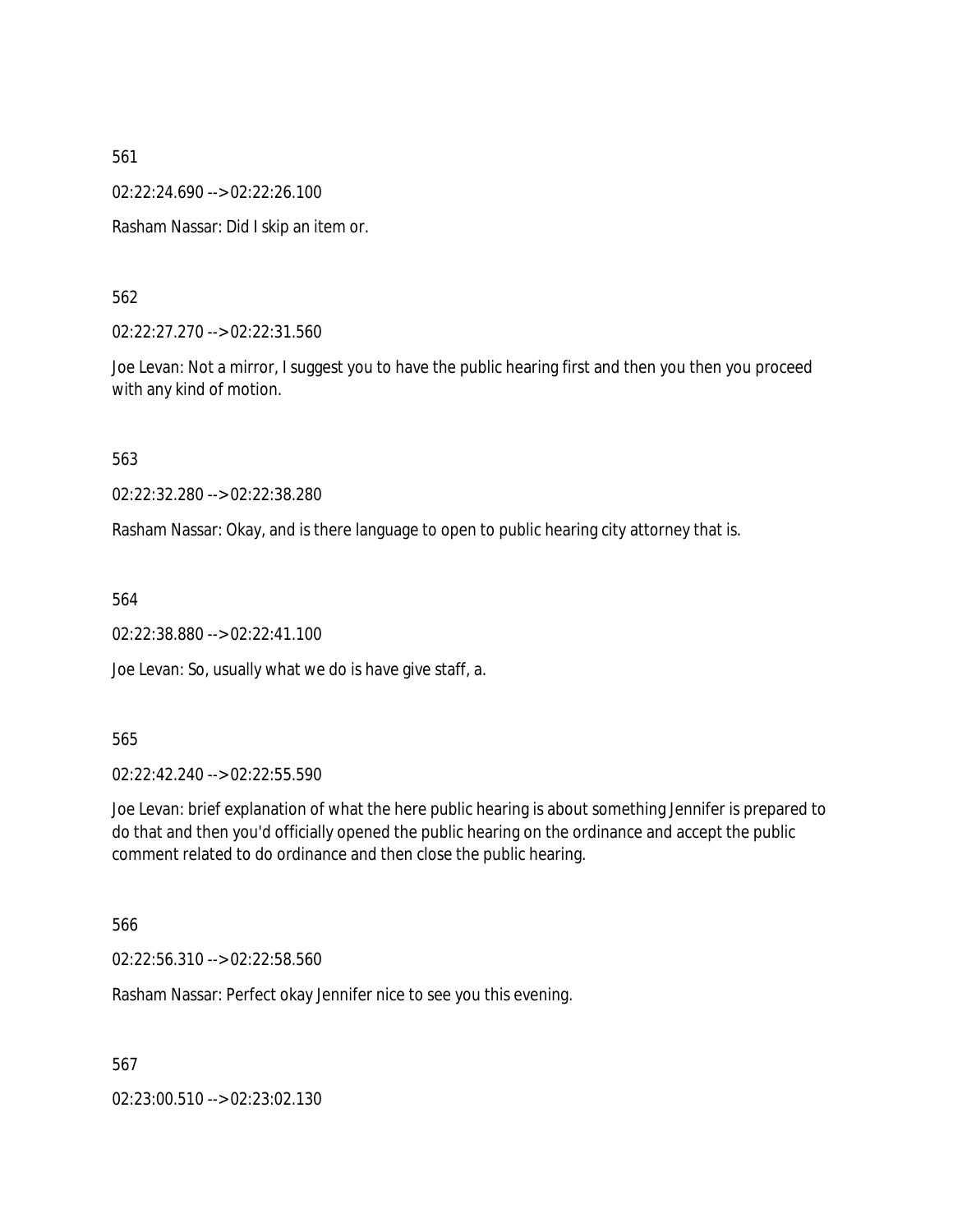Rasham Nassar: Are you going to be speaking to this night.

568

02:23:05.070 --> 02:23:06.510

Rasham Nassar: Okay, thank you.

569

02:23:08.040 --> 02:23:15.120

Jennifer Sutton: Good evening Council Jennifer Sutton senior planner we're here tonight to hold a public hearing on and further consider ordinance.

570

02:23:16.950 --> 02:23:33.720

Jennifer Sutton: which proposes to extend an interim zoning control that limits the use of bonus floor area ratio, otherwise known as bonus FDR for six additional months the current in terms control ordinance is set to expire on march 10.

571

02:23:35.610 --> 02:23:44.190

Jennifer Sutton: This interim zoning control was originally passed on march 10 2020 and in September 2020 was extended for six additional months.

572

02:23:44.550 --> 02:23:57.150

Jennifer Sutton: The interim control became effective immediately and pause the use of bonus if they are as outlined in municipal code section 1812 030 E, except for.

573

02:23:57.750 --> 02:24:08.880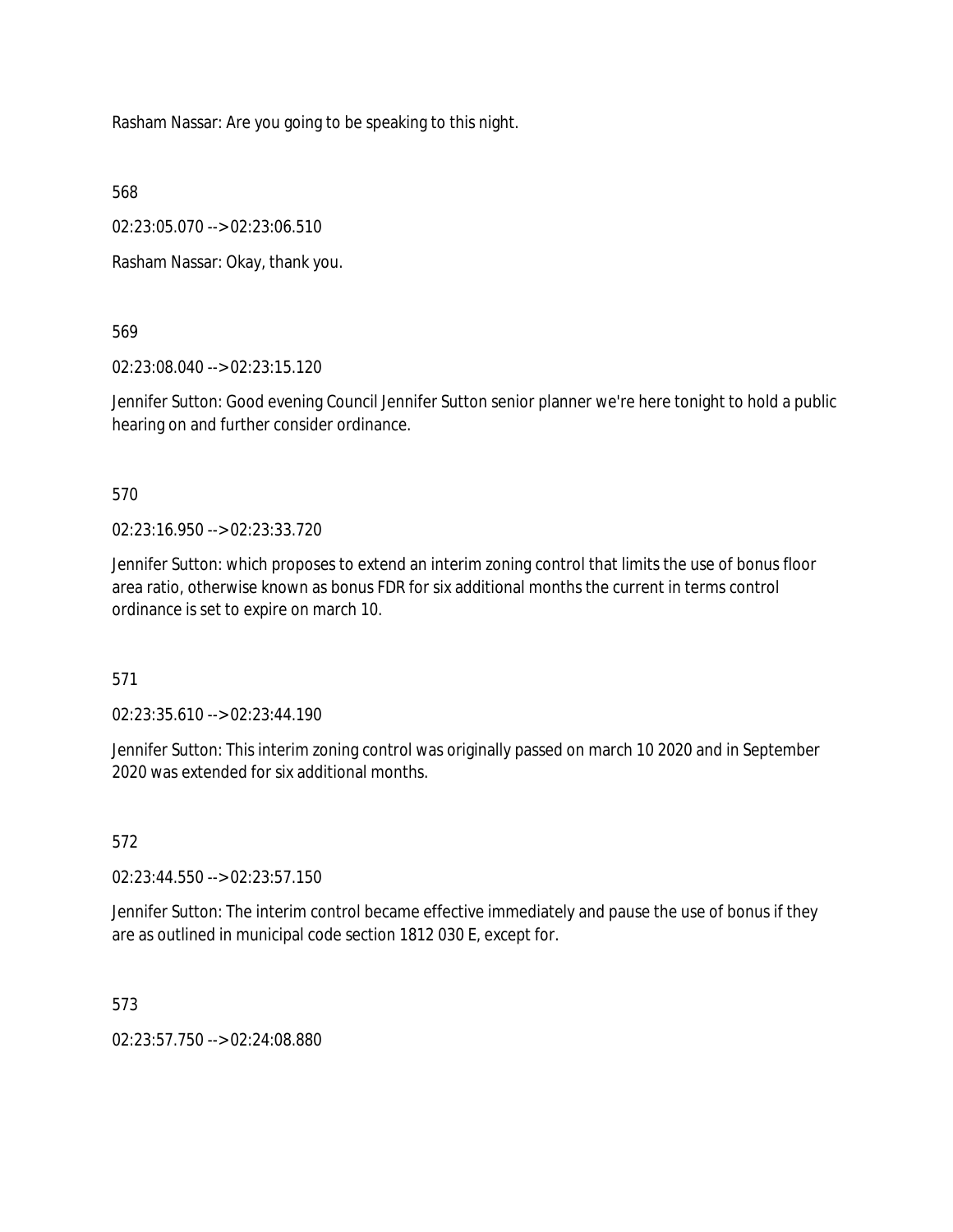Jennifer Sutton: US for affordable housing and historic preservation, since the passage of this in terms own and control the planning Commission has met multiple times to discuss revising the bonus FA our Program.

574

02:24:09.420 --> 02:24:24.960

Jennifer Sutton: And their recommended changes to date can be seen in a draft ordinance that is in your meeting materials for tonight, they also had came to you in November to discuss their current proposal for revising the bonus of our section.

575

02:24:26.010 --> 02:24:33.030

Jennifer Sutton: So tonight is a public carry on whether to extend the interim zoning control for six additional months until.

#### 576

02:24:33.750 --> 02:24:44.340

Jennifer Sutton: September 10 after holding the public hearing the City Council can consider whether to approve this extension or to allow this interim zoning control two laps when it expires on march temp.

#### 577

02:24:44.970 --> 02:24:58.620

Jennifer Sutton: There is a work plan associated with the interim control ordinance and ordinance 2021 and nine proposes to update the adopted work plan as described and exhibit a to the ordinance and in the memo from planning director right.

578

02:25:02.760 --> 02:25:03.420

Rasham Nassar: I city attorney.

579

02:25:05.820 --> 02:25:06.060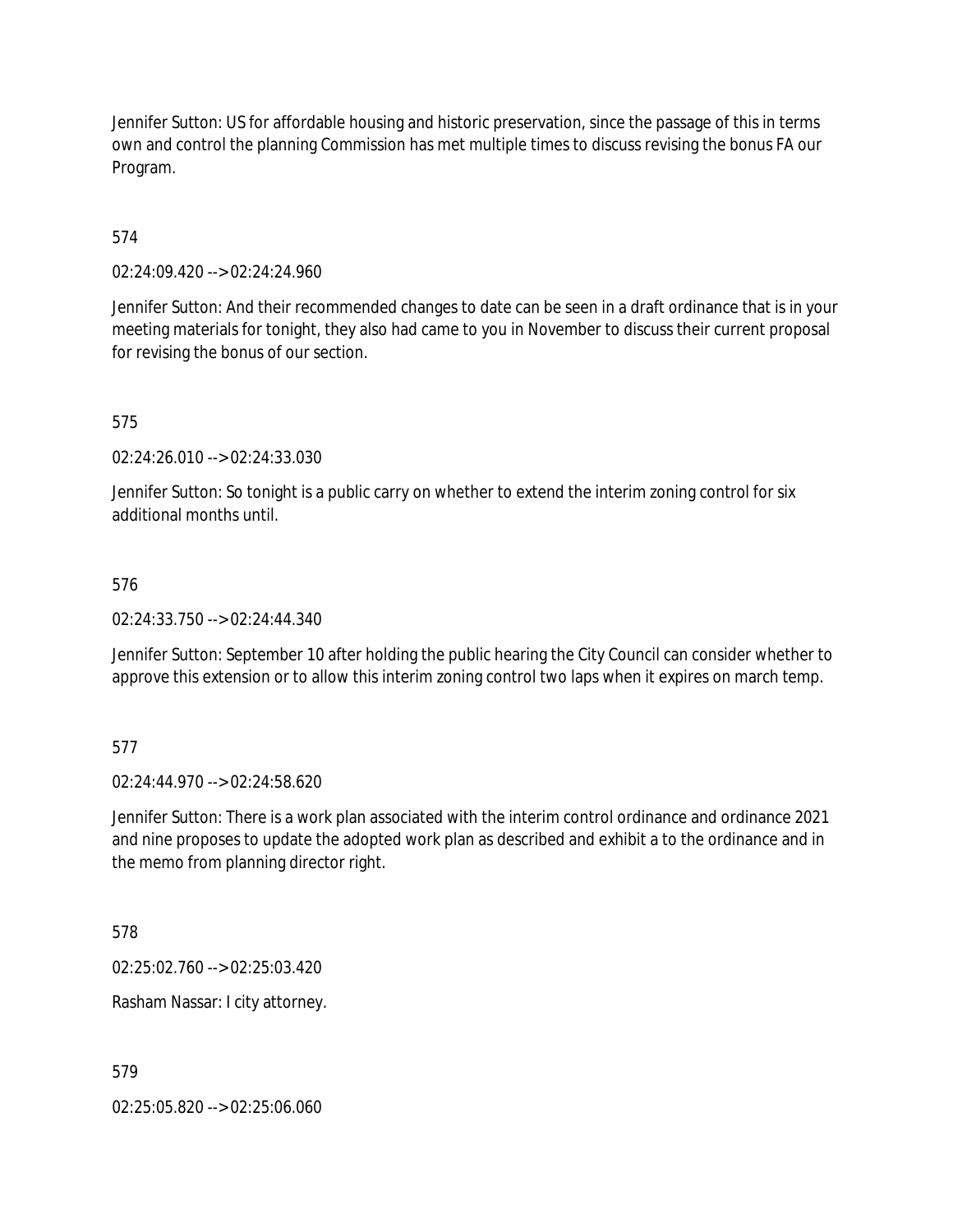Rasham Nassar: The.

### 580

02:25:06.240 --> 02:25:16.110

Joe Levan: The only additional thing i'd add is that anytime for these interim controls that the Council is considering extending you need to have a public hearing so that's why the public hearing is being held, because.

### 581

02:25:17.070 --> 02:25:27.870

Joe Levan: To to allow you to consider to extend so that that's why the public hearings being held tonight, so you can accept more public comment and accept that comment and consider that comment before you decide whether to extend.

### 582

02:25:30.570 --> 02:25:35.550

Rasham Nassar: Okay, great so if it's okay with Council I will go ahead now and open the public hearing.

583

02:25:36.720 --> 02:25:42.210

Rasham Nassar: On ordinance number 2000 to one dash 09 bonus our interim control six month extension.

#### 584

02:25:43.290 --> 02:25:49.590

Rasham Nassar: And i'll look to the attendees list see if there's any public commenters that would like to make public comment on this item tonight.

585

02:25:56.520 --> 02:26:04.890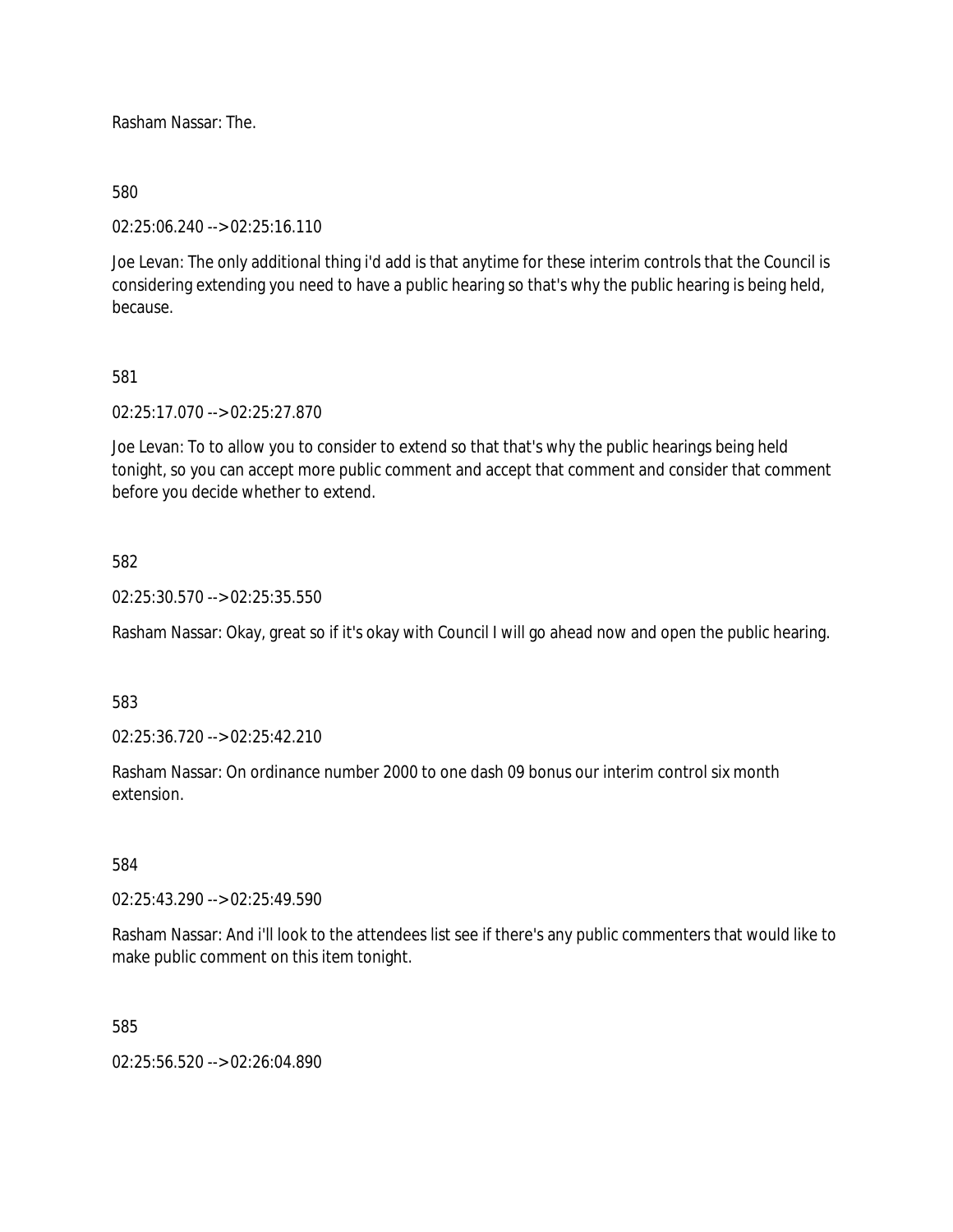Rasham Nassar: Seeing none, I will now close the public hearing on ordinance number 2002 one Nash 09 bonus our interim control.

586

02:26:07.110 --> 02:26:09.540

Rasham Nassar: Council members, there is emotion in the packet.

587

02:26:13.020 --> 02:26:13.920

Rasham Nassar: councilmember deeds.

588

02:26:15.090 --> 02:26:18.000

Joe Deets: Thank you mayor, I moved to approve ordinance.

589

02:26:19.080 --> 02:26:26.820

Joe Deets: dash oh nine and thereby extend the interim control related to bonus floor area ratio to September 10 2021.

590

02:26:29.970 --> 02:26:31.140

Rasham Nassar: Is there a second for that motion.

# 591

02:26:31.440 --> 02:26:33.660

Rasham Nassar: councilmember phantom or Johnson second that motion.

592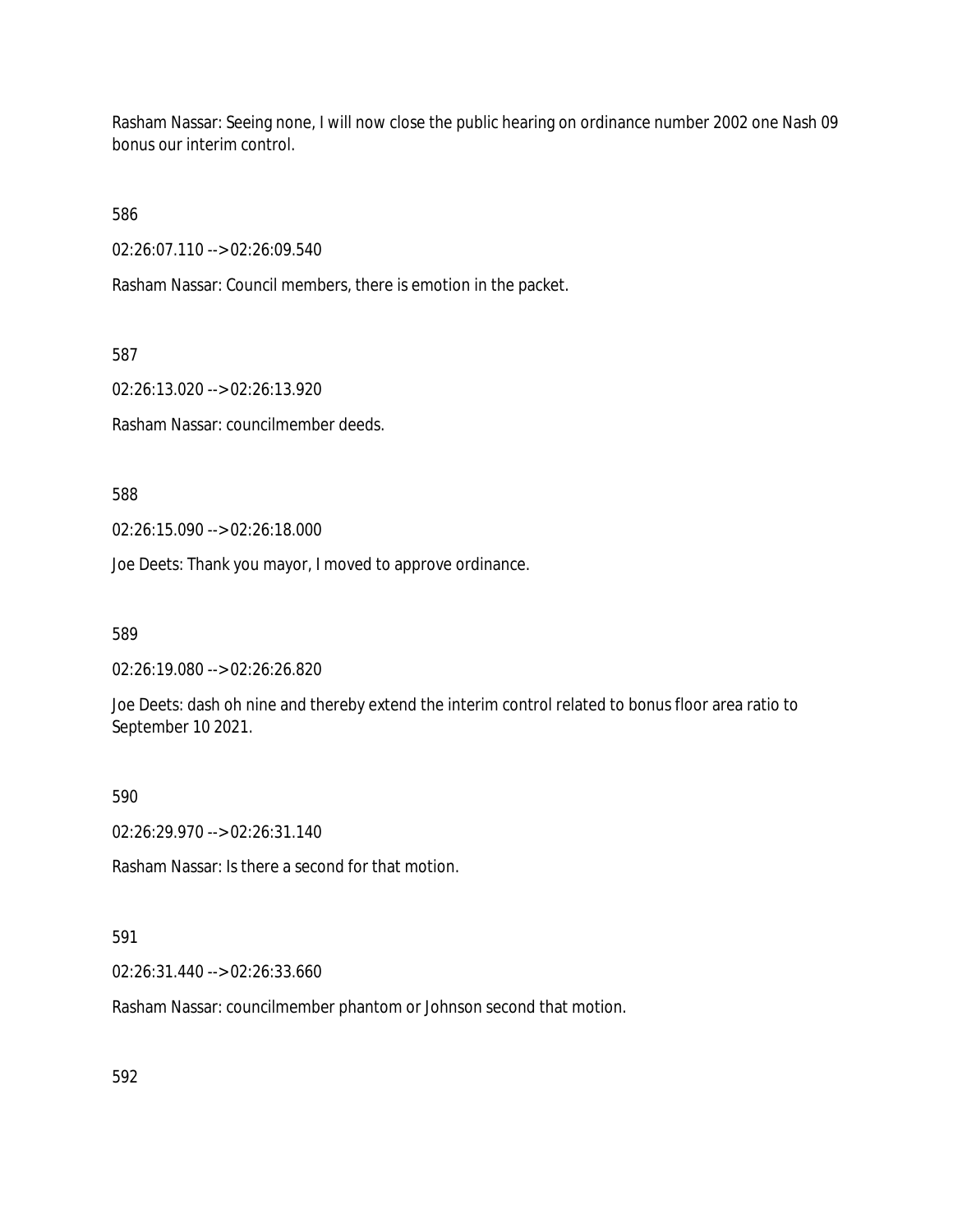02:26:35.430 --> 02:26:38.220

Rasham Nassar: Is there any Council debate on this motion.

593

02:26:40.140 --> 02:26:41.520

Rasham Nassar: All those in favor please say Aye.

594

02:26:43.440 --> 02:26:48.780

Rasham Nassar: Any opposed that motion carries unanimously, thank you both very much.

#### 595

02:26:53.760 --> 02:27:03.000

Rasham Nassar: Okay, we are now moving on in our agenda Council to item 10 unfinished business first item for business is item 10 a economic recovery grants.

596

02:27:05.760 --> 02:27:08.040

Rasham Nassar: can have a Council member, please put out.

597

02:27:09.150 --> 02:27:12.090

Rasham Nassar: There are three motions here in the packet tonight so.

#### 598

02:27:13.170 --> 02:27:22.560

Rasham Nassar: Why don't we have finance director duane pits give us a brief introduction, after which Council can work its way through the motions that staff is recommended, we make this evening finance director.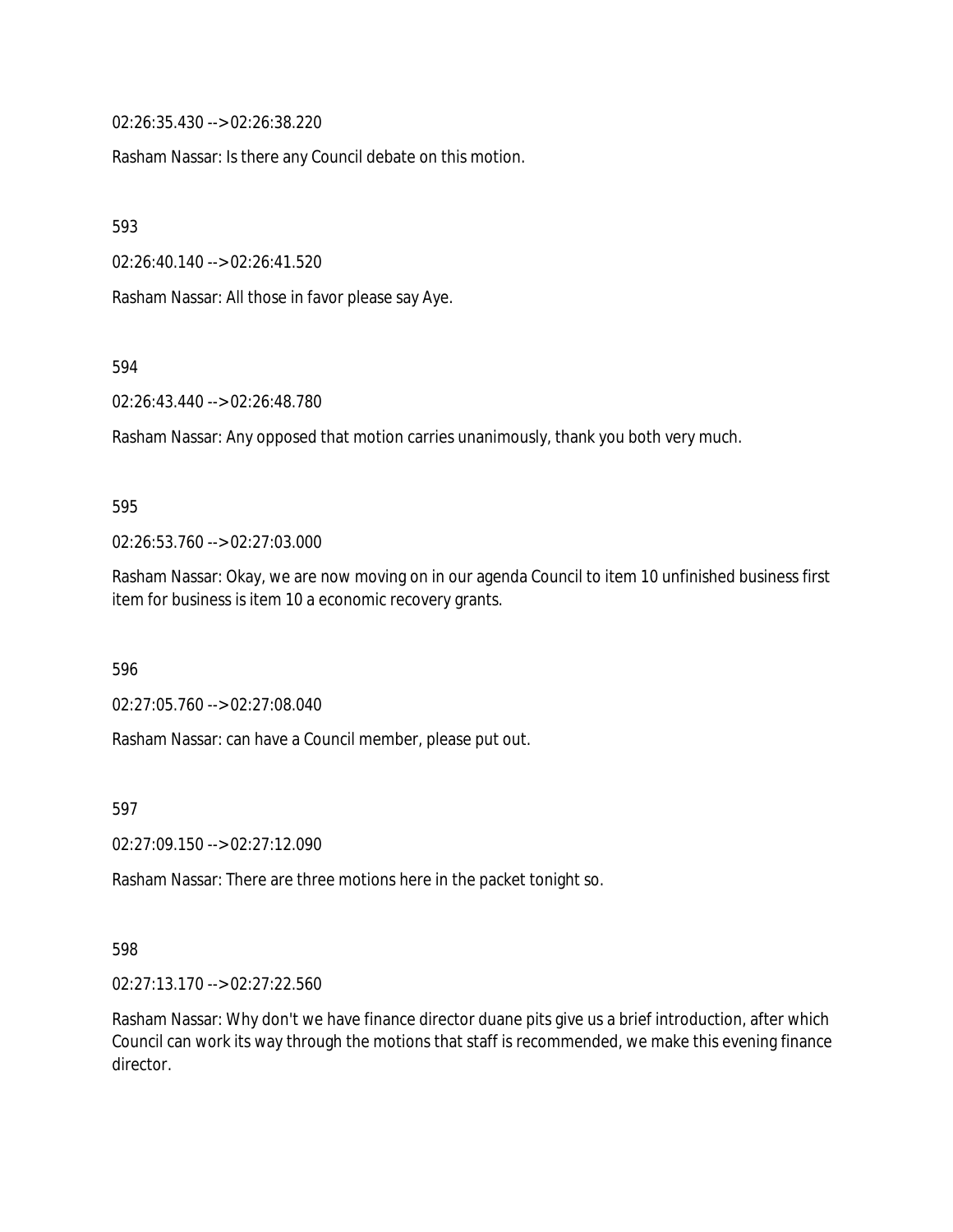02:27:23.010 --> 02:27:30.870

DeWayne Pitts: Yes, good evening, thank you, good evening Council duane pits finance director last month after January 19 study session.

600

02:27:31.290 --> 02:27:42.330

DeWayne Pitts: Council directed the city to develop a small business grant program based on similar programs and acted last year in the cities of bremerton port orchard paul's bow as well as kits APP county.

601

02:27:43.140 --> 02:27:51.780

DeWayne Pitts: These programs utilize monies available from under the federal cares grant program to help businesses mitigate the financial impacts of coven 19.

602

02:27:52.500 --> 02:28:00.600

DeWayne Pitts: And during the last month I reached out to my colleagues in each of the cities as well as the kits APP economic development license, otherwise known as keita.

603

02:28:01.050 --> 02:28:13.320

DeWayne Pitts: To develop a grant program that largely follows the same protocols principles and criteria already developed to assist as many businesses as possible suffering from the negative financial impacts of covert.

604

02:28:14.970 --> 02:28:16.590

DeWayne Pitts: So that's a brief introduction for you.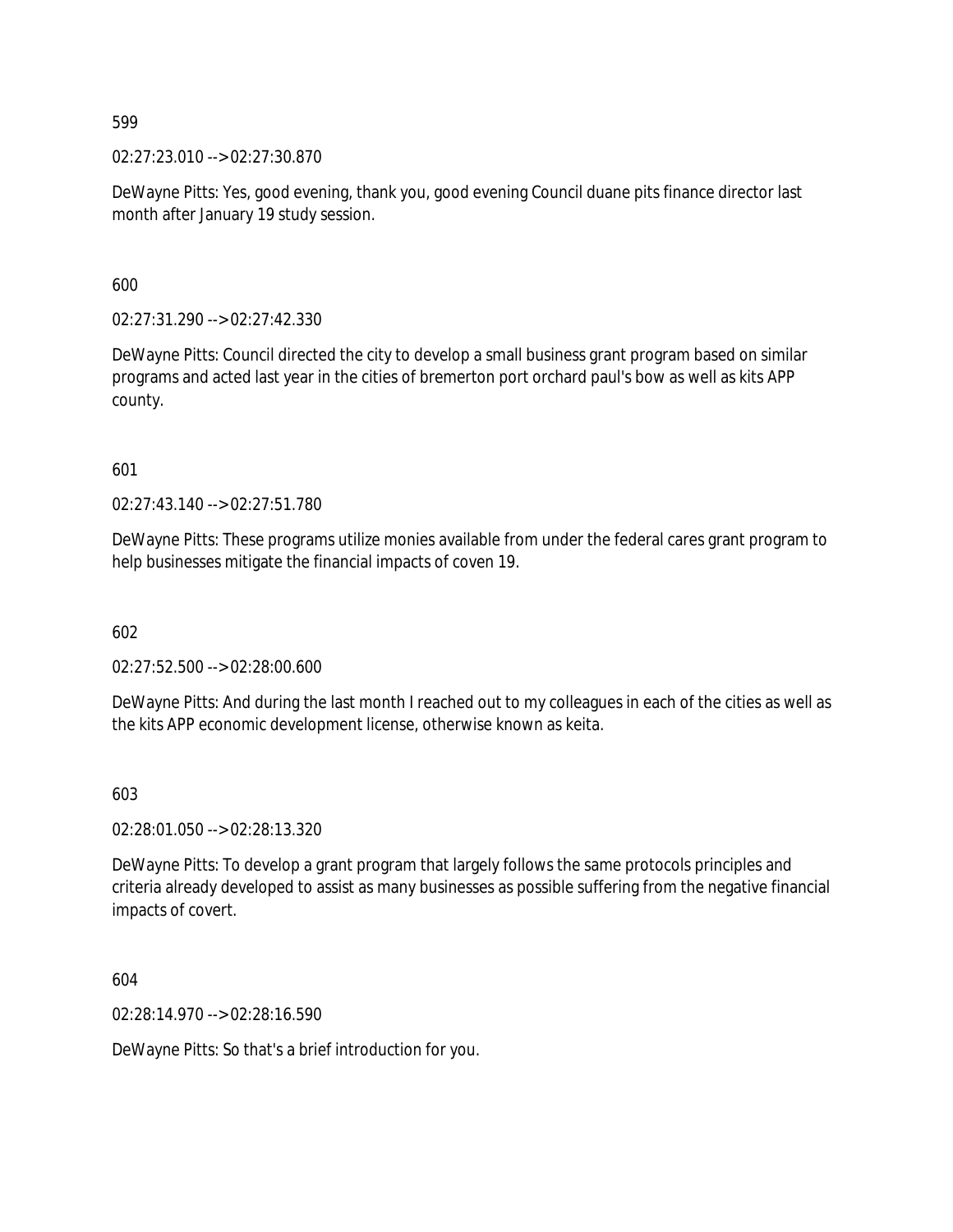02:28:18.750 --> 02:28:22.020

Rasham Nassar: Okay, thank you very much, finance director councilmember deeds.

606

02:28:22.770 --> 02:28:23.640

Joe Deets: Thank you, Mary.

607

02:28:25.530 --> 02:28:40.500

Joe Deets: First motion I moved to approve resolution 2021 dash oh five to establish a bainbridge island small business relief program in the amount of \$205,000 and to authorize an associated budget amendment in the same amount.

#### 608

02:28:42.510 --> 02:28:44.670

Rasham Nassar: councilmember family Johnson second that motion.

609

02:28:45.990 --> 02:28:53.760

Rasham Nassar: Is there any Council discussion on the emotion that's been put on the floor and that emotion again it's motion, one that appears in the packet and Deputy Mayor had topless.

610

02:28:56.580 --> 02:29:05.700

Kirsten Hytopoulos: yeah I just had a couple questions um so one question dwayne would be D off the top of your head, are you able to tell us where you departed from.

611

02:29:06.090 --> 02:29:17.730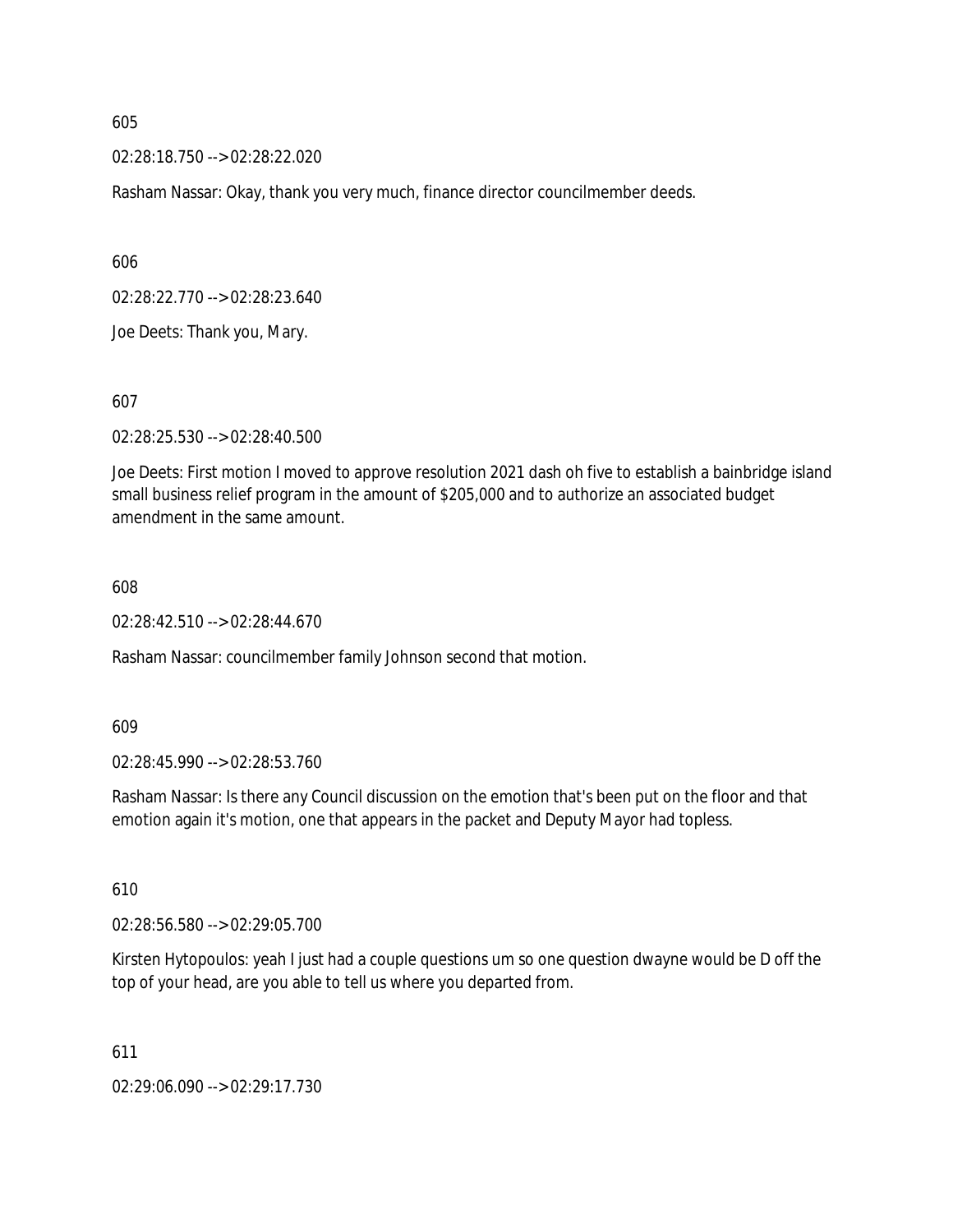Kirsten Hytopoulos: The bremerton program that we were bringing forward as a as a kind of a model and you might not and that's Okay, and unless a couple of the questions, but do you are you familiar with, where, if at all, we departed any other decisions were made.

612

02:29:18.150 --> 02:29:28.410

DeWayne Pitts: yeah I am the biggest departure, I would say is under the federal cares program it's very restricted in this specific expenses that would be allowable to be.

613

02:29:29.460 --> 02:29:39.720

DeWayne Pitts: allowed under the grant program and what keita suggested, and I agree, was to allow for what are generally considered ordinary unnecessary irs business expenses.

614

02:29:40.140 --> 02:29:57.180

DeWayne Pitts: In other words, we are opening up the program a little bit to allow for more eligible business expenses to be claimed that's the biggest thing I can tell you, besides the fact that it is not a cares grant it is a specific business grant program unique to bainbridge.

615

02:29:58.230 --> 02:30:03.390

DeWayne Pitts: But generally follows some other guidelines, as required by State law.

616

02:30:04.380 --> 02:30:13.320

Kirsten Hytopoulos: Right okay great right, so the fact that we're not using care funds gave us more freedom to expand what the they could be used for so just a couple of questions raised by the application.

617

02:30:14.520 --> 02:30:17.880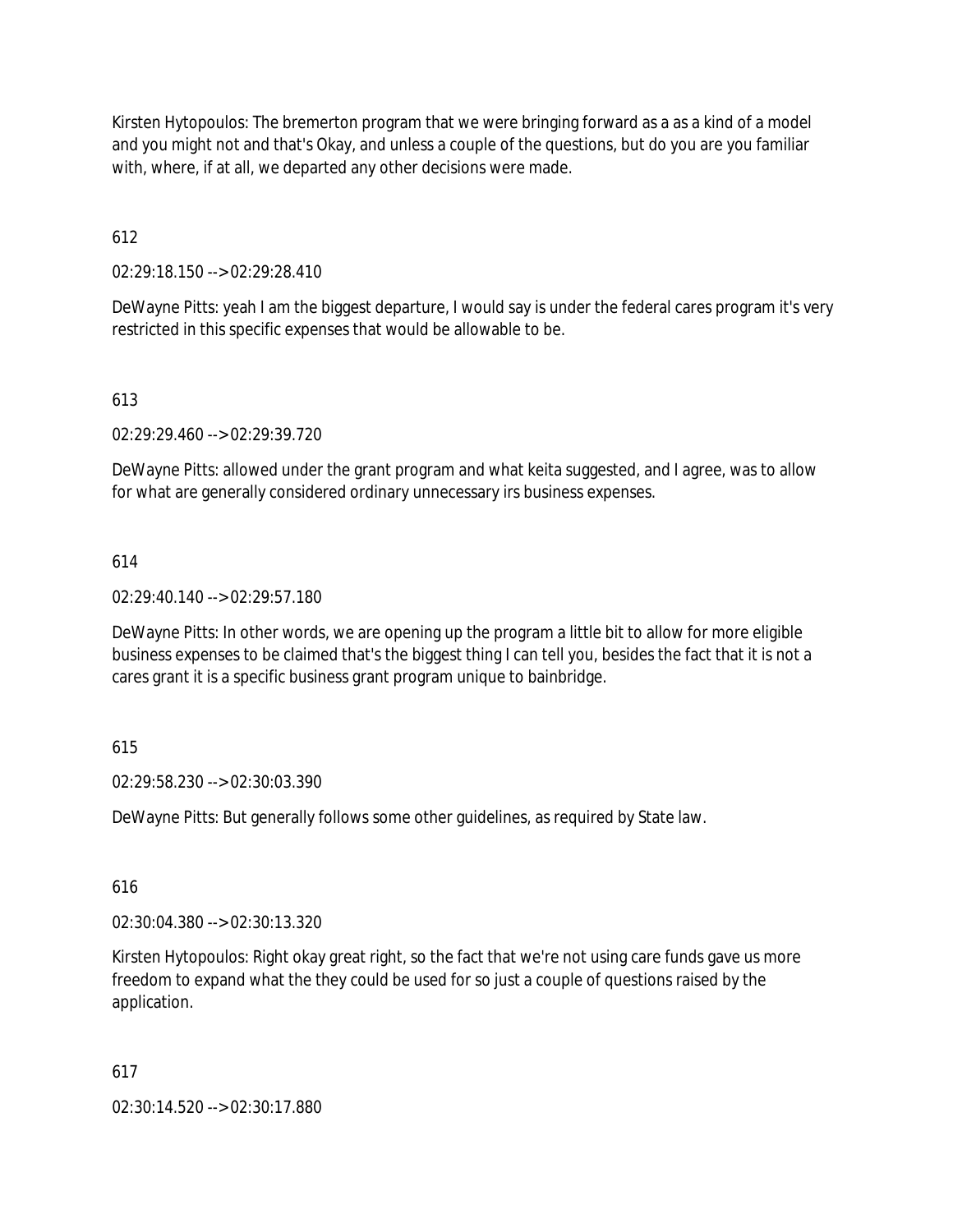Kirsten Hytopoulos: You know there's a couple questions that are asked, it makes me wonder, are these somehow.

618

02:30:19.020 --> 02:30:25.830

Kirsten Hytopoulos: under consideration in the determination of who's a word, the grants or they just collected for data and those would just be.

619

02:30:26.220 --> 02:30:34.260

Kirsten Hytopoulos: The question about did you implement new products or services and then have you have people detail them with detail what they did, I think, in response to code.

620

02:30:34.710 --> 02:30:49.650

Kirsten Hytopoulos: And then the others democratic DEMO demographic data regards to race, gender, you know minority business ownership etc are we just collecting that for background information these I don't see any i'm just wondering.

621

02:30:50.580 --> 02:30:53.340

Kirsten Hytopoulos: Other than I don't see any criteria.

622

02:30:53.730 --> 02:30:59.940

Kirsten Hytopoulos: You know, saying, these are pluses and minuses are these you know it's sort of and i'm not saying that's a problem i'm just curious it's sort of.

623

02:31:00.150 --> 02:31:10.830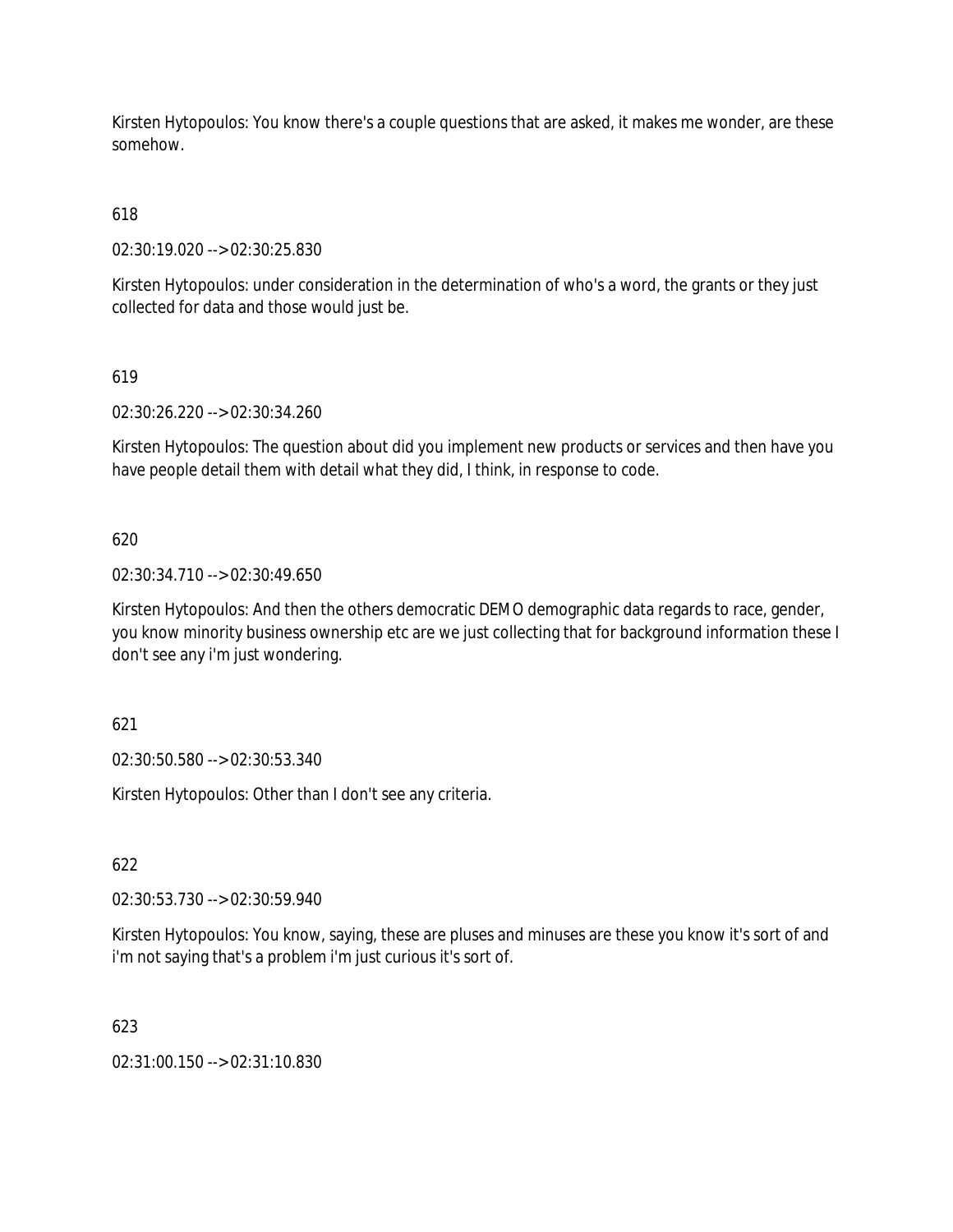Kirsten Hytopoulos: here's the factual data, you need to produce tell us your story it's you know and those that's great encourages people to tell the story of of their loss and what's happened, but can you answer that question is there.

624

02:31:11.850 --> 02:31:16.050

Kirsten Hytopoulos: Is there somewhere that we would know whether any of these things have any weight in the decision.

#### 625

02:31:16.530 --> 02:31:27.390

DeWayne Pitts: can indeed it's the same question I had for keto when I saw the application process that they administered and they said that's data that they are actually required to keep as part of.

#### 626

02:31:28.290 --> 02:31:32.040

DeWayne Pitts: Their funding from the state, so they receive a fair number of.

#### 627

02:31:32.700 --> 02:31:39.300

DeWayne Pitts: Funding from the State and that and the State actually requires them to track that information and they felt that would be useful information.

628

02:31:39.630 --> 02:31:50.970

DeWayne Pitts: as well to get an idea of the profile on the island of the types of businesses that would be applying for this grant they did tell us that in no way with that information be used to.

#### 629

02:31:53.040 --> 02:31:56.100

DeWayne Pitts: As a US as a mechanism to not allow.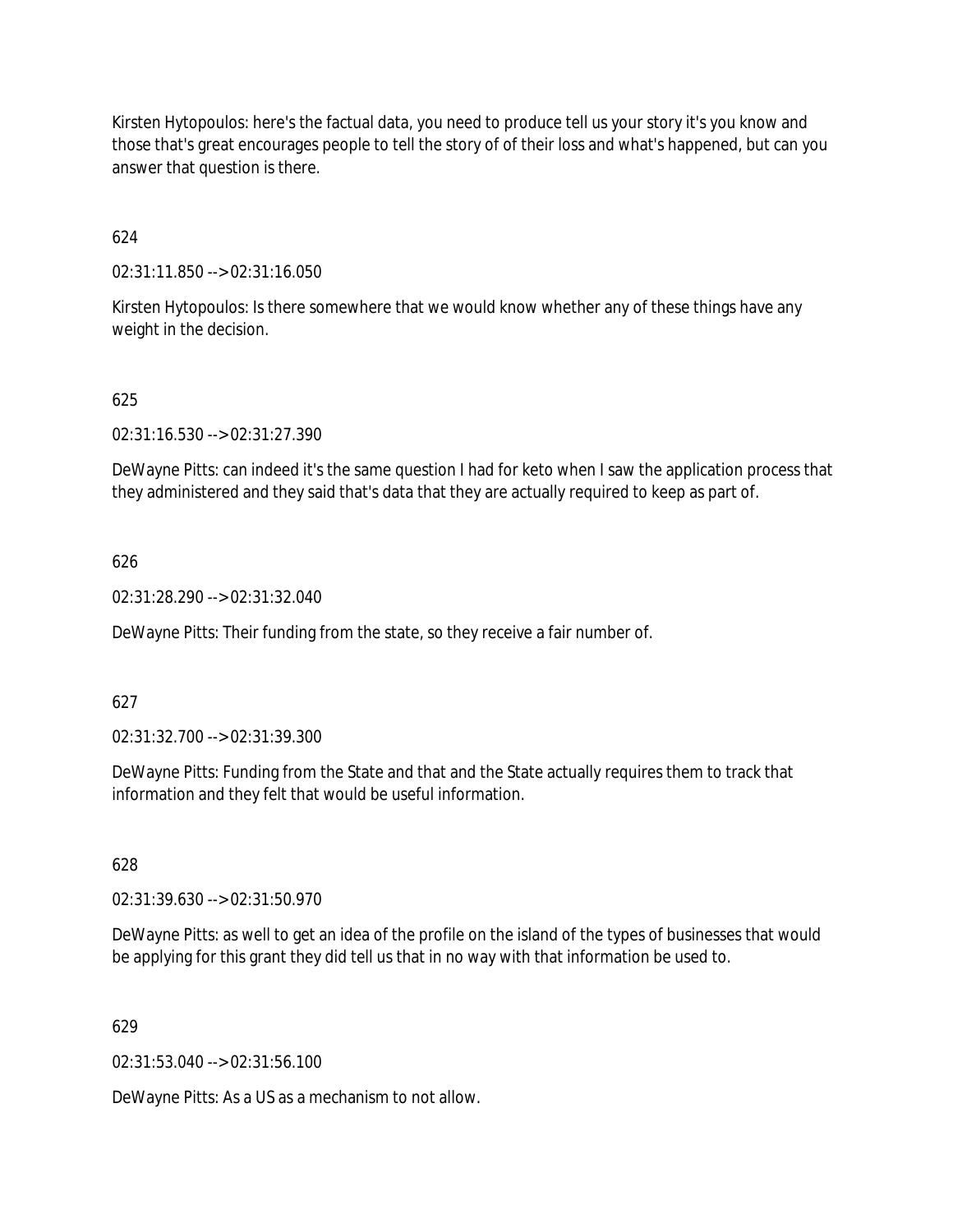02:31:57.240 --> 02:32:01.920

DeWayne Pitts: Another words it's not an eligibility requirement of the grant it's just data that they use to collect.

631

02:32:03.300 --> 02:32:03.720

Kirsten Hytopoulos: Thank you.

632

02:32:08.190 --> 02:32:26.310

Leslie Schneider: Thank you duane Thank you so much for all the work that you've put into this, I really appreciate it i'm looking forward to getting getting this eight out to the Community, I have one question and understanding that you know we we did say you know do what bremerton did right.

633

02:32:26.310 --> 02:32:26.700

DeWayne Pitts: So.

634

02:32:26.880 --> 02:32:43.980

Leslie Schneider: feel free to push back with me on this, given that we are somewhat further down the road under requirements continued on your slide the last one there says priority to businesses who have not received previous grants from other programs and I totally understand why that's fair.

635

02:32:45.870 --> 02:32:50.100

Leslie Schneider: At the same time i'm wondering if that is a good focus on.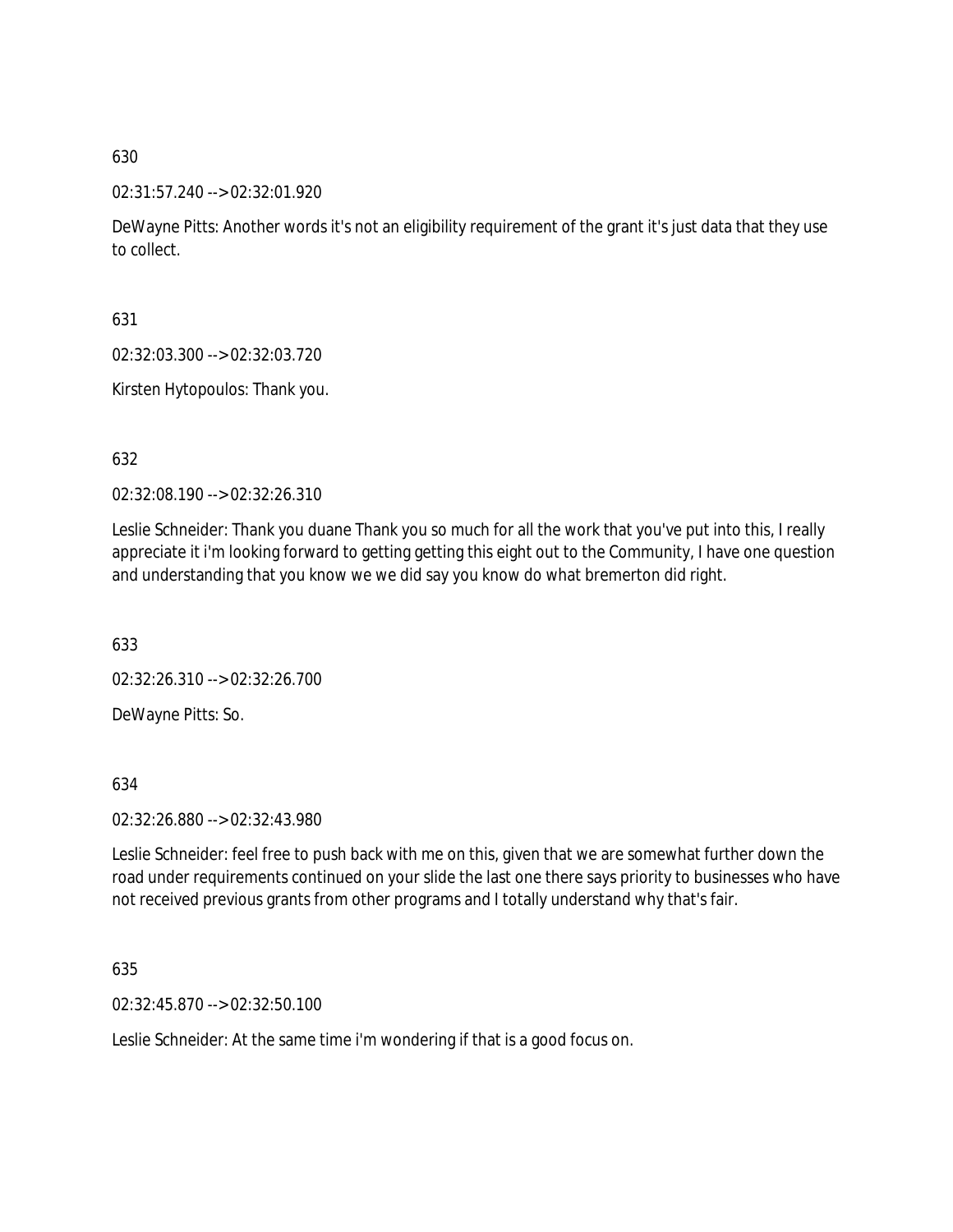02:32:51.300 --> 02:32:58.200

Leslie Schneider: sort of a requirement it's not really a requirement it's more, it is a priority thing, so you know who do we give the money to.

637

02:32:58.740 --> 02:33:13.950

Leslie Schneider: And I guess my sense now is that our intention is to try to fill in the gaps with for companies that have had the biggest impact so, for instance, if their business has been shuttered during this time.

638

02:33:14.310 --> 02:33:23.040

Leslie Schneider: They may have received a fair number of other grants but that's because they needed that lifeline in order for their business to just.

639

02:33:23.640 --> 02:33:34.470

Leslie Schneider: You know survive right versus another business that may have been open and also suffered losses, but maybe not to the extent of being shattered so i'm just wondering.

640

02:33:35.880 --> 02:33:37.320

Leslie Schneider: If this doesn't look like it's.

# 641

02:33:38.490 --> 02:33:46.800

Leslie Schneider: A hard thing it just says priority to businesses who have not received previous grants, but is there a way that.

642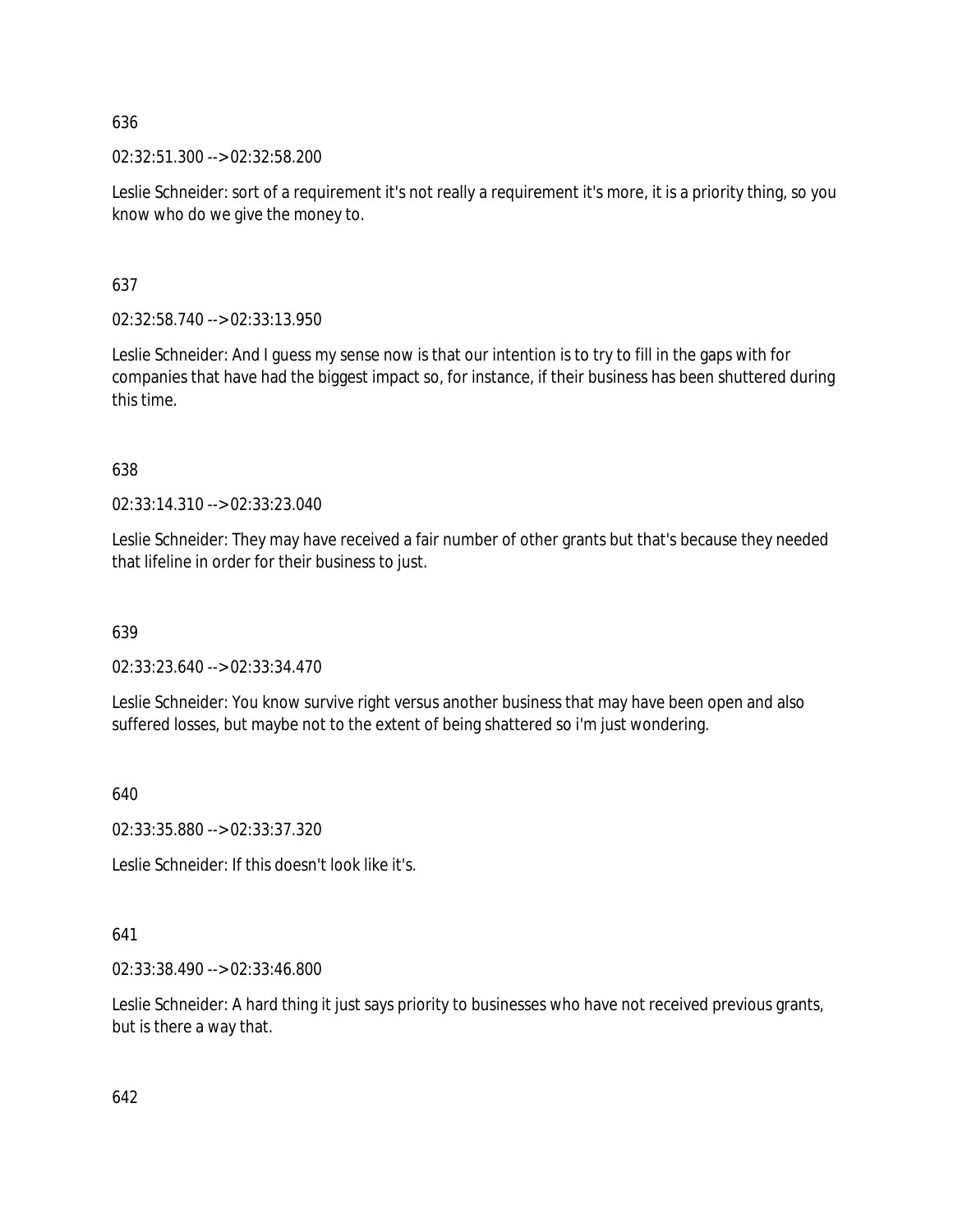02:33:47.910 --> 02:34:06.690

Leslie Schneider: Is there a need for that bullet if we took that bullet out would it then just sort of default to priority goes to the businesses with the greatest need, in other words, businesses that have had the greatest hardship, due to the governor's orders and the pandemic generally.

643

02:34:07.170 --> 02:34:22.560

DeWayne Pitts: yeah We certainly could do that that criteria is largely a requirement that was sort of left over from the port orchard in bremerton criterion which they enacted it and I think the thinking was they wanted to help businesses that really hadn't received any aid up to that point.

644

02:34:24.360 --> 02:34:31.740

DeWayne Pitts: And also keeping in mind that something that was just you know you all may have heard at this point.

645

02:34:32.190 --> 02:34:43.770

DeWayne Pitts: Is that the state is an acting another grant program that's going to be available very soon, to the tune of I think it was 200 and when I wrote it here somewhere in one of my notes 210 million dollars so.

646

02:34:45.480 --> 02:34:51.480

DeWayne Pitts: You know that's certainly something that we don't have to consider I can direct keita to.

647

02:34:52.980 --> 02:34:59.010

DeWayne Pitts: not avail itself of that criteria or just diminish it in terms of its weight happy to do that.

648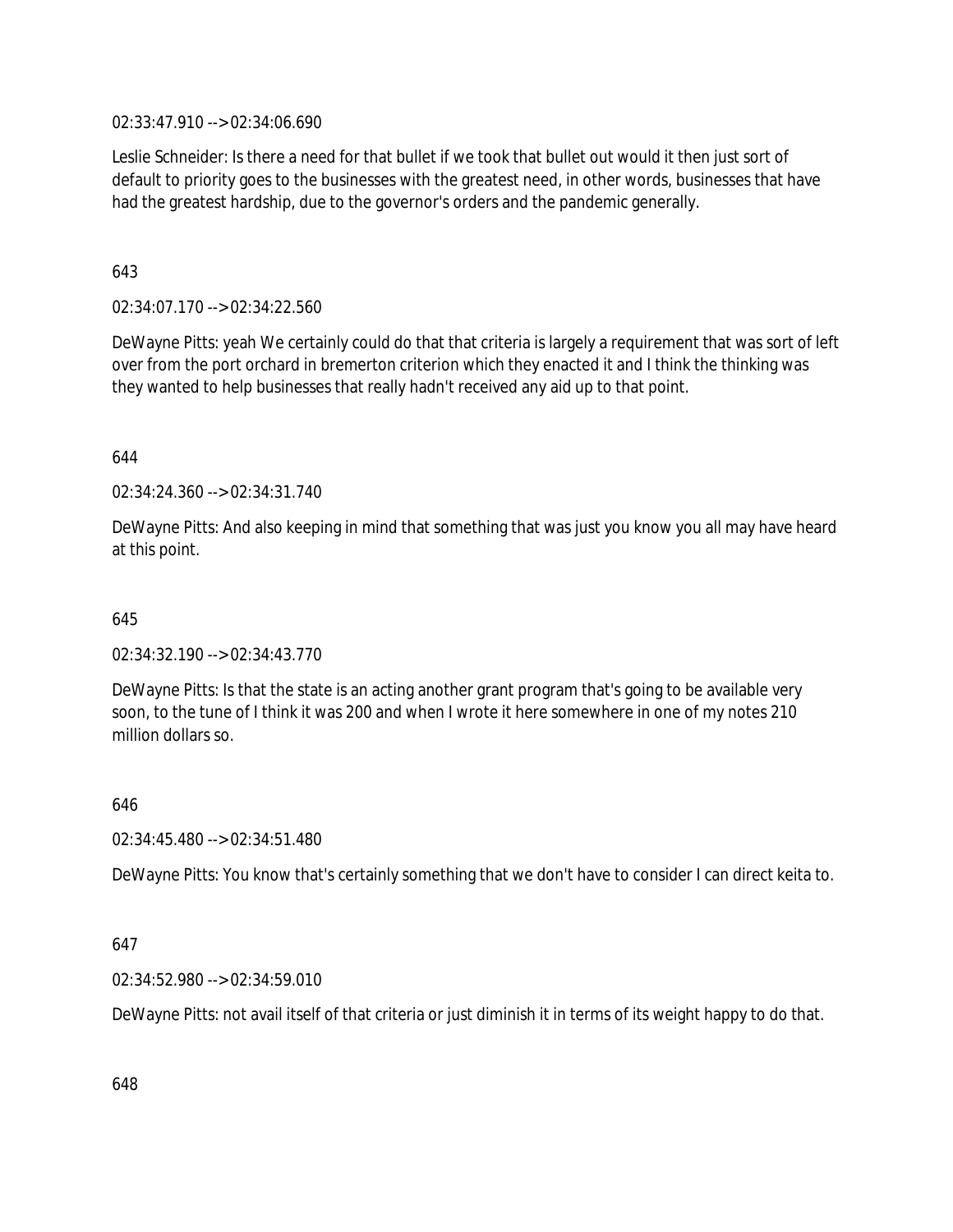02:35:00.630 --> 02:35:10.470

Leslie Schneider: Without that, where do you think we are in terms of priority, you know if we can't find everybody what where do you think we land.

#### 649

02:35:12.450 --> 02:35:24.630

DeWayne Pitts: The criteria I think that's being looked at the most, is in terms of its economic impacts themselves and that's largely measured by the revenue loss, so I want to point out something.

650

02:35:25.320 --> 02:35:36.330

DeWayne Pitts: that's in the slides itself the the revenue loss is is the financial impact to the business, but what we're actually reimbursing for is an expenditure reimbursement.

651

02:35:36.720 --> 02:35:40.470

DeWayne Pitts: So their first going to look at how much did the business suffer.

652

02:35:41.220 --> 02:35:47.040

DeWayne Pitts: During coven and how much is it suffered and if it's you know 80% drop or 90% drop or something like that.

653

02:35:47.310 --> 02:35:54.750

DeWayne Pitts: it's certainly going to have more weight than somebody who had you know, say, a 25% drop, so I think they're going to be looking at it in terms of the magnitude.

654

02:35:54.990 --> 02:36:04.110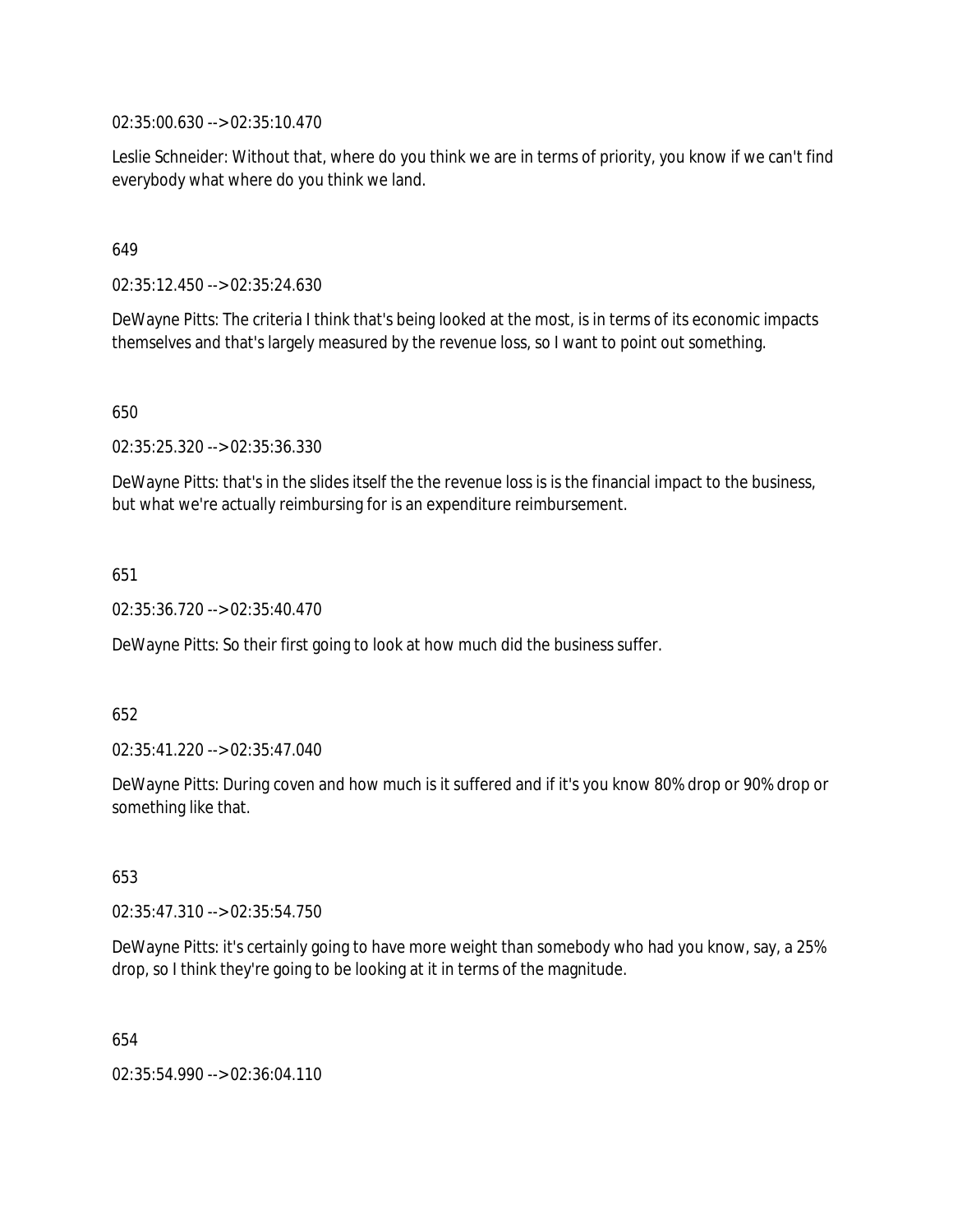DeWayne Pitts: Of the impact of the business they're going to be looking at it in terms of was the business shut down from Kobe did it have an impact, where it was not available.

655

02:36:04.650 --> 02:36:17.010

DeWayne Pitts: To actually run during that timeframe so um they're going to be looking at that and they're going to be looking at it sort of holistically obviously not knowing how many people will apply for this grant.

656

02:36:18.210 --> 02:36:23.010

DeWayne Pitts: You know, we have a minimum threshold of \$5,000 up to a maximum of \$10,000.

657

02:36:23.460 --> 02:36:33.690

DeWayne Pitts: And the idea is we're going to try and give as many businesses as possible at least \$5,000 but, if not enough businesses apply, which is what happened at port orchard and bremerton.

658

02:36:34.050 --> 02:36:41.040

DeWayne Pitts: Then we would up the amount The goal is to only have one funding period, a one you know one.

659

02:36:41.880 --> 02:36:53.700

DeWayne Pitts: open application period and the biggest reason for that is it's a heck of a lot to administer for both keaton us and we don't really want to experience what port orchard in bremerton did, which is have to go out again and do it again.

660

02:36:53.880 --> 02:36:59.250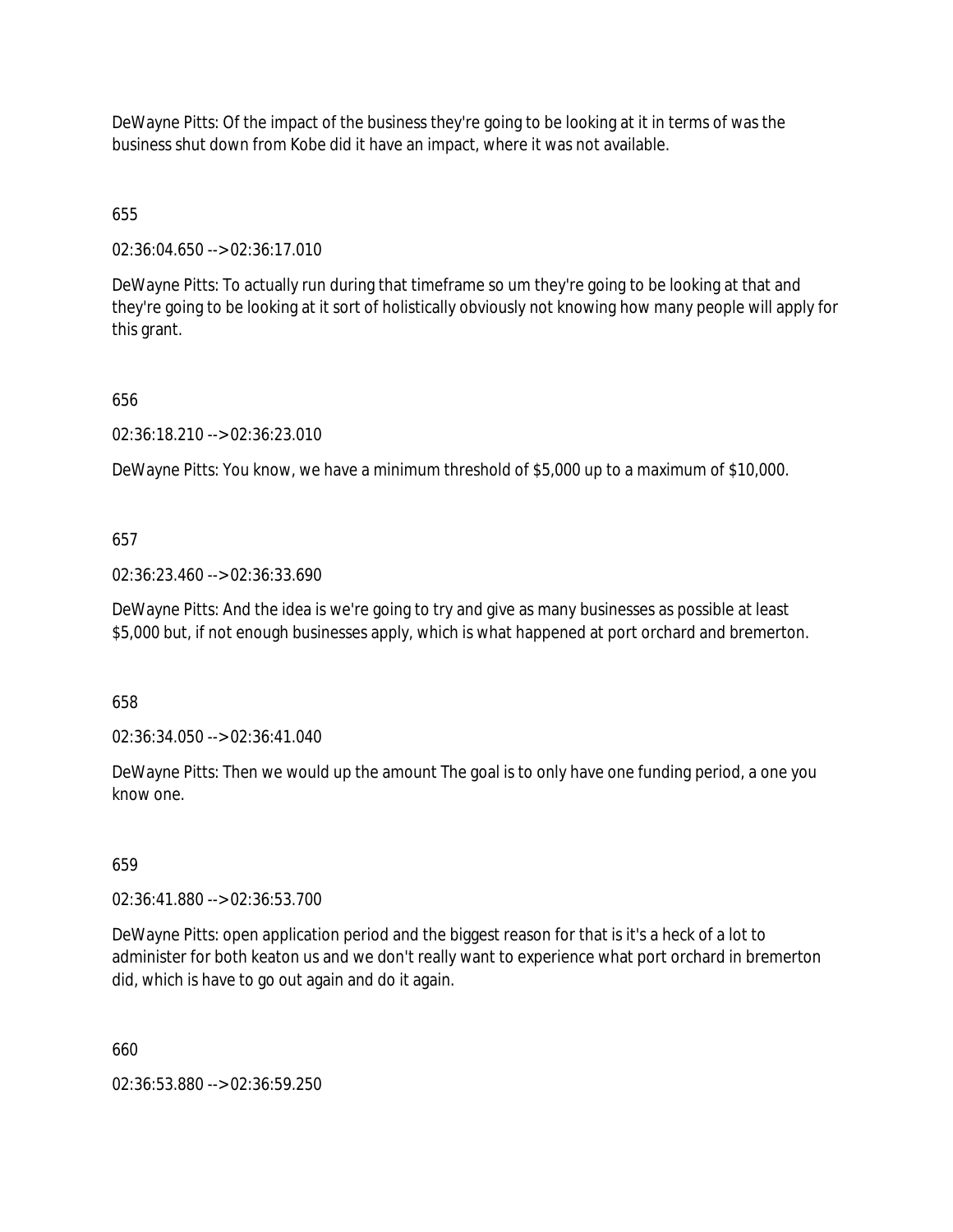DeWayne Pitts: I totally agree, I loosened up the rules, a little bit around what could be eligible as a business expense.

661

02:36:59.790 --> 02:37:04.140

Leslie Schneider: Okay, well, I hate to slow down the process or make anything more complicated so.

662

02:37:06.720 --> 02:37:17.880

Leslie Schneider: You know my sense is that priority to businesses might not make a difference in the end, so I can kind of leave it up to my colleagues to say whether we want to.

663

02:37:18.900 --> 02:37:19.980

Leslie Schneider: Leave that as.

664

02:37:21.600 --> 02:37:28.200

Leslie Schneider: Part of the program or just delete that i'm not looking at it in the code i'm just looking at it on the on the slides.

665

02:37:29.490 --> 02:37:46.260

DeWayne Pitts: yeah something to quick point out is that the application is still sort of in draft form keita and I have been working on that for the last several weeks and, and so what you're really approving is the program itself as and the resolution as well as the budget.

666

02:37:47.280 --> 02:37:48.150

DeWayne Pitts: The budget amendment.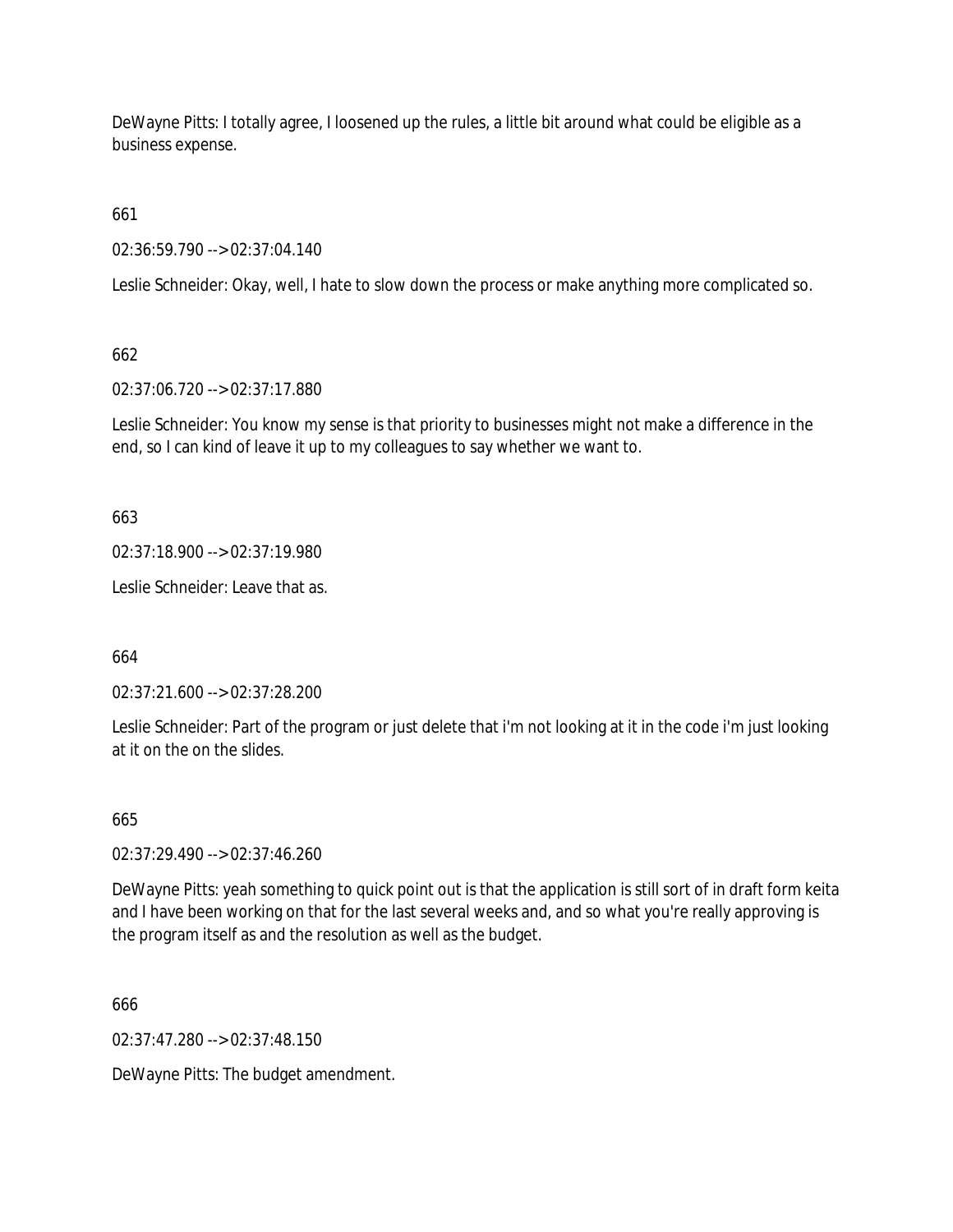02:37:49.260 --> 02:37:59.100

DeWayne Pitts: But the application piece and that's probably where a lot of the questions are going to be generated from we could continue to take tailor that up until the grand portal is open on march 12.

668

02:38:00.180 --> 02:38:10.560

Leslie Schneider: So not not to belabor it, I do think that the the application should consider previous grants that have been received right, I totally agree that grants received should be.

669

02:38:12.420 --> 02:38:23.130

Leslie Schneider: As acknowledged as part of the application and acknowledged as a reduction of the of the damage to that business based on coven so um.

670

02:38:26.340 --> 02:38:30.090

Leslie Schneider: i'm not sure where that where that leaves us entirely so um.

671

02:38:32.970 --> 02:38:42.810

Leslie Schneider: I guess my sense is that we could remove that bullet and we'd be fine, but I just wouldn't want that to mean that we wouldn't also want to consider grants received.

672

02:38:46.410 --> 02:38:53.520

Rasham Nassar: Okay, so it sounds like we have a couple of options, because I heard finance director say that we can still workshop the application.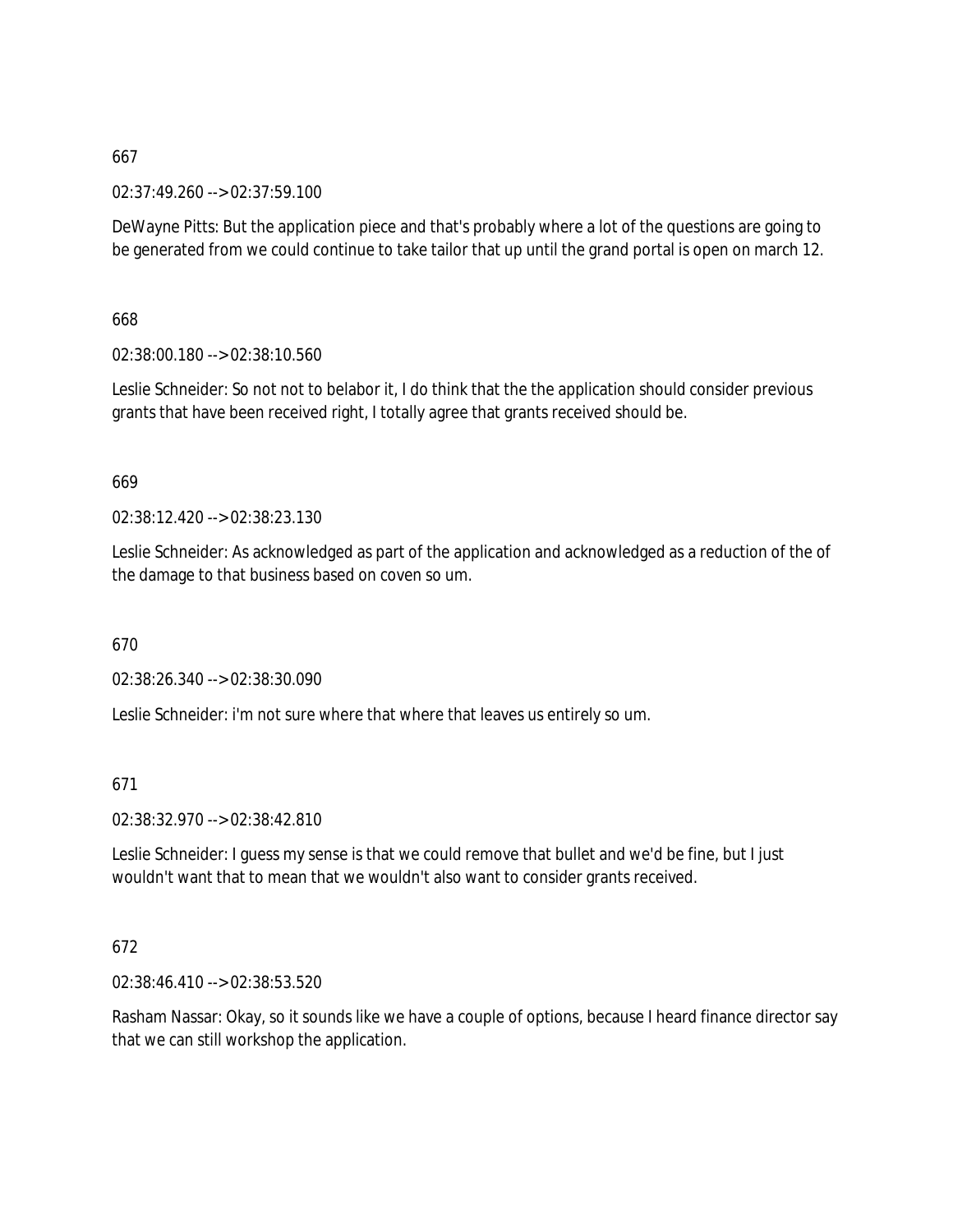02:38:54.210 --> 02:38:59.340

Rasham Nassar: it's not part of what necessarily we're approving tonight or disapproving the funding and the budget amendment.

674

02:39:00.000 --> 02:39:14.760

Rasham Nassar: and approval of the program so we can come back to that point in the future, or you can Council members can we can workshop the the actual language and the proposal tonight I would I would prefer the other approach that we scheduled this.

675

02:39:16.380 --> 02:39:21.690

Rasham Nassar: Because it relates to the application, the changes that customer Center has proposed and that's not relevant to.

676

02:39:22.110 --> 02:39:30.390

Rasham Nassar: necessarily what we're approving and emotion tonight and just in the interest of time and that might give Council members, a little bit more time as well to digest the information and that's a question for the Council.

677

02:39:31.410 --> 02:39:35.190

Rasham Nassar: And we land Marina and Deputy Mayor I topless your next.

678

02:39:36.390 --> 02:39:41.460

Kirsten Hytopoulos: um yeah I just want to say I support removing that slide and thank you for that, with the.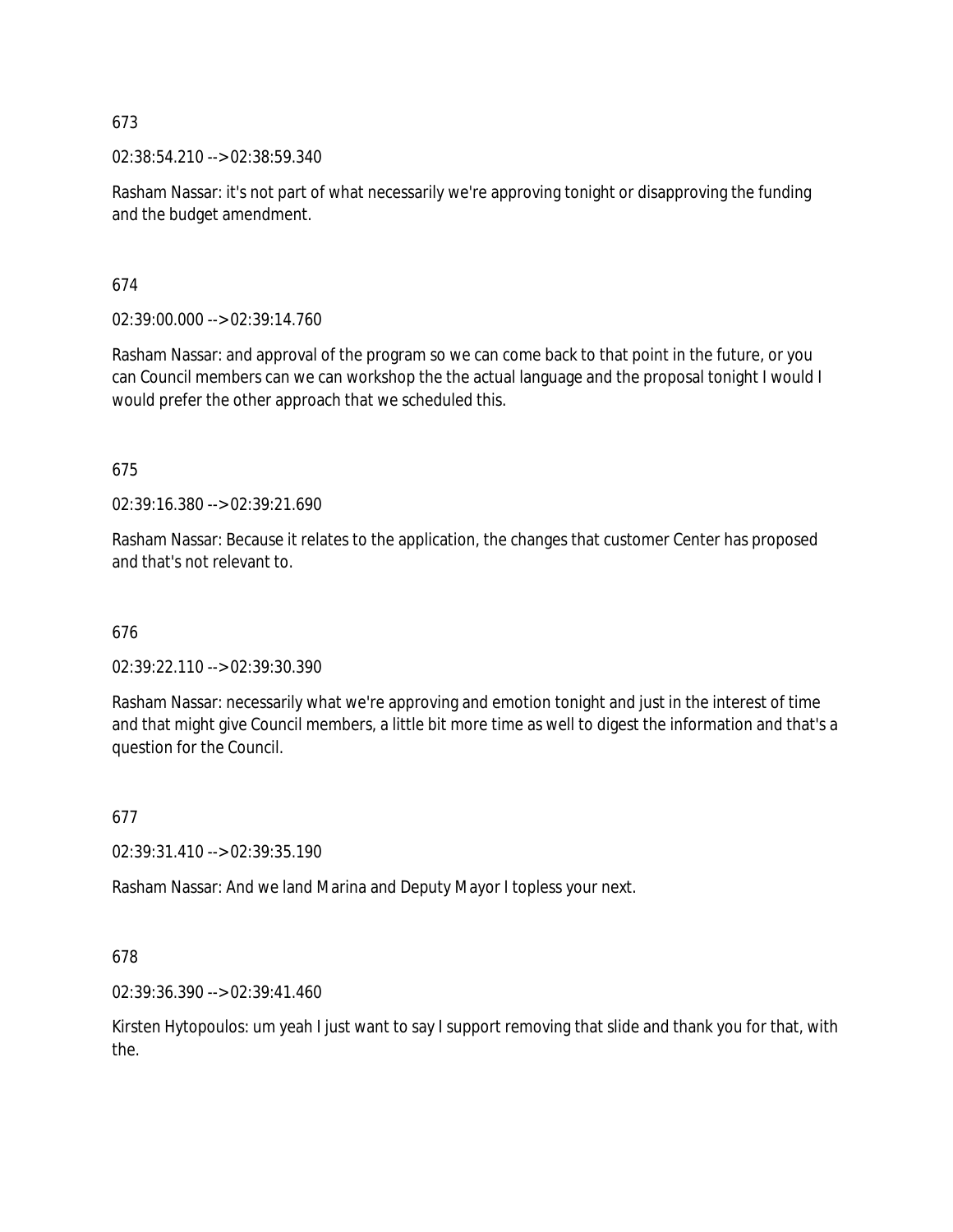02:39:42.030 --> 02:39:48.300

Kirsten Hytopoulos: The aspect raised by the last slide and I I don't think it's that complicated and I don't think we should extend this for another workshop because.

680

02:39:48.660 --> 02:40:00.660

Kirsten Hytopoulos: We need to get this out the door, and so I mean having looked at this, and that was one of my only concerns are hearing from someone the Community who'd had a business that had been truly shattered for most of the.

681

02:40:02.340 --> 02:40:13.800

Kirsten Hytopoulos: The pandemic pointing out that some people with the largest losses have have received other grants, obviously, but they still have huge losses, so I would love for us to agree to remove that and to.

682

02:40:14.820 --> 02:40:21.690

Kirsten Hytopoulos: counselor schneider's concern, if you look at the application it's still asks for a detailing of how much idle alone how much PPP alone.

683

02:40:21.960 --> 02:40:34.470

Kirsten Hytopoulos: it's all in there for for the viewers, to see the math you know, so if somebody saying they they're out \$100,000 and they've received \$100,000 with the grants, I mean they're not they don't have the need, then.

684

02:40:34.920 --> 02:40:46.290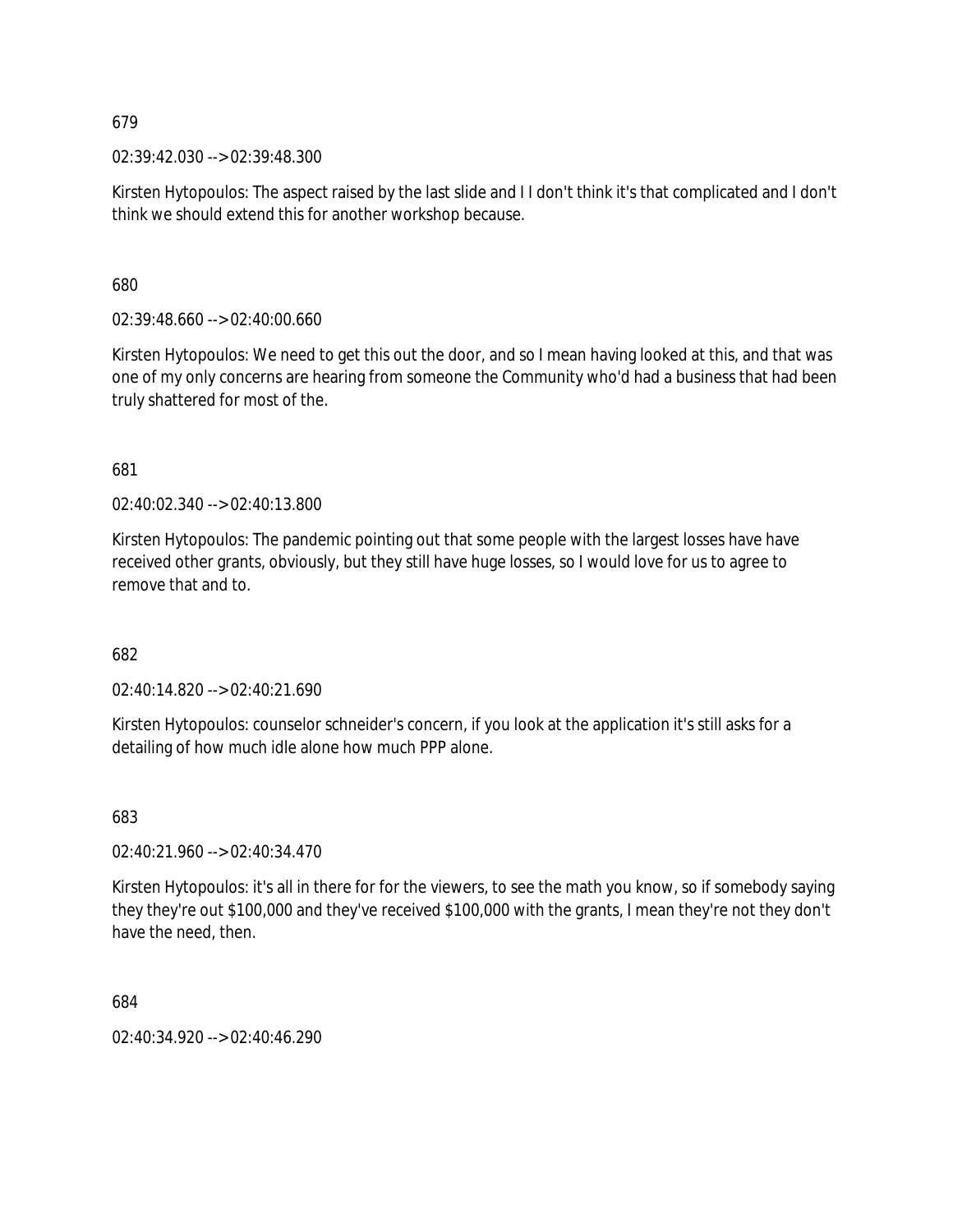Kirsten Hytopoulos: At that point, so I hope we can move forward with that and I thought I had something oh at one more question actually for doing, which is just a related question and you may not know the answer and I don't know if the.

685

02:40:47.310 --> 02:40:56.880

Kirsten Hytopoulos: Interim city manager does fit how much do we have left after this in our you know set aside from the general fund That was our offset.

686

02:40:58.650 --> 02:41:01.770

Kirsten Hytopoulos: If anyone knows it was our cares offset.

687

02:41:03.540 --> 02:41:04.230

Kirsten Hytopoulos: Does anyone know.

688

02:41:05.190 --> 02:41:15.600

Ellen Schroer: Think, the numbers that we looked at in September we're around \$360,000 of which we're currently targeting 205 or 210, including the administration.

689

02:41:16.290 --> 02:41:24.870

Ellen Schroer: duane and I have been in conversation about that memo we haven't sent it to you, yet, and so that is a that's still a to do item on our side, but I think that we're.

690

02:41:25.290 --> 02:41:33.180

Ellen Schroer: we're Certainly, we will certainly still have some balance between the amount that we had discussed and the the total spend okay.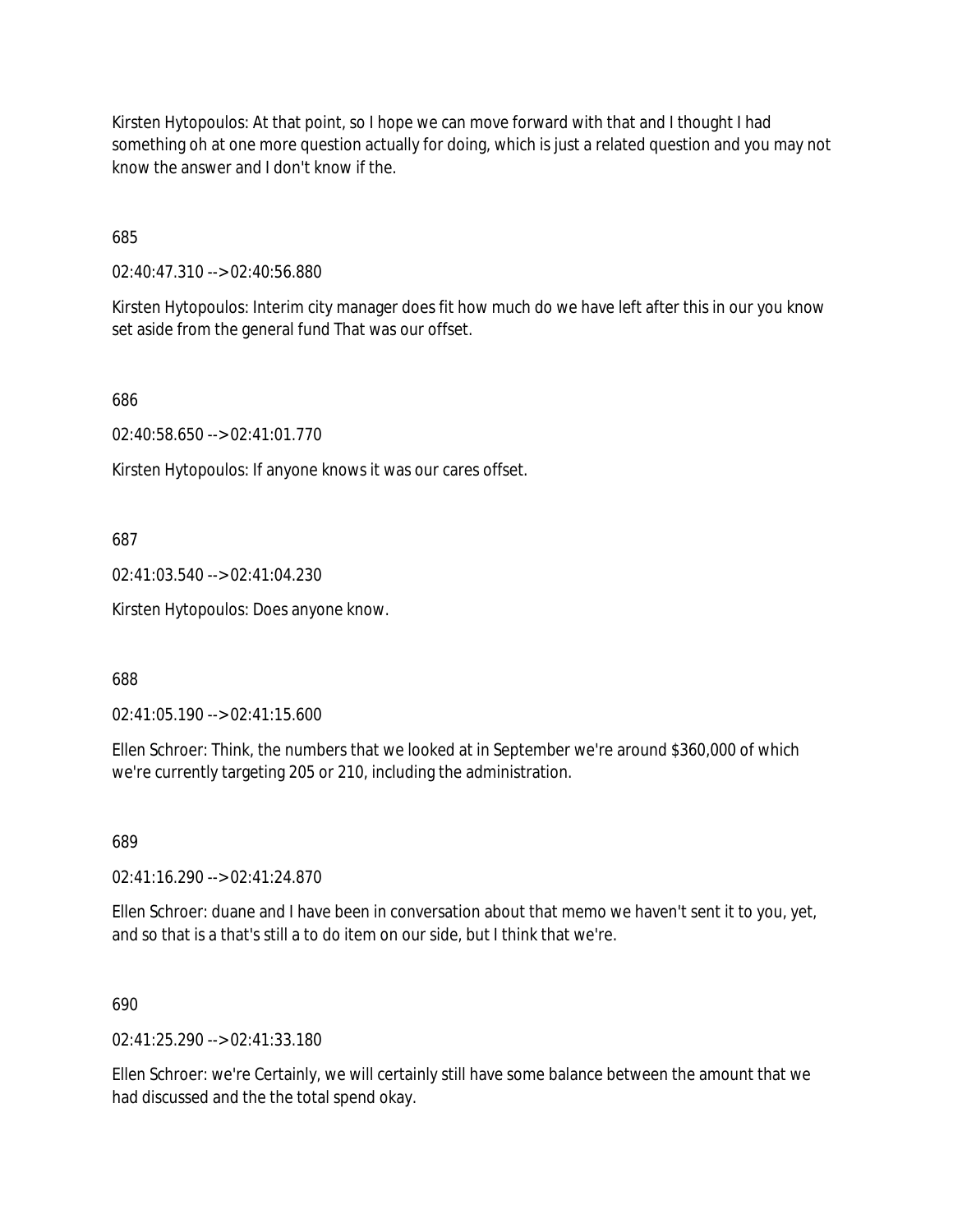02:41:33.210 --> 02:41:34.410

Kirsten Hytopoulos: And that was for both of our.

## 692

02:41:35.820 --> 02:41:37.080

Kirsten Hytopoulos: influxes that we received.

693

02:41:37.470 --> 02:41:38.850

Kirsten Hytopoulos: that's correct Thank you.

694

02:41:40.380 --> 02:41:41.520

Rasham Nassar: councilmember needs yeah.

#### 695

02:41:41.610 --> 02:41:50.280

Joe Deets: I take you there yeah hi duane good to see you, and you know i'm going to ask you a question that you and I talked about today, so you answered, but I want to give it to the benefit of.

696

02:41:51.030 --> 02:42:09.510

Joe Deets: My colleagues in the audience the like you mentioned the governor insulate you signed house bill 1368 which allocated 240 million from their states general fund for additional grants to small businesses, now I don't know what the time PayPal of that is but and I don't know whether.

697

02:42:10.950 --> 02:42:13.860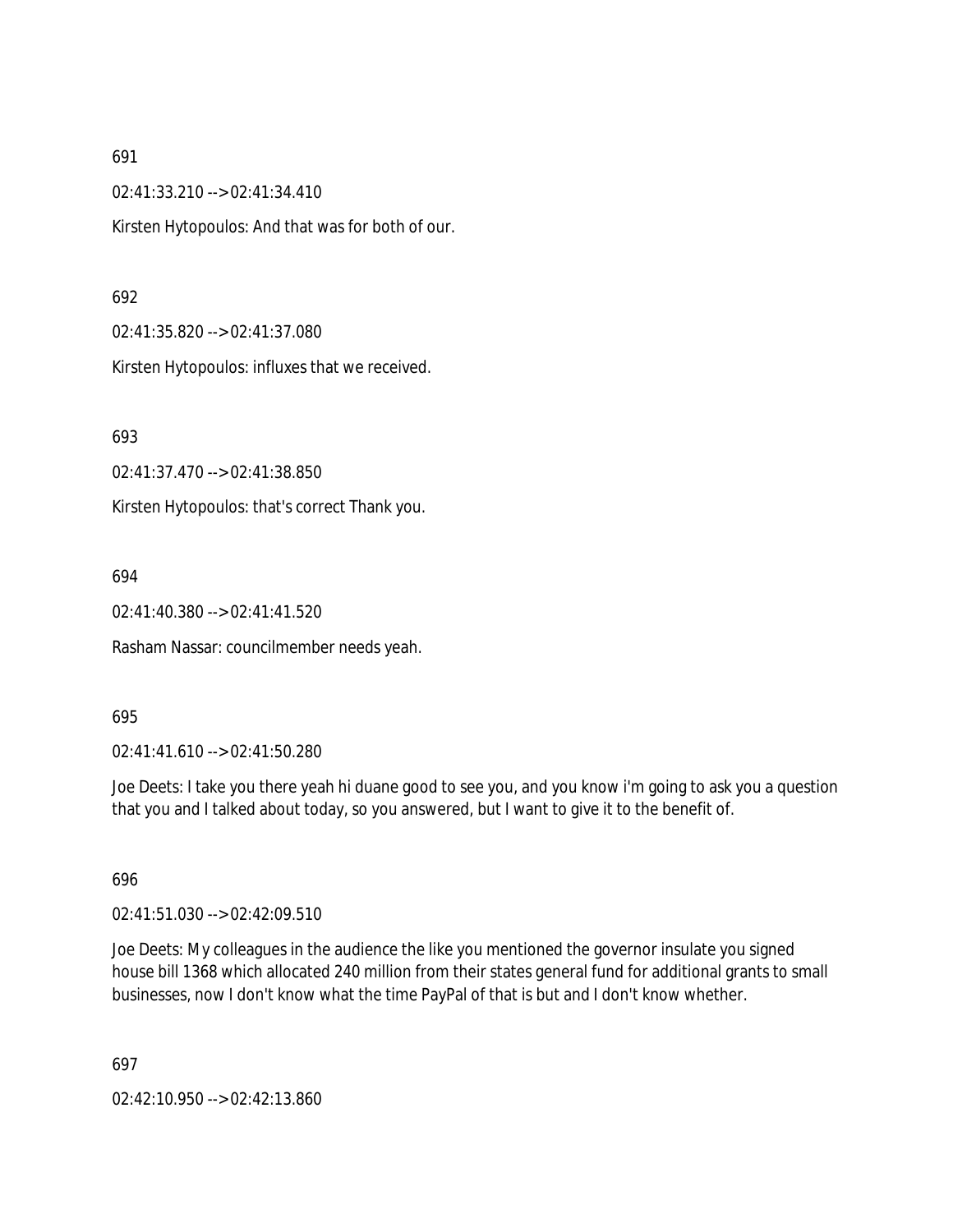Joe Deets: akita is going to be part of that administration.

## 698

02:42:14.940 --> 02:42:24.870

Joe Deets: capacity that details not i'm not aware of that i'm not sure if anyone is at this moment, but my question to you is, if that is the case key design we get super super busy.

## 699

02:42:25.470 --> 02:42:40.020

Joe Deets: With their allocation, and so I just want to ask that, as far as a capacity issue, we want to get our program out the door quickly, and I hope that we will not be slowed up in any way.

700

 $02.42.40620 - 5.02.42.55230$ 

Joe Deets: Through you know it's great getting more grant money for you know from the state don't get me wrong and hopefully we'll get more from the feds, but I want this program to be front and Center in key just priority, so if you could answer that for me right answer for everybody.

701

02:42:55.860 --> 02:43:05.220

DeWayne Pitts: I can, indeed, so I did communicate with Joe morrison the Executive Director of keita as late as Friday afternoon and what he said is.

## 702

02:43:05.790 --> 02:43:12.060

DeWayne Pitts: He was definitely aware of the State program and, in fact, they are going to have some involvement with administering some of those grants.

703

02:43:12.450 --> 02:43:24.990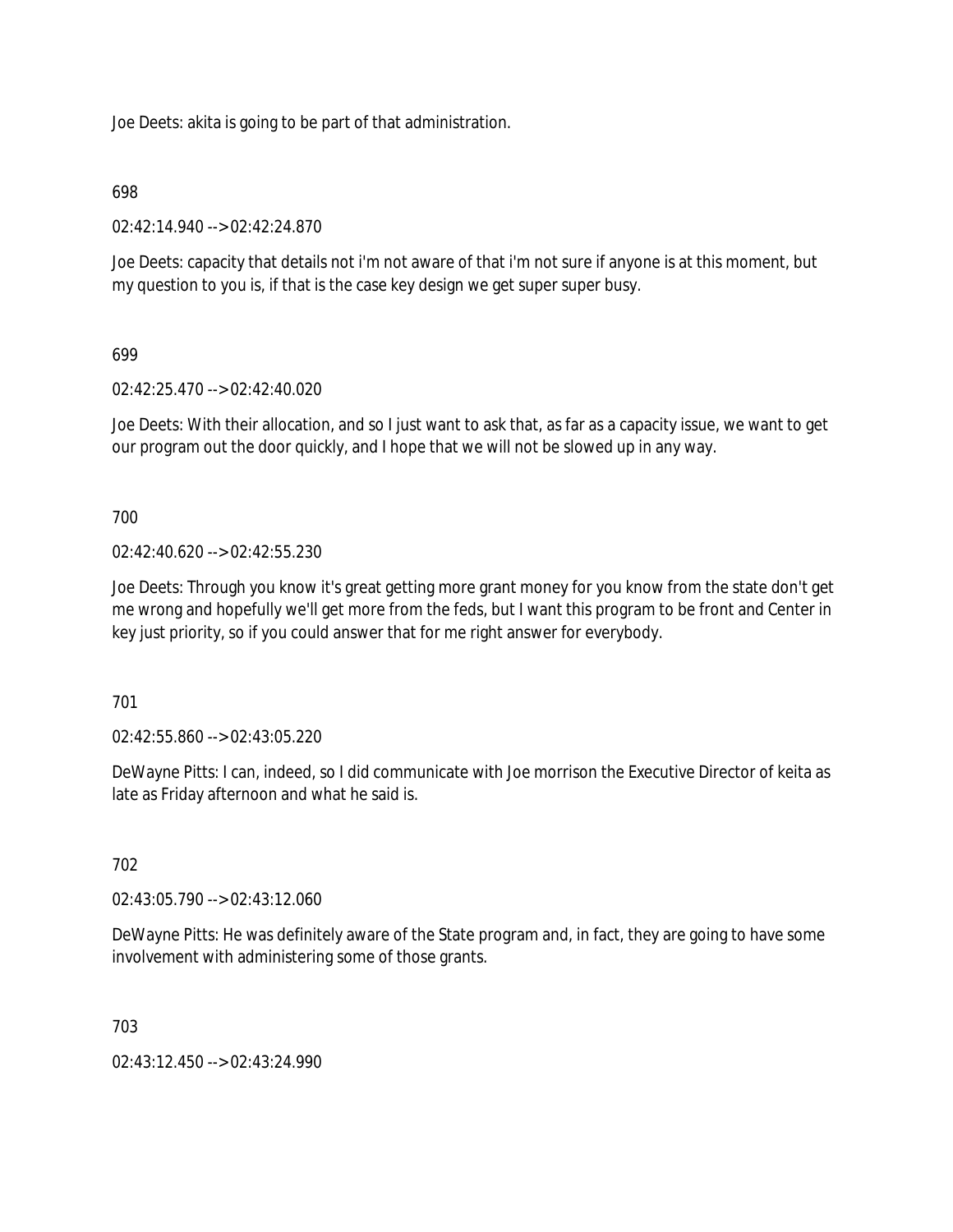DeWayne Pitts: And one of the reasons why he suggested the timeline for the portal, as he did, is he believes that the portable portal from the state side for their grants is going to be opening very late March.

704

02:43:25.380 --> 02:43:31.680

DeWayne Pitts: And this ought to provide us the opportunity because they're going to have their portal open for I don't know how long probably a month or so.

705

02:43:32.070 --> 02:43:40.830

DeWayne Pitts: And, by the time they finish it's going to be willing to April may before they're able to actually participate in, you know doing their part in the grant so.

706

02:43:41.220 --> 02:43:59.670

DeWayne Pitts: The idea is for us to get that in there from March 12 through the 28th for people who are listening that's when the portal will be open from Canada, and they would turn the suggested recommendations on their grants back to us in April, and then we would make the final decisions in April.

707

02:44:00.810 --> 02:44:03.090

DeWayne Pitts: So what katie is going to do for us is there they're going to.

708

02:44:04.200 --> 02:44:16.890

DeWayne Pitts: review all of the grant applications screen them and make recommendations, based on their experience and what they're seeing to us, and then the city, will have the ultimate authority in determining you know the grants that are given.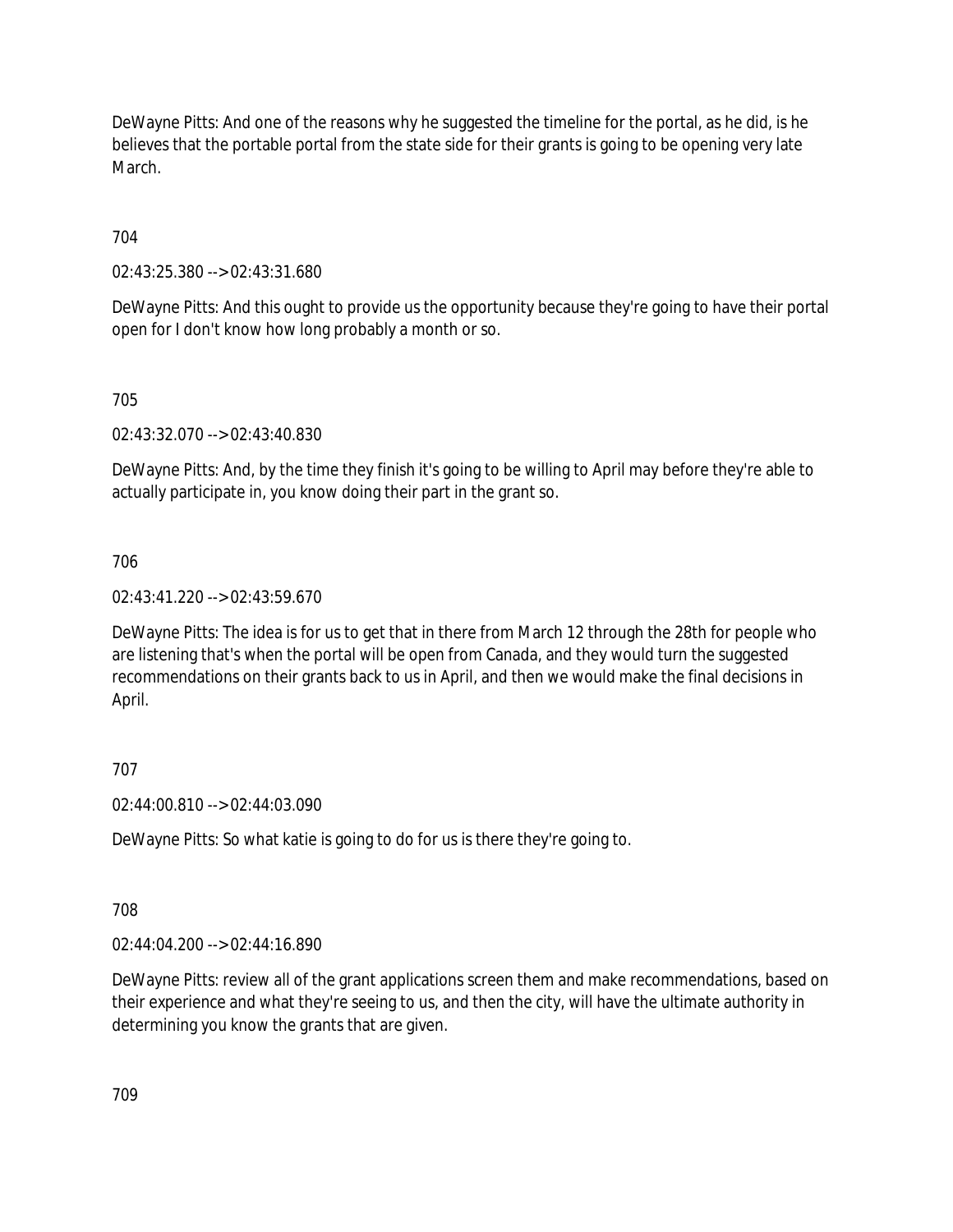02:44:20.160 --> 02:44:29.250

Rasham Nassar: The answer your question customer needs okay great so i'm going to turn over to the city attorney now and ask a quick question, I think you heard Councils discussion and interest in.

710

02:44:29.790 --> 02:44:38.040

Rasham Nassar: Removing some language that appears in finance directors proposal, do we need to amend the motion on the floor to effect, to make that.

711

02:44:39.540 --> 02:44:46.680

Rasham Nassar: Change consistent with the What was it an emotion, or can we tackle that as a separate motion.

712

02:44:47.880 --> 02:44:49.860

Rasham Nassar: Does the motion implicate that or not.

713

02:44:50.640 --> 02:44:55.170

Joe Levan: It doesn't really I was looking at that, so I think it'd be more clear to have it as a separate motion.

714

02:44:55.530 --> 02:44:58.980

Rasham Nassar: Great Okay, so we have motion one was put on the on the floor.

715

02:44:59.580 --> 02:45:11.820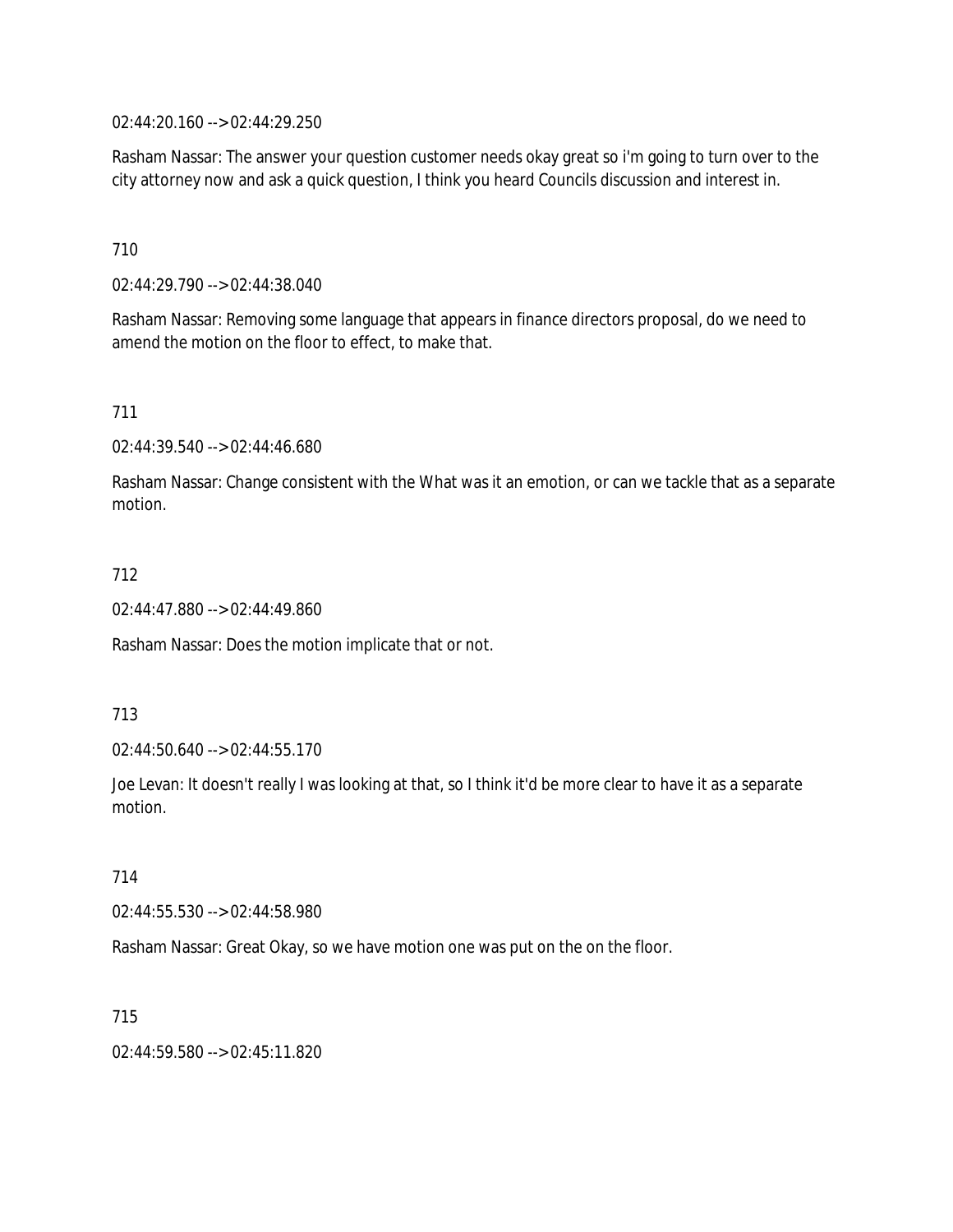Rasham Nassar: But councilmember dates, we will now unless there's any further debate on that motion that's the first motion in the packet, we will not vote on that motion and city clerk and members of the public that was motion one, as it appears in the packet.

716

02:45:13.410 --> 02:45:14.880

Rasham Nassar: All those in favor please say Aye.

717

02:45:16.080 --> 02:45:16.350 Rasham Nassar: Aye.

718

02:45:18.510 --> 02:45:19.200

Rasham Nassar: Any post.

719

02:45:20.880 --> 02:45:24.450

Rasham Nassar: That motion passes unanimously councilmember deets.

720

02:45:25.530 --> 02:45:29.670

Rasham Nassar: Would you like to just keep running down the list and then we'll send it back because.

## 721

02:45:30.030 --> 02:45:32.340

Joe Deets: All of them and then we'll go back to that one that.

722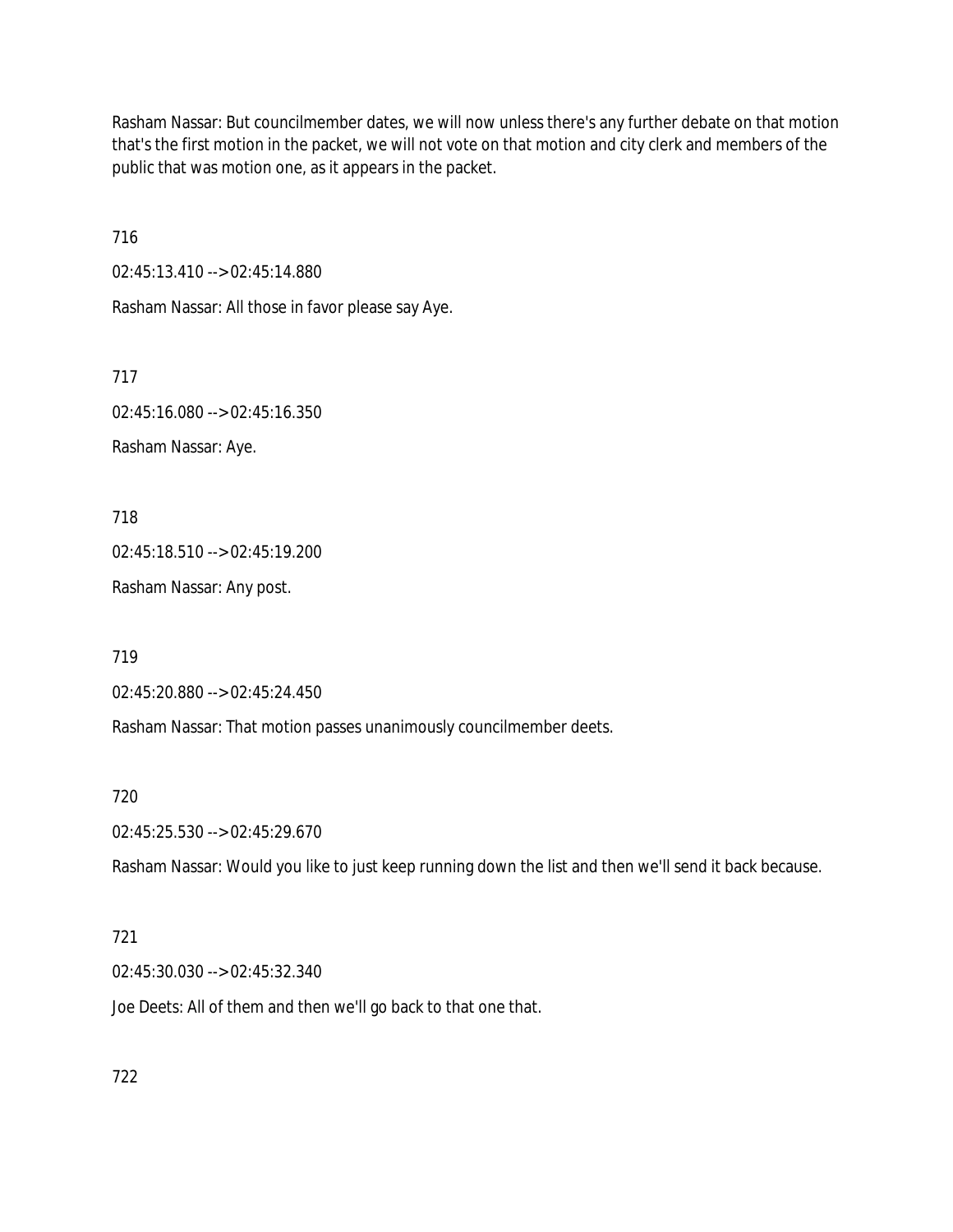02:45:32.400 --> 02:45:35.310

Joe Deets: We just discussed because I don't have language.

723

02:45:36.360 --> 02:45:45.390

Joe Deets: Okay, so motion opportunity I moved to approve an agreement to in substantially the form as included in this agenda item between the city and kip SAP.

724

02:45:45.630 --> 02:45:54.150

Joe Deets: Economic development alliance and the amount of \$5,000 to administer the program and to authorize and associated budget amendment in the same amount.

#### 725

02:45:56.370 --> 02:45:59.970

Rasham Nassar: councilmember snyder second that motion is there any further debate on that motion.

726

02:46:01.830 --> 02:46:03.180

Rasham Nassar: All those in favor please say Aye.

727

02:46:04.260 --> 02:46:08.400

Rasham Nassar: Any opposed that motion passes unanimously councilmember deeds.

#### 728

02:46:08.700 --> 02:46:17.550

Joe Deets: Thank you motion number three I moved to approve an additional \$5,000 budget adjustment for outdoor venue purchases.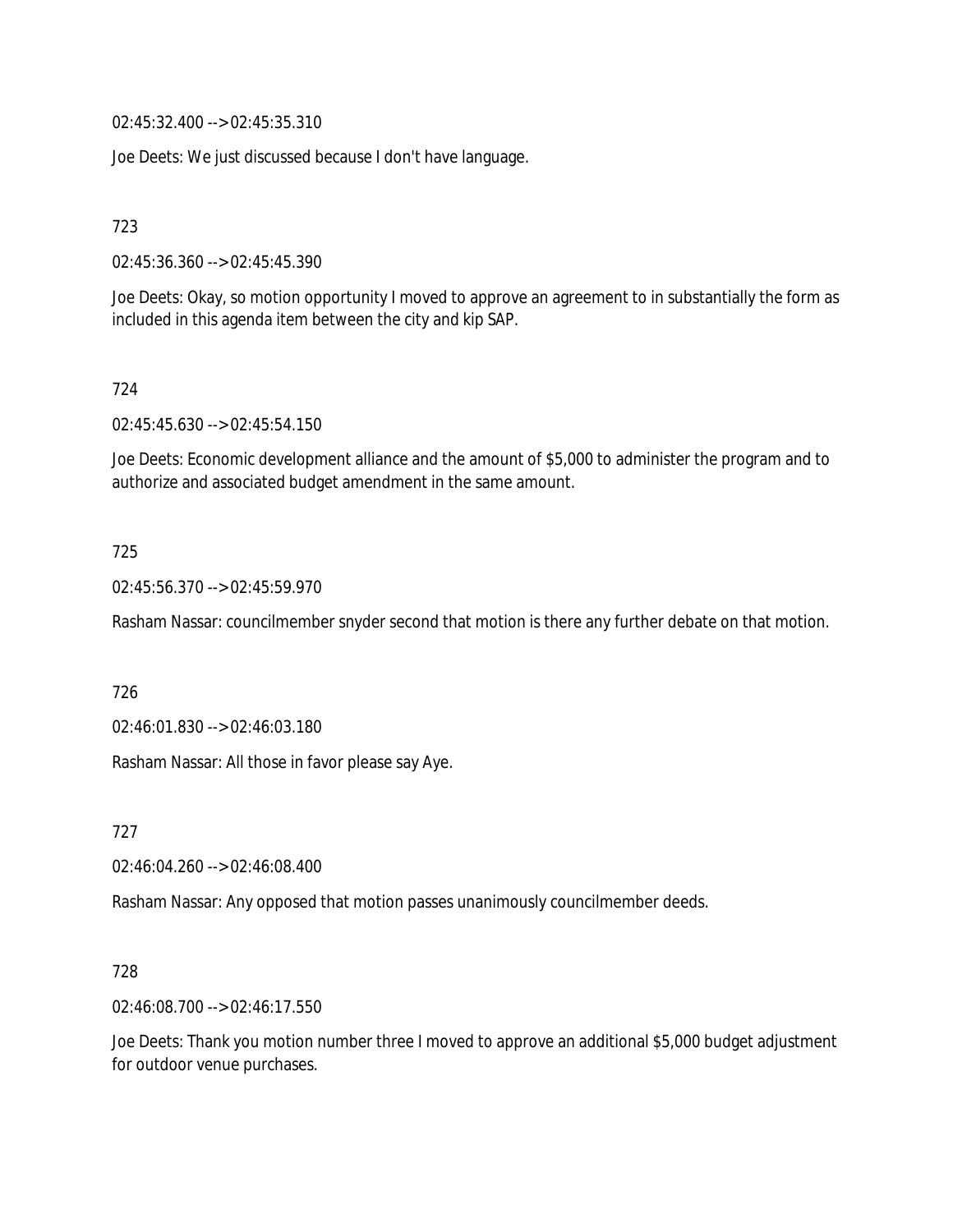02:46:19.170 --> 02:46:22.500

Rasham Nassar: Council member snyder seconds that motion is there any debate on that motion.

730

02:46:23.970 --> 02:46:25.320

Rasham Nassar: All those in favor please say Aye.

731

02:46:27.360 --> 02:46:30.990

Rasham Nassar: Any opposed that motion also carries unanimously.

## 732

02:46:32.250 --> 02:46:43.680

Rasham Nassar: Council member snyder or Deputy Mayor hi topless i'm going to turn look for either one of you to stay in the form of emotion, the request you had to remove that specific language from finance directors proposal.

733

02:46:45.030 --> 02:46:45.750

Rasham Nassar: councilmember Schneider.

734

02:46:46.350 --> 02:47:02.880

Leslie Schneider: i'm happy to give that a shot, I move that we remove the bullet point under requirements, the final bullet point under requirements that states priority to businesses who have not received previous grants from other programs.

735

02:47:05.370 --> 02:47:12.210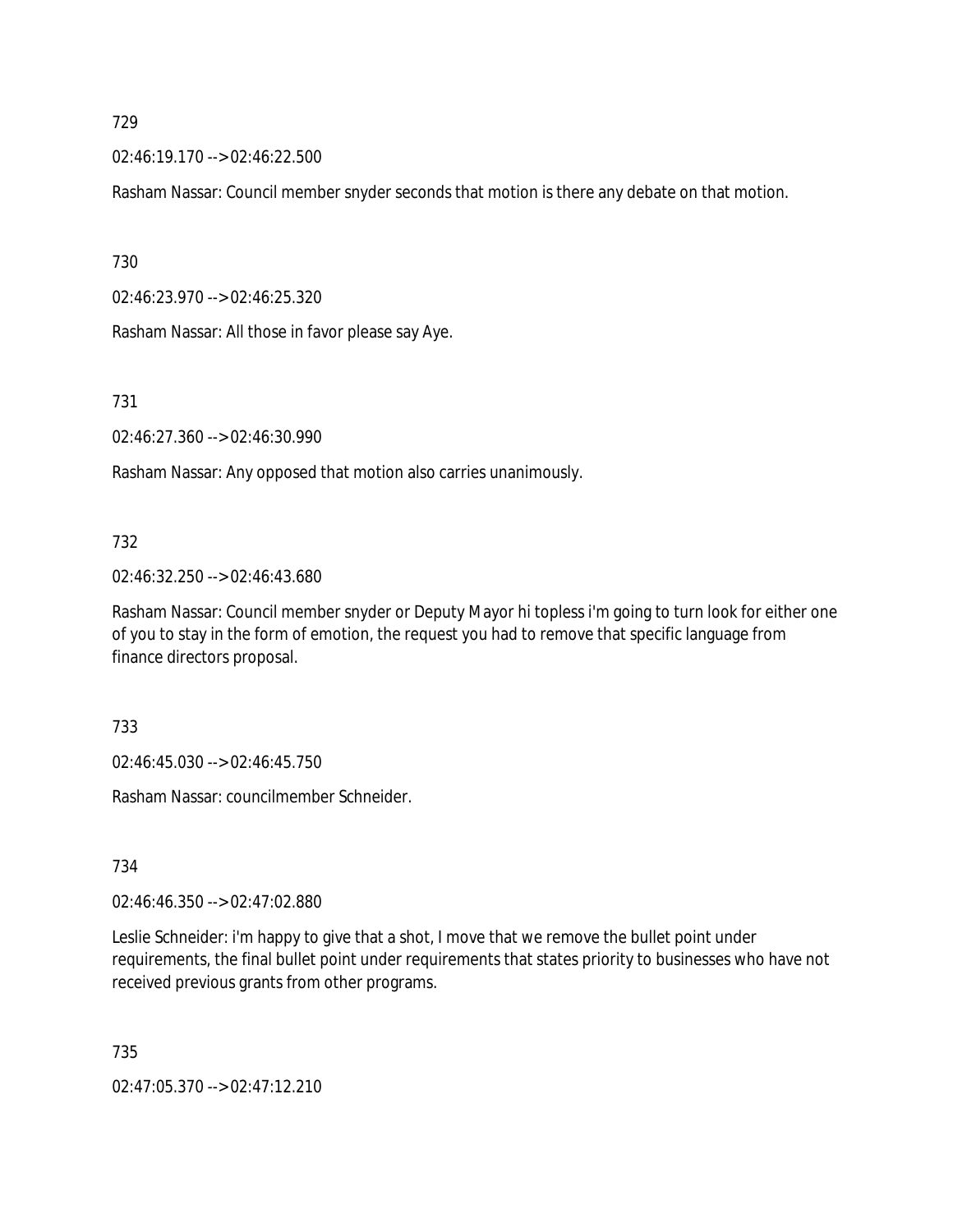Rasham Nassar: Is there a second for that motion councilmember deep second stop motion is there any debate on that motion.

736

02:47:14.520 --> 02:47:24.210

Rasham Nassar: All those in favor please say Aye Aye any opposed that motion also carries unanimously, thank you very much, finance director.

737

02:47:25.260 --> 02:47:25.860 DeWayne Pitts: for having me.

738

02:47:26.070 --> 02:47:26.730

DeWayne Pitts: I appreciate it.

739

02:47:28.380 --> 02:47:41.730

Rasham Nassar: Okay, Council, we are now moving on in our agenda to unfinished business item 10 be appointment to race equity advisory committee or Council member that would like to volunteer to put the motion on the floor councilmember fan Gary Johnson.

740

02:47:43.080 --> 02:47:54.420

Brenda Fantroy-Johnson: I moved to confirm the mayor's appointment of deanna Martinez to serve on the race equity advisory committee to position one to fill the term which ends in June 2023.

741

 $02.47.58.860 -> 02.47.59.460$ 

Rasham Nassar: For that motion.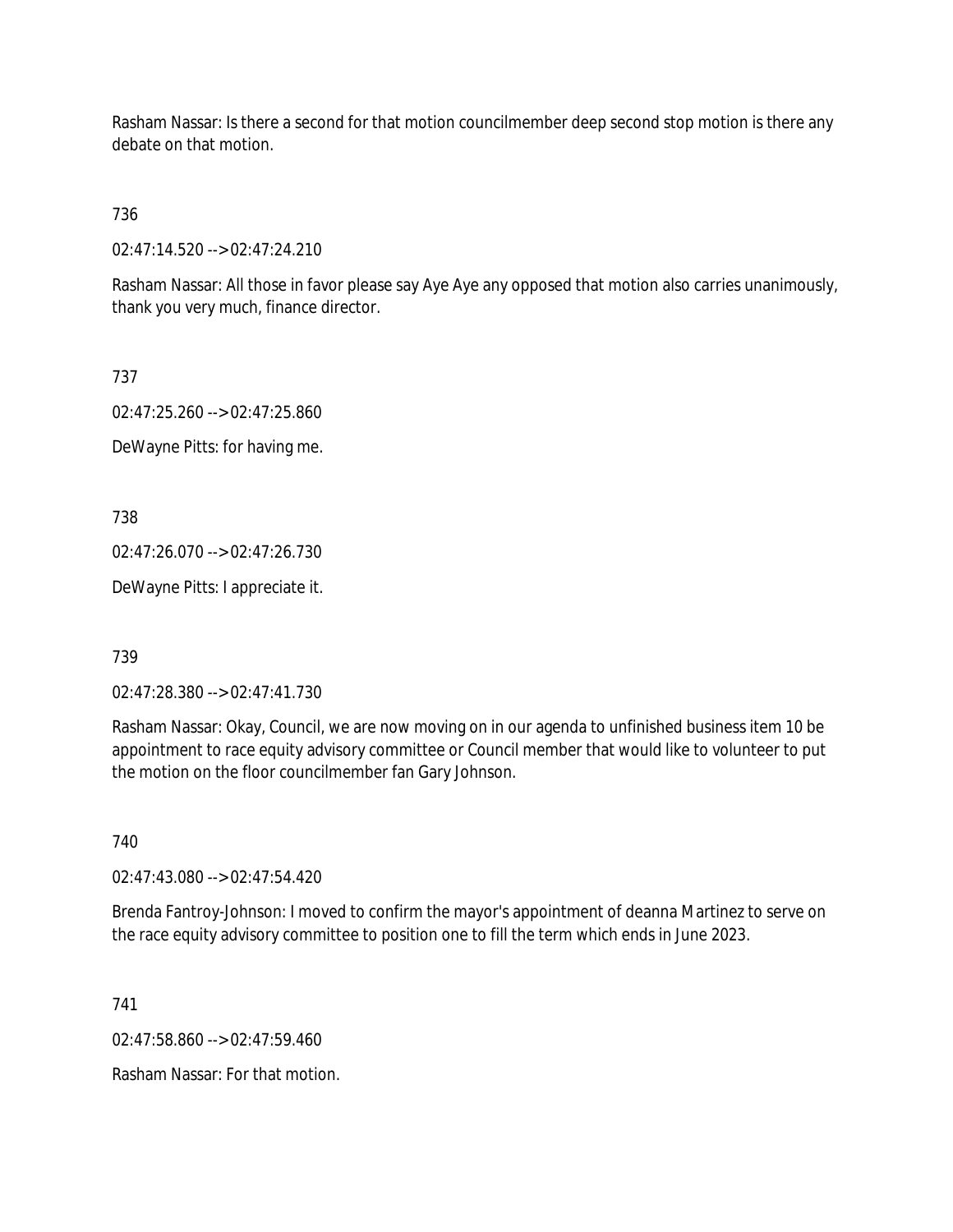02:48:00.570 --> 02:48:03.900

Rasham Nassar: councilmember car seconds that motion serene debate on that motion.

743

02:48:06.120 --> 02:48:07.380

Rasham Nassar: In America topless.

744

02:48:07.530 --> 02:48:17.100

Kirsten Hytopoulos: it's that debate, I just have a process question which i'm just curious I thought, these usually come on as a look, as a first touch and then just and then go on the consent agenda.

#### 745

02:48:17.790 --> 02:48:24.840

Kirsten Hytopoulos: Is that not the case and I don't have a huge harper and about it, but again looking for like how we move these along consistently I may just be wrong.

746

02:48:28.320 --> 02:48:29.430

Ellen Schroer: it's been done both ways.

747

02:48:30.960 --> 02:48:32.610

Kirsten Hytopoulos: Okay, all right thanks.

748

02:48:35.790 --> 02:48:36.690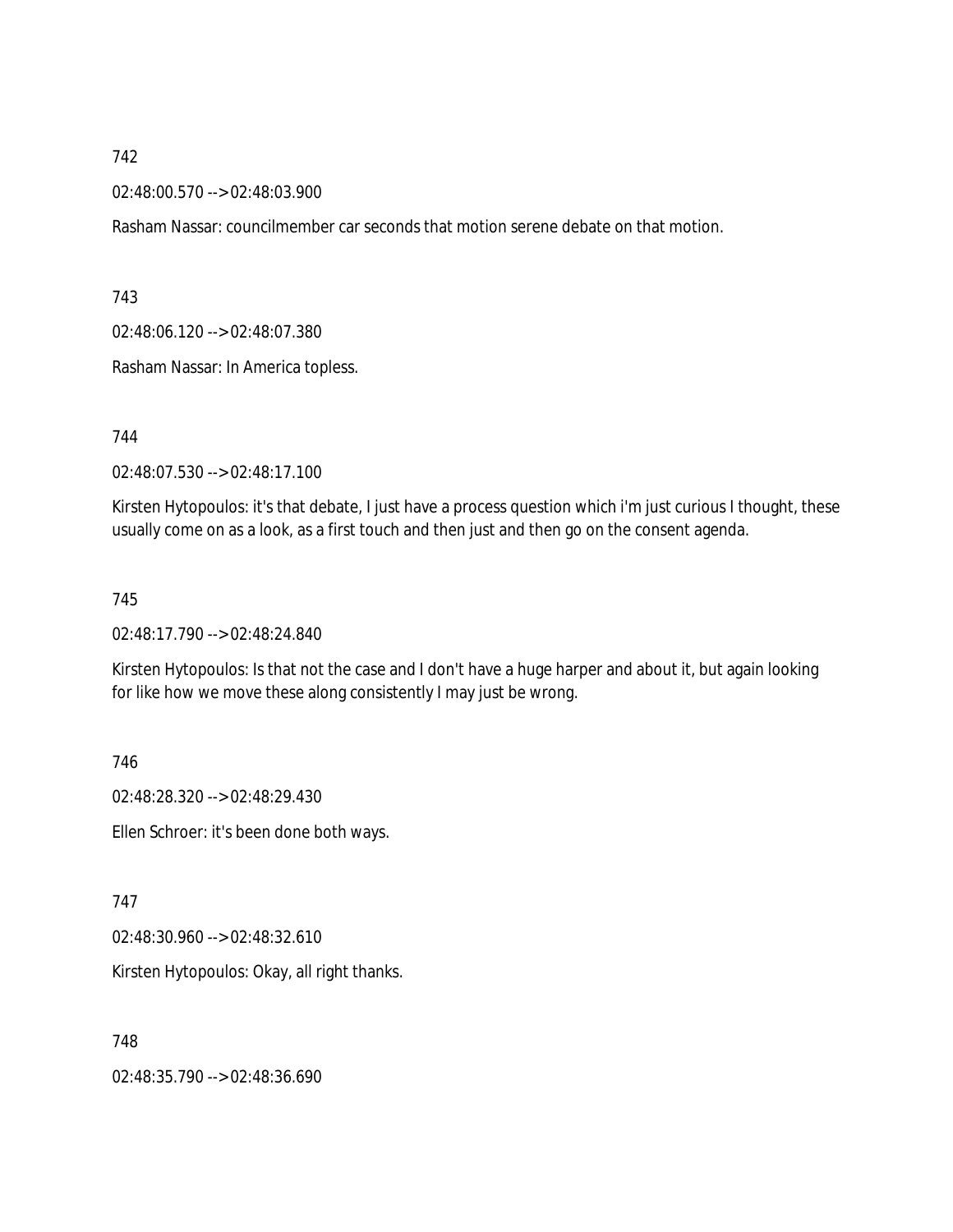Rasham Nassar: councilmember deeds.

749

02:48:36.900 --> 02:48:40.920

Joe Deets: yeah Thank you Mary yeah I just have a question for someone.

750

02:48:42.000 --> 02:48:56.190

Joe Deets: To to answer, hopefully, one of us, I looked at the application and there wasn't a whole lot of information, so this might be a nice opportunity to anyone who knows deanna Martinez, to tell us a little bit of butter.

751

02:49:02.040 --> 02:49:21.390

Brenda Fantroy-Johnson: I think there's a lot of people in the Community that know deanna she's been working with the race group, and she also was a person who came to plenty of reacts earlier meetings so there's a lot of activities that happen outside of counsel that we know deanna from so release I do.

752

02:49:23.700 --> 02:49:25.200

Brenda Fantroy-Johnson: Think she's gonna be a great addition.

753

02:49:29.670 --> 02:49:30.600

Rasham Nassar: Any further discussion.

754

02:49:32.040 --> 02:49:36.030

Rasham Nassar: Okay there's a motion on the floor and it's been second in all those in favor please say Aye.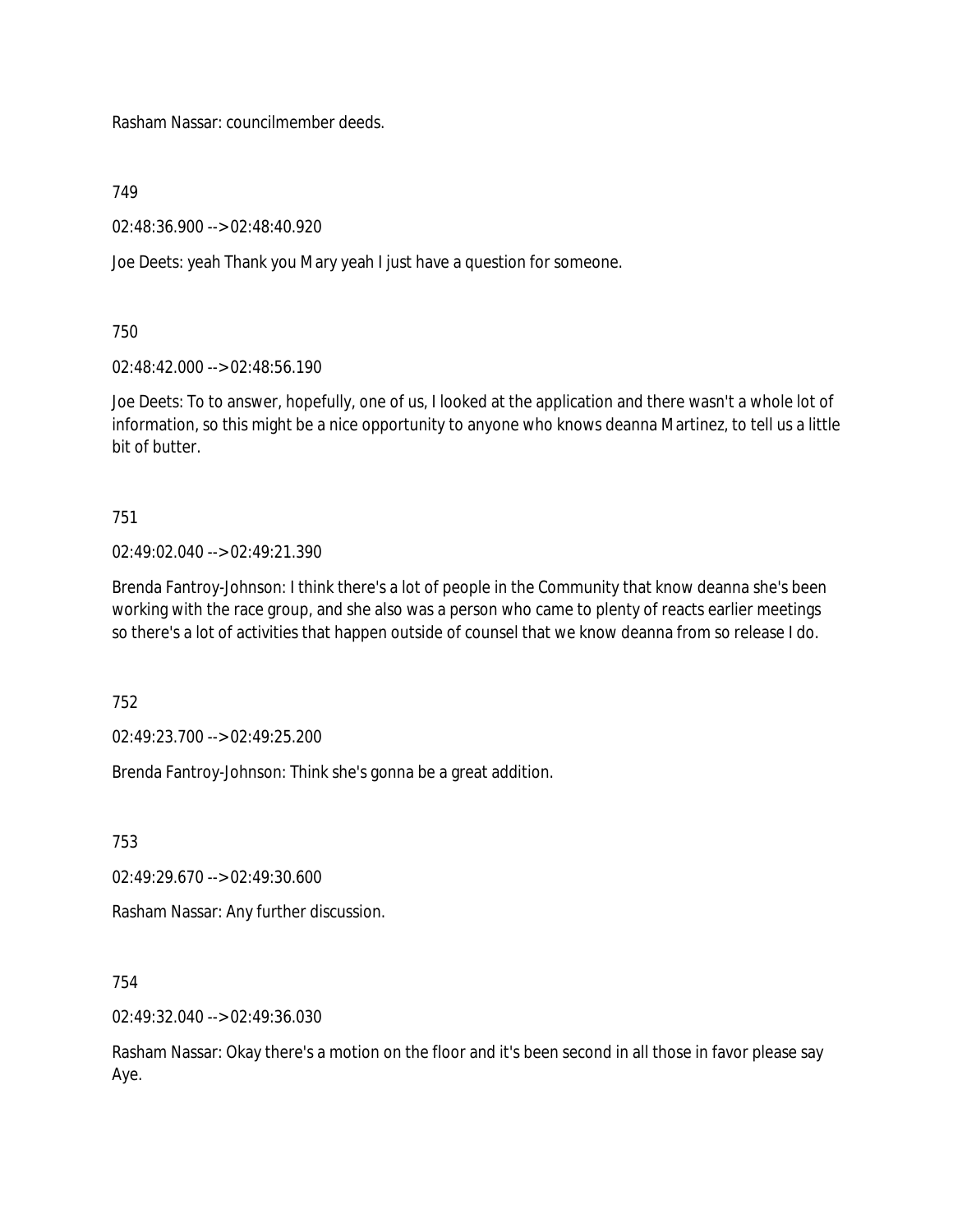02:49:37.560 --> 02:49:38.280

Rasham Nassar: Any opposed.

756

02:49:39.630 --> 02:49:41.490

Rasham Nassar: That motion passes unanimously.

757

02:49:42.570 --> 02:49:53.580

Rasham Nassar: Thank you counsel, we are now moving on in our agenda item 11 new business I am 11 a race equity welcoming sign approval and budget amendment Council there's emotion in the packet.

758

02:49:55.740 --> 02:49:57.060

Rasham Nassar: councilmember Andrew Johnson.

759

02:49:58.020 --> 02:50:04.320

Brenda Fantroy-Johnson: I moved to forward for approval, with the march 9 2021 consent agenda.

760

02:50:04.740 --> 02:50:15.300

Brenda Fantroy-Johnson: The implementation of the race equity welcome inside project and substantial conformance with the February 23 2021 staff presentation to the city council.

761

02:50:15.690 --> 02:50:26.730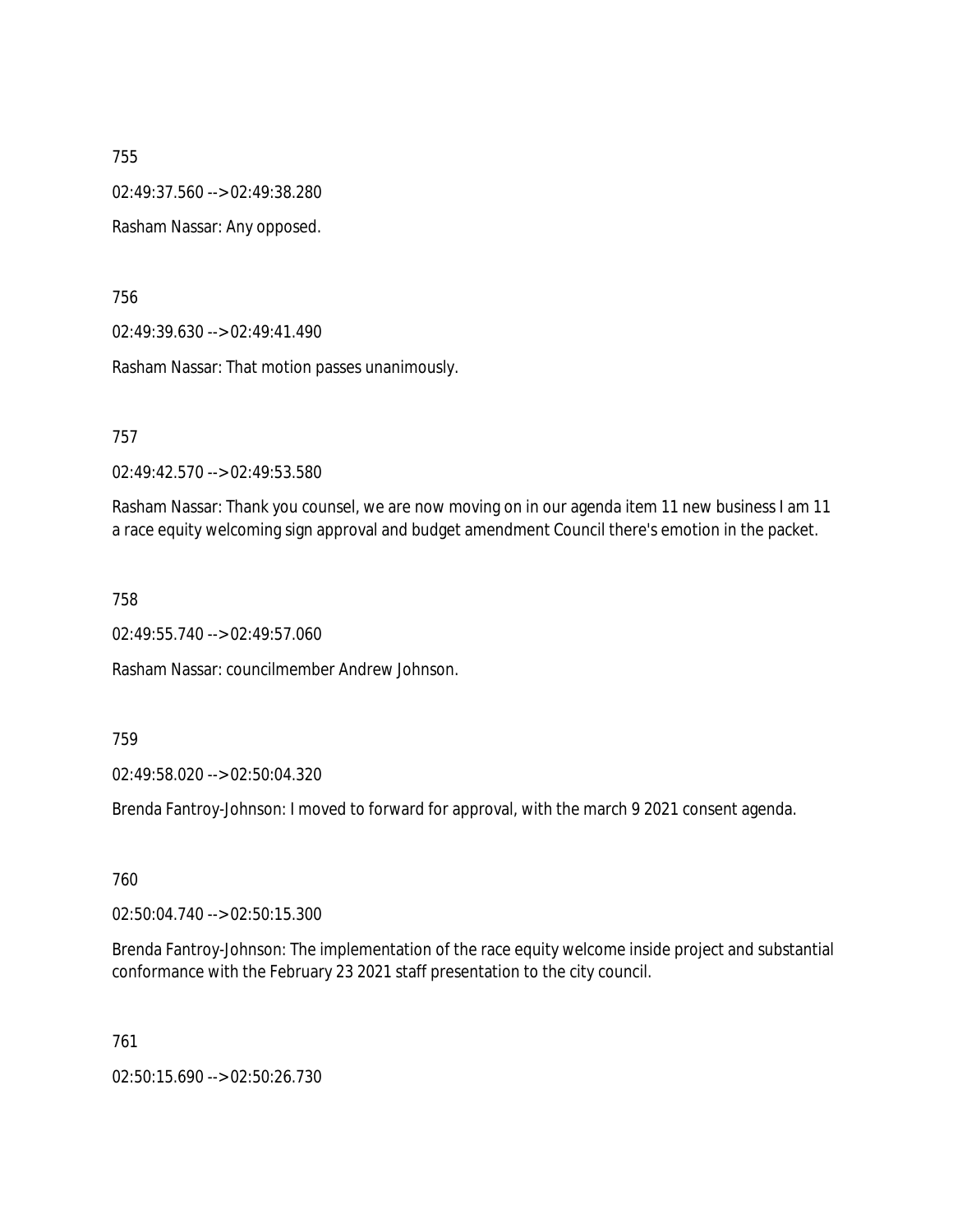Brenda Fantroy-Johnson: and associated authorization for the city manager to prepare a related budget amendment in the amount of \$6,700 from the Council contingency plan.

762

02:50:28.470 --> 02:50:35.370

Rasham Nassar: councilmember gates second set motion and I see, we have a project manager mark Epstein here with us this evening welcome mark.

763

02:50:36.750 --> 02:50:41.820

Rasham Nassar: I would invite you to make some brief comments and a very quick presentation to the city council and the public.

764

02:50:41.850 --> 02:50:57.030

Mark Epstein: If you could even Council mark Epstein public works engineering project manager and i'm happy to be here today to show you some signs and locations that were cited upon by the race equity advisory committee.

765

02:50:58.680 --> 02:51:14.640

Mark Epstein: Hopefully, can see my screen there I think he can I will show you a bait the committee decided on three different sign graphics and six different locations and, at the end of it we're here to ask you to prove a budget to have the signs made and installed.

766

02:51:18.690 --> 02:51:19.530

Mark Epstein: Sorry.

767

02:51:20.700 --> 02:51:31.020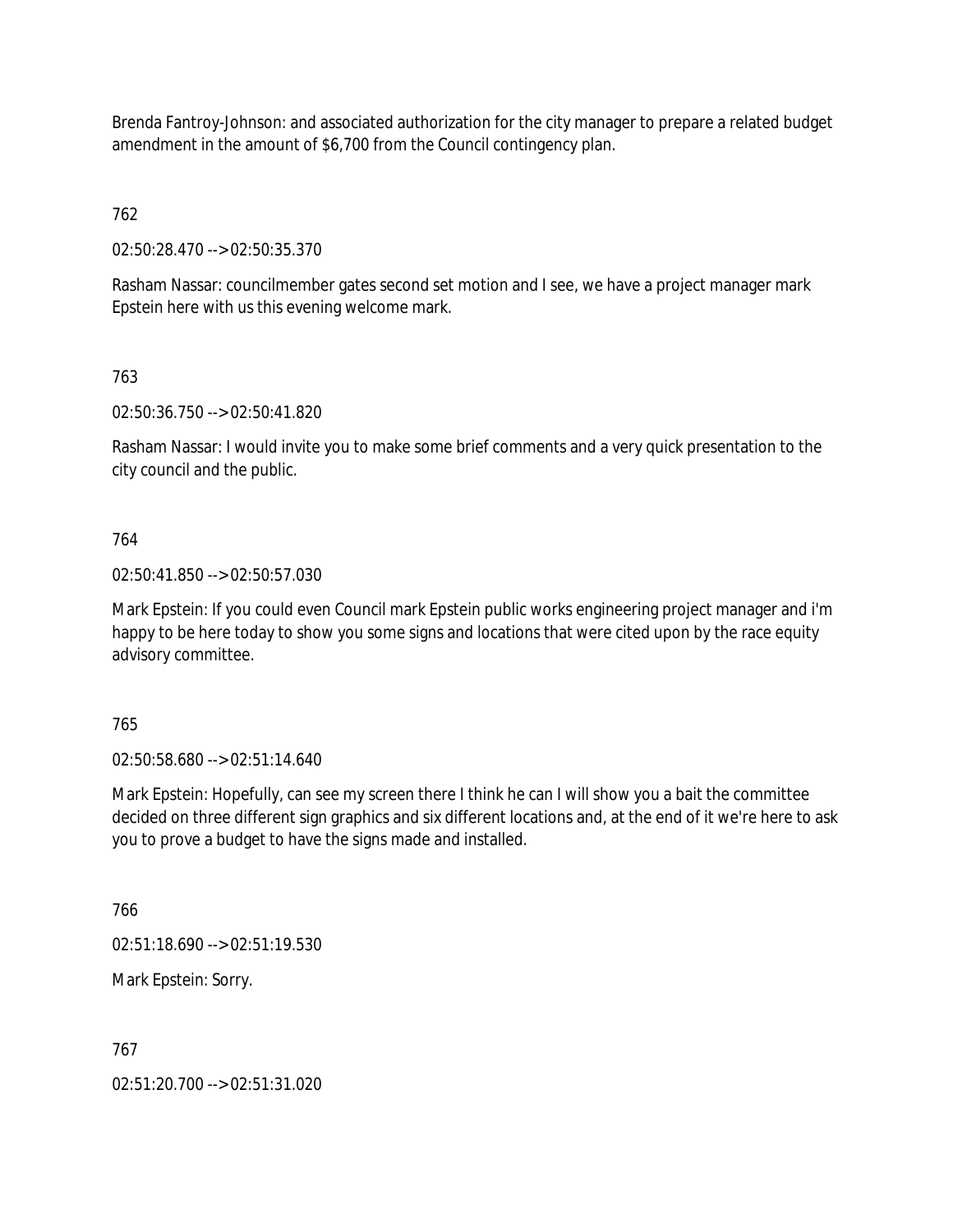Mark Epstein: Just a little bit on scheduling that with the advisory committee three times over three other past four meetings so those first three tests are are complete.

768

02:51:31.770 --> 02:51:37.050

Mark Epstein: We got consensus from the Committee on both the signs and the location so it's great to work with them.

# 769

02:51:37.860 --> 02:51:55.530

Mark Epstein: And the fourth task will be 100% tonight with your approval and then tomorrow, actually, I have some meetings with Washington state fairies for one of the sign locations and then I also have a sign manufacturer all lined up and ready to produce the signs once we get approval.

# 770

02:51:58.440 --> 02:52:04.800

Mark Epstein: This first sign it's it's our largest sign and it's going to be in two locations along the highway.

## 771

02:52:05.520 --> 02:52:09.630

Mark Epstein: It I get passed on the North end and we point park when you just get off the ferry.

## 772

02:52:10.170 --> 02:52:20.220

Mark Epstein: So these are these red rectangles are not to scale, so they won't be this large and one of them is thrown orientation so don't pay attention to that.

## 773

02:52:20.820 --> 02:52:31.080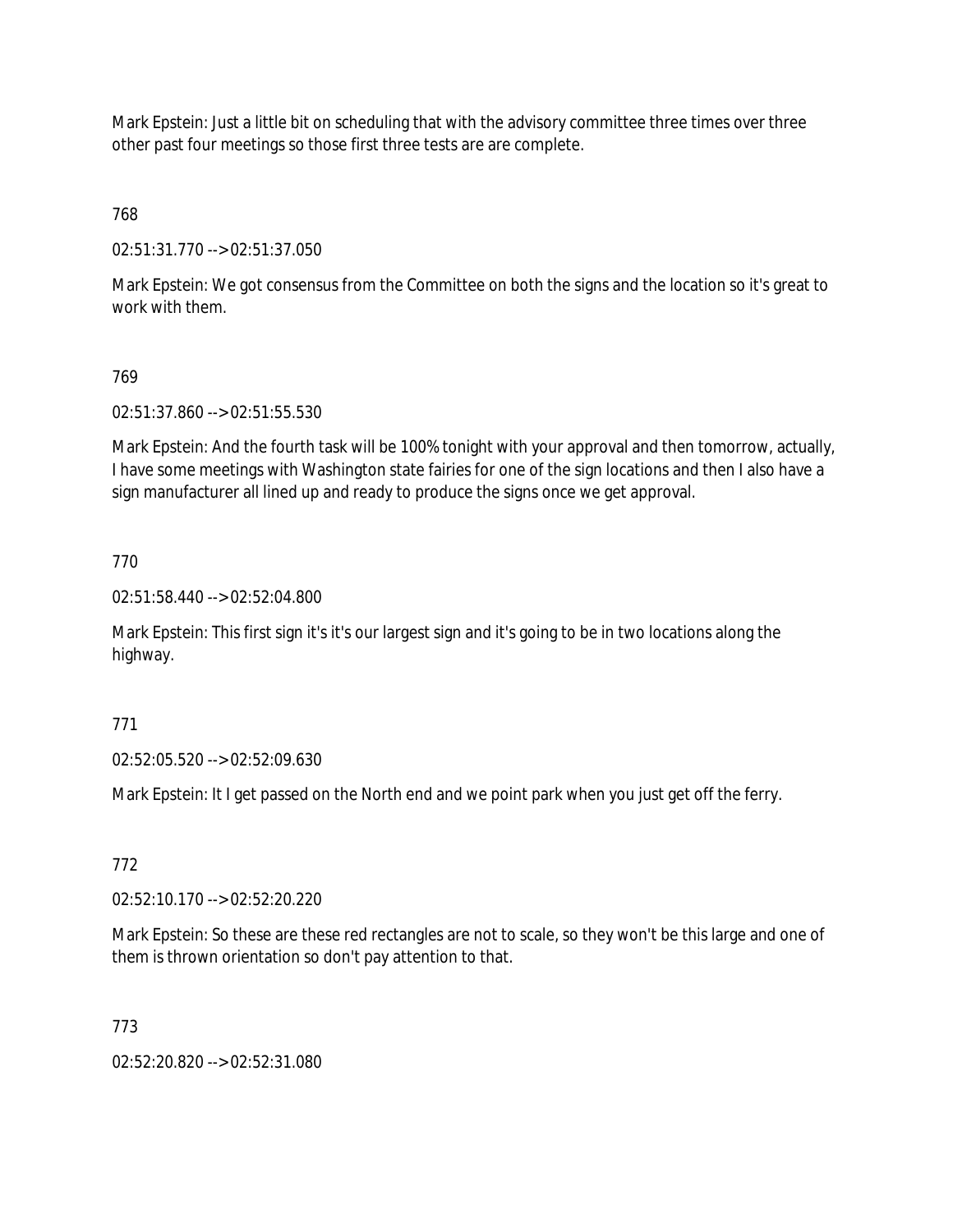Mark Epstein: But the location here is right when you come off the bridge and, if you prefer a map to photograph it's heading South panel will be the first thing you see when you can have the bridge.

774

02:52:32.850 --> 02:52:44.100

Mark Epstein: And the second location for that same sign will be at a point park on the Olympic trials side right between the bench that's there and that existing sign.

# 775

02:52:46.890 --> 02:52:57.330

Mark Epstein: The second sign is a two foot square sign that will be at the ferry terminal and the committee expressed the desire to put that sign in the overhead walkway.

# 776

02:52:57.930 --> 02:53:09.660

Mark Epstein: And so i'll be meeting with the ferry representative tomorrow and we're the intent is to put it just at the end of the walkway so that everybody coming off the ferry it'll be the first one of the first things we see.

## 777

02:53:11.490 --> 02:53:25.860

Mark Epstein: that'll be up for two years, because in 2023 fairies has a plan to replace our overhead walkway and at that time we'll have to probably find a new location for that sign, but I thought i'd show this show you what they're planning on putting in a couple of years.

## 778

02:53:28.140 --> 02:53:32.670

Mark Epstein: And then the third sign, I will be in three different locations, and this is.

## 779

02:53:33.960 --> 02:53:36.930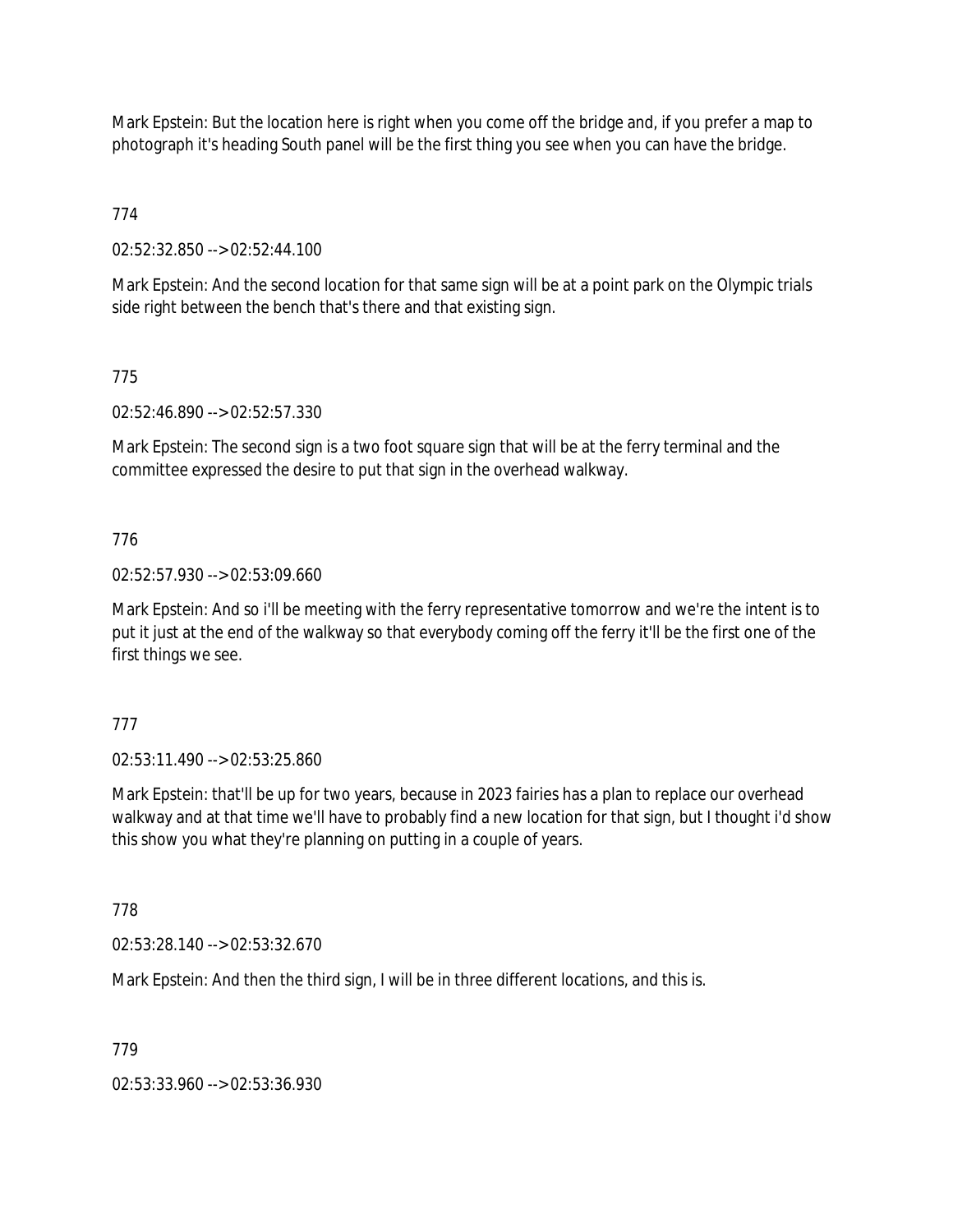Mark Epstein: A vertical sign two feet by a foot and a half.

780

02:53:38.490 --> 02:53:53.730

Mark Epstein: We limit set her location will be somewhere in front of pleasant beach village and i'm also building pleasant village tomorrow to get the exact location on here, and this again is the wrong size in orientation sign, but just to show you the location.

# 781

02:53:55.830 --> 02:54:11.790

Mark Epstein: The one at blakely harper will be politically harper park as you're heading into town and committee wandering in this location, so that folks from both the country club neighborhood in the fourth Ward neighborhood would all see it as are heading to town.

## 782

02:54:14.730 --> 02:54:32.430

Mark Epstein: And then they want a battle point they wanted it at the location at the front of one of the entrances to the park sort of the main interest of the park on the arrow point Dr side and that'll be somewhere within the right away, probably just before you get to the entry to the park.

## 783

02:54:34.320 --> 02:54:42.960

Mark Epstein: So this is the breakdown for the for the cost to the signs for asking the budget amendment and the amount of \$6,700 and then we'll be ready to go.

784

02:54:45.510 --> 02:54:46.200

Mark Epstein: And that's it.

785

02:54:47.550 --> 02:54:55.050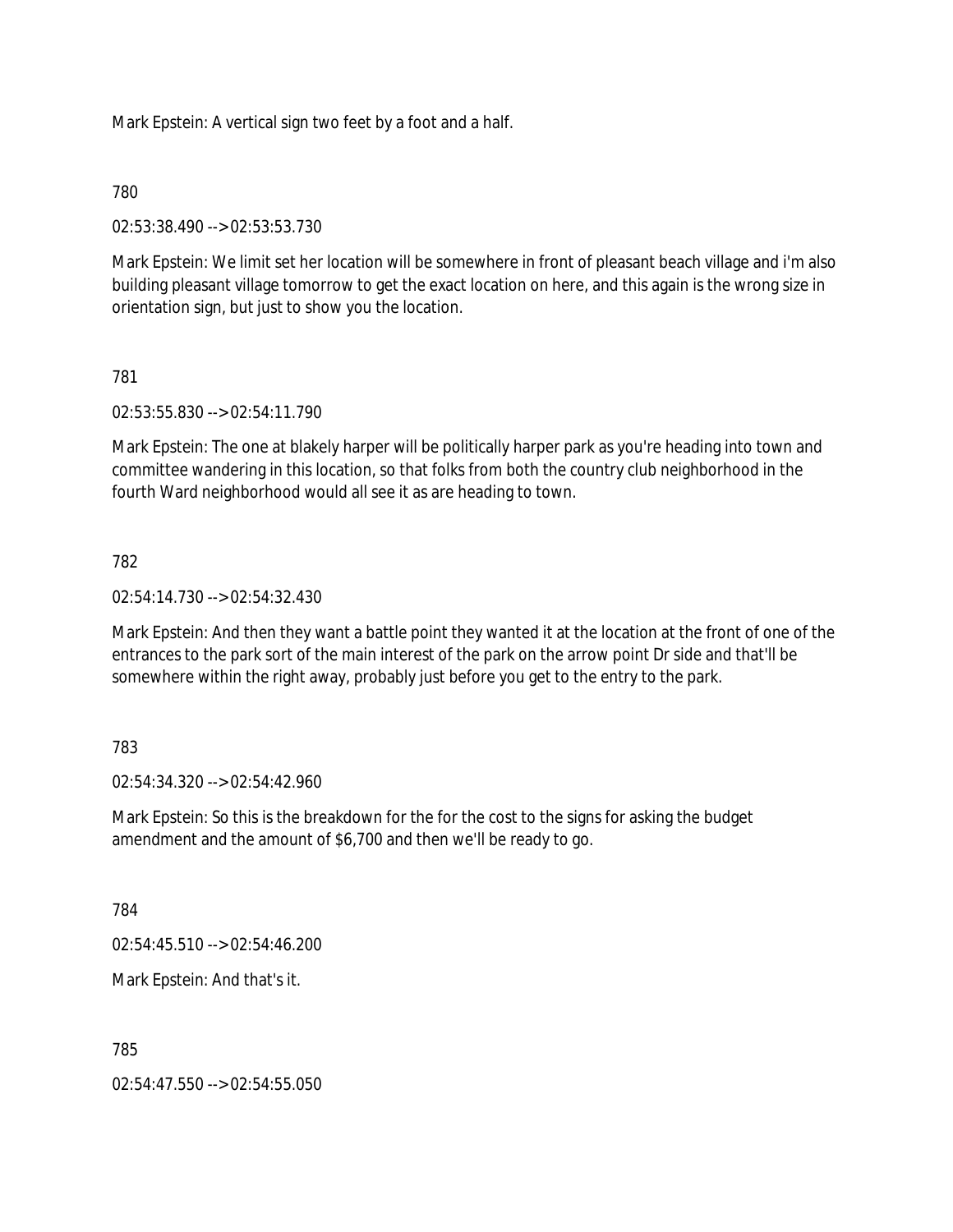Rasham Nassar: Thank you very much project manager Epstein Council i'm looking for hands, is there a Council member finra Johnson.

786

02:54:56.190 --> 02:55:07.560

Brenda Fantroy-Johnson: I just wanted to thank you, mark for working with us, we started this back in June 19 2019 and it was always one of.

# 787

02:55:08.730 --> 02:55:26.970

Brenda Fantroy-Johnson: My favorite projects and i'm glad to see that we were able to bring it all together and have been in so many places with with so many different signs and so many perspectives I think it's it's fair to say that, once the signs are up, we will be finally perceived as a welcoming city.

788

02:55:28.500 --> 02:55:30.360

Rasham Nassar: Thank you councilmember.

789

02:55:31.530 --> 02:55:41.700

Joe Deets: Thank you, Mary yeah I just echo that yeah this has been in the works for a while and I don't know what kind of disappeared and it comes back, but it's really coming back to me in a flourish.

790

02:55:42.240 --> 02:55:50.550

Joe Deets: i'm just I didn't know that there was gonna be all these varieties and I didn't know it was gonna be different locations, so this is great i'm really excited i'm.

791

02:55:51.150 --> 02:56:00.750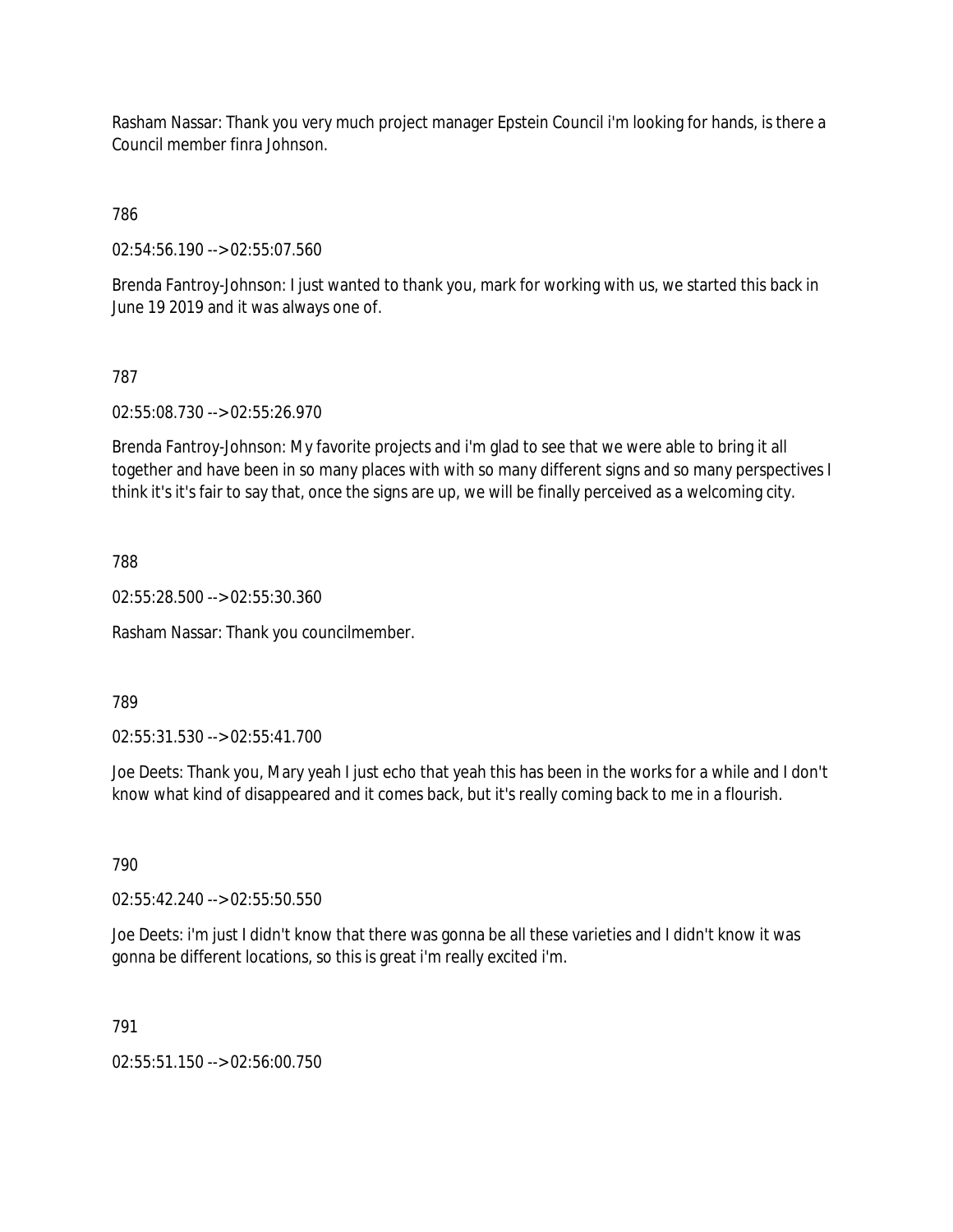Joe Deets: silly question are these going to be metal signs, I mean are they going to be, you know long term durable not kind of plastic or anything.

# 792

02:56:01.410 --> 02:56:09.630

Mark Epstein: hey don't be aluminum signs, similar to the signs, we have up for bainbridge shares the road or their watershed sounds so similar in size and material.

# 793

02:56:09.990 --> 02:56:12.330

Joe Deets: Okay, great Thank you good job, really.

794

02:56:16.620 --> 02:56:17.640

Rasham Nassar: councilmember Schneider.

795

02:56:19.110 --> 02:56:32.160

Leslie Schneider: Thank you just super quick I love the signs it just makes me proud it just is a really good feeling and I think the tone and the message is just perfect, so thank you so much.

796

02:56:34.860 --> 02:56:54.360

Rasham Nassar: I have a quick question for interim city manager, or maybe, mark you can answer this i'm just curious why the budget amendment is proposed to be funded from the contingency fund and not the allocated funding for race and equity that that fund that we created with the 20 was a 21 budget.

797

02:56:55.680 --> 02:56:56.010

Rasham Nassar: and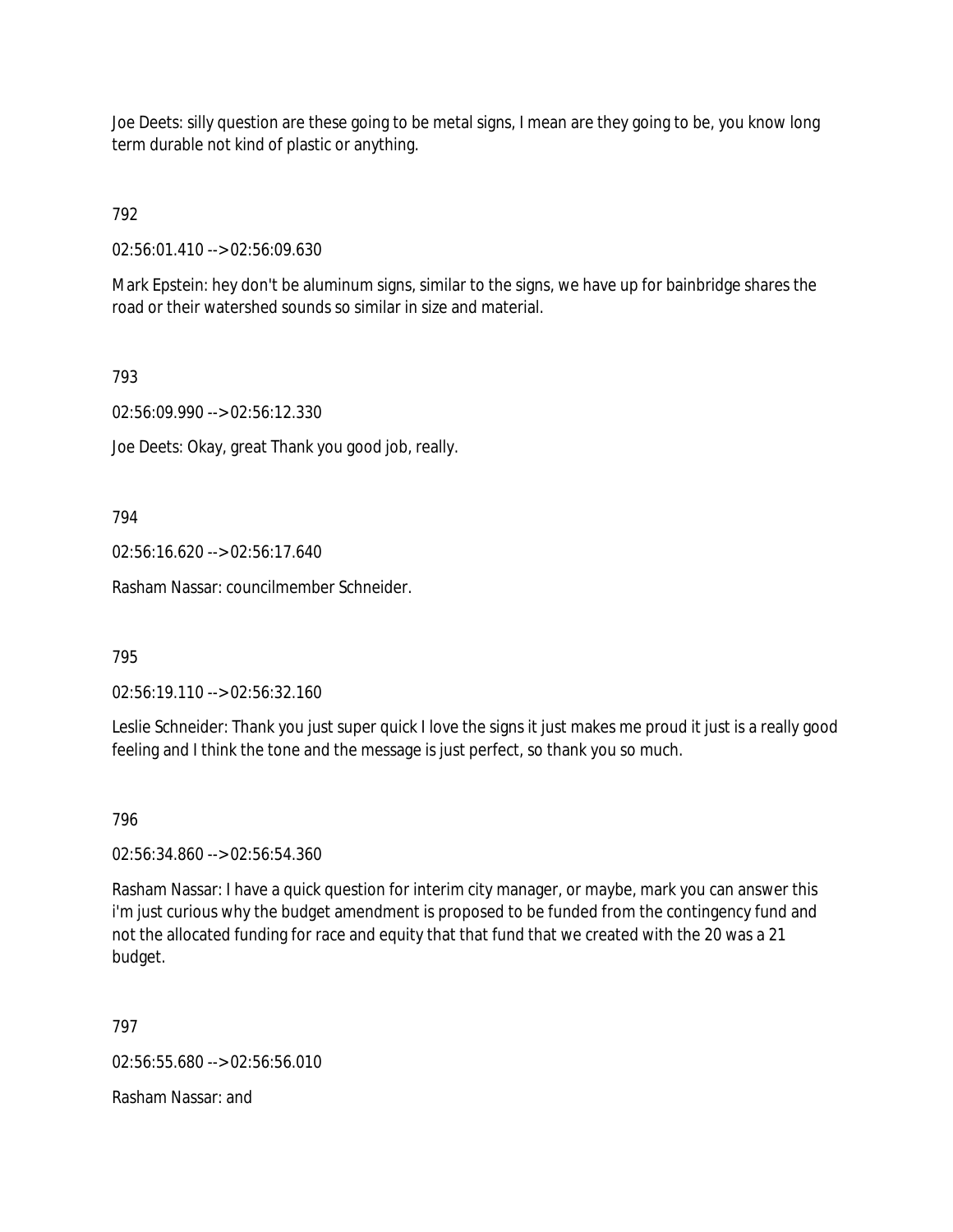02:56:56.970 --> 02:57:12.450

Ellen Schroer: Well, I can speak to that I think it's for a couple reasons, one is that I don't believe there's that much left in the amount that was proposed for that initial \$9,000 so that's one reason and then also because we.

## 799

02:57:13.200 --> 02:57:18.930

Ellen Schroer: have worked with the race equity advisory committee, mostly on events and outreach and.

## 800

02:57:19.710 --> 02:57:31.290

Ellen Schroer: As soon assumed that that would be the preference is to retain that funding for events and outreach and to identify new funding for the signs, you could certainly make a different decision and we could go and.

801

02:57:32.430 --> 02:57:46.050

Ellen Schroer: Work with finance to understand exactly how much of that original allocation is left and then um and then the budget either just from general fund balance or from Council contingency to make up any remaining amount.

802

02:57:46.950 --> 02:58:02.460

Rasham Nassar: So I was, I was referring not to the react budget at \$9,000 accounts are created, but this Council created in our budget discussions just this past year in 2021 I thought we put aside an additional or \$100,000 inclusive of the \$60,000 for gear.

803

02:58:02.970 --> 02:58:13.980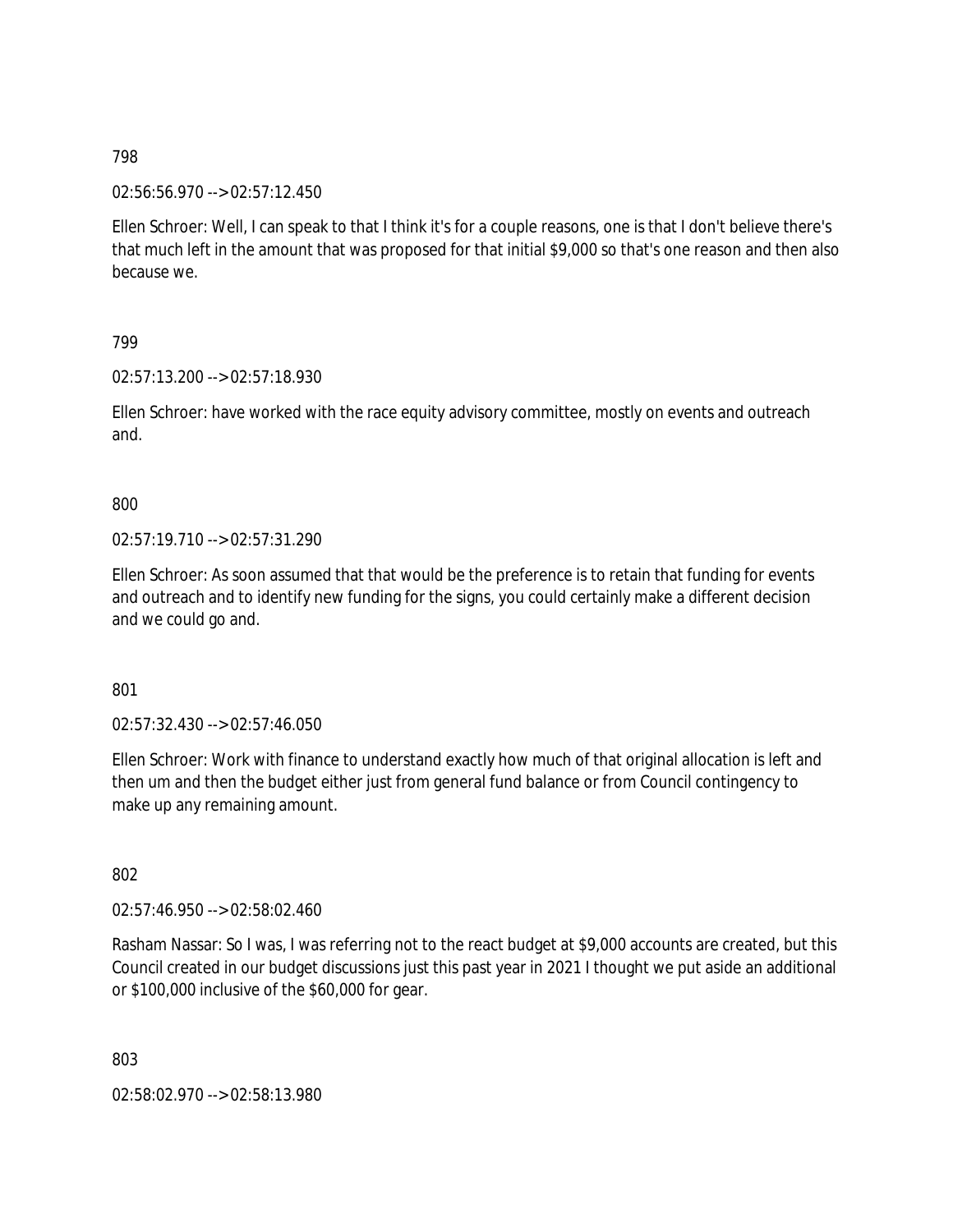Rasham Nassar: So there should be 40,000 that has not been that that's a sitting there to be put to be allocated towards projects and proposals like like these so that's my question.

804

02:58:14.400 --> 02:58:20.760

Ellen Schroer: Oh, I entirely misunderstood your question, you could certainly take it from that funding if that was your choice.

805

02:58:21.870 --> 02:58:27.360

Ellen Schroer: And the reason I think the reason that we hadn't taken it from there was because we haven't had that discussion, yet.

806

02:58:28.050 --> 02:58:42.300

Ellen Schroer: That is a sizable amount of money, and I think we had thought it would be dedicated towards larger projects, but if it's Councils preference to use it for smaller projects along the way we can certainly do that and track against that that way as well, what.

807

02:58:42.450 --> 02:58:50.310

Rasham Nassar: In real quick one more question and then i'm gonna go to you, Deputy Mayor what's the what's the name of that fun that we allocated that hundred thousand dollars.

808

02:58:50.700 --> 02:58:56.040

Ellen Schroer: It doesn't have a specific name, we talked about it as diversity equity and inclusion set aside.

809

02:58:56.550 --> 02:59:03.480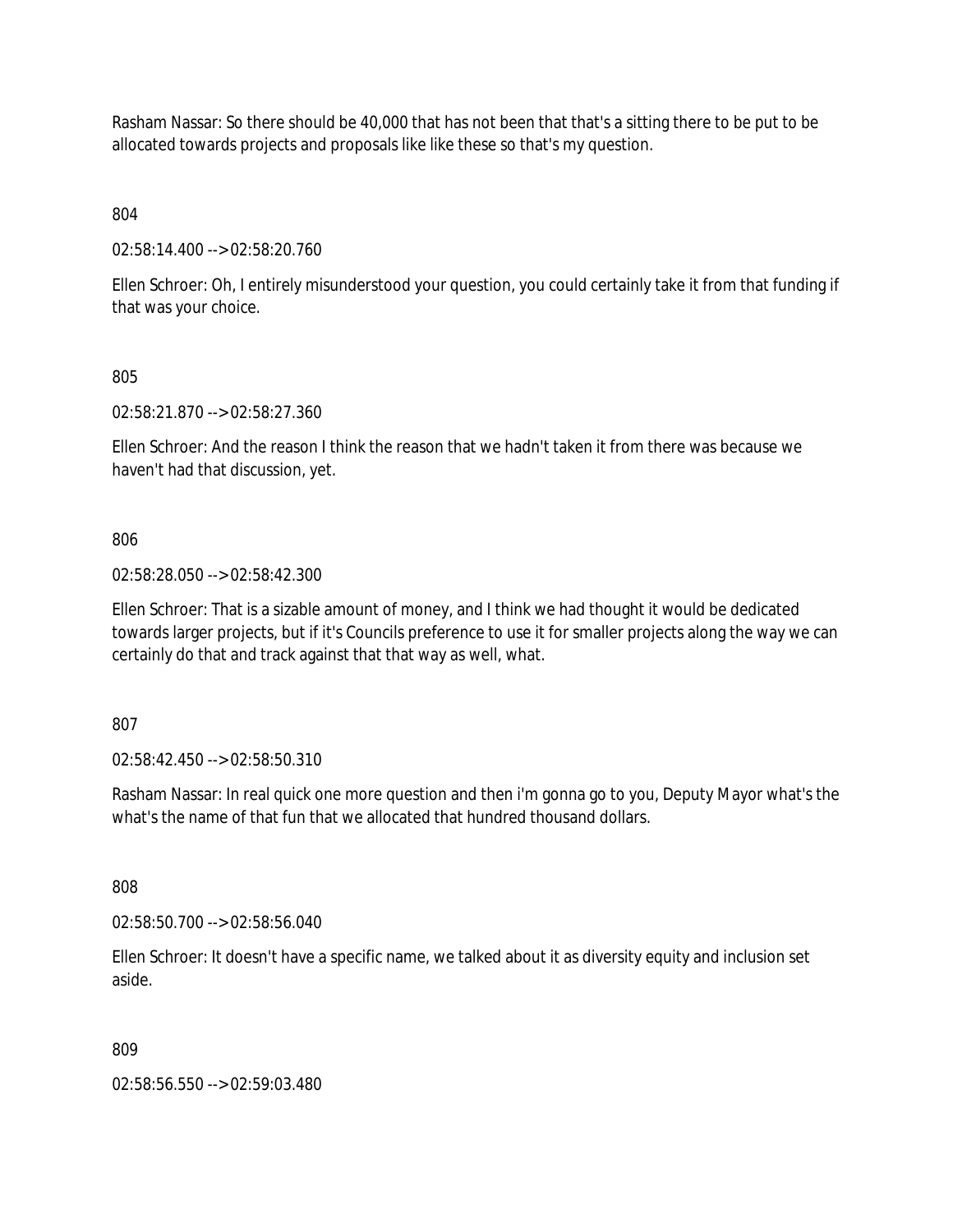Ellen Schroer: Is the terminology from the budget but it doesn't have a specific fund name inside the internal accounting structure.

810

02:59:04.380 --> 02:59:10.500

Rasham Nassar: Okay, so that's a question for the Council i'm going to go to Deputy Mayor I had topless and then we can circle back.

# 811

02:59:11.850 --> 02:59:18.390

Kirsten Hytopoulos: yeah thanks for raising that the only reason i'm concerned because I think generally historically Council doesn't use its contingency but.

# 812

02:59:18.600 --> 02:59:28.470

Kirsten Hytopoulos: or full contingency, but we did cut the contingency and half right we didn't change that decision so we've gone into this cycle that in that posture and it's you know, this is our.

813

02:59:29.580 --> 02:59:40.380

Kirsten Hytopoulos: money that we can use to deal with things that come up that we don't expect that we can't proceed so I kind of I think i'd rather fund it from the hundred thousand set aside.

## 814

02:59:41.640 --> 02:59:49.920

Kirsten Hytopoulos: we've I don't know how much we've already spent the contingency what we spent someone friends the farm and then didn't we already in this meeting just been continuously on something else just a little concern rolling in February.

815

02:59:51.810 --> 02:59:56.520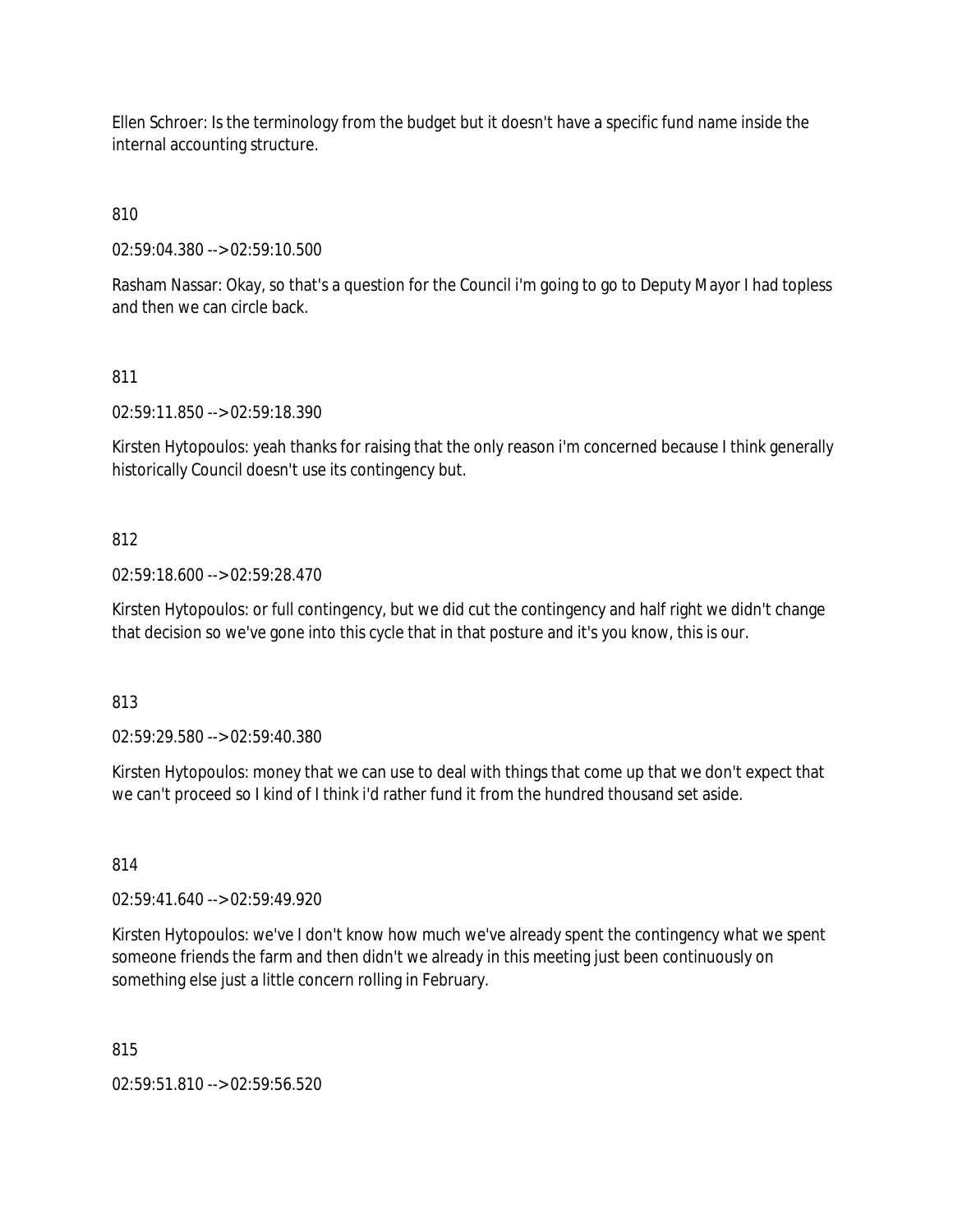Rasham Nassar: I agree with the deputy mayors and.

## 816

02:59:57.900 --> 03:00:18.480

Rasham Nassar: suggestion and if Deputy Mayor would like to make a motion to amend the motion on the floor to instead read that the 6700 come from the diversity equity and inclusion airy set aside rather than contingency funds i'd be happy for you to put that on the floor Council can consider that.

# 817

03:00:19.260 --> 03:00:27.060

Kirsten Hytopoulos: Sure um I move to amend the motion the floor to have the funding come from the diversity equity inclusion what was a.

## 818

03:00:27.600 --> 03:00:29.220

Kirsten Hytopoulos: sentence, but set aside fun.

819

03:00:30.690 --> 03:00:32.130

Kirsten Hytopoulos: Rather than contingency.

820

03:00:32.790 --> 03:00:42.870

Rasham Nassar: councilmember car seconds that amendment to the motion on the floor, is there any Council debate on the amendment, the motion to amend the motion on the floor.

#### 821

03:00:44.280 --> 03:00:49.770

Rasham Nassar: Okay Council will now take a vote whether to amend the motion on the floor.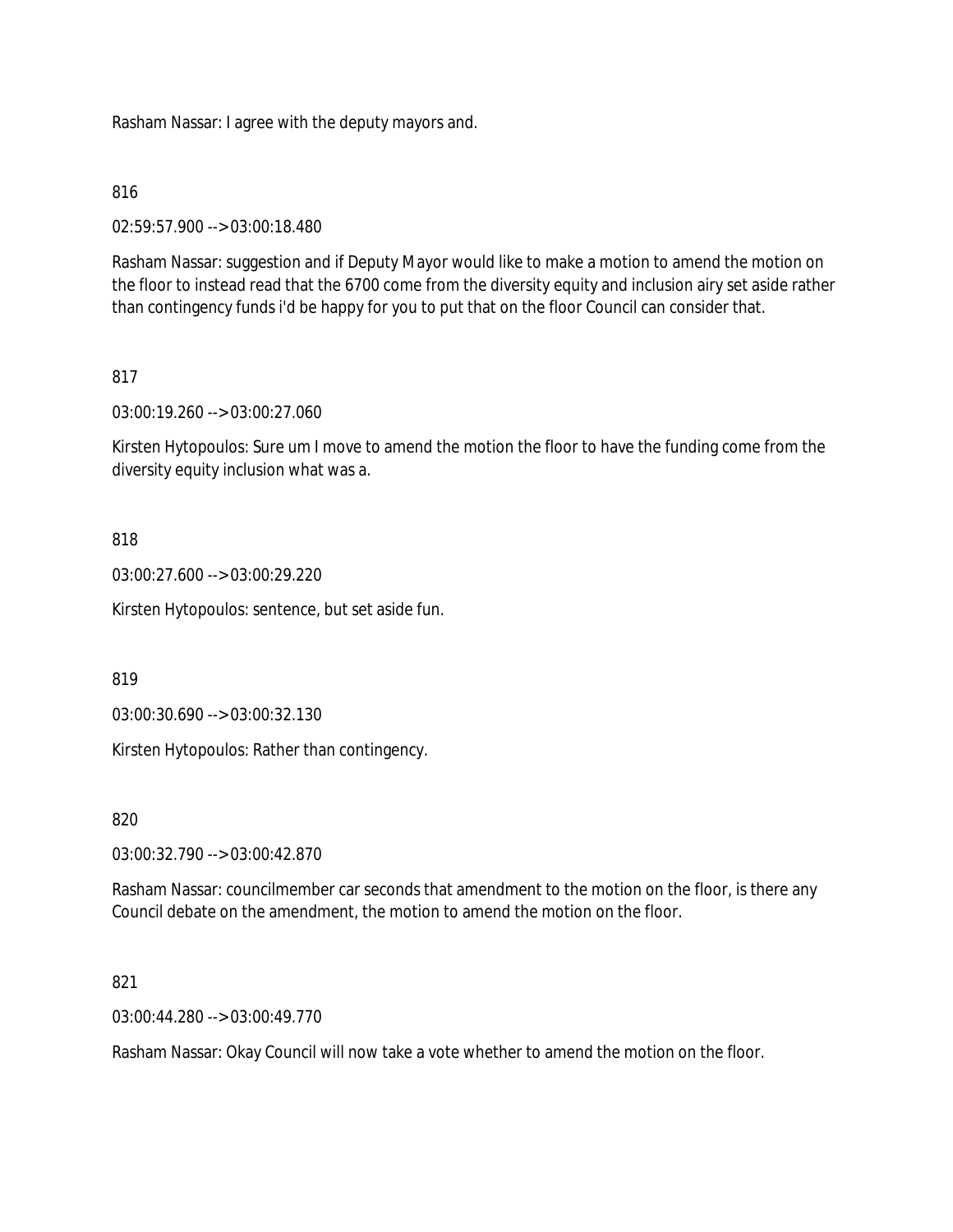03:00:52.140 --> 03:00:53.670 Rasham Nassar: All those in favor please say Aye.

03:00:56.430 --> 03:00:57.180 Rasham Nassar: Any post.

824 03:00:58.500 --> 03:01:02.550

Rasham Nassar: So the motion to amend the motion on the floor passed unanimously.

#### 825

03:01:03.720 --> 03:01:08.100

Rasham Nassar: Council will now vote on the amended motion on the floor.

826

03:01:12.300 --> 03:01:13.920

Rasham Nassar: Unless there's any further Council discussion.

827

03:01:15.090 --> 03:01:18.810

Rasham Nassar: Okay, all those in favor of the main motion on the floor, please say Aye.

## 828

03:01:20.730 --> 03:01:21.330

Rasham Nassar: Any opposed.

829

#### 822

823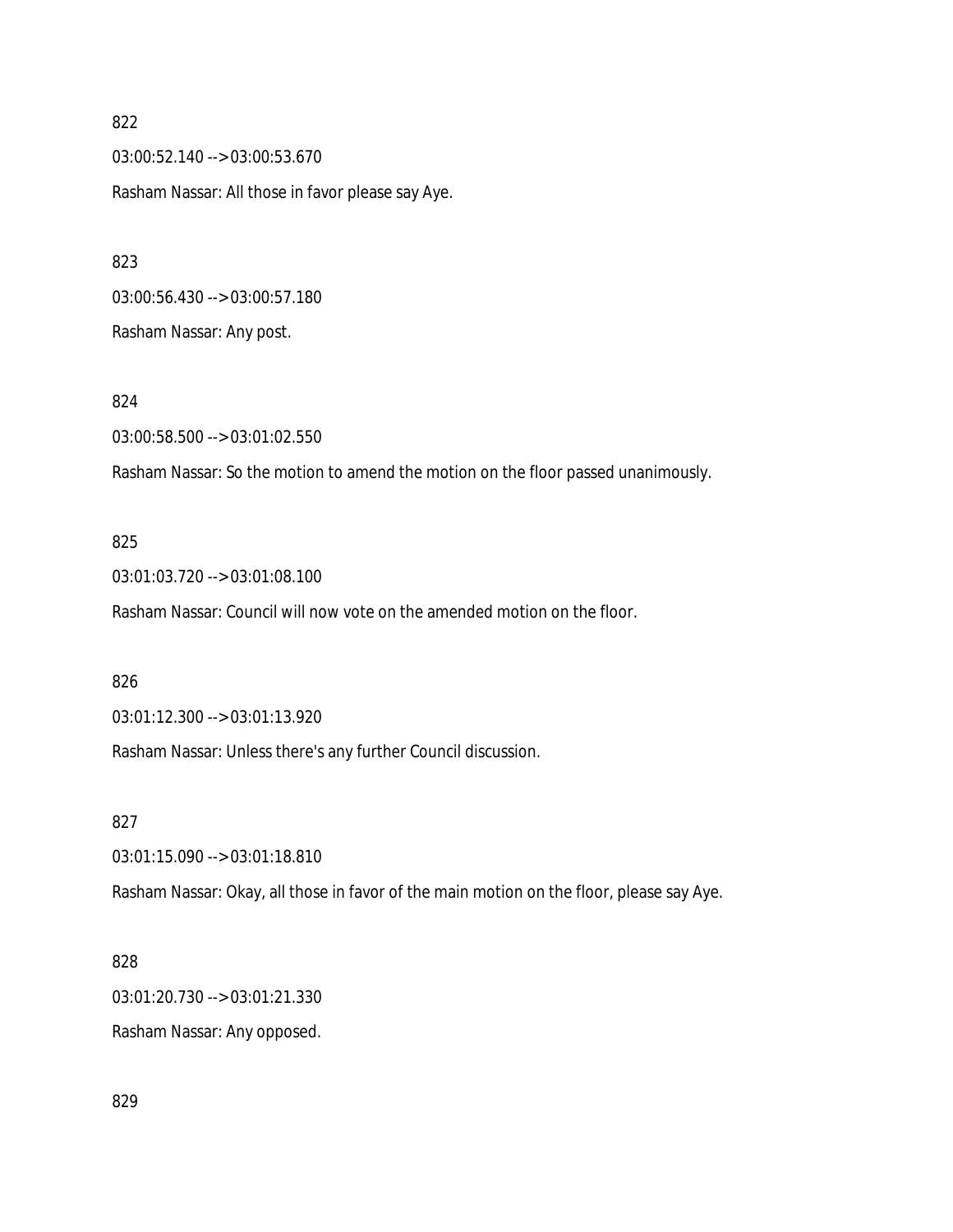03:01:23.040 --> 03:01:24.870

Rasham Nassar: That motion passes unanimously.

830

03:01:25.980 --> 03:01:27.090

Rasham Nassar: Thank you very much.

831

03:01:28.410 --> 03:01:29.550 Rasham Nassar: project manager markets.

832 03:01:29.550 --> 03:01:30.480 Mark Epstein: The Council.

833 03:01:31.140 --> 03:01:31.920 Mark Epstein: meeting here yeah.

#### 834

03:01:31.980 --> 03:01:35.910

Mark Epstein: You should probably get those up, hopefully before the end of March have a great night.

## 835

03:01:36.630 --> 03:01:40.500

Rasham Nassar: Thank you okay Council we are now moving on in our agenda.

836

03:01:43.590 --> 03:01:49.830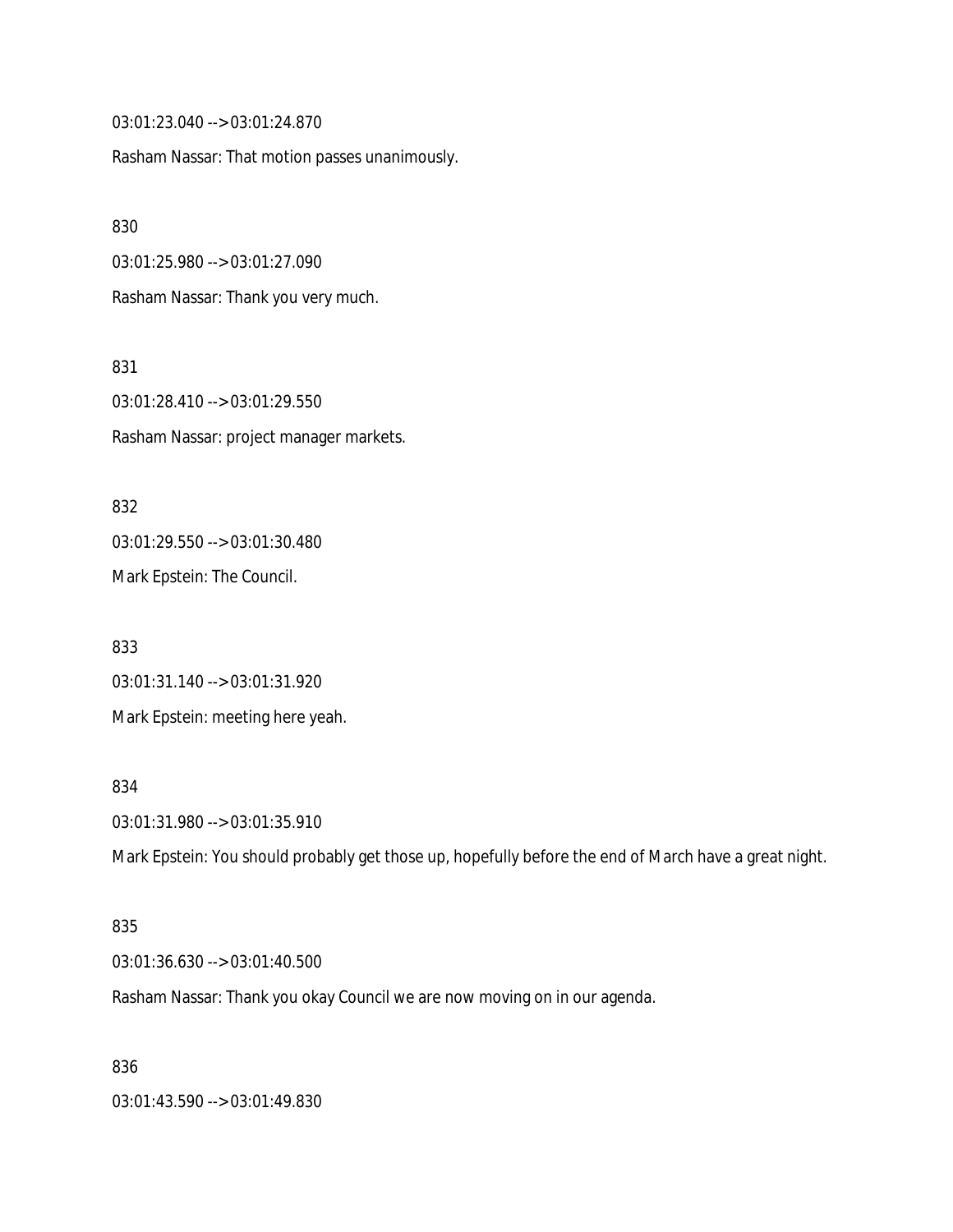Rasham Nassar: To item 11 be approval of housing proposal and grant application at Morales property friends of the farms.

837

03:01:52.800 --> 03:01:57.810

Rasham Nassar: Interim city manager, are you introducing this topic, or is hundred joining us to.

838

03:01:59.010 --> 03:02:08.580

Ellen Schroer: be happy to do to say yes to both of those I will say just a few words heather burger at the Executive Director of Friends of the farm is here to speak to this, this is the second.

839

03:02:09.180 --> 03:02:23.700

Ellen Schroer: Time that we've talked about it friends the farms came in November of last year and introduced this idea, which is to have three satellite bedrooms added to the morale is property which the city owns and friends of the farms managers for us and.

840

03:02:24.450 --> 03:02:33.180

Ellen Schroer: I think there are two things one is to talk about the project again and update you and get some formal approval and second is to apply for a grant so i'll turn it over to heather.

841

03:02:34.470 --> 03:02:38.070

Heather Burger: Good evening Council, and thank you for having us back again.

842

03:02:39.270 --> 03:02:46.350

Heather Burger: When we we did as Alan said we introduced this topic to you back in October and you all seem very supportive of it.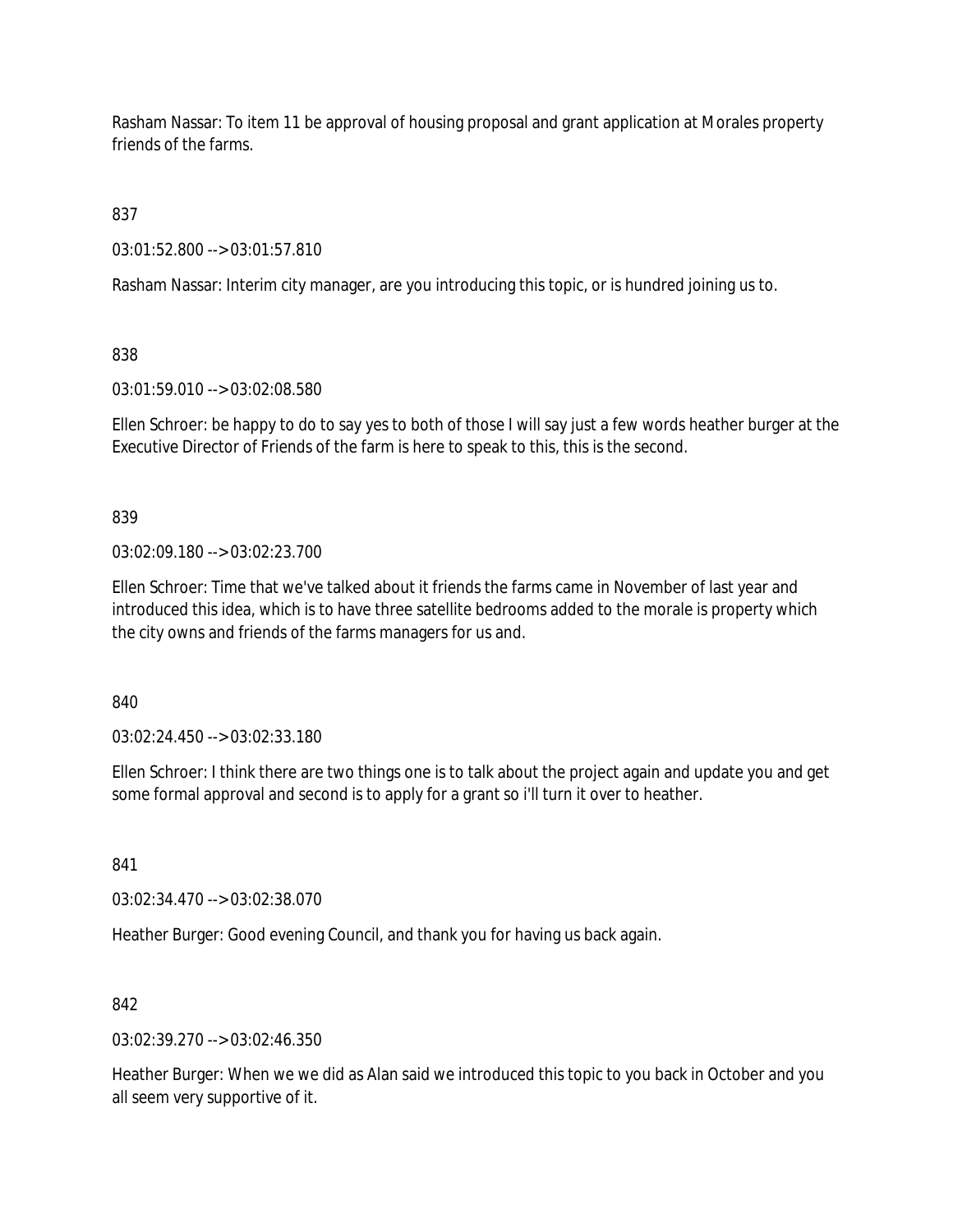03:02:46.950 --> 03:02:55.080

Heather Burger: Since then we've been very busy we in January, had a planning conference with the Co ED planning and building.

844

03:02:55.680 --> 03:03:06.390

Heather Burger: department and they indicated that that our project met their criteria and that we were free once Council gave us approval to submit a building permit application.

845

03:03:06.840 --> 03:03:17.880

Heather Burger: And then, in February, we also submitted our site plan of supporting documents to the kids up county health department and they reviewed them and just last Monday, we got written.

846

03:03:18.420 --> 03:03:27.120

Heather Burger: notice that our project and plans met with their approval and that we could proceed with the remaining paperwork and fees again once we had Councils approval.

847

03:03:28.590 --> 03:03:38.250

Heather Burger: There has been widespread rights widely supported this has been widely supported throughout our Community for several several reasons.

848

03:03:38.760 --> 03:03:43.800

Heather Burger: It feels a dire need for affordable housing for our agricultural community.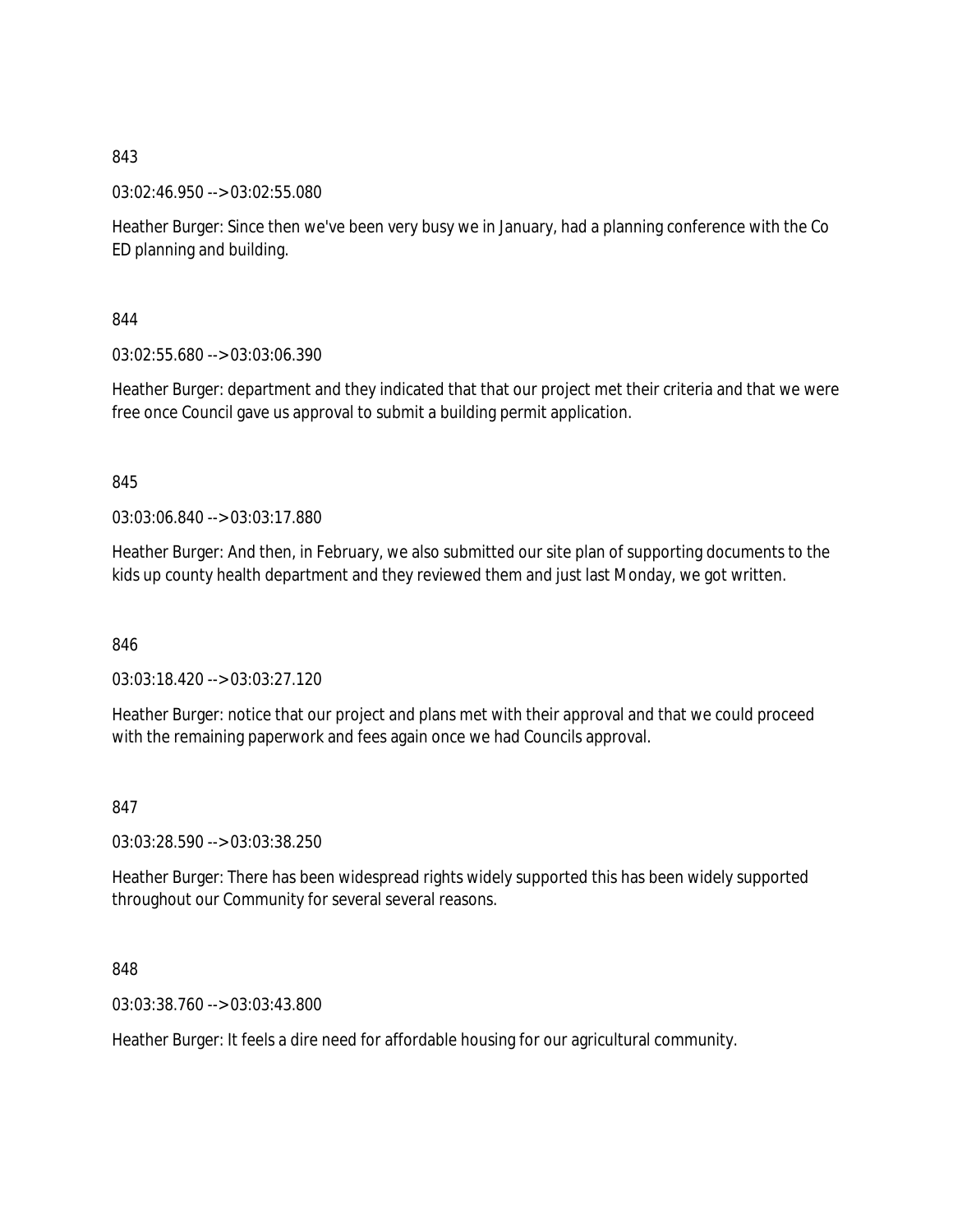03:03:44.460 --> 03:03:57.090

Heather Burger: for its use of repurposed and recycled materials and for providing a replicable sustainable design solution for other affordable housing projects and best of all, it doesn't require any city funding.

850

03:03:57.600 --> 03:04:03.060

Heather Burger: So, tonight we are back to to share a little bit what you know answer any questions you have and.

851

03:04:03.570 --> 03:04:13.590

Heather Burger: hope that you will vote tonight to direct the city manager, to provide written approval to friends of the farms to place the three satellite bedrooms Mr Ellis farm.

852

03:04:13.860 --> 03:04:20.880

Heather Burger: apply for a building permit with the Soviet bainbridge island and apply for a Community grant from first federal for project funding.

853

03:04:22.830 --> 03:04:33.480

Rasham Nassar: Thank you very much for for being here with us tonight heather, and for that brief introduction i'm going to look to counsel, to see if there's a hand raised with somebody like to volunteer to put the motion on the floor.

854

03:04:34.890 --> 03:04:37.500

Rasham Nassar: there's two motions in the packet I.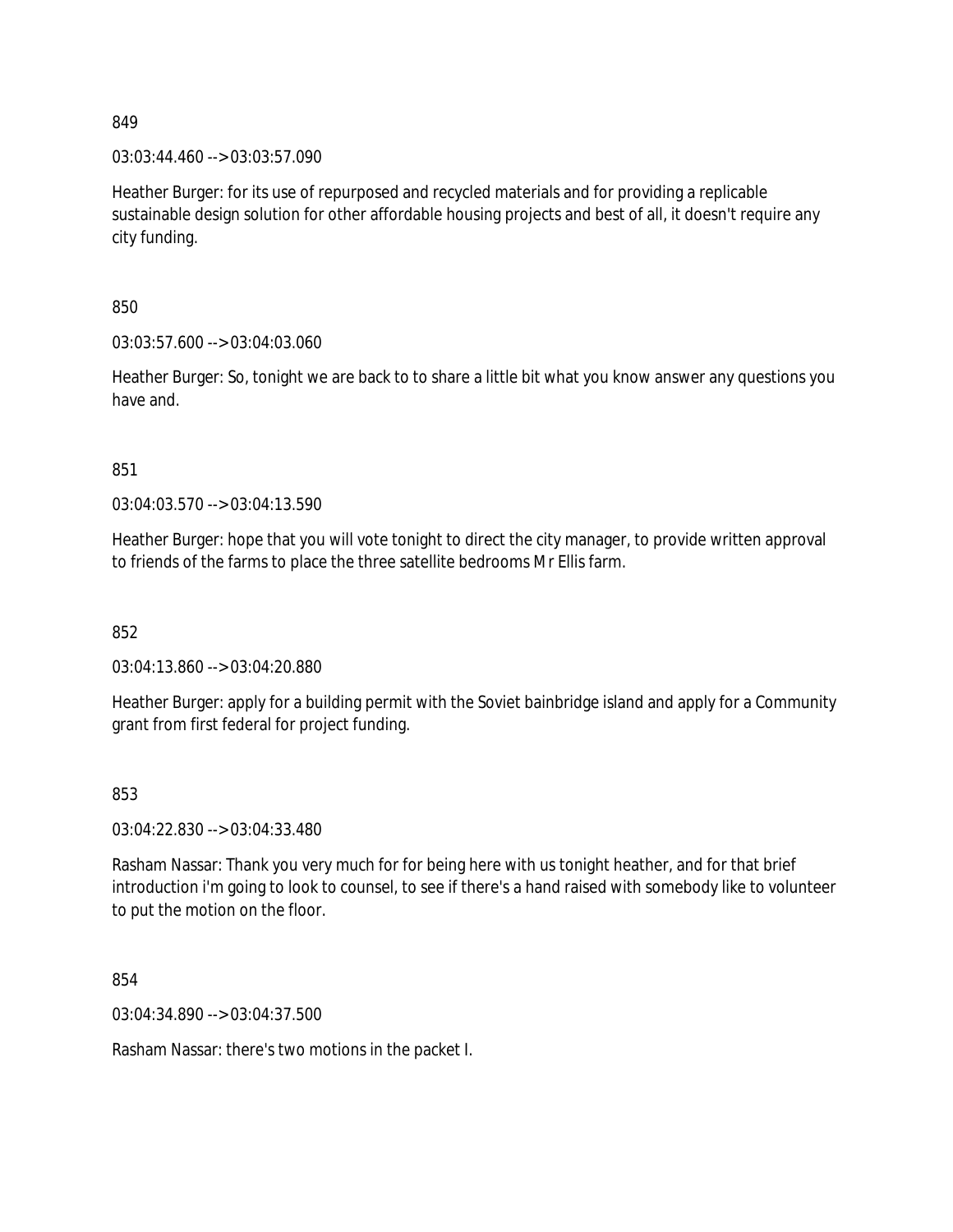03:04:38.730 --> 03:04:42.750

Rasham Nassar: Believe when you can take those up separately, so I will go to councilmember deets.

856

03:04:43.410 --> 03:04:44.040

Joe Deets: picky America.

857

03:04:45.270 --> 03:04:57.000

Joe Deets: First motion I moved to authorize friends of the farms to develop interim housing on the city own Morales property and direct the city manager to sign the applications as needed during the process.

#### 858

03:04:58.980 --> 03:05:03.630

Rasham Nassar: councilmember phantom Johnson seconded that motion or any Council debate on this motion.

859

03:05:05.370 --> 03:05:06.840

Rasham Nassar: All those in favor please say Aye.

860

03:05:08.820 --> 03:05:09.750

Rasham Nassar: Any opposed.

861

03:05:12.000 --> 03:05:16.350

Rasham Nassar: councilmember deeds oh wait, my apologies, that motion passes unanimously.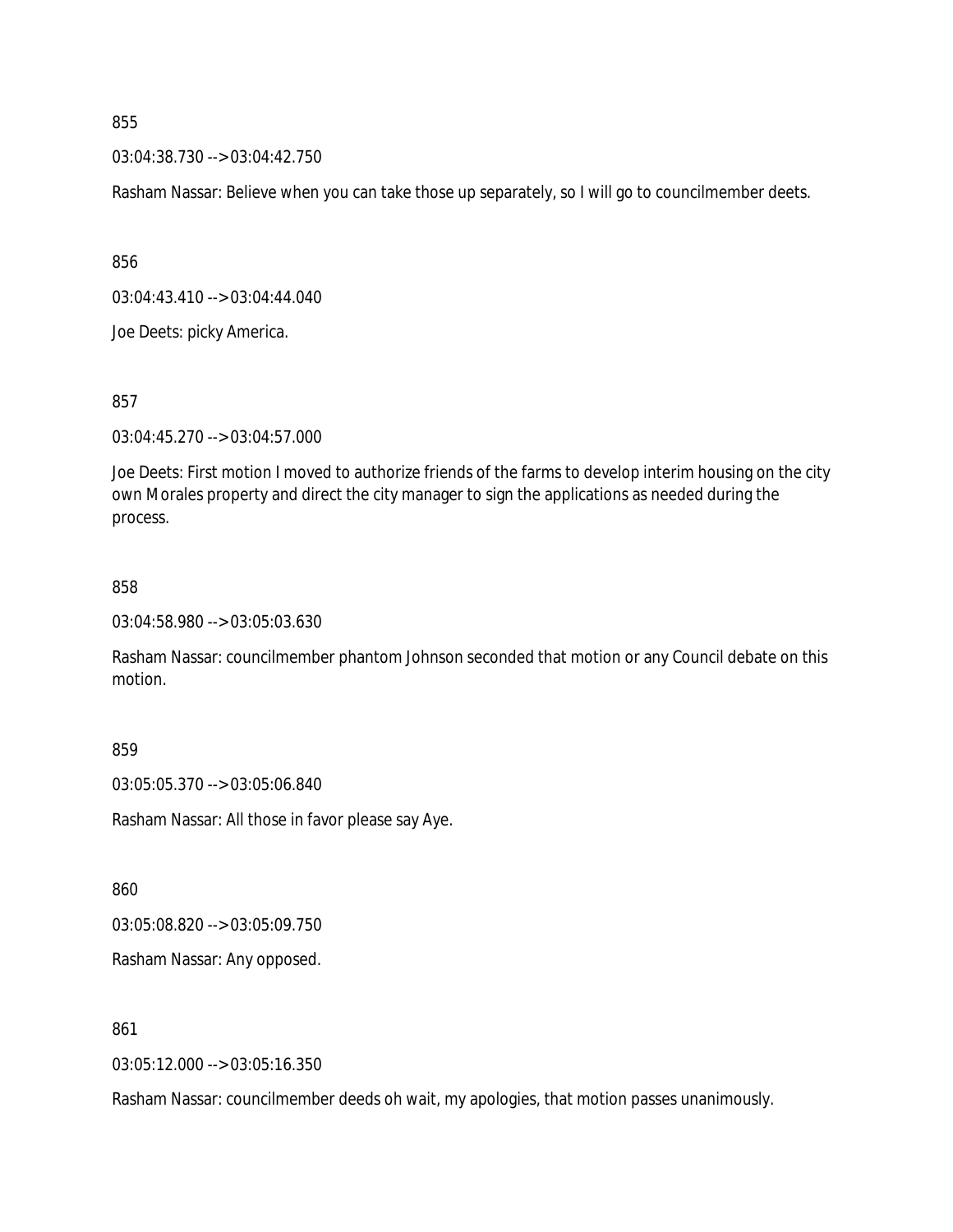03:05:19.740 --> 03:05:21.450

Rasham Nassar: I can somebody go ahead, second motion.

863

03:05:21.840 --> 03:05:22.290

Joe Deets: Thank you, Mary.

864

03:05:23.940 --> 03:05:31.830

Joe Deets: I moved to authorize friends of the farms to apply for first federal grant funding related to the re home project.

#### 865

03:05:33.180 --> 03:05:37.260

Rasham Nassar: Council member car seconds that motion counselors there any further debate.

866

03:05:40.920 --> 03:05:42.420

Rasham Nassar: All those in favor please say Aye.

867

03:05:44.640 --> 03:05:45.390

Rasham Nassar: Any post.

868

03:05:47.610 --> 03:05:49.590

Rasham Nassar: That motion also passes unanimously.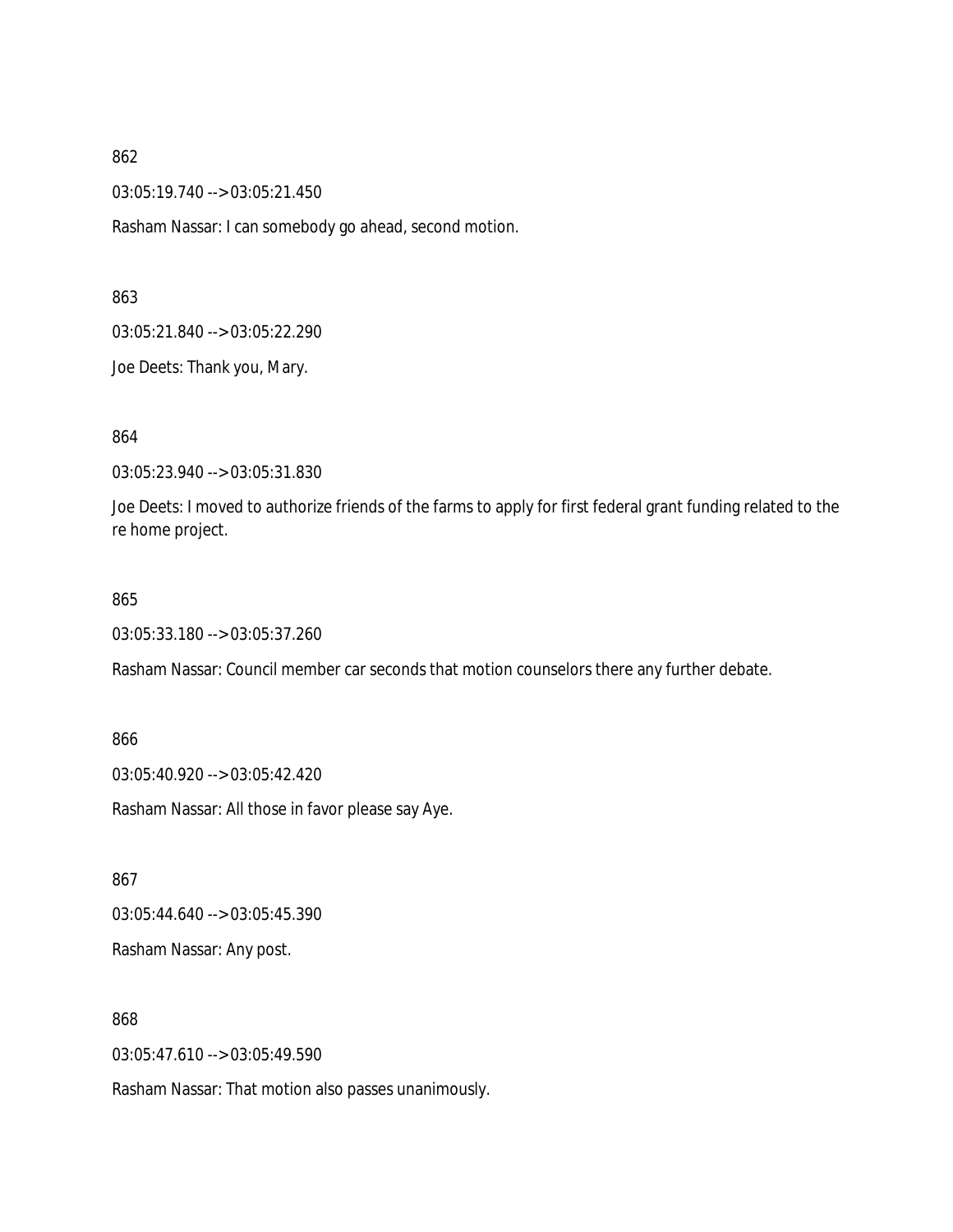### 03:05:50.970 --> 03:05:54.990

Rasham Nassar: Thank you very much heather's or any any closing words any last words you'd like to say.

## 870

03:05:55.350 --> 03:06:06.900

Heather Burger: Oh just tremendous gratitude to all of you for your support of this and I really look forward to sharing with you the just what I think is going to be a wonderful outcome for for our whole community.

# 871

03:06:07.950 --> 03:06:13.830

Rasham Nassar: Thank you so much, and thanks again for being here and I do want to say something to you real quickly, because you can't see the emails that come to counsel.

## 872

03:06:14.760 --> 03:06:25.980

Rasham Nassar: But I want to let you know that we received a tremendous amount of Community support and output of Community support for this and it's really nice to see just how much our Community supports the efforts of Friends of the farms.

873

03:06:26.250 --> 03:06:36.720

Rasham Nassar: Support supports Community approach to farming and supports affordable housing for for our farmers so just wanted to share that with you really proud of our Community, and thanks so much for the work that you do.

874

03:06:37.200 --> 03:06:39.510

Heather Burger: Thank you, thank you, thank you have a great evening.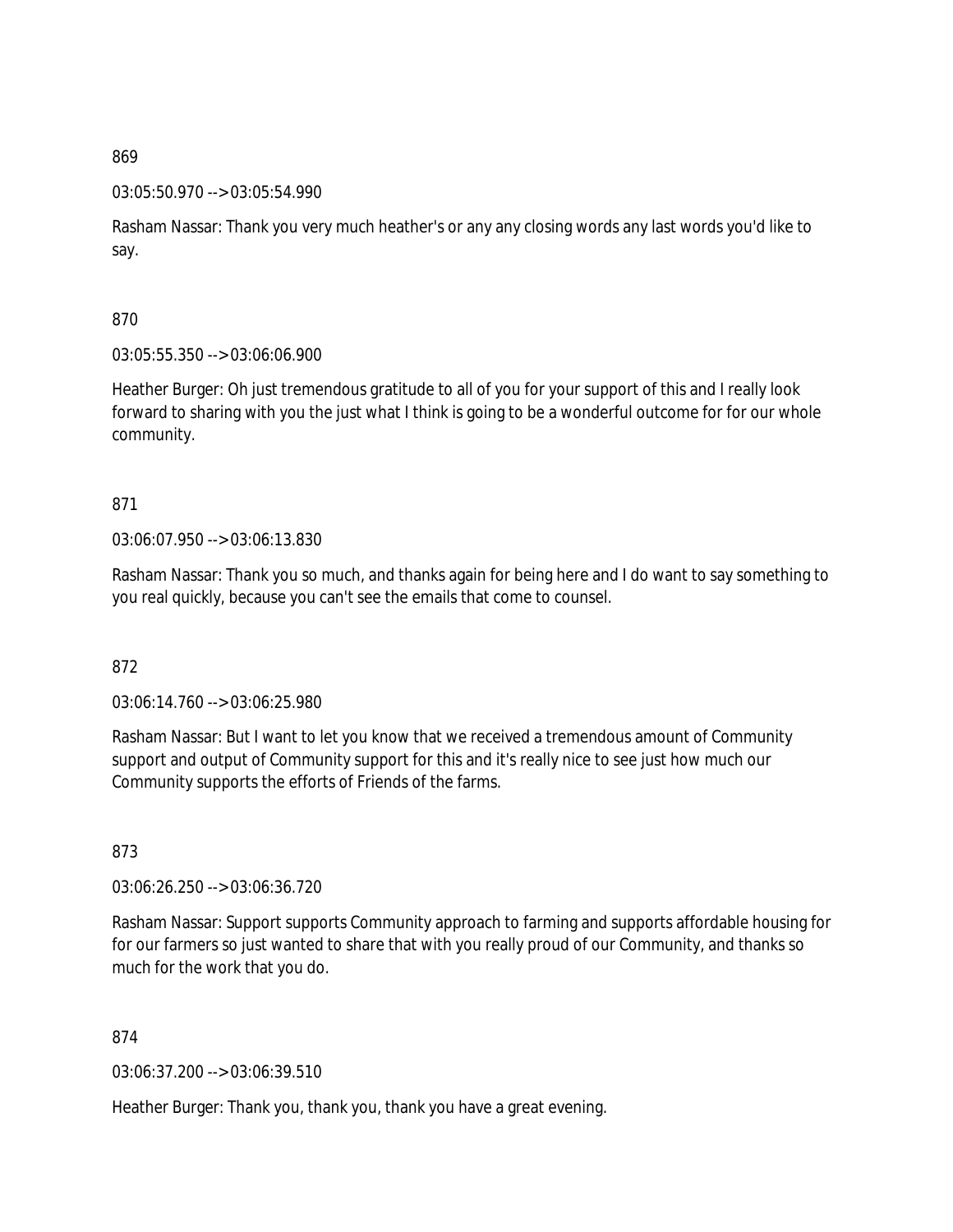03:06:39.600 --> 03:06:41.370

Rasham Nassar: You too heather thanks again bye bye now.

#### 876

03:06:42.570 --> 03:06:44.970

Rasham Nassar: All right, Council, we are moving on in our agenda.

877

03:06:46.950 --> 03:06:48.210

Rasham Nassar: To item.

878

03:06:51.300 --> 03:06:57.060

Rasham Nassar: 12 City Council discussion item 12 a is hazard pay for grocery workers.

#### 879

03:06:58.230 --> 03:07:07.830

Rasham Nassar: Council member finra Johnson your name is by this agenda item so i'm going to turn it over to you if you'd like to introduce this topic of discussion for.

880

03:07:08.310 --> 03:07:19.050

Rasham Nassar: For counsel and if you had emotion prepare that you would like to have counsel frame the discussion around I would invite you to put the motion on the floor first, before we begin debate.

881

03:07:20.130 --> 03:07:26.340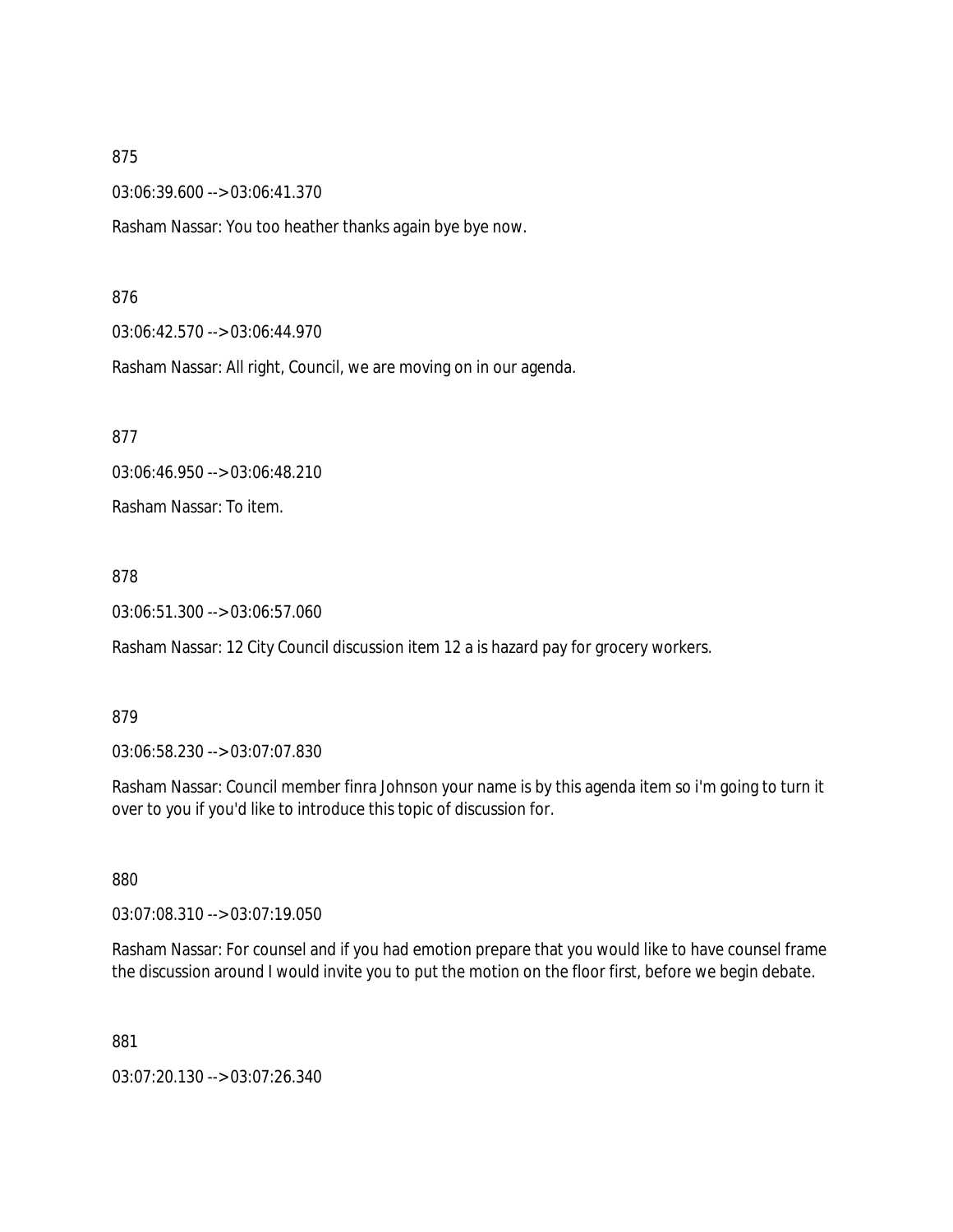Brenda Fantroy-Johnson: Okay well yeah I moved to refer this issue to a subcommittee.

882

03:07:27.930 --> 03:07:33.000

Brenda Fantroy-Johnson: A Council ad hoc committee consistent of myself and God.

883

03:07:34.050 --> 03:07:41.490

Brenda Fantroy-Johnson: To research and explore the possibility of an ordinance for hazard pay for grocery store workers.

884

03:07:42.540 --> 03:07:43.620

Brenda Fantroy-Johnson: that's the motion.

885

03:07:45.420 --> 03:07:52.170

Rasham Nassar: that's another car second set motion okay Council, we can now begin debate on the motion on the floor and Deputy Mayor had topless.

886

03:07:53.610 --> 03:08:01.860

Kirsten Hytopoulos: So I I definitely six for this, and I want us to explore it quickly, because I feel like the you know we all know, it's long overdue and it's i'm.

887

03:08:02.100 --> 03:08:14.280

Kirsten Hytopoulos: Pressing and I think if you if you look at what's been done in other cities that have been written that have been in a flurry of activity passing these even passing them for, for example, to run from now until until.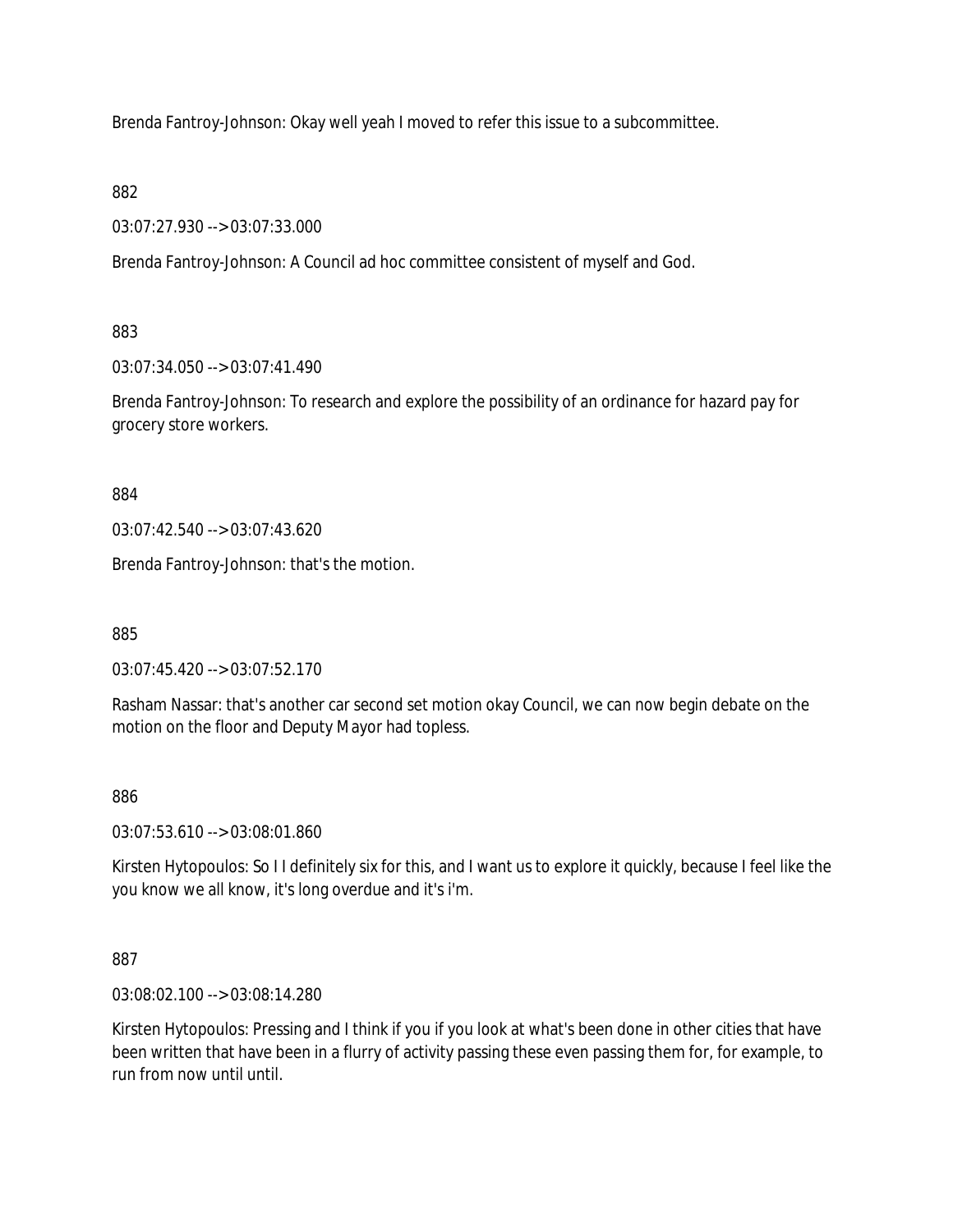03:08:15.900 --> 03:08:24.900

Kirsten Hytopoulos: grocery workers are vaccinated or now until like say for the next three or four months to the truck they're trying to cover this critical period that we're in right now we've lost all the ground very last.

889

03:08:25.260 --> 03:08:29.160

Kirsten Hytopoulos: Before we get to a higher level of safety so i'm a little worried about.

890

03:08:30.150 --> 03:08:42.750

Kirsten Hytopoulos: going to a subcommittee when, in fact, I think that the only real issues for us or leak or legal issues are the issues of okay what's the current status of the litigation that's risen up against this, you know, like across the water and buren I guess Seattle.

891

03:08:43.290 --> 03:08:54.600

Kirsten Hytopoulos: You know I felt this is, if we had a discussion right now and we're able to say we want to do this right away if we can legally do it, there are models out there for our city attorney to grab.

892

03:08:55.200 --> 03:09:12.270

Kirsten Hytopoulos: And so I think the next step is is just is if we have this desire, this will it's to ask the city attorney sorry city, but to come back and talk to us about what what's the status of how this is happening in Los Angeles and Seattle and Marianne and everywhere.

893

03:09:13.710 --> 03:09:19.770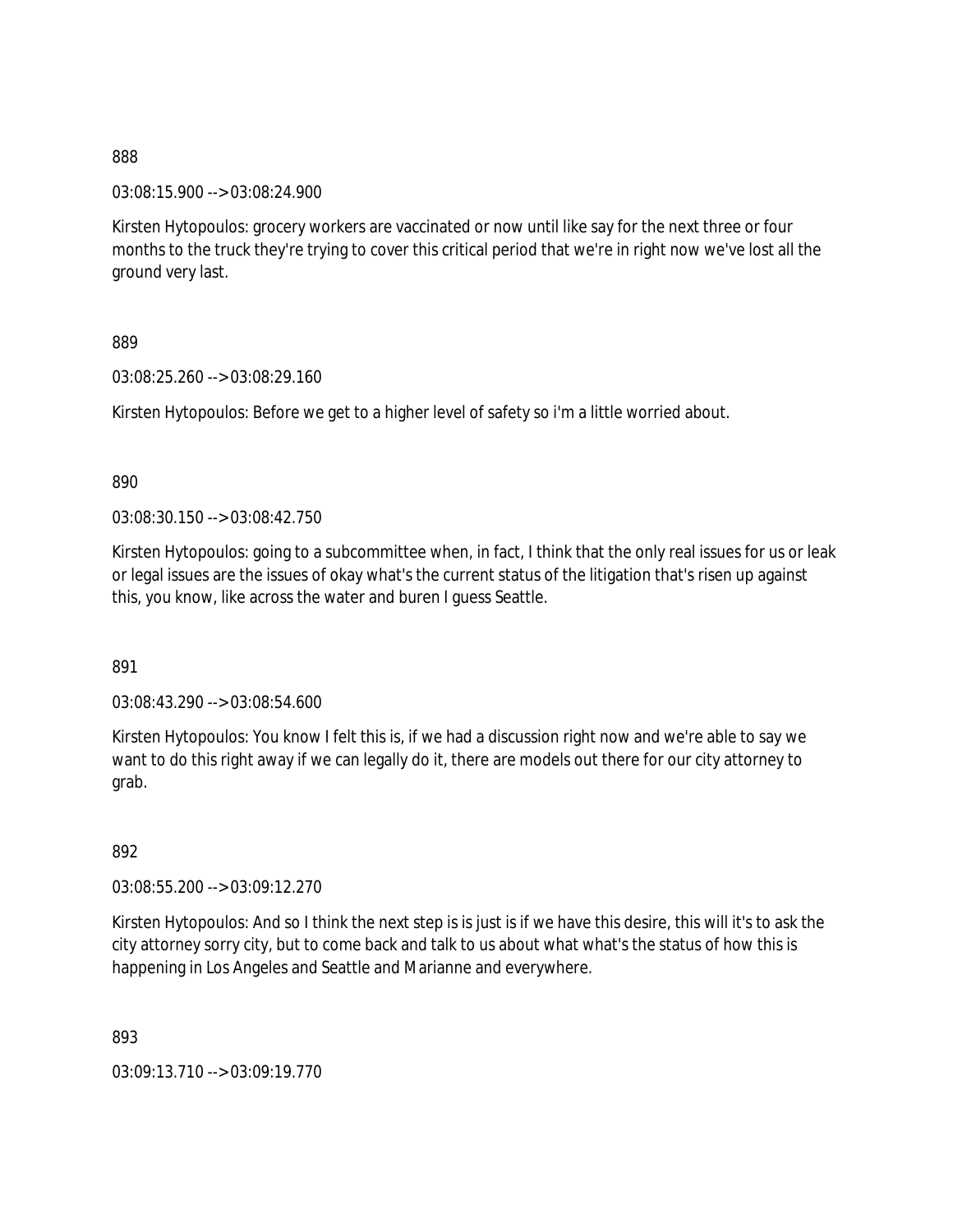Kirsten Hytopoulos: So that's That would be my concern about sending it to a committee it's going to take too long and we need legal analysis.

894

03:09:21.030 --> 03:09:24.060

Brenda Fantroy-Johnson: Certainly, for you amending emotion.

895 03:09:25.890 --> 03:09:26.790 Brenda Fantroy-Johnson: i'm all for that.

896

03:09:28.020 --> 03:09:28.530

Kirsten Hytopoulos: So.

897

03:09:28.620 --> 03:09:29.400

Rasham Nassar: If I am.

898

03:09:29.460 --> 03:09:29.730

Rasham Nassar: My.

899

03:09:30.210 --> 03:09:39.300

Rasham Nassar: Their counselors that have hands raised so i'm just going to go down the list to make sure that we we let every Council members be called an order they appear councilmember deets.

900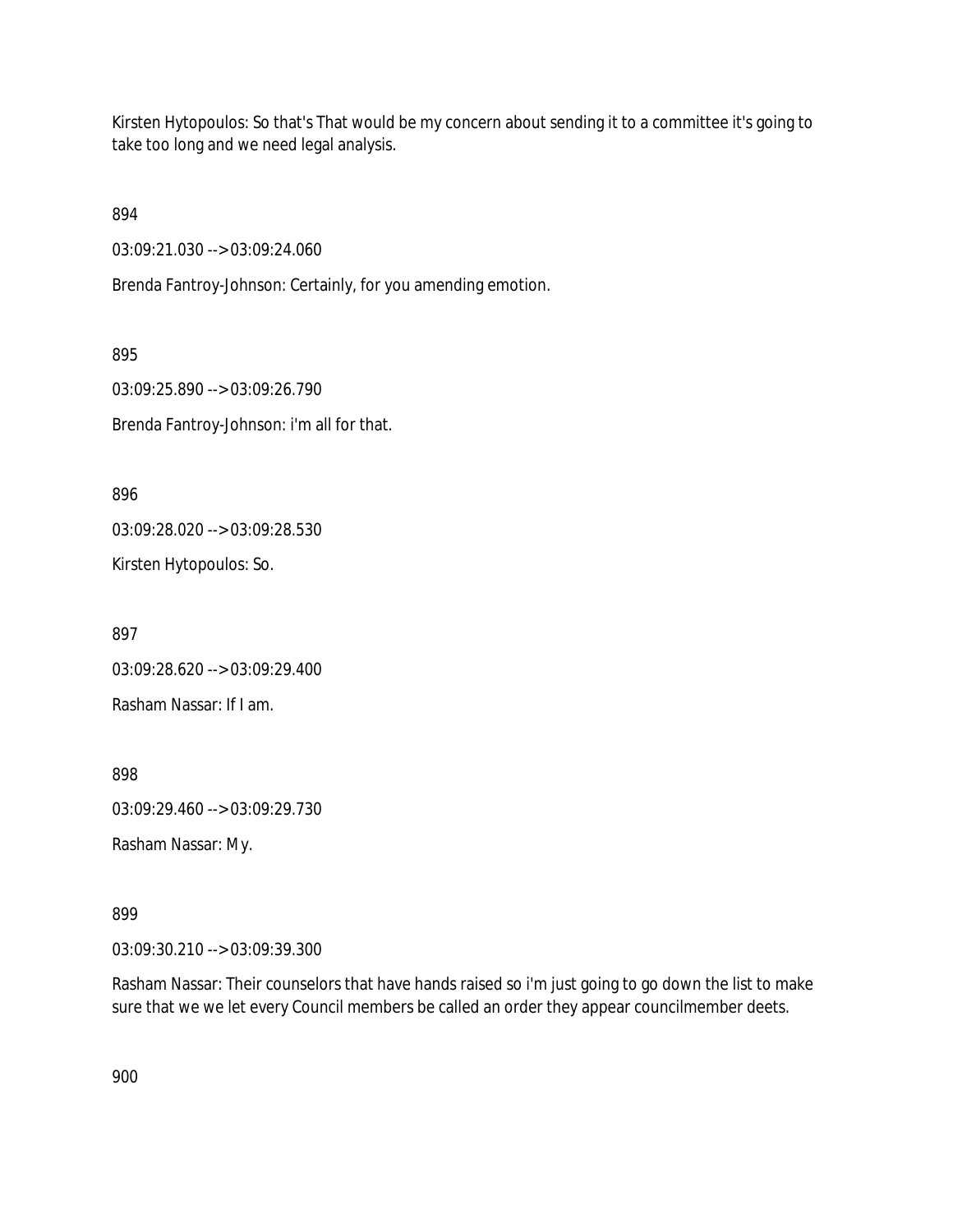03:09:40.890 --> 03:09:48.810

Joe Deets: Thank you well, first I i'm just shocked and dismayed at how little support has been given to our frontline grocery workers.

## 901

03:09:49.680 --> 03:10:05.820

Joe Deets: You know, while support is justifiably given say to mount medical workers and and others, teachers, for example, it's really to me it's just a resounding silence relating to people, we see every day we you know go to the grocery store.

#### 902

03:10:06.930 --> 03:10:15.390

Joe Deets: And there there there you know we go there, trying it out and they're there every day, so I am all in favor of doing what we can for for these folks.

#### 903

03:10:16.350 --> 03:10:26.070

Joe Deets: But we also have to recognize the situation that we're in the grocery store industry is notoriously a low margin business between one and 3%.

#### 904

03:10:27.270 --> 03:10:32.040

Joe Deets: Second bainbridge has the favorable circumstance of having.

#### 905

03:10:33.210 --> 03:10:43.470

Joe Deets: let's just say a blue ribbon grocery store company on bainbridge island town and country who have I think it's safe to say, everyone would.

906

03:10:43.950 --> 03:10:49.200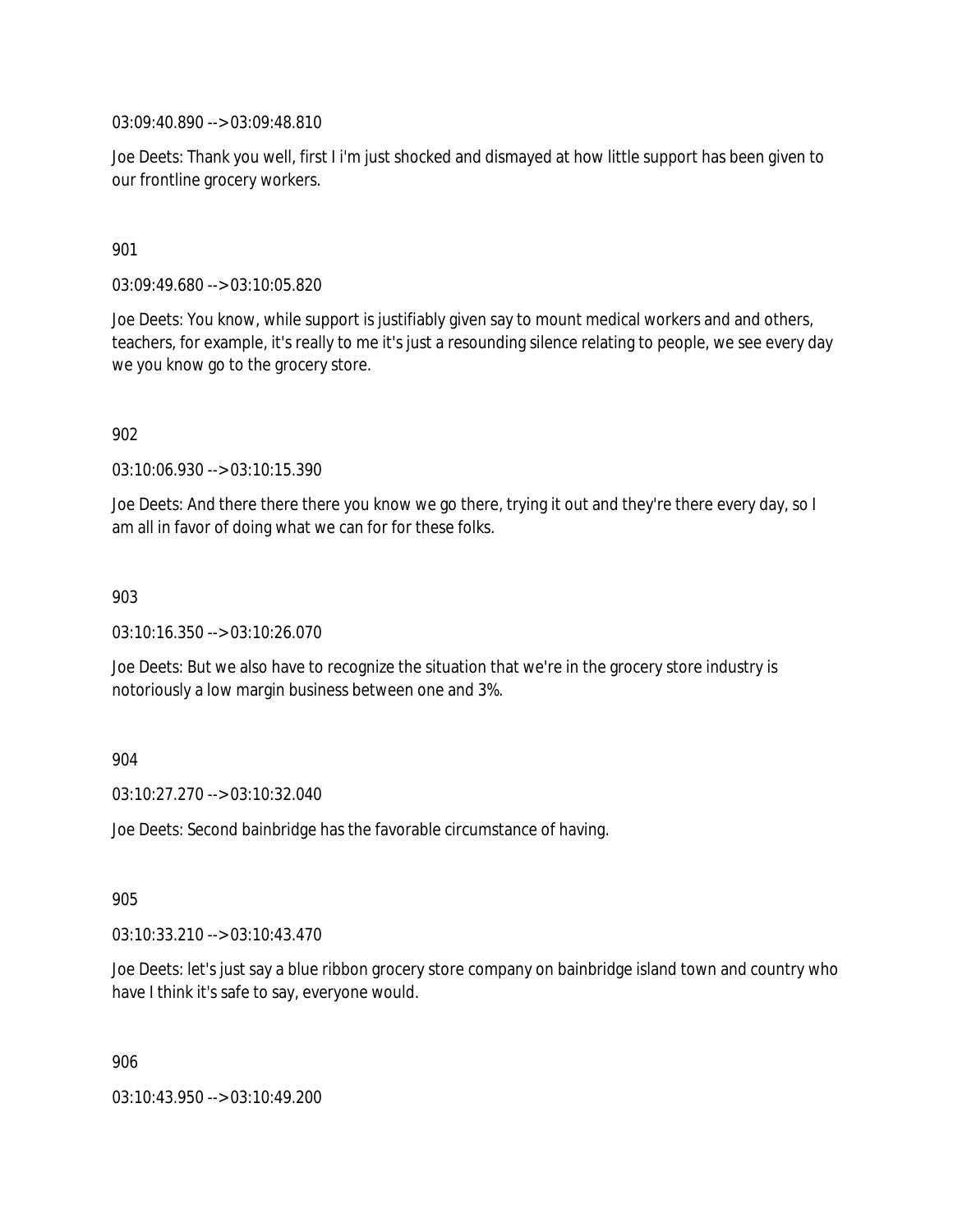Joe Deets: recognize all the work that this company has done for the Community over the years.

# 907

03:10:49.680 --> 03:10:58.470

Joe Deets: And they are stepping up for this pandemic, which is not surprising, they are providing what they call appreciation pay, which is \$2 an hour.

# 908

03:10:58.920 --> 03:11:20.700

Joe Deets: And they have other added benefits, but in a conversation that councilmember found Troy Johnson, and I had with management, they said they cannot afford \$2 or excuse me \$4 for the workers, I believe them so i'll just say straight out i'm not in favor of \$4 because we want to jeopardize.

# 909

03:11:21.720 --> 03:11:40.920

Joe Deets: This company that we so rely on and and who've been so supportive of our Community, but I am supportive of doing what we can for our workers, for example, you know might have mentioned earlier in this meeting, the governor has 240 million for small business grants.

## 910

03:11:42.480 --> 03:11:52.230

Joe Deets: How about some money for hazard for hazard pay for the workers i'd like to explore that i'd like to explore that on the state and federal level so that's why To me, this is.

## 911

03:11:53.670 --> 03:11:59.460

Joe Deets: ad hoc committee work, but just be upfront i'm not i'm not going to jeopardize town and country.

## 912

03:12:00.840 --> 03:12:04.440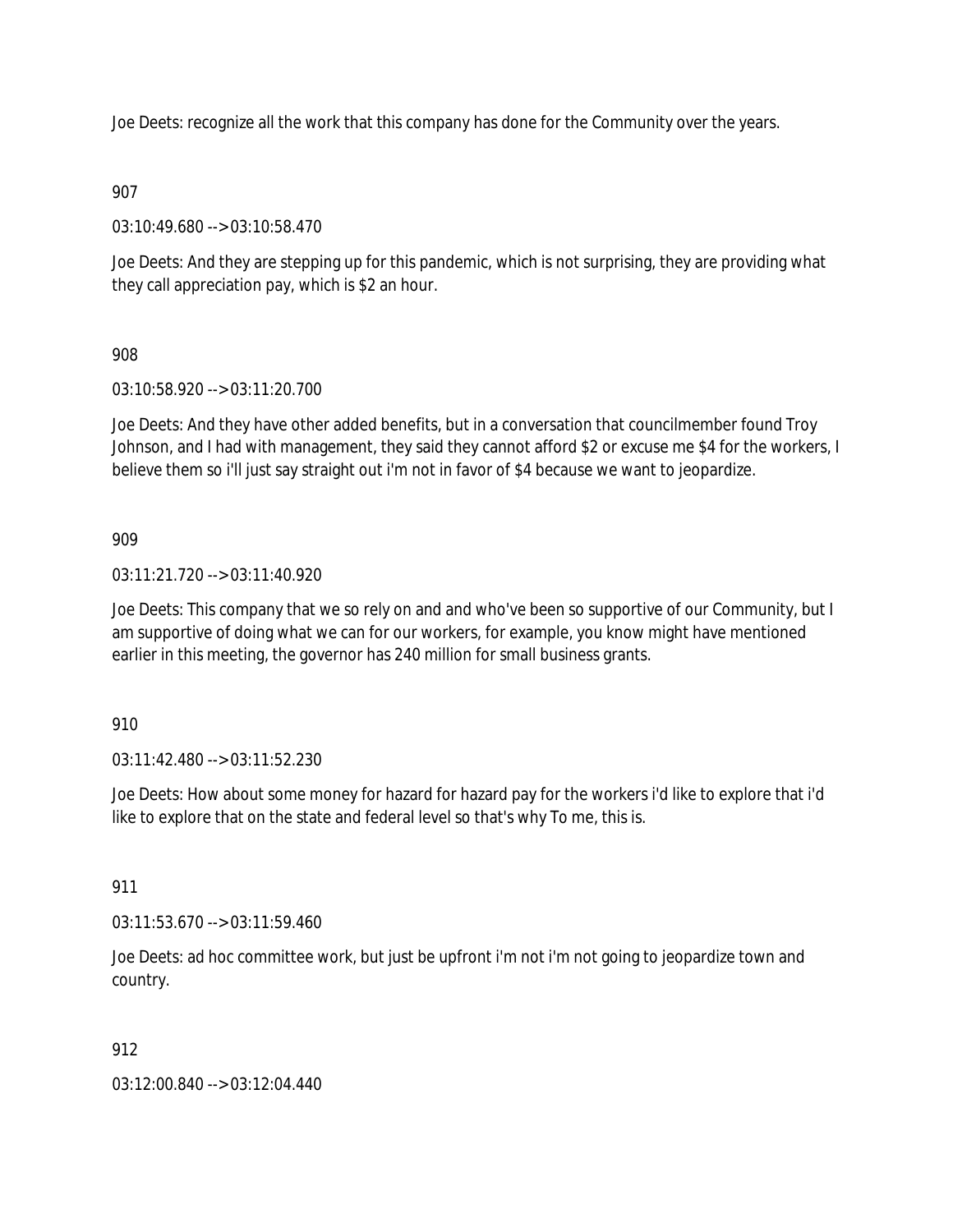Joe Deets: With a \$4 motion so just be clear about that.

## 913

03:12:07.350 --> 03:12:16.650

Rasham Nassar: Deputy Mayor, I see your hand is raised, I just quick quickly, I had a question for you so i'm going to just ask it now that's Okay, and then maybe you can answer it because it relates to some of your.

# 914

03:12:17.010 --> 03:12:31.920

Rasham Nassar: earlier comments you, you were recommending legal analysis and i'm just wondering if you could just please reiterate what on what you were recommending legal analysis on because it was different than working to develop an ordinance so, can you just say that again.

## 915

03:12:32.520 --> 03:12:39.750

Kirsten Hytopoulos: Well, so I think ordinances are out there, I think the question is, this is a very dynamic situation so as much as I would like to see it happen.

## 916

03:12:40.050 --> 03:12:46.680

Kirsten Hytopoulos: I think that we have to recognize that, like it's all the sudden, then all of a sudden, finally, all these municipalities have woken up and are doing this.

## 917

03:12:47.010 --> 03:12:55.800

Kirsten Hytopoulos: And now there's a flood of litigation, I believe, coming up them from the grocery industry, so I do think we do need to add, we need you know, the only thing stopping me at the moment is.

#### 918

03:12:56.370 --> 03:13:03.540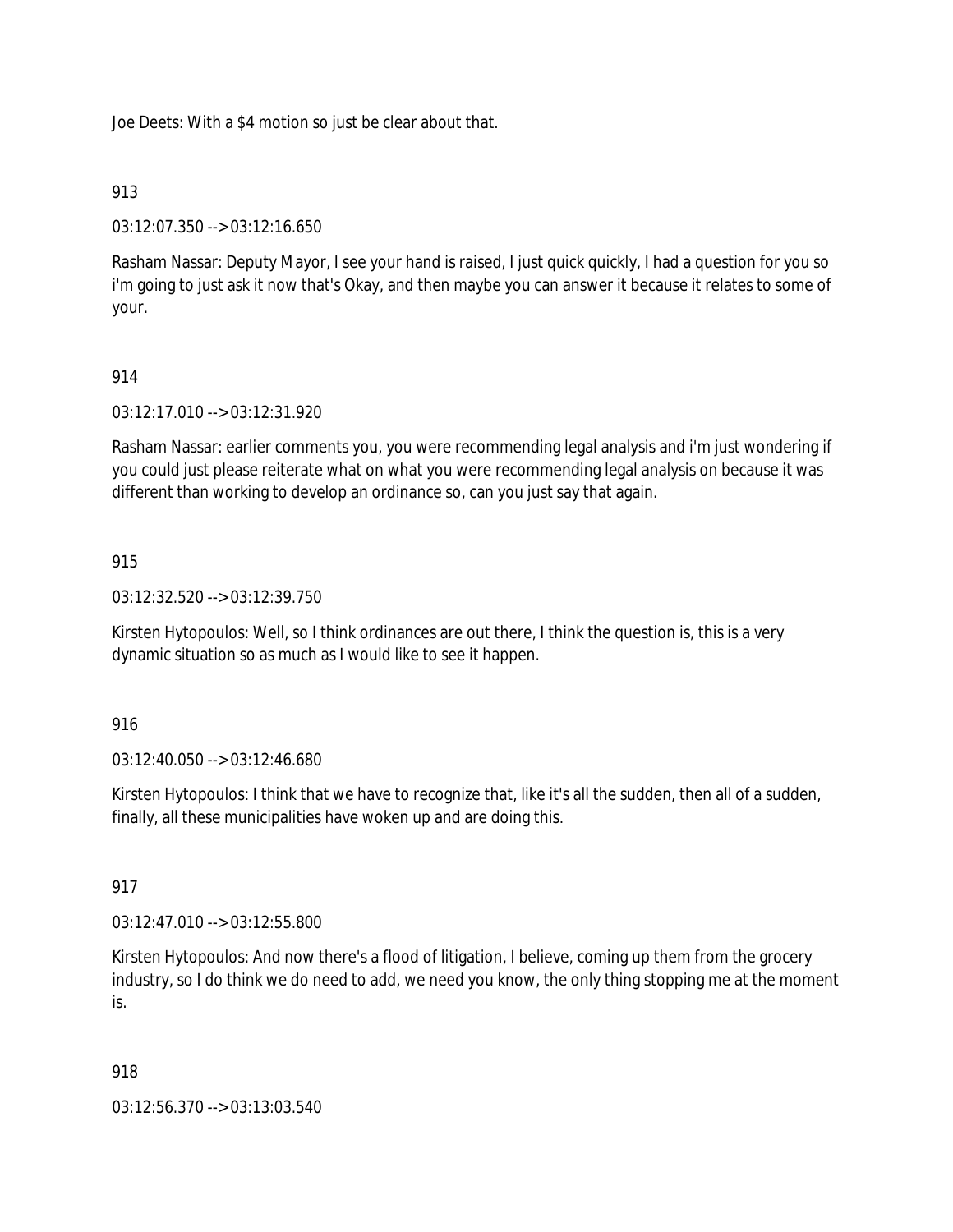Kirsten Hytopoulos: Are we just walking right into a hopeless situation where we're going to all we're going to do is is the old litigation we're just a little a little town.

919

03:13:03.960 --> 03:13:12.510

Kirsten Hytopoulos: But I don't know the answer I don't know what the status of those I don't know how the judges are reacting to them, and so I want some kind of legal feedback on on this and you know um but.

# 920

03:13:13.470 --> 03:13:17.100

Kirsten Hytopoulos: yeah and I just want to throw out there as kind of where Joe is going on.

# 921

03:13:17.610 --> 03:13:26.070

Kirsten Hytopoulos: You know the reason I asked duane earlier about how much money we have left is quite frankly I was trying to think like well what if we What if we can't do this, what if we instead took.

922

03:13:26.460 --> 03:13:30.180

Kirsten Hytopoulos: You know a few hundred thousand dollars or \$100,000 or something.

923

03:13:30.540 --> 03:13:38.610

Kirsten Hytopoulos: And we broke it up it's a little grants that are directly for frontline workers and they could also be potentially for displaced restaurant workers, but certainly for the grocery workers.

## 924

03:13:39.000 --> 03:13:42.780

Kirsten Hytopoulos: So i'm just trying to be creative as a small town that if we found out we couldn't.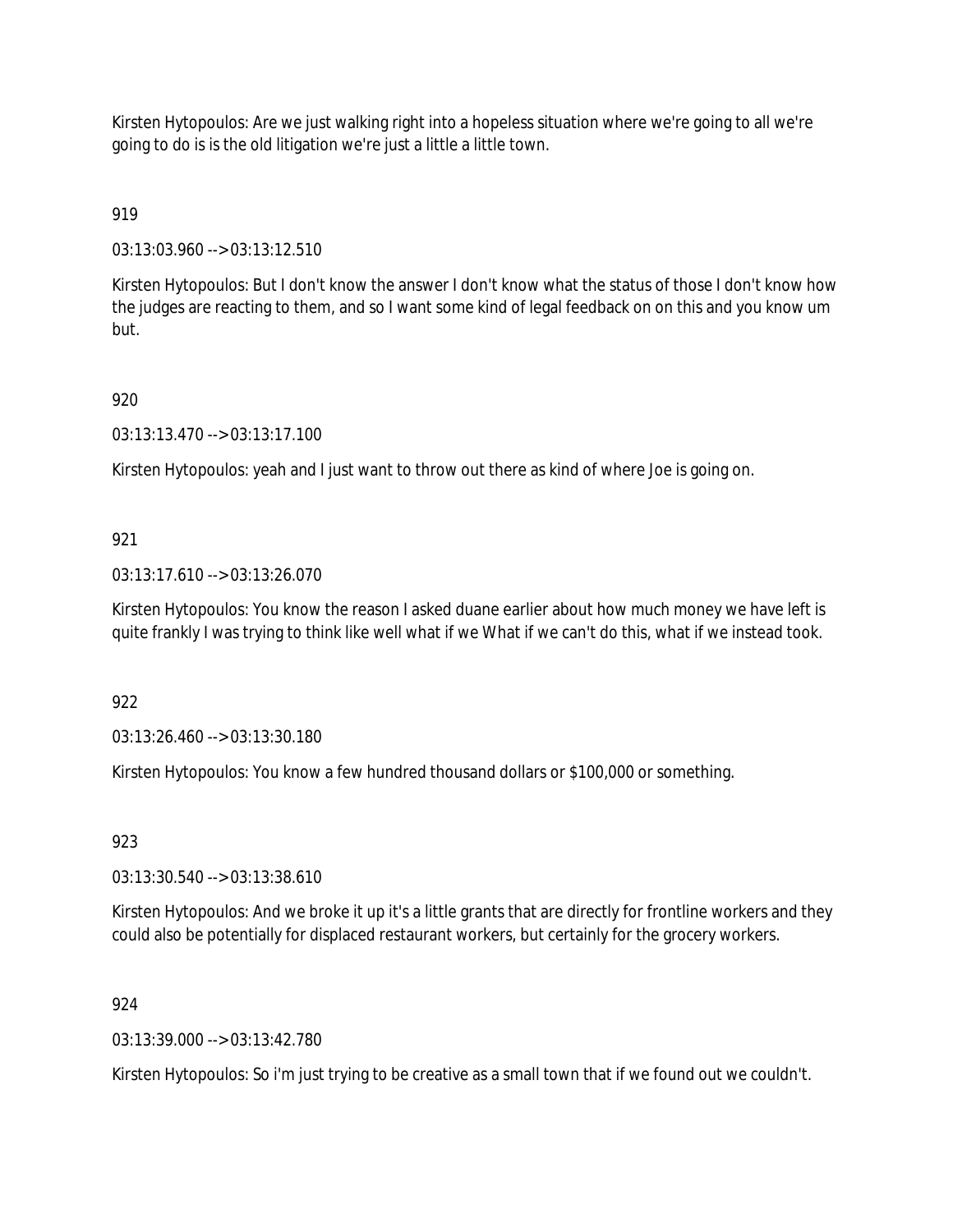03:13:43.170 --> 03:13:51.990

Kirsten Hytopoulos: Do this maybe we want to do a whole lot of little some sort of program that's that's us directly doing this with the funding that we have whether it's what we have now.

# 926

03:13:52.620 --> 03:14:00.330

Kirsten Hytopoulos: I will probably have to be the funding, we have now, but i'm assuming it'll be restrictions of a funny but just a thought that we explore something else if we can't do this.

## 927

03:14:01.890 --> 03:14:03.120

Rasham Nassar: Council another family Johnson.

928

03:14:04.950 --> 03:14:20.760

Brenda Fantroy-Johnson: yeah I think we don't want to you know, lose sight of how long you know they've been waiting for some mail and i'm sure you've seen the outpouring of the emails and there's other governments that are doing this and and it's not.

## 929

03:14:22.170 --> 03:14:28.620

Brenda Fantroy-Johnson: it's it's the grocery stores that aren't being unresponsive i'm not indicating that we.

## 930

03:14:29.340 --> 03:14:38.550

Brenda Fantroy-Johnson: Take action against those that are already given people you know some appreciation pay that's that's not what i'm saying we We certainly don't want.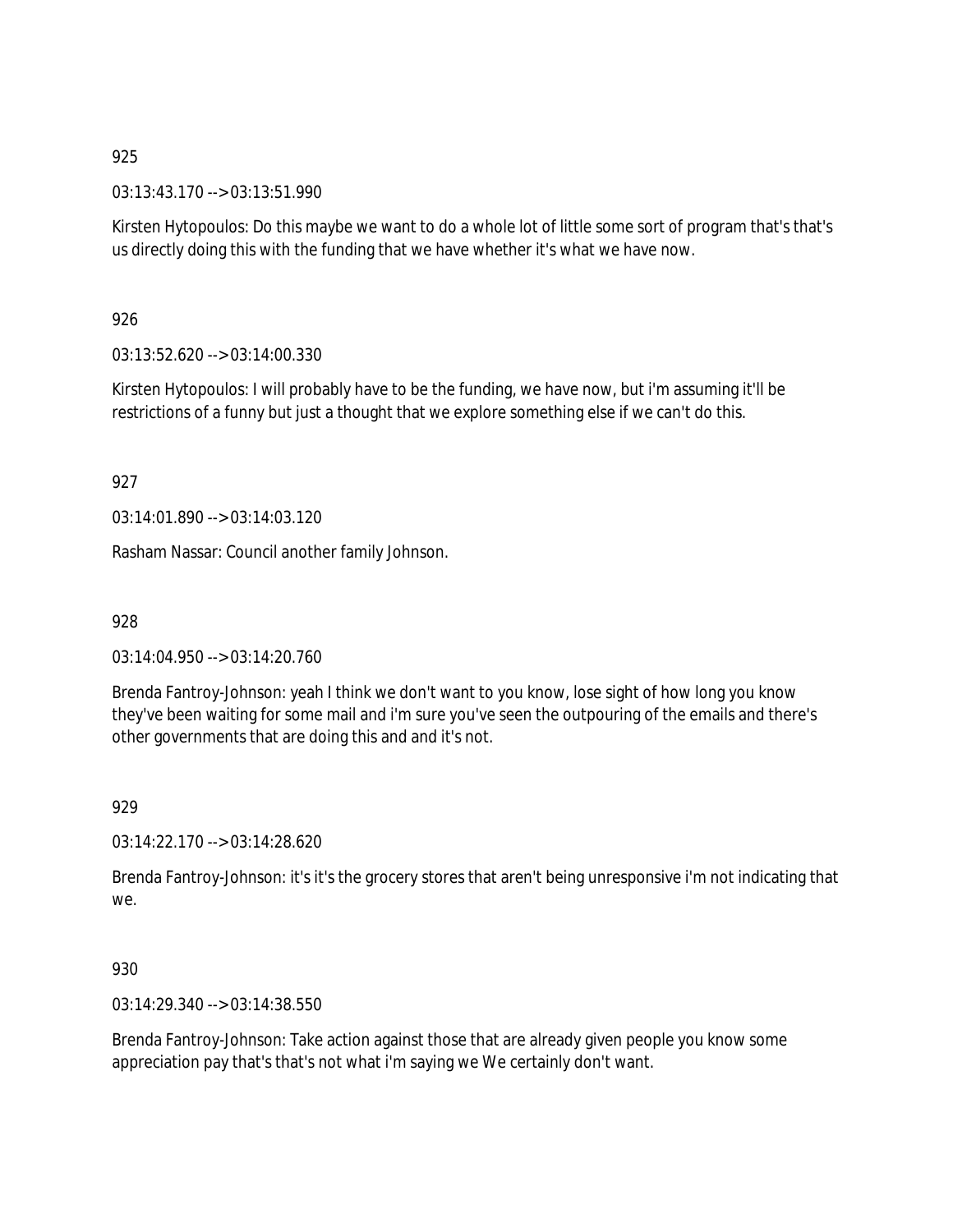$03:14:39.450 \rightarrow 03:14:46.470$ 

Brenda Fantroy-Johnson: that to happen, but in our reaching out to these grocery stores, there are some that just have not responded.

932

03:14:46.830 --> 03:14:57.150

Brenda Fantroy-Johnson: And those are the ones where all of the economic reports say that they are not only doing well, but they're making money off of the pandemic.

933

03:14:57.510 --> 03:15:04.560

Brenda Fantroy-Johnson: Because people are staying at home and they're cooking and they're going to the grocery store and and these workers on the front line they're not.

934

03:15:04.890 --> 03:15:15.660

Brenda Fantroy-Johnson: they're not getting they're just asking to be appreciated for having to come to work so that we can have our basic needs, you know met I don't want to.

935

03:15:16.620 --> 03:15:27.180

Brenda Fantroy-Johnson: Slow this down any slower than necessary, you know I don't want to have like a blue ribbon committee and we got to do all this research, no, I want to find out.

936

03:15:27.510 --> 03:15:45.000

Brenda Fantroy-Johnson: How we can make this work for the grocery workers who aren't getting any help at all, yes that's what I want to do, and that was the reason why I said, the motion the way I did so that we can look into how we can make that happen for those specific workers.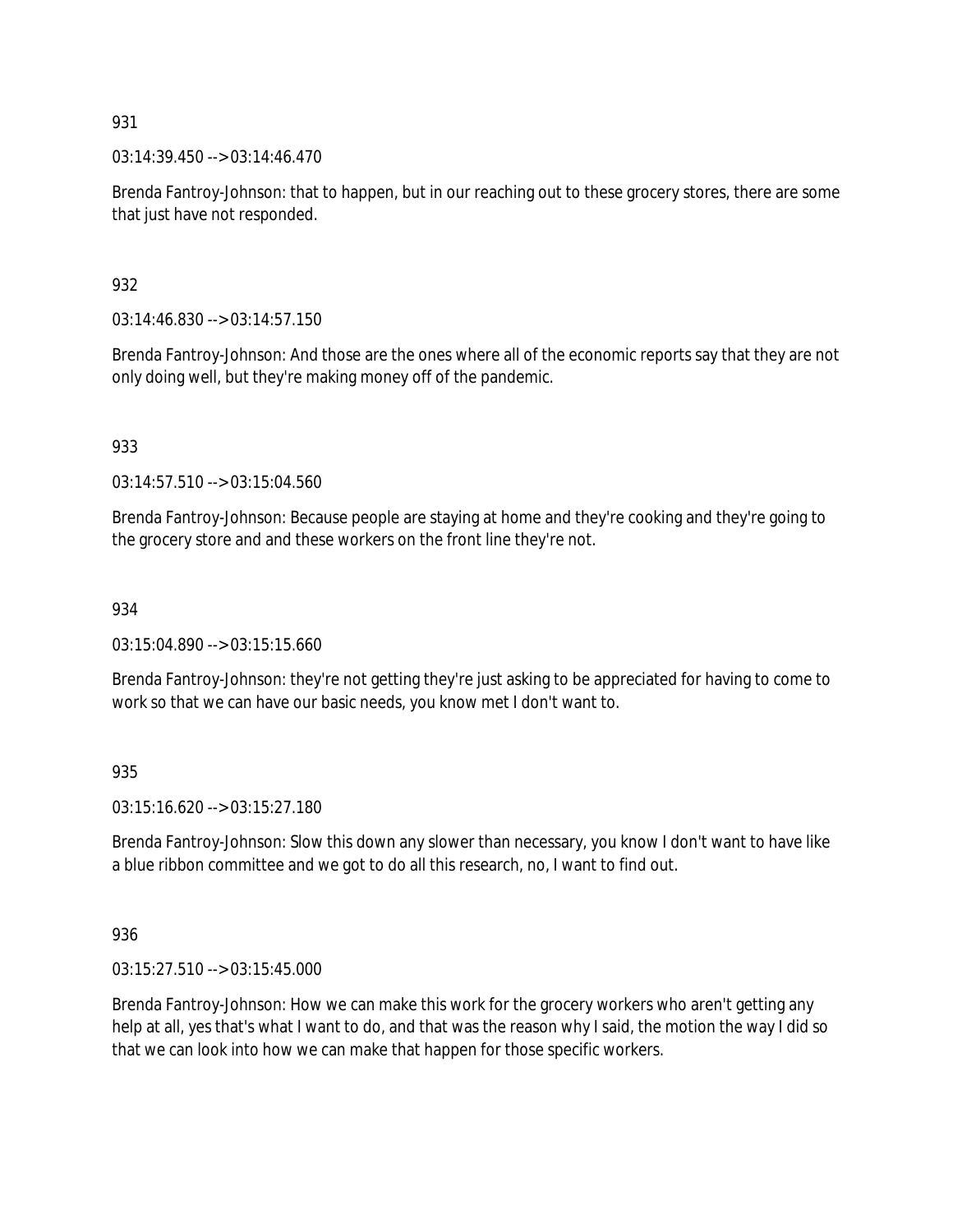$03:15:46.350 \rightarrow 03:15:47.310$ 

Rasham Nassar: Council members diner.

938

03:15:48.660 --> 03:16:02.010

Leslie Schneider: Thank you, this is a great conversation I want to say up front that I would be very supportive of a \$2 hazard pay for the reasons that would be i'm hoping that we could do that in sort of an expedited way.

939

03:16:02.430 --> 03:16:17.100

Leslie Schneider: But I guess primarily i'm thinking that that would not put a ton of country at a disadvantage for having been for having maintained their \$2 appreciation pay for all this time right so apparently.

940

03:16:17.730 --> 03:16:23.910

Leslie Schneider: safeway did that, for the first few months, and then they stopped it and I heard, and you know, on the radio that.

## 941

03:16:24.630 --> 03:16:37.740

Leslie Schneider: Other albertsons have done that in the past as well that they've cut their hazard pay off after a couple months, so if we could do this quickly and and not create any sort of harm to.

## 942

03:16:40.380 --> 03:16:47.280

Leslie Schneider: Our town and country grocery store, which has been very responsible all along, I would want to move as quickly as we can.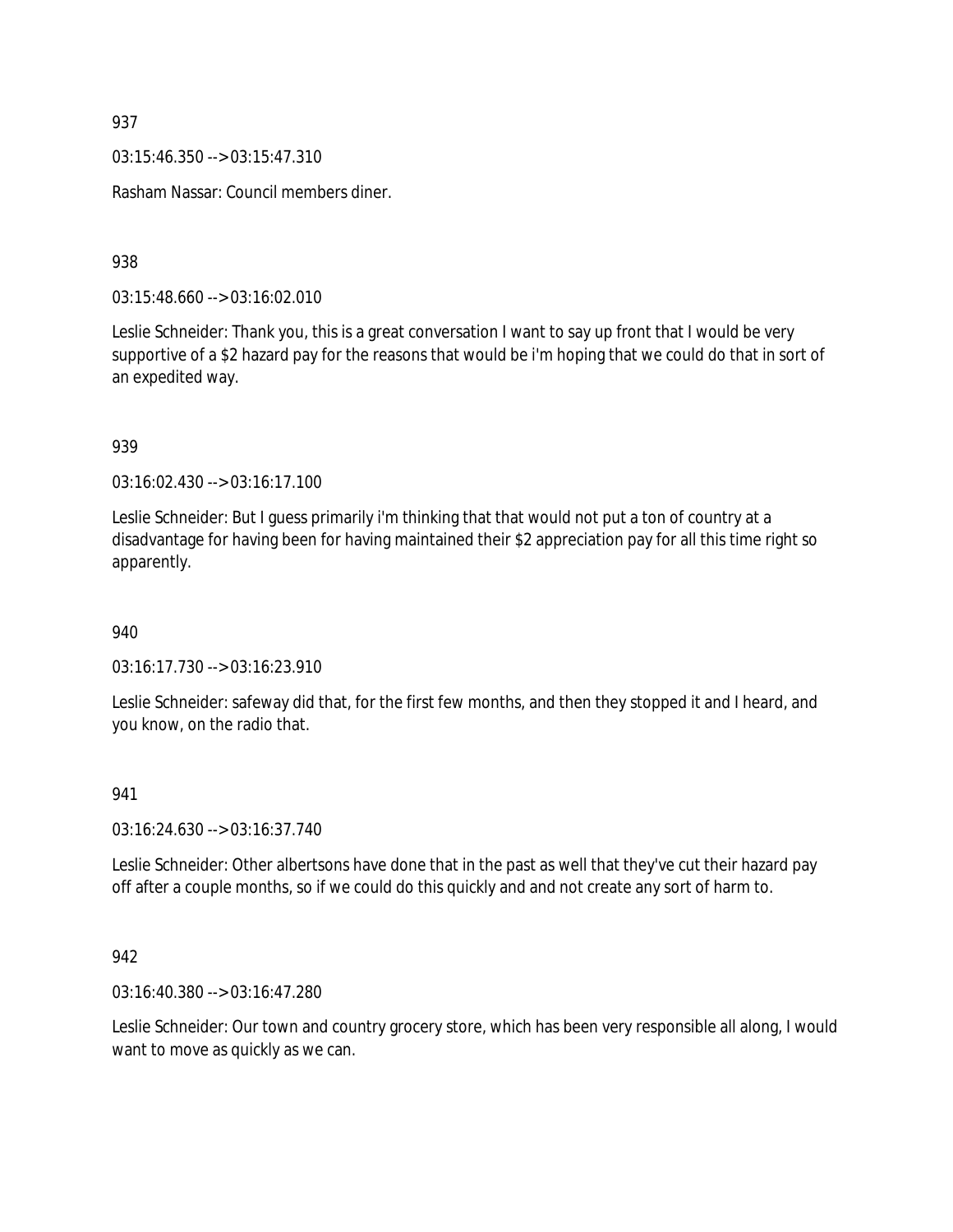03:16:50.670 --> 03:16:59.910

Rasham Nassar: Okay, so the motion on the floor is to form a Council ad hoc committee to do a little bit more research sounds like there's some conversations and some outreach that's been attempted.

## 944

03:17:00.330 --> 03:17:08.250

Rasham Nassar: Between some Council members that are pursuing this and our grocery stores on the island and sounds like we're some Council members might be waiting.

## 945

03:17:08.730 --> 03:17:15.570

Rasham Nassar: To hear back and that there may be further discussions to be had i'm just gleaning that from the comments that i've heard from Council members tonight.

## 946

03:17:16.020 --> 03:17:24.780

Rasham Nassar: I don't anticipate out, and I will pose this as a question I don't I didn't anticipate that this would be a long drawn out process my understanding.

## 947

03:17:26.190 --> 03:17:35.550

Rasham Nassar: of your proposal, because in just hearing your understanding of the sense of urgency, corresponding to this issue was that you would turn your turn around would be rather quick.

## 948

03:17:36.000 --> 03:17:40.500

Rasham Nassar: And that we could get this back on a business meeting agenda sooner rather than later.

949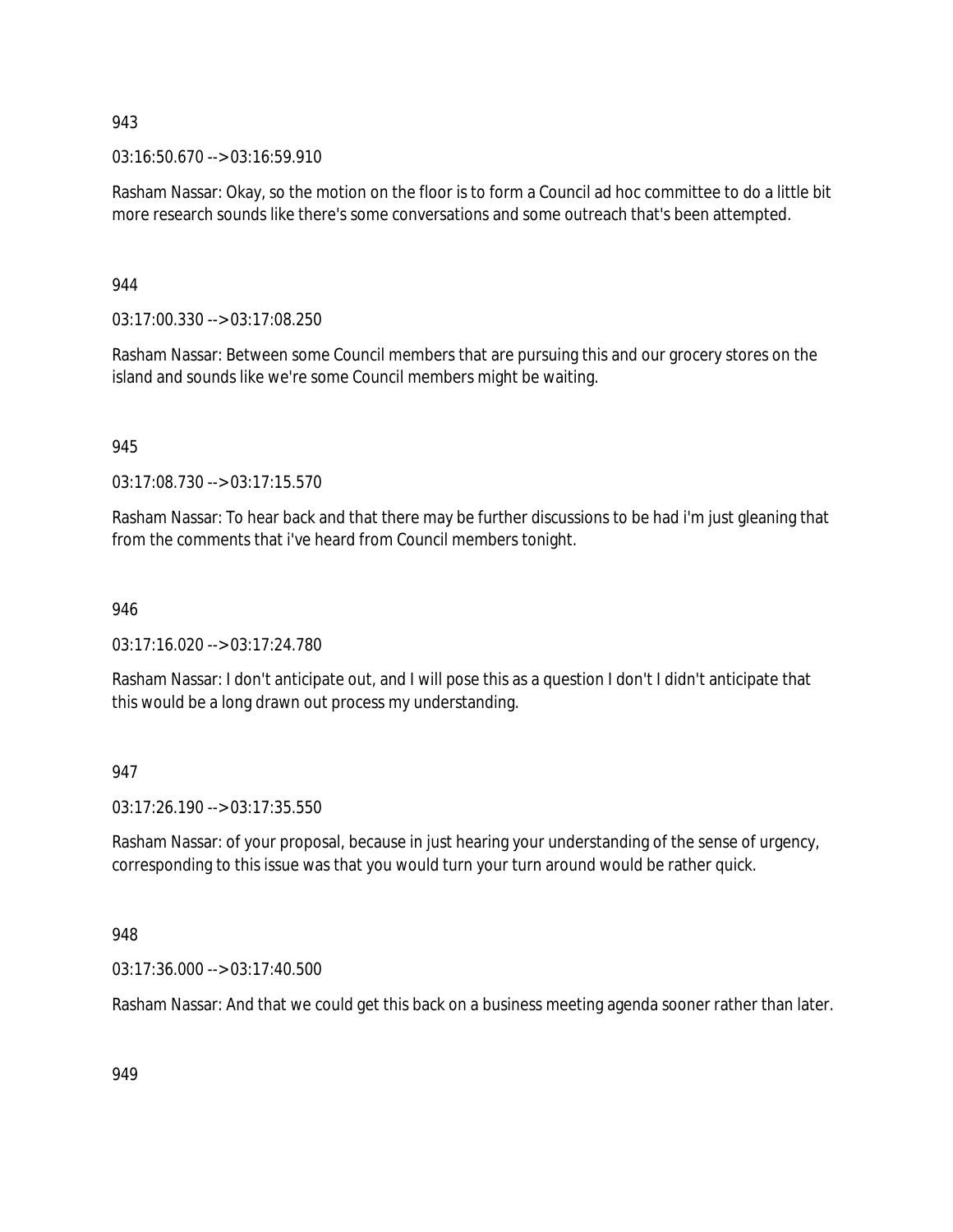03:17:41.160 --> 03:17:50.910

Rasham Nassar: And That said, I just want to call Council member Councils attention to the motion that's on the floor, which is just to refer this to an ad hoc committee to work out those details in light of the conversation that.

950

03:17:51.360 --> 03:18:08.880

Rasham Nassar: Councils, having tonight and to take the comments Councils, making into consideration, Deputy Mayor his suggestion that we direct city manager to have legal perform a legal analysis of what i'm understanding to be the potential legal risk of adopting a hazard pay ordinance.

951

03:18:09.960 --> 03:18:21.150

Rasham Nassar: That might have implications on time I spoke to interim city manager about this specific point of this discussion item earlier today on the phone and.

952

 $03:18:21.750 \rightarrow 03:18:32.910$ 

Rasham Nassar: I understand that that might take some time considering your city attorney's current workload and the fact that we have been without a deputy city attorney for quite some time.

953

03:18:33.540 --> 03:18:52.950

Rasham Nassar: But i'm going to let city attorney self answer to that and I guess the question is, if we were to have you performed legal analysis of potential risk and adopting hazard pay ordinance read whether it's \$4 or \$2 how soon, do you think you could have that back for Councils consideration.

954

03:18:54.060 --> 03:19:04.650

Joe Levan: Well, I can appreciate the the urgency here from the what you're hearing from your constituents, but I will I have not done any analysis on this at this point what I do know is that.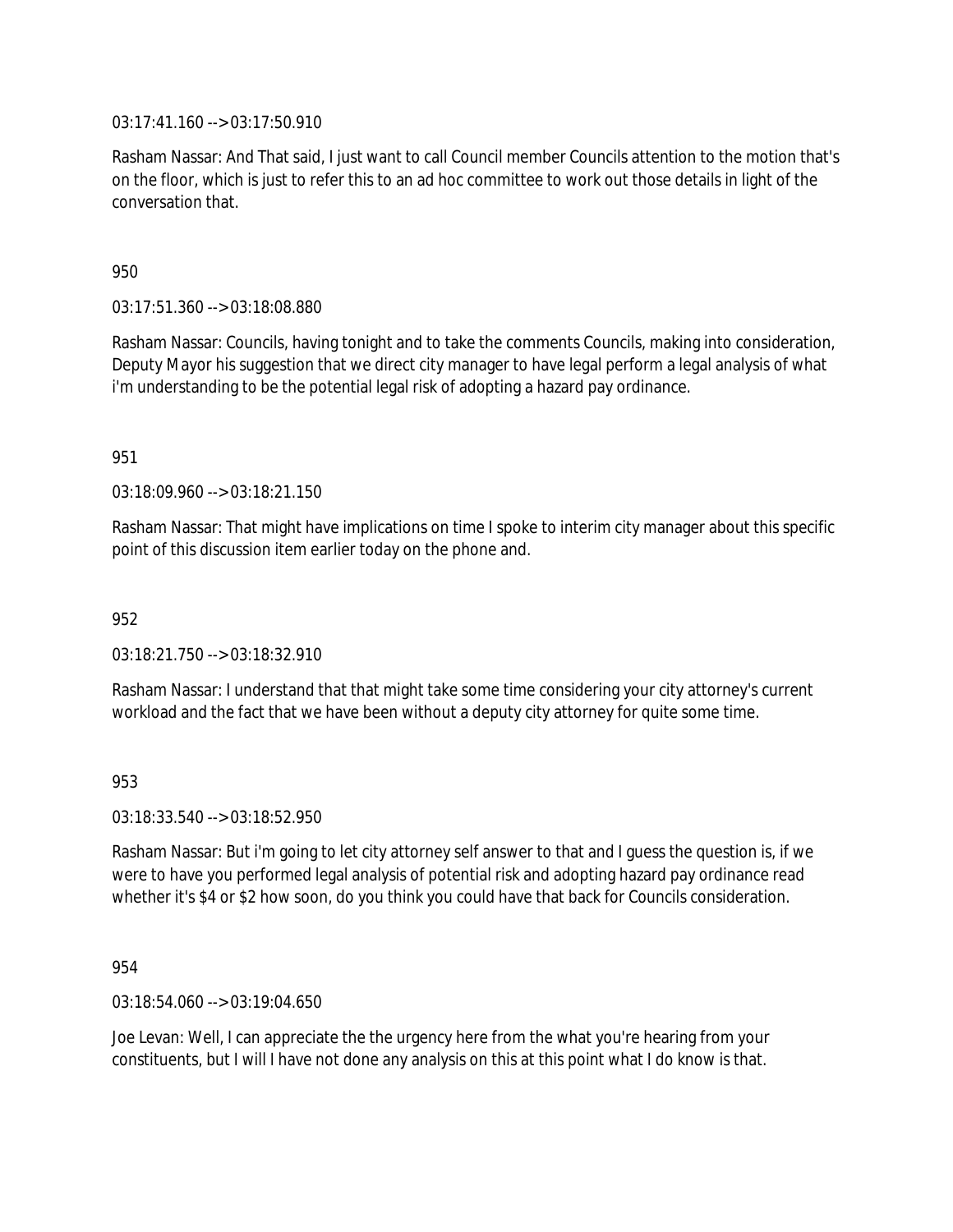03:19:05.040 --> 03:19:14.760

Joe Levan: As was mentioned the city of Seattle and city of your in have been sued based on their ordinances so we would like, presumably craft, something that would try to.

956

03:19:15.750 --> 03:19:23.100

Joe Levan: lead to less likelihood of a lawsuit against the city because that's not going to benefit anyone if we get if we if you enacted and were sued because of it.

957

03:19:23.730 --> 03:19:35.010

Joe Levan: So, but I haven't done any of that analysis, yet, so the idea of having ad hoc committee to study some other options and and simultaneously to be able to look into the legal issues.

958

03:19:35.430 --> 03:19:42.540

Joe Levan: and find out as best we can, how these courts are ruling on what's in front of them and, unfortunately, as you all know.

959

03:19:43.050 --> 03:19:49.350

Joe Levan: The core process usually pretty slow so i'm not sure how much we're going to have what kind of guidance we're going to get any kind of tentative decisions.

960

03:19:50.070 --> 03:20:00.810

Joe Levan: From the courts on this, but I would definitely look into that, but it would be a few weeks to build at least to be able to give a good analysis for you to bring back to you.

961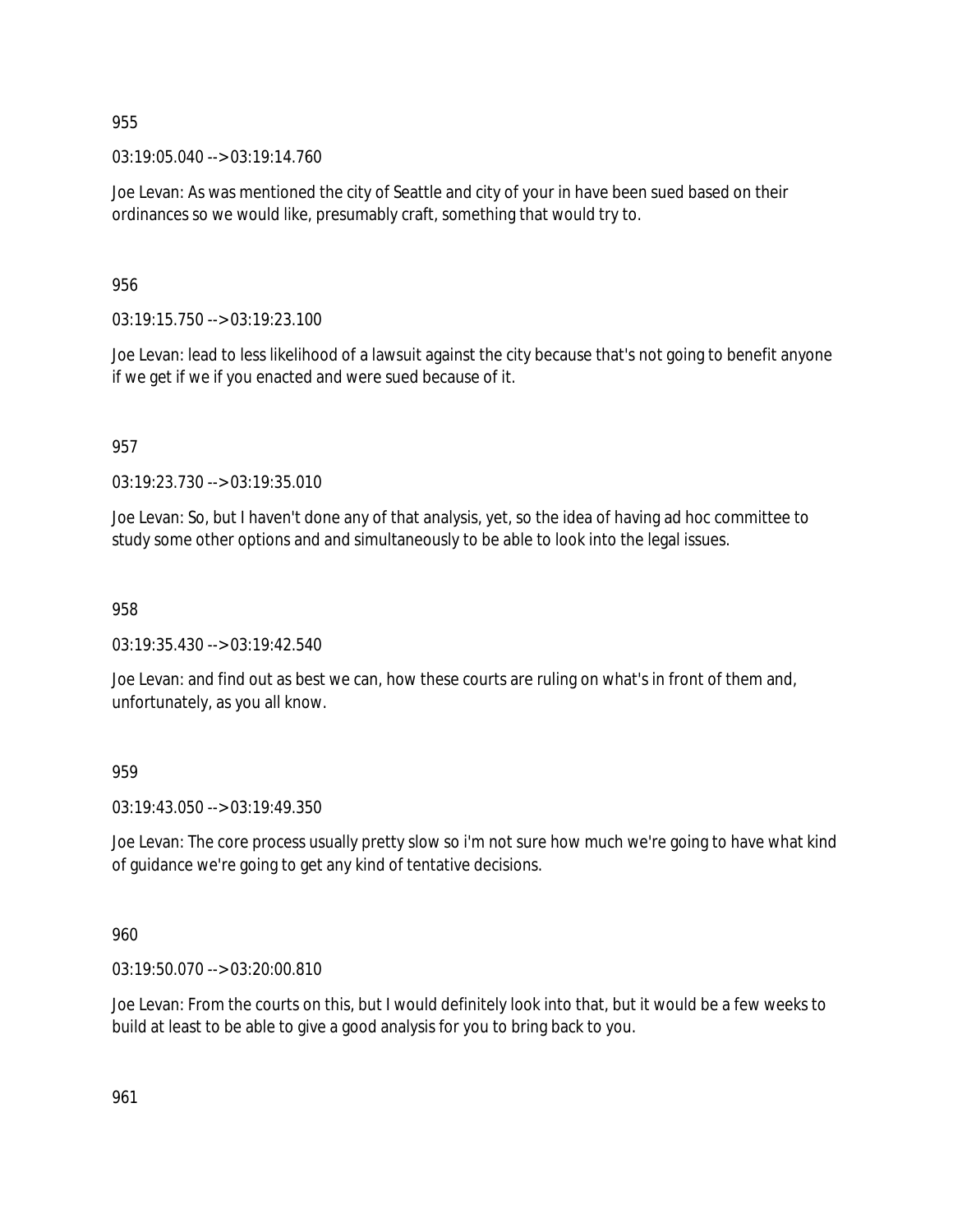03:20:01.290 --> 03:20:11.580

Joe Levan: To see what else is going on and what other what other jurisdictions are doing this and and and try to craft, something that is that is legally defensible as possible.

962

03:20:12.150 --> 03:20:17.580

Rasham Nassar: You think you could craft something during that process or would that be a separate would you need additional time.

963

03:20:18.780 --> 03:20:21.840

Joe Levan: Well, the crafting the whole point of it would be to craft an ordinance.

964

03:20:21.870 --> 03:20:22.890

Joe Levan: Okay okay.

965

03:20:22.950 --> 03:20:32.100

Joe Levan: So you know i'd be looking at what Seattle did what he did and trying to do something different, so that we wouldn't end up in the same boat there and to the extent we can, although.

966

03:20:32.790 --> 03:20:39.900

Joe Levan: You know that that's that's a discussion for the Council to have about about the risk of what you want to do and how what kind of risk, you want to take on.

967

03:20:41.160 --> 03:20:44.910

Rasham Nassar: Okay, great i'm back to Council members Deputy Mayor had topless.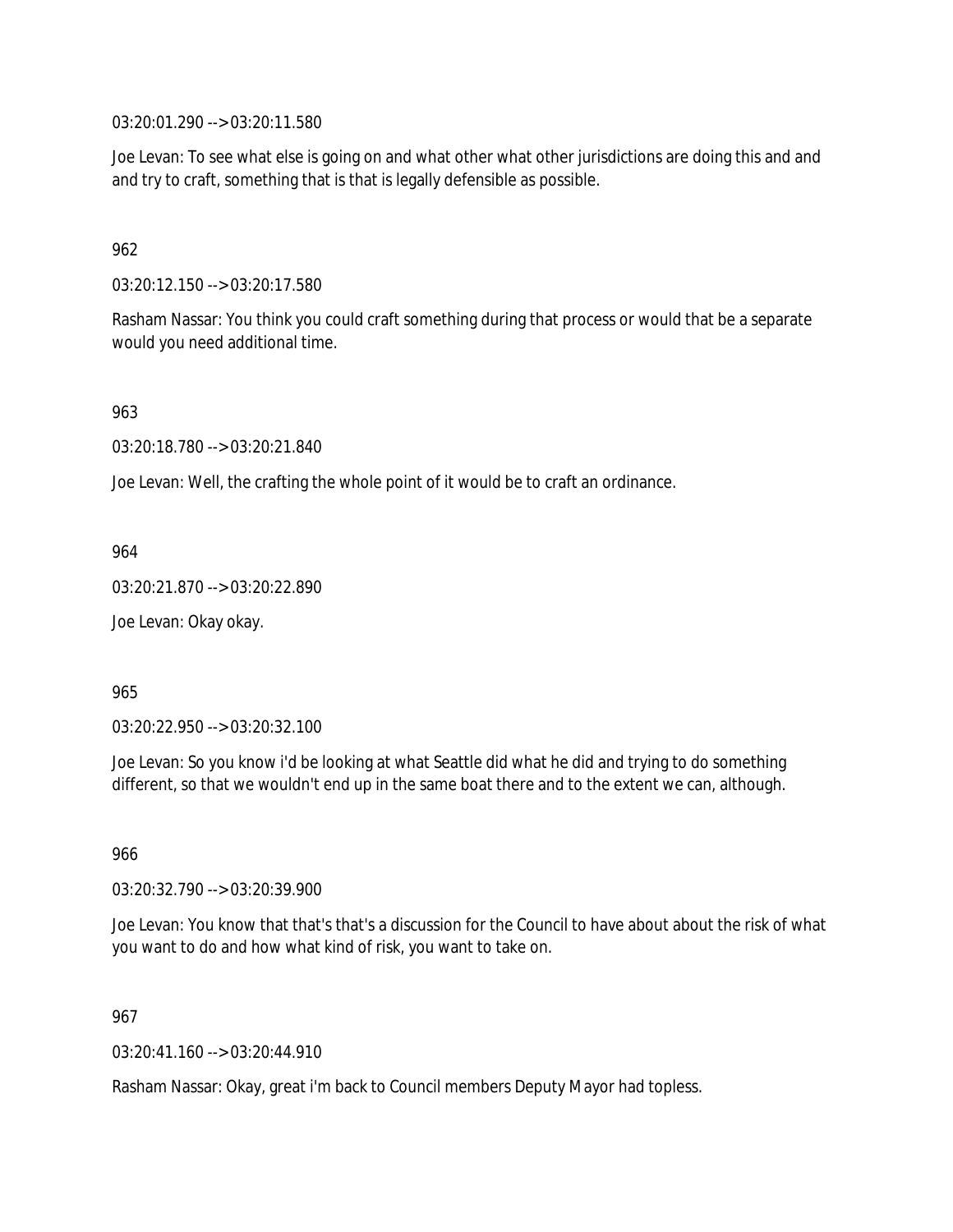03:20:46.140 --> 03:20:57.570

Kirsten Hytopoulos: yeah I just want to reiterate that I want this, and I want it fast it helps to like, no matter what that legal analysis is going to have to happen we're not going to pass an ordinance ordering private corporations to pay more money.

969

03:20:57.870 --> 03:21:07.500

Kirsten Hytopoulos: And not have legal analysis, so I like this idea of the simultaneous that makes me feel better there's a simultaneous brainstorming happening, but the also the city attorney has already got direction from us.

970

03:21:07.770 --> 03:21:14.760

Kirsten Hytopoulos: To start doing the legal analysis, because we're going to have to have legal analysis I mean as soon as you're being sued by huge you know organizations.

971

03:21:15.510 --> 03:21:24.900

Kirsten Hytopoulos: So anyway, I would support the motion on the table, if simultaneously, we are asking the city attorney to already get started on on analyzing the situation.

972

03:21:25.920 --> 03:21:26.190

Kirsten Hytopoulos: well.

973

03:21:27.300 --> 03:21:33.180

Rasham Nassar: Thank you for your comments, Deputy Mayor and I think that that would have to be a separate motion because the motion on the floor is simply to form an ad hoc.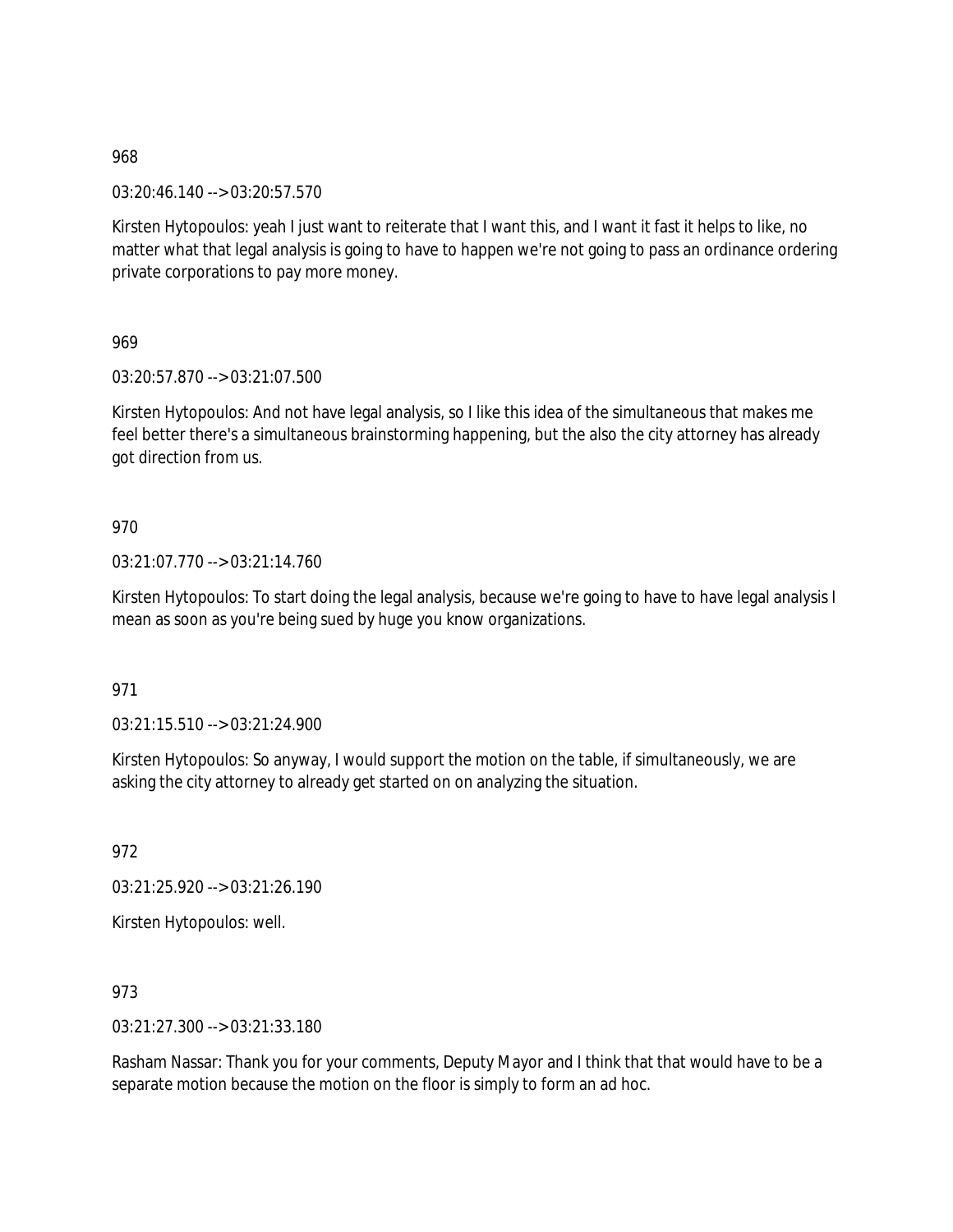03:21:33.780 --> 03:21:38.460

Rasham Nassar: committee and I believe that what we're primarily asking the committee to to come back to counsel.

975

03:21:38.940 --> 03:21:48.390

Rasham Nassar: With a recommendation on is whether we're landing a four or two, as proposed by Council members Schneider we 432 what what what's the dollar value that we're been attached this hazard pay.

976

03:21:48.810 --> 03:22:00.090

Rasham Nassar: ordinance so that's work for the committee that I would be happy to defer to the committee, and I trust people to have those conversations and then maybe Deputy Mayor I could circle back to you and you could after we.

977

03:22:01.230 --> 03:22:11.520

Rasham Nassar: Finish complete the motion that's on the floor, I can circle back to you and have you state the motion relating to the drafting and the analysis relating to the hazard pay ordinance itself.

978

03:22:13.230 --> 03:22:14.040

Rasham Nassar: Council member deeds.

979

03:22:14.940 --> 03:22:16.620

Joe Deets: Thank you, Mary yeah I just want to say.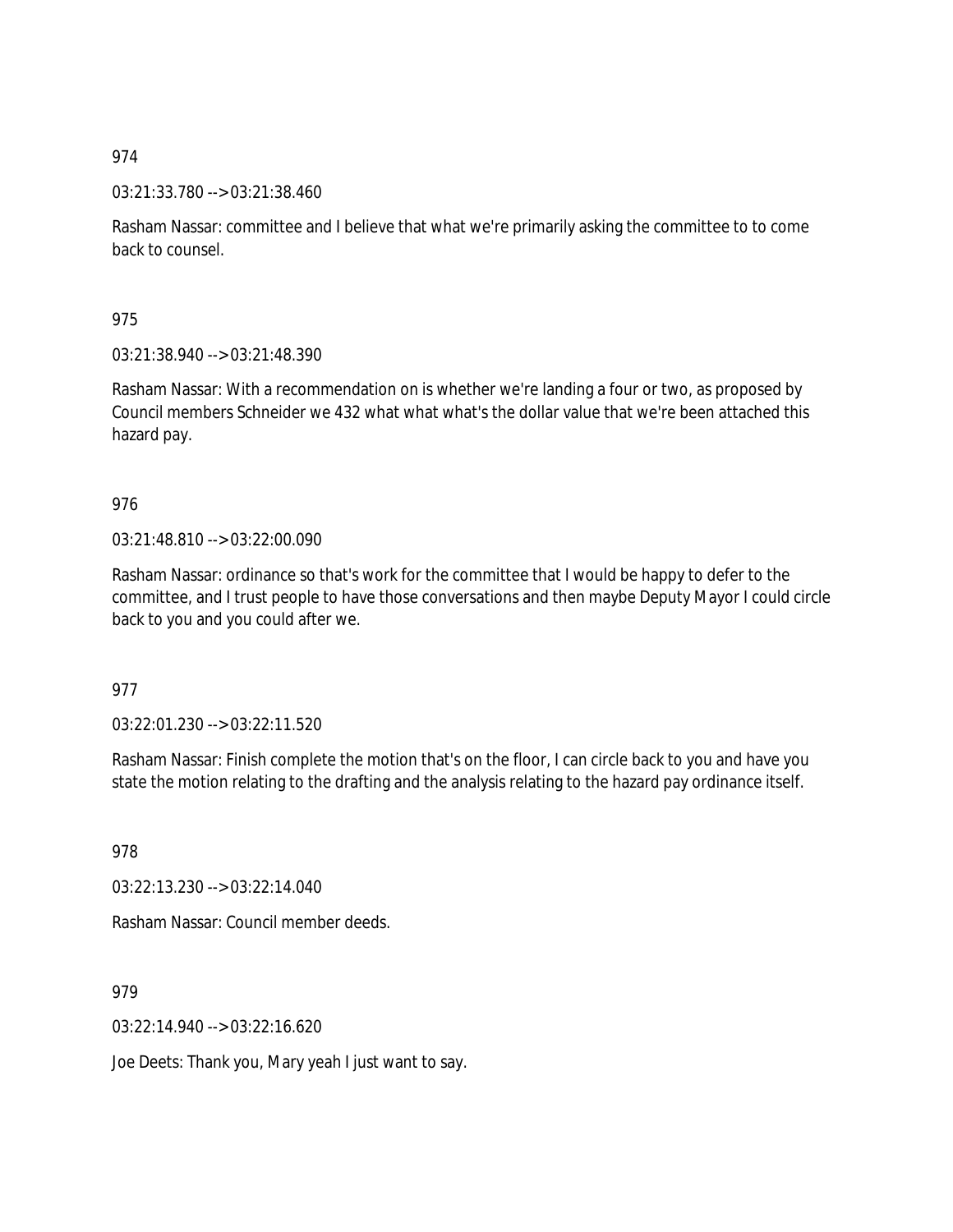03:22:18.300 --> 03:22:34.620

Joe Deets: Customer contract Johnson, and I was one of the first calls I plan to make is to our city attorney maybe tomorrow, Joe so just want to let you know cuz I see that definitely I know tony's to do his analysis, but I have some questions to ask him so.

981

03:22:36.870 --> 03:22:39.780

Rasham Nassar: Okay, great interim city manager sure your hand is raised.

982

03:22:40.710 --> 03:22:50.940

Ellen Schroer: It is so thanks for the discussion, I think one thing that I will plan to do on Thursday morning is given this new direction.

#### 983

03:22:52.170 --> 03:23:01.110

Ellen Schroer: Between now and then i'll talk with the city attorney and we may need to make some changes to other items that are on march agenda is to allow the city attorney to have time for this.

984

03:23:01.740 --> 03:23:05.970

Ellen Schroer: Because there are some pretty significant and complex legal issues that will need his time.

985

03:23:06.210 --> 03:23:19.050

Ellen Schroer: And if this is going to supersede those then we'll just want to talk about that and have a an explicit understanding that we're going to be deferring some other items, so we can have that discussion on Thursday and then be ready to share that with the public, next week okay.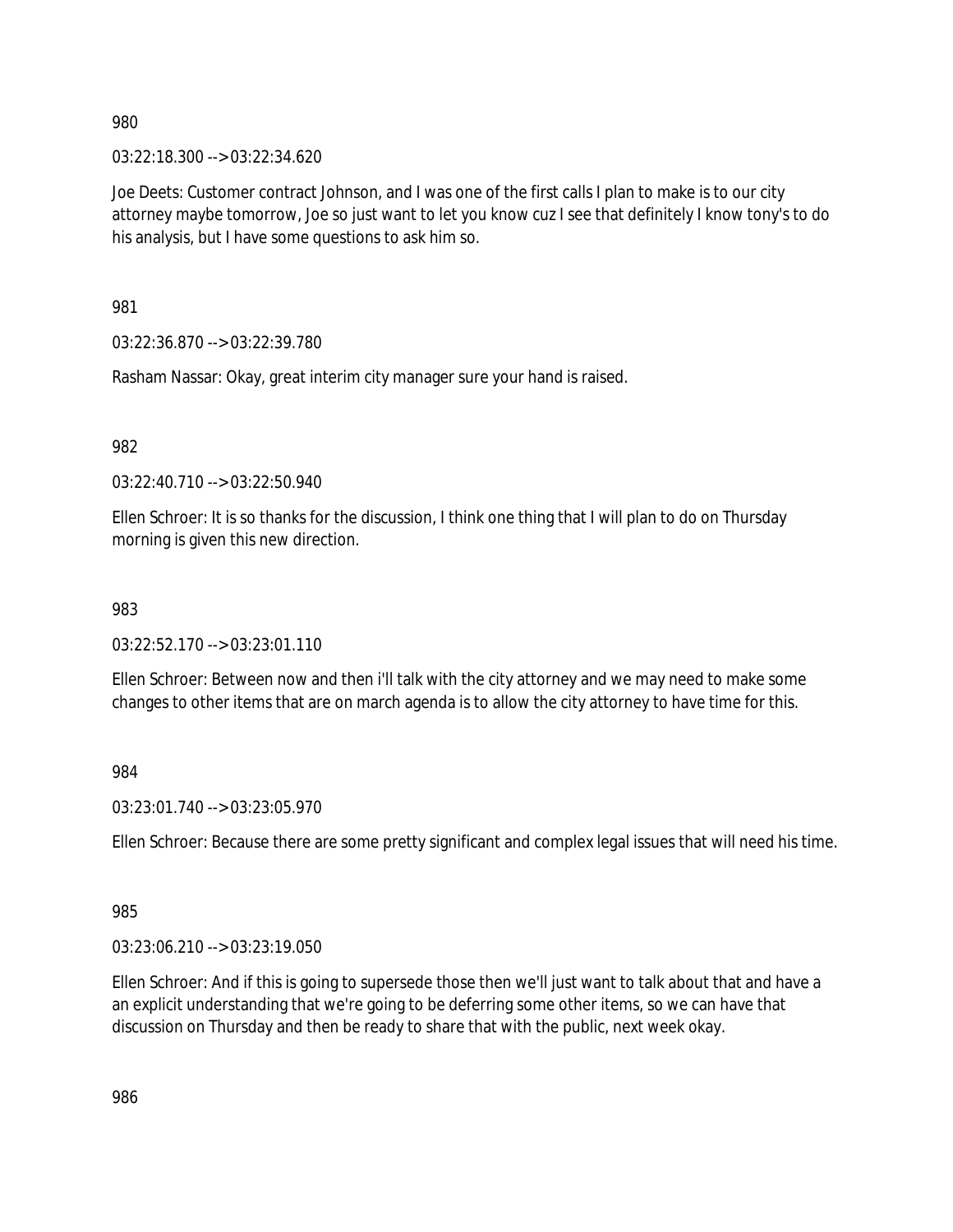03:23:19.500 --> 03:23:21.750

Rasham Nassar: Great I appreciate you sharing the interim city manager.

987

03:23:23.400 --> 03:23:33.930

Rasham Nassar: Is there any other any other councilmember comments at this time, we have a motion on the floor, and a second for that motion, so we will not vote on councilmember car.

988

03:23:35.190 --> 03:23:39.240

Christy Carr: yeah thanks just real quickly, I wanted to waste my support for the emotion.

#### 989

03:23:40.320 --> 03:23:50.130

Christy Carr: And, and I understand the urgency, certainly, and I support that urgency, but I do think that we, we can recognize that we have two very different grocery stores on the island and I would like that.

990

03:23:50.790 --> 03:23:59.280

Christy Carr: discussion, I trust that our ad hoc committee subcommittee Members understand that and would be taking that into consideration.

991

03:24:02.880 --> 03:24:09.720

Rasham Nassar: Okay Council in motion on the floor and it's been seconded we will now take a vote on that motion all those in favor please say Aye.

992

03:24:11.370 --> 03:24:12.300

Rasham Nassar: Any opposed.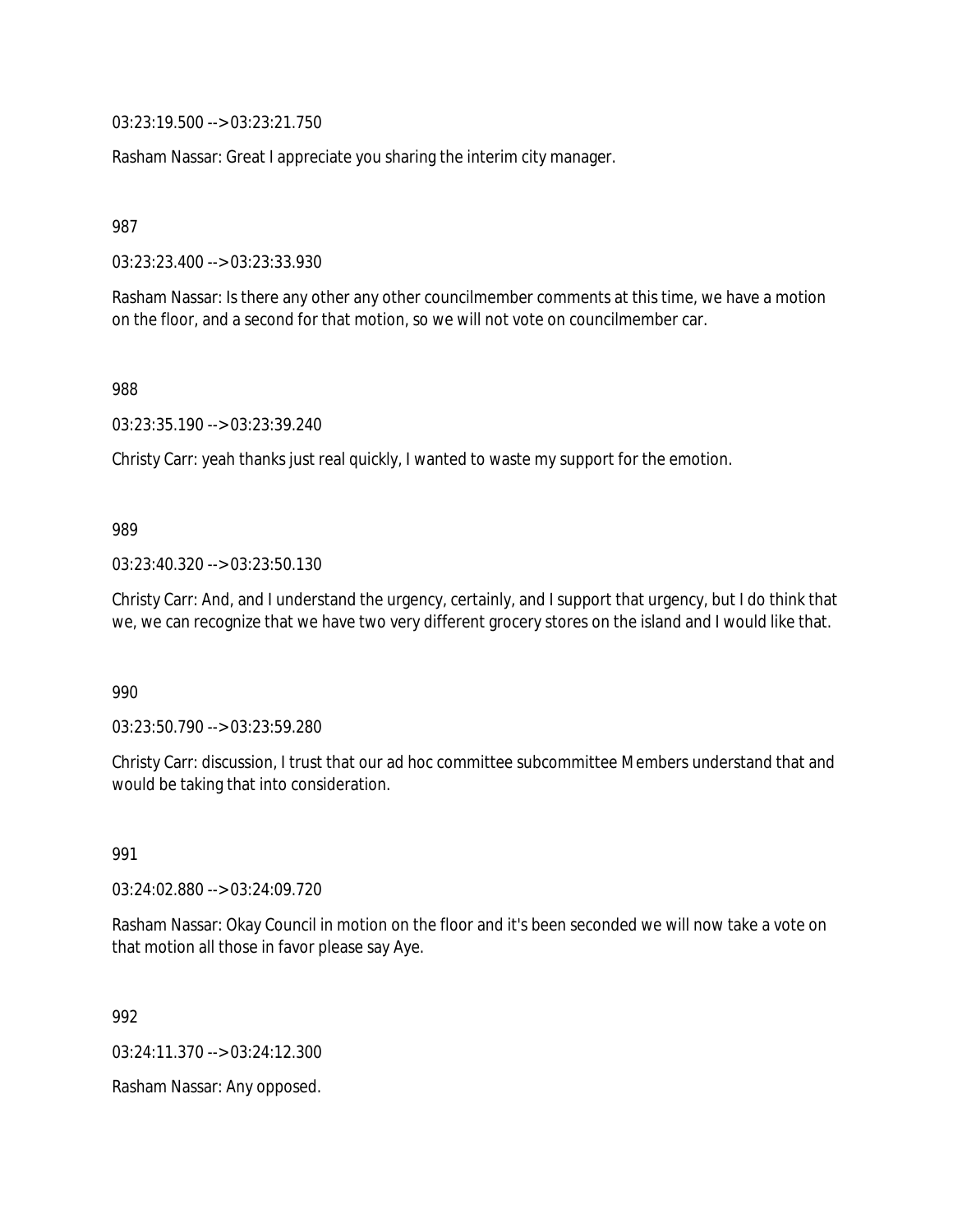03:24:13.740 --> 03:24:17.640

Rasham Nassar: That motion passes unanimously Deputy Mayor Would you mind.

#### 994

03:24:20.130 --> 03:24:20.460

See.

995

03:24:21.660 --> 03:24:26.070

Kirsten Hytopoulos: Well, I would move that the Council asked the city.

#### 996

03:24:27.210 --> 03:24:33.540

Kirsten Hytopoulos: attorney to do a preliminary analysis on the legality and legal risk of.

997 03:24:35.400 --> 03:24:37.320 Kirsten Hytopoulos: The City of the city passing.

998

03:24:39.600 --> 03:24:40.260 Rasham Nassar: that's efficient.

999

03:24:42.570 --> 03:24:55.380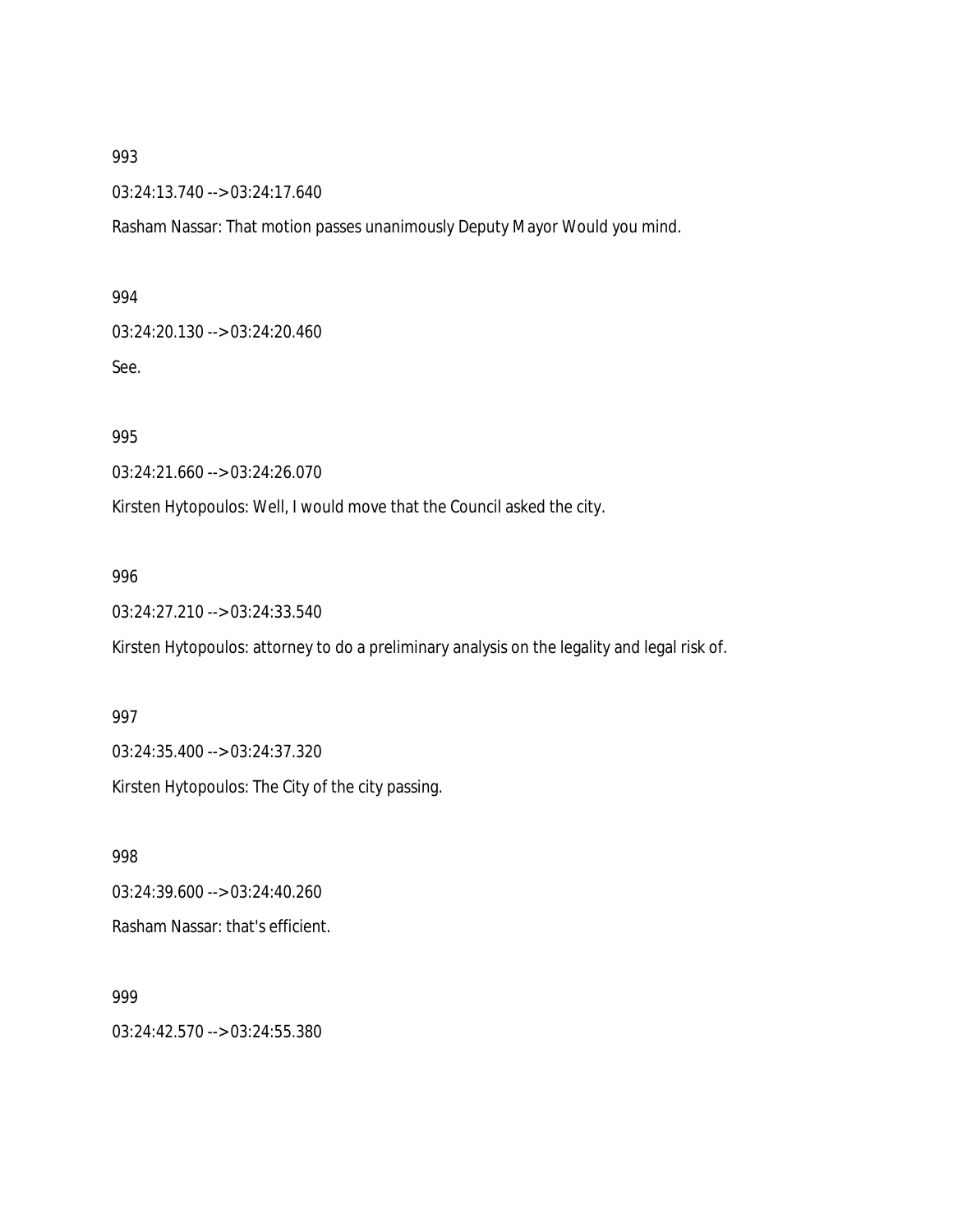Rasham Nassar: I think we might want to capture in there and begin work to draft to bring back to counsel, a draft ordinance so maybe just to make it clear that city attorney is is kind of doing, both in tandem, even though we understand that.

1000

03:24:56.370 --> 03:25:01.380

Kirsten Hytopoulos: Would you mind restating Mr and to bring back a preliminary draft ordinance.

1001

03:25:02.520 --> 03:25:10.230

Kirsten Hytopoulos: And I suppose that that's the culmination of the work that you're doing a city attorney is determining what would a passable this would look like.

1002

03:25:12.840 --> 03:25:17.940

Rasham Nassar: And that motion seconded by councilmember pollock any for the debate from Council members.

1003

03:25:18.690 --> 03:25:23.310

Joe Levan: This before you vote, so the I understand would be that I would work.

1004

03:25:24.540 --> 03:25:31.440

Joe Levan: On a draft ordinance and try to create it in a way that would protect the city's best as possible from legal challenge.

1005

03:25:31.830 --> 03:25:43.980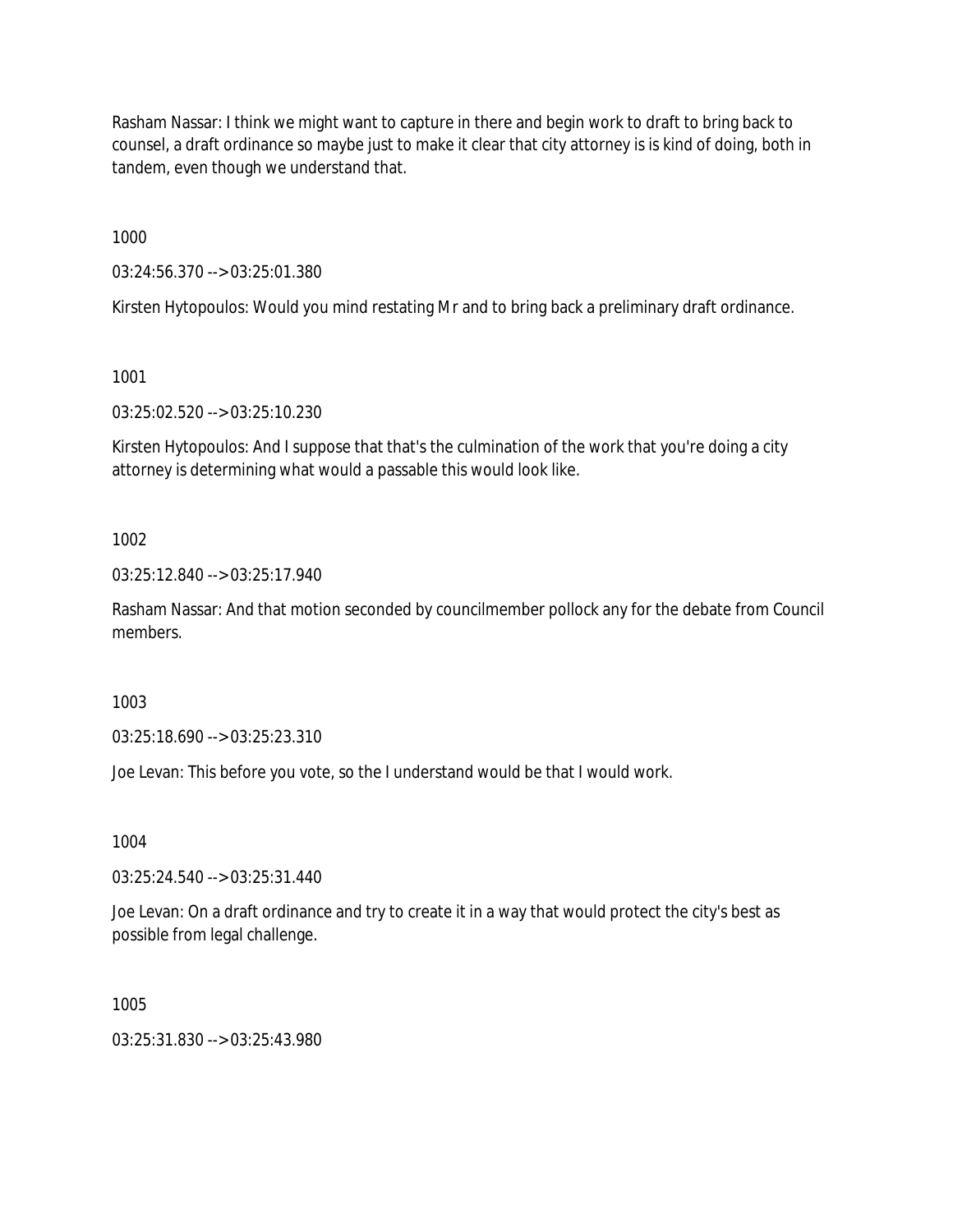Joe Levan: But then we talk about that draft and what the legal risk is related to that because we know there's legal risk because we know these other cities have been sued so it's a matter of trying to create something that protects us as best we can.

1006

03:25:46.230 --> 03:25:57.030

Rasham Nassar: I see, I see a lot of nodding heads and I just want to be clear from members of the public that may be watching and care about this, we got a lot of support for this, so I just want to note and acknowledge that.

1007

03:25:57.930 --> 03:26:01.710

Rasham Nassar: But that was that draft ordinance that takes into consideration the legal risk.

1008

03:26:02.550 --> 03:26:10.530

Rasham Nassar: city attorney I hope that you can identify for count for Council where the areas that we may want to change in terms of the gradient of risk.

1009

03:26:11.070 --> 03:26:22.710

Rasham Nassar: I think this is one of those areas where our community would like us to take some risk just in consideration of the fact that what the class of people that we are working to protect our.

1010

03:26:23.340 --> 03:26:38.610

Rasham Nassar: You know, constitute historically marginalized and have been you know our frontline workers throughout this pandemic we've heard some of the public commenters tonight that relayed Their stories, and this also touches on race and equity issues, so I really want to advocate.

1011

03:26:39.720 --> 03:26:45.810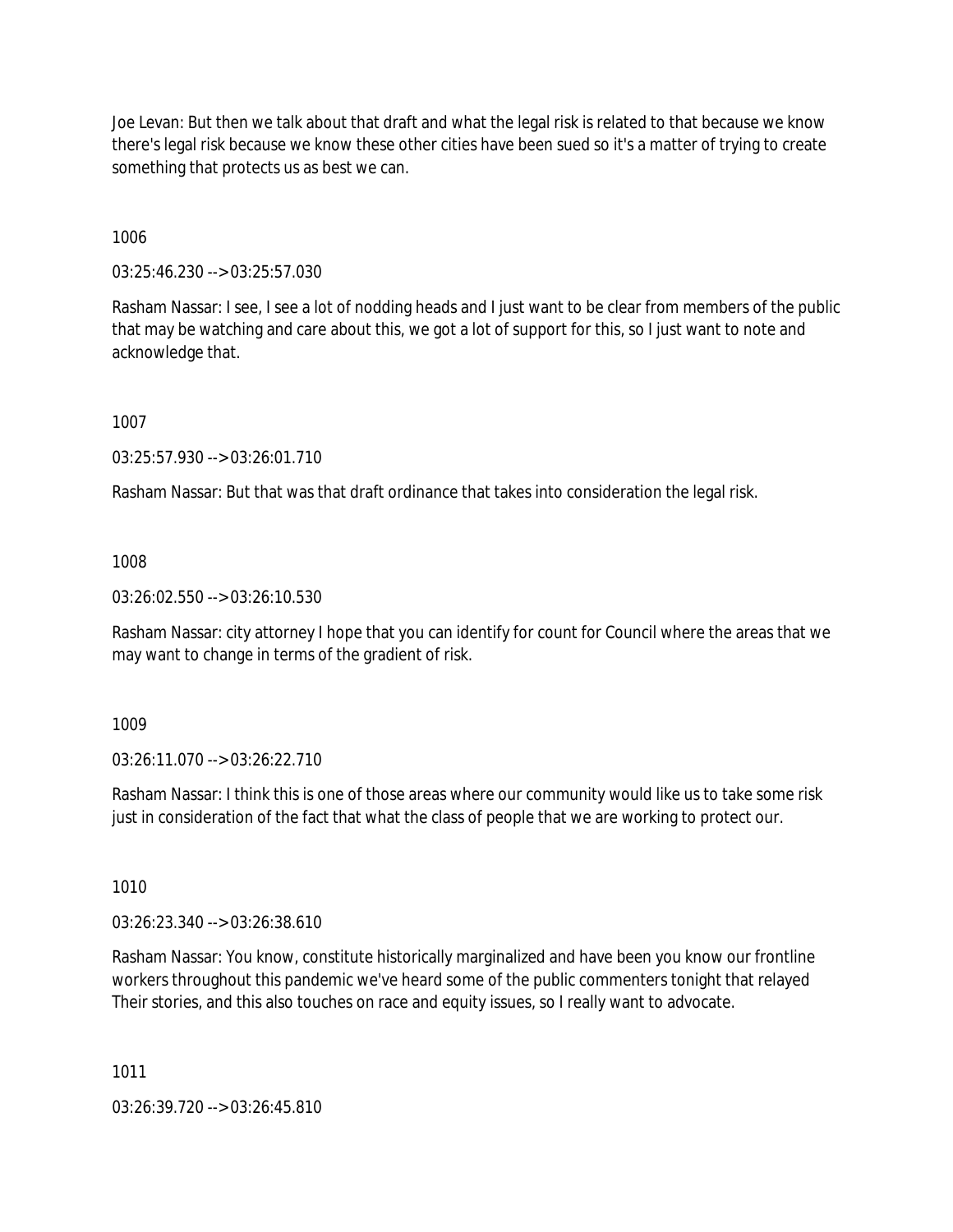Rasham Nassar: hard on behalf of those of our workers, some of whom are probably our residents as well

# 1012

03:26:46.410 --> 03:26:58.320

Rasham Nassar: So I just hope that you can kind of keep that in mind with theirs, so that way, the council's aware of the kind of that gradient of risk and that that ordinance ultimately is subject to change by the Council, prior to adoption.

1013

03:26:59.550 --> 03:26:59.880

Yes.

1014

03:27:02.040 --> 03:27:10.050

Rasham Nassar: Any further Council comment or discussion on this item motion on the floor and it's been seconded, we will not take a vote all those in favor please say Aye.

1015

03:27:11.640 --> 03:27:12.420

Rasham Nassar: Any opposed.

1016

03:27:13.830 --> 03:27:23.130

Rasham Nassar: That motion passes unanimously Okay, thank you very much city council and city attorney for that we are moving on in our agenda.

1017

03:27:26.070 --> 03:27:37.560

Rasham Nassar: 2013 committee reports.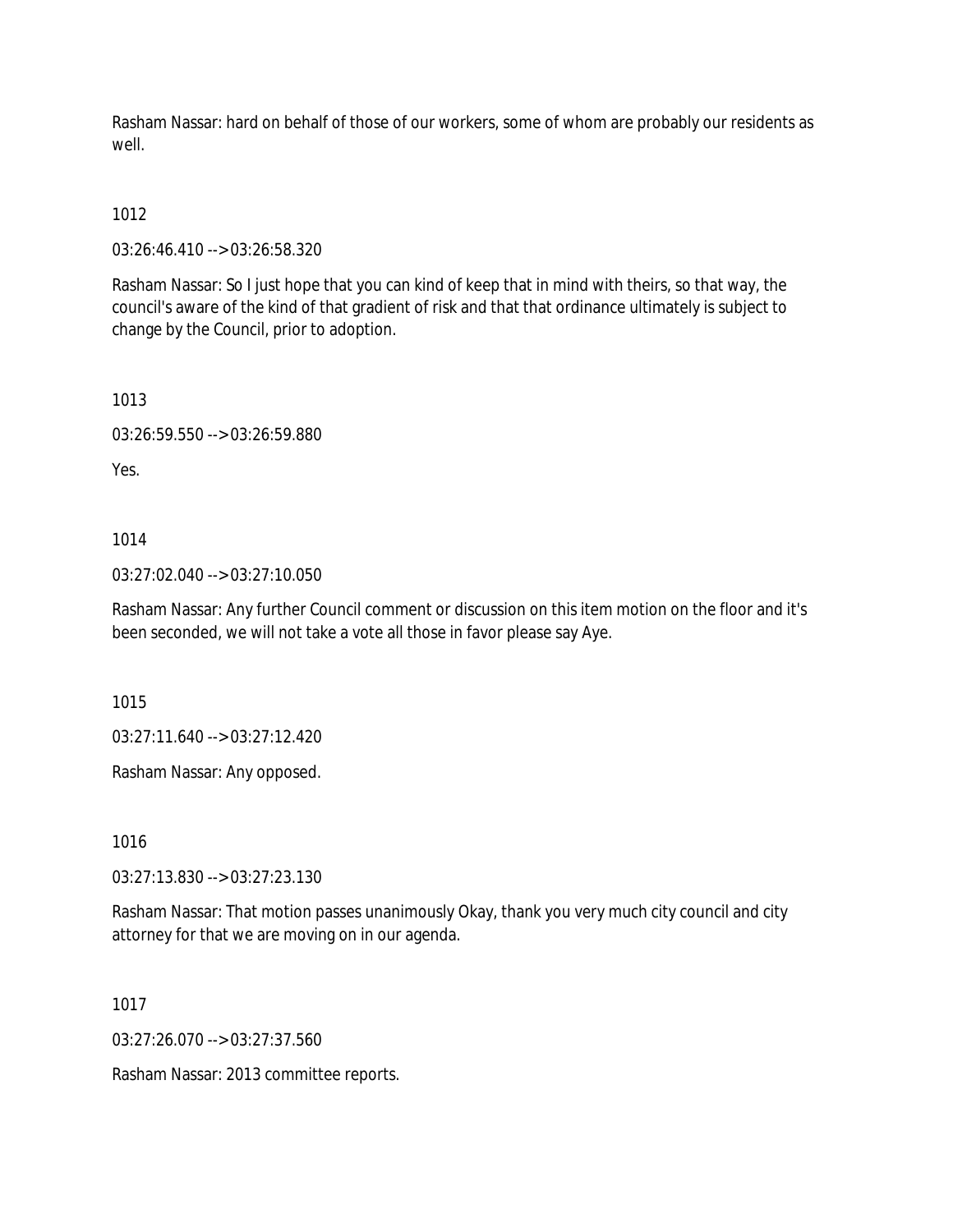03:27:39.660 --> 03:27:44.610

Rasham Nassar: Does any Council never have anything to share for committee reports councilmember deeds yeah.

1019

03:27:44.970 --> 03:28:02.070

Joe Deets: Thank you, Mary yeah I tended the green building test for us meeting today until I lost my zoom power, but I was on there just enough to hear most unfortunately that a bill that we were counting on getting through house bill.

1020

03:28:03.840 --> 03:28:15.960

Joe Deets: which would allow municipalities like us to have a more stringent energy code did not get out of the appropriations committee and time and so effectively it's dad so.

1021

03:28:16.500 --> 03:28:23.010

Joe Deets: i'm sorry to pass that on bills have a high mortality rate it's just the way it goes but.

1022

03:28:23.940 --> 03:28:37.860

Joe Deets: I think the committee is you know they're just sort of adjusting and I need to check with Peter since like I said I miss half the meeting kind of see what we're are we kind of pivoting towards so I just wanted to pass that on not always good news, but it is what it is.

1023

03:28:39.990 --> 03:28:41.400

Rasham Nassar: Thank you for sharing that councilmember do.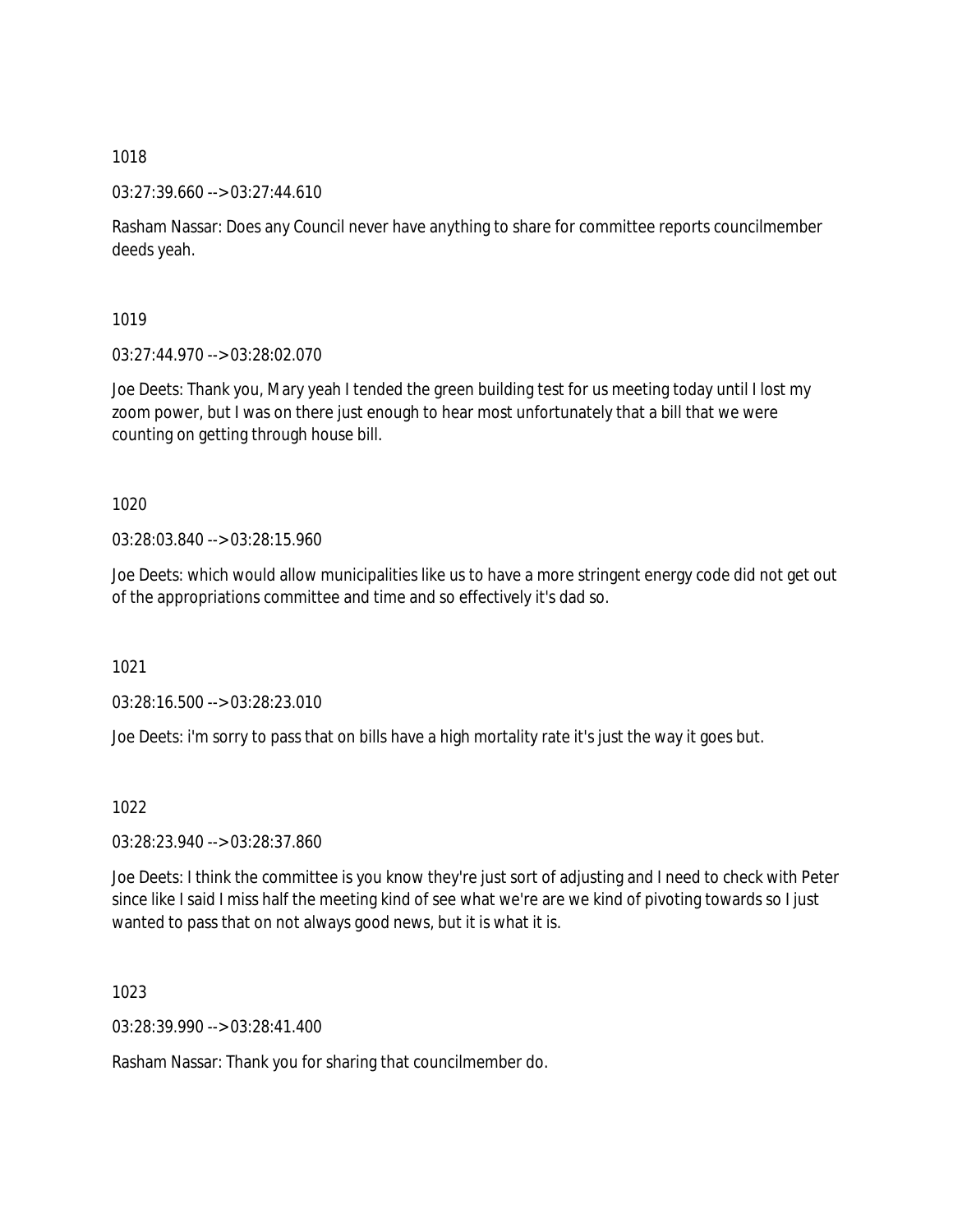03:28:41.490 --> 03:28:42.780

Rasham Nassar: appreciate the feedback.

1025

03:28:44.820 --> 03:28:46.230

Rasham Nassar: counselor family Johnson.

1026

03:28:47.610 --> 03:28:59.310

Brenda Fantroy-Johnson: just wanted to say that met with the kids of housing board Commissioners today and today was Stuart Romans last day as Executive Director and that.

1027

03:29:00.780 --> 03:29:08.370

Brenda Fantroy-Johnson: position is out on HR website for kicks off housing and everybody was sad to see him go so.

1028

03:29:09.600 --> 03:29:09.960

yeah.

1029

03:29:11.340 --> 03:29:11.820

So.

1030

03:29:15.060 --> 03:29:16.950

Rasham Nassar: Anything else for committee reports Council.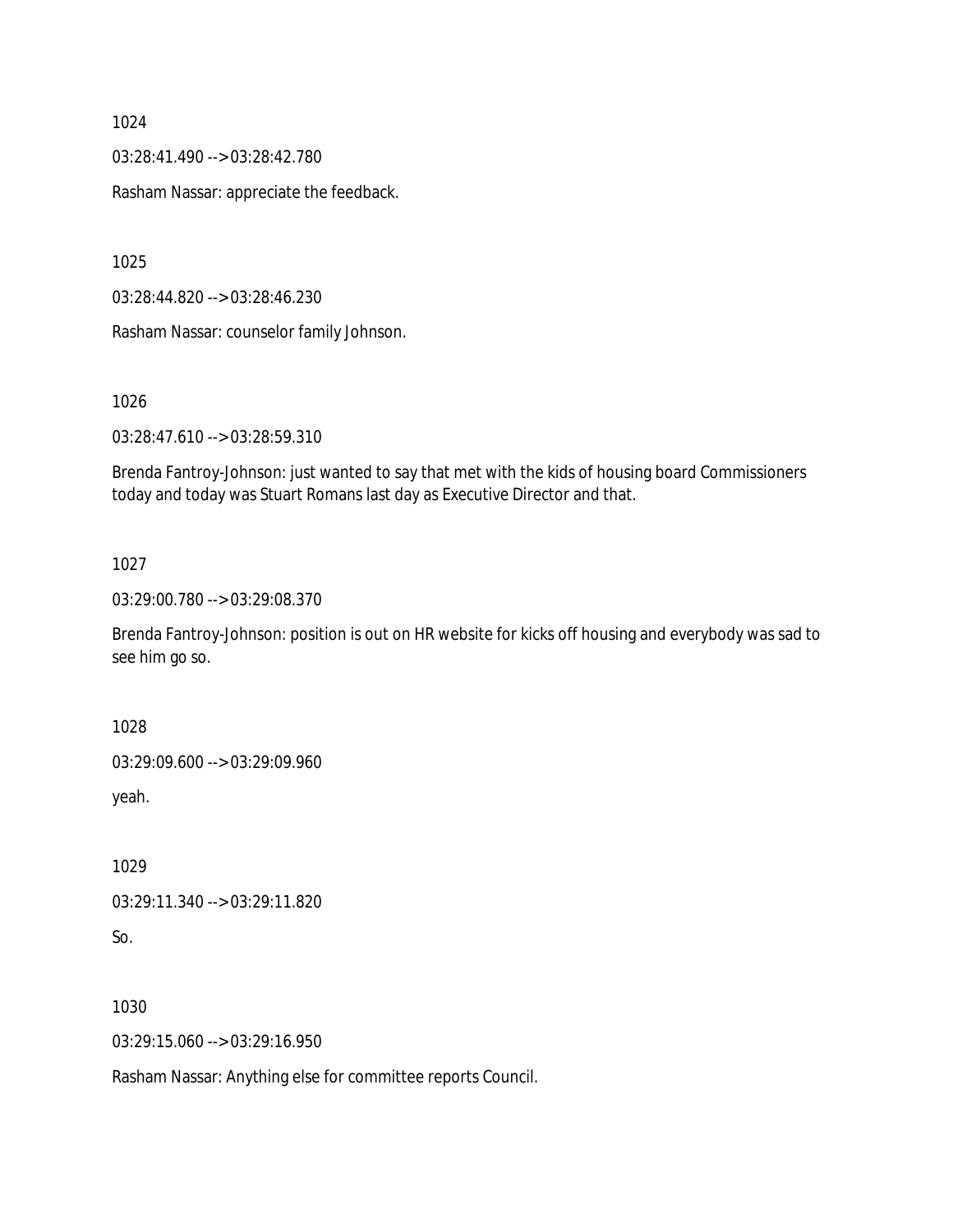03:29:23.130 --> 03:29:32.310

Rasham Nassar: Councillor Sandra Johnson your hand is still raises that just says just leftover Okay, we are Moving on now to item 14 for the good of the order Council members have anything for good of the order.

1032

03:29:33.390 --> 03:29:35.460

Rasham Nassar: Council member deeds yeah all right.

1033

03:29:35.970 --> 03:29:47.280

Joe Deets: Just seem to have my hand up a lot yeah I do want to bring up I circulated to you my colleagues i'm on the car CC Executive Board and we're doing a retreat.

1034

03:29:48.000 --> 03:30:08.490

Joe Deets: On march forth and the focus is it's, I think, from one to four o'clock and it's it's going to be focusing on equity and it's going to be a really, really important insightful meeting and two things is one all of us are invited, not just me, but any Council member can come so.

1035

03:30:09.690 --> 03:30:13.290

Joe Deets: Please let me know, and the second, which is very interesting.

1036

03:30:13.830 --> 03:30:28.710

Joe Deets: Is we decided, we would like to invite a guest, each of us the jurisdictions can invite someone that we think yeah, I would like this person to be there to hear us talk about transportation and and how and land use.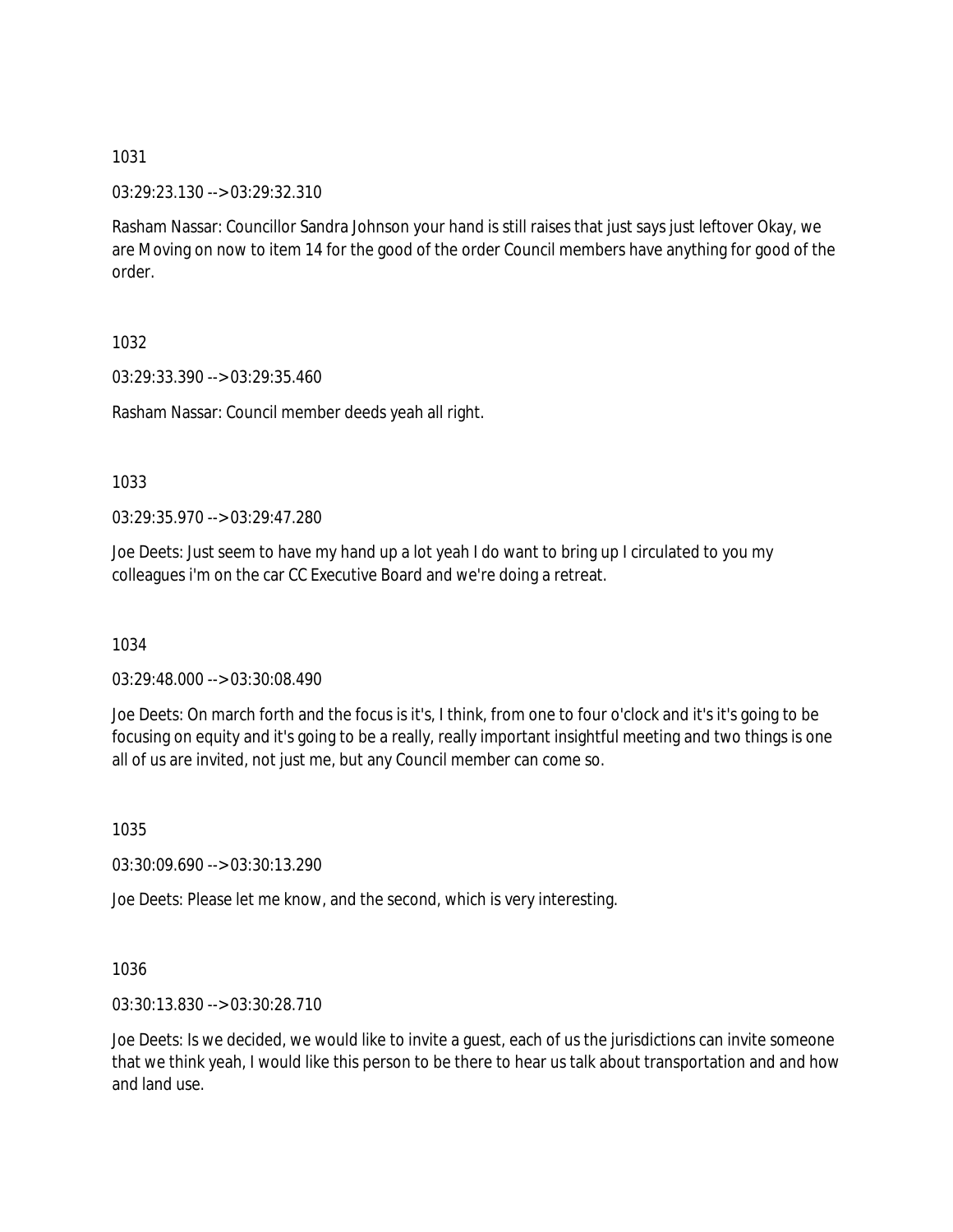03:30:29.370 --> 03:30:48.180

Joe Deets: With an equity lens so my ask is and you don't have to answer now, but my ask is do you have anybody that you think would be interested and would be valuable to have as the bainbridge island guest in this car CC retreat that's focusing on equity.

1038

03:30:50.280 --> 03:30:53.160

Rasham Nassar: councilmember snyder do you want to comment on that your hand is raised.

## 1039

03:30:54.750 --> 03:31:09.630

Leslie Schneider: I have a different issue, but I can just I don't have an idea for a guest I think it's a great idea, but I do want to let you know I am planning on going i'm also on care CC so that was probably assumed, but just wanted to let you know what's.

1040

03:31:09.780 --> 03:31:11.280

Rasham Nassar: what's the date again councilmember dates.

1041

03:31:13.830 --> 03:31:14.790

Joe Deets: it's it's a.

1042 03:31:15.840 --> 03:31:16.710 Joe Deets: march forth.

1043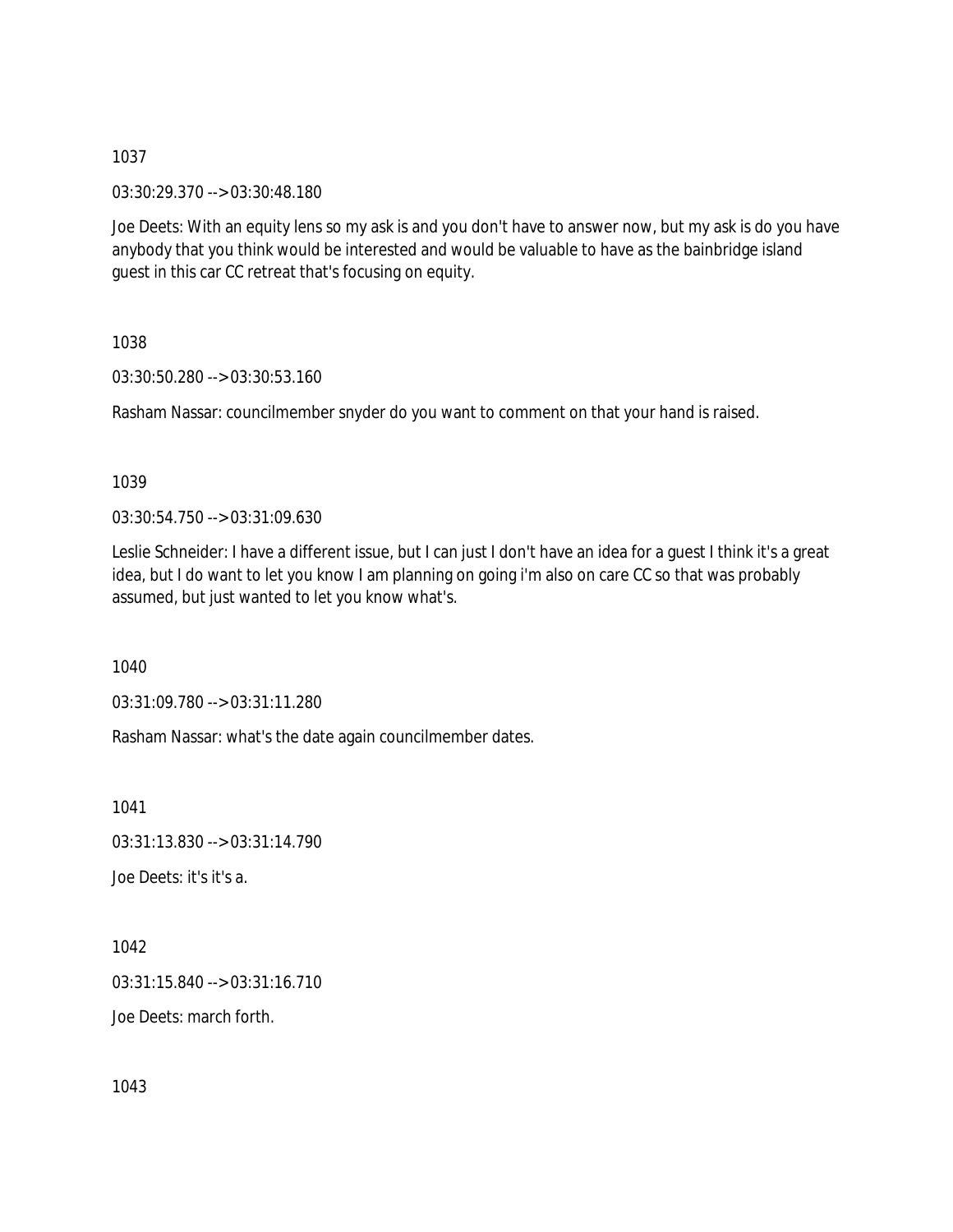03:31:17.730 --> 03:31:20.580

Joe Deets: And what does that a Thursday and I think it's from one to four.

1044

03:31:21.780 --> 03:31:24.180

Joe Deets: So obviously virtual so.

1045

03:31:25.200 --> 03:31:28.740

Joe Deets: If any you know, and once in kiersten you're interested.

1046

03:31:30.090 --> 03:31:33.420

Kirsten Hytopoulos: and actually the conference at that time, but I had an idea for a person.

1047

03:31:34.170 --> 03:31:38.970

Kirsten Hytopoulos: If you did you say this is surrounding you said, this is Johnny planted like land use and sustainable.

1048

03:31:39.300 --> 03:31:39.990

Kirsten Hytopoulos: yeah it's.

1049

03:31:41.010 --> 03:31:43.050

Joe Deets: What the rcc does Atlanta us.

1050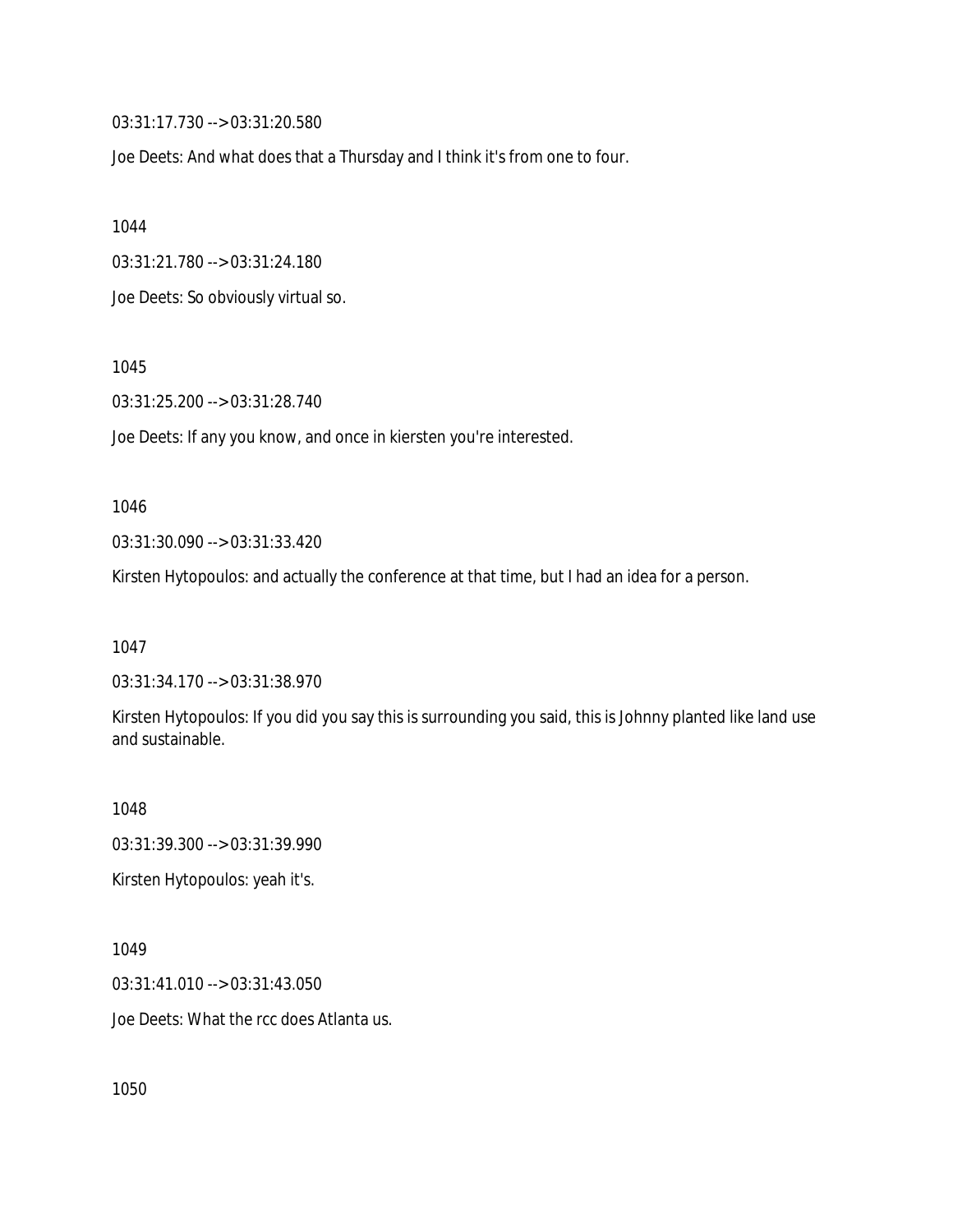03:31:44.760 --> 03:31:58.980

Kirsten Hytopoulos: Well, I just I just wonder if we wouldn't want the planning Commission to have a chance to send somebody just because they do a lot of land use and they haven't had much of a race equity lens brought into that very important.

1051

03:32:00.630 --> 03:32:04.560

Kirsten Hytopoulos: entity or you know decision bought that that body yet anyway, just a thought.

1052

03:32:04.950 --> 03:32:09.720

Joe Deets: Okay, thank you i'm all yours so because Okay, thank you.

1053

03:32:12.030 --> 03:32:14.040

Rasham Nassar: I would certainly be supportive of that.

1054

03:32:15.180 --> 03:32:19.470

Rasham Nassar: Had a Council Members feel councilmember Schneider did you your hand is up for something else.

1055

03:32:20.790 --> 03:32:23.490

Rasham Nassar: Okay, well, I support the deputy bears recommendation there.

1056

03:32:26.550 --> 03:32:32.250

Rasham Nassar: So if a counselor or deeds you wanted to reach out to planning Commission see if they'd like to send a representative.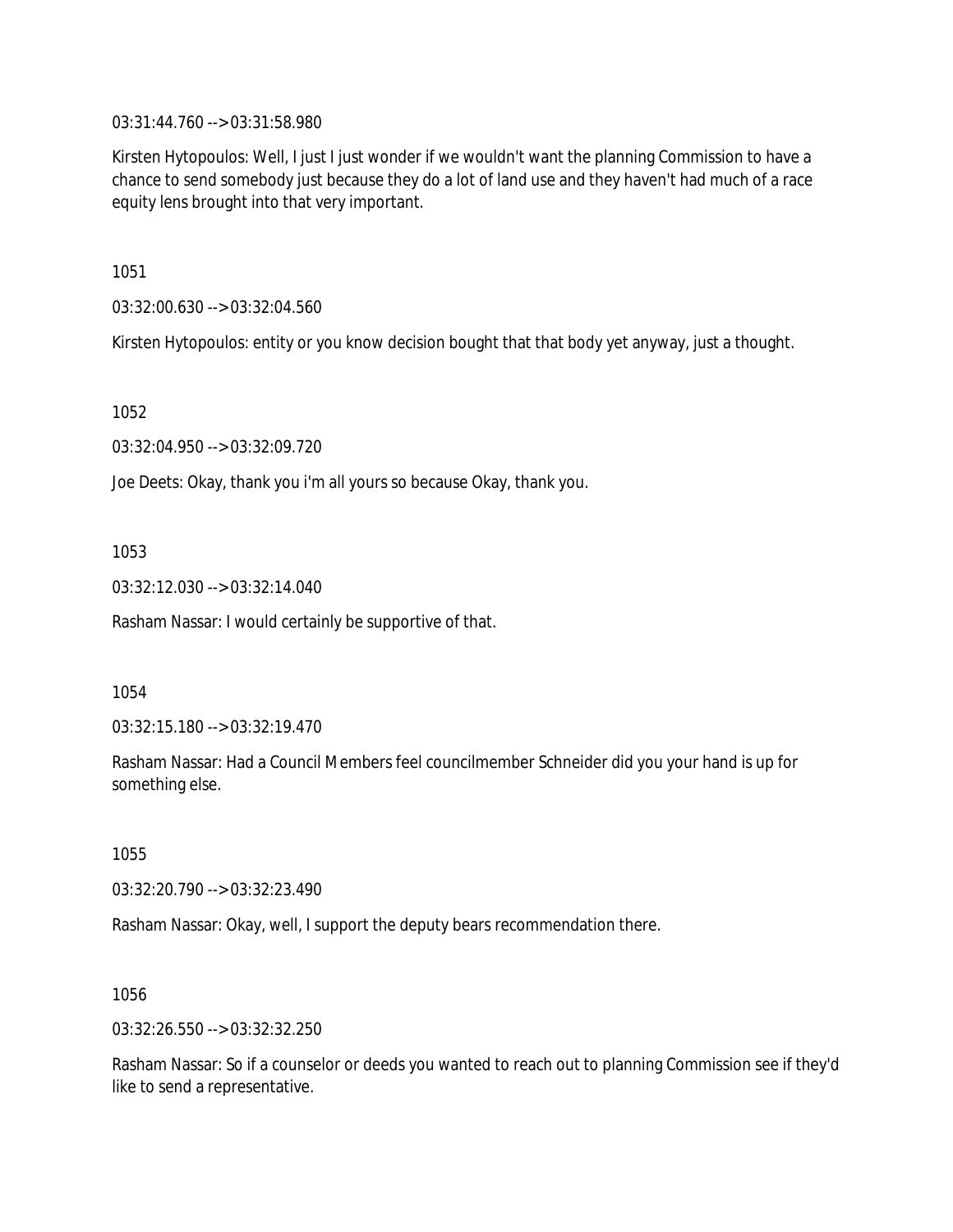03:32:33.360 --> 03:32:34.620

Rasham Nassar: Think, the Council would appreciate that.

1058

03:32:39.270 --> 03:32:42.870

Rasham Nassar: councilmember snyder did you have something else for good of the order.

1059

03:32:43.380 --> 03:32:50.250

Leslie Schneider: I do it's really just sort of administrative but I wasn't sure who to ask so last month we did some.

#### 1060

03:32:51.450 --> 03:33:04.500

Leslie Schneider: mixing up of our committee assignments, and I took on the Trans Paul for PS RC but i'm just wondering how it so councilmember pollock you were on that.

1061

03:33:05.850 --> 03:33:07.620

Leslie Schneider: Do you and then.

1062

03:33:08.700 --> 03:33:16.500

Leslie Schneider: How do I get invited have I been officially transferred into that position, I just want to make sure i'm not missing any memos here.

1063

03:33:17.610 --> 03:33:27.000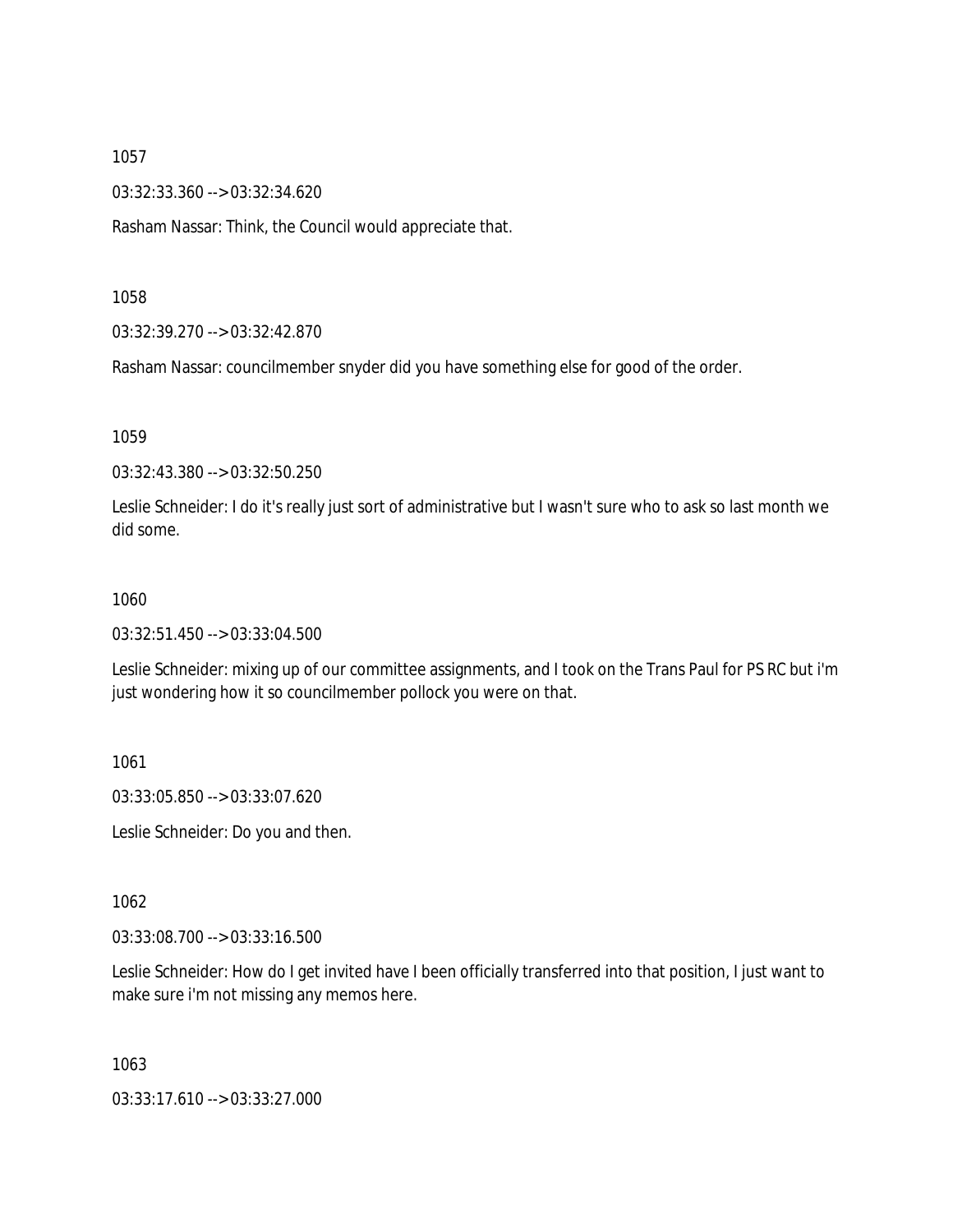Michael Pollock: Sure i'll go ahead and forward those are just my evil that it will happen magically automatically so all all go ahead and make sure that's.

1064

03:33:28.230 --> 03:33:30.000

Leslie Schneider: Great awesome Thank you very much.

1065

03:33:31.350 --> 03:33:40.980

Rasham Nassar: there's a there's a point of contact and those emails that we receive from the carrier CC that you need to reach out to and just have them submit all future appointments to Council members snyder.

# 1066

03:33:43.950 --> 03:33:45.420

Rasham Nassar: Anything else for go to the order Council.

1067

03:33:47.940 --> 03:33:48.900

Joe Deets: not remember public.

1068

03:33:50.340 --> 03:34:11.370

Michael Pollock: Interest, so I did that on Council and requires proposal for the work plan I didn't review it it's good and then she included a couple of links to kirkland and I thought, those were interesting as well the detailed one I found sort of more appropriate than the kind of glossy.

1069

03:34:13.200 --> 03:34:28.440